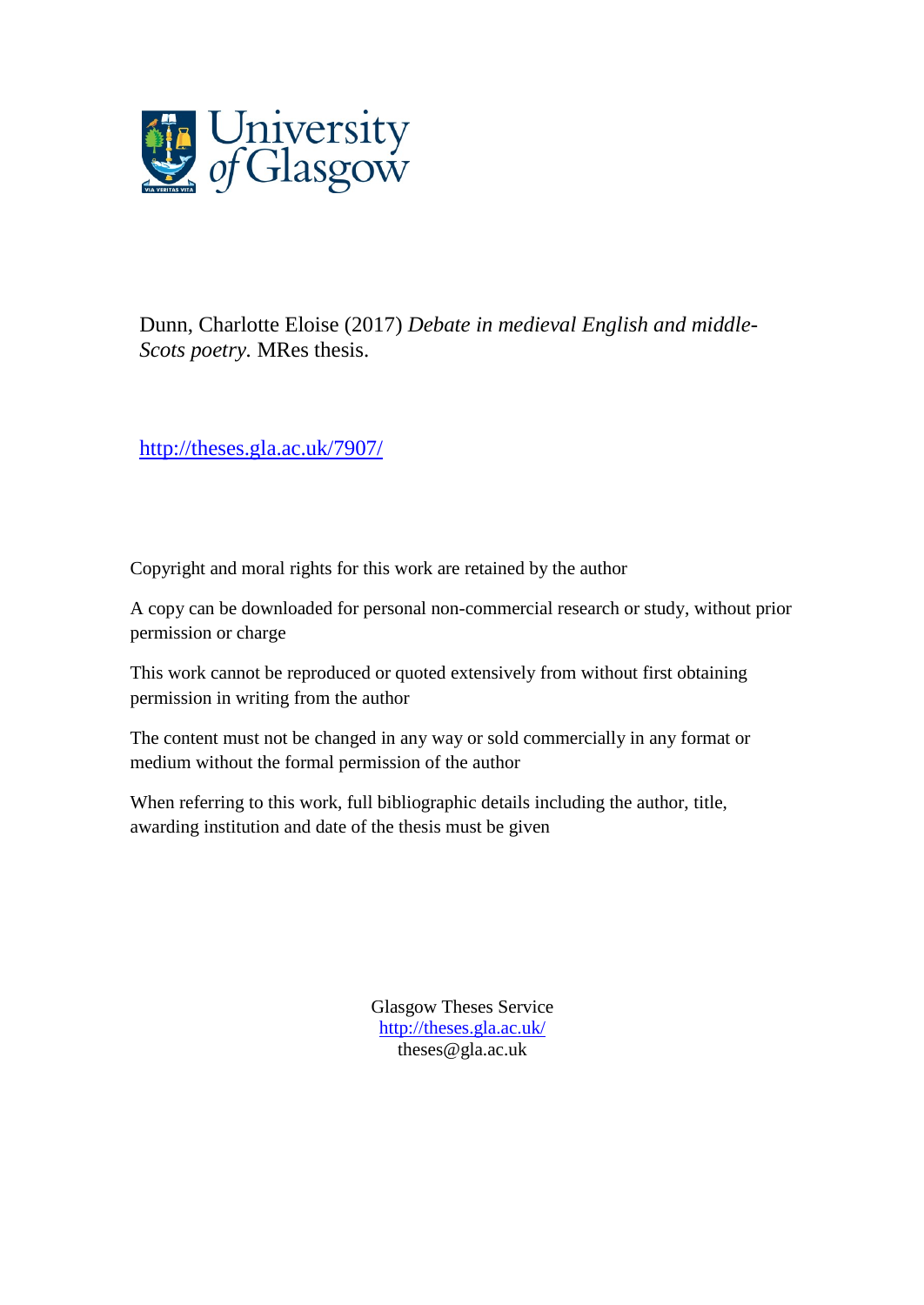# **Debate in Medieval English and Middle-Scots Poetry**

**Charlotte Eloise Dunn, MA (Hons)**

Submitted in fulfilment of the requirements for the Degree of MRes Medieval and Renaissance Studies

> School of Critical Studies College of Arts



September 2016

© Charlotte Eloise Dunn, September 2016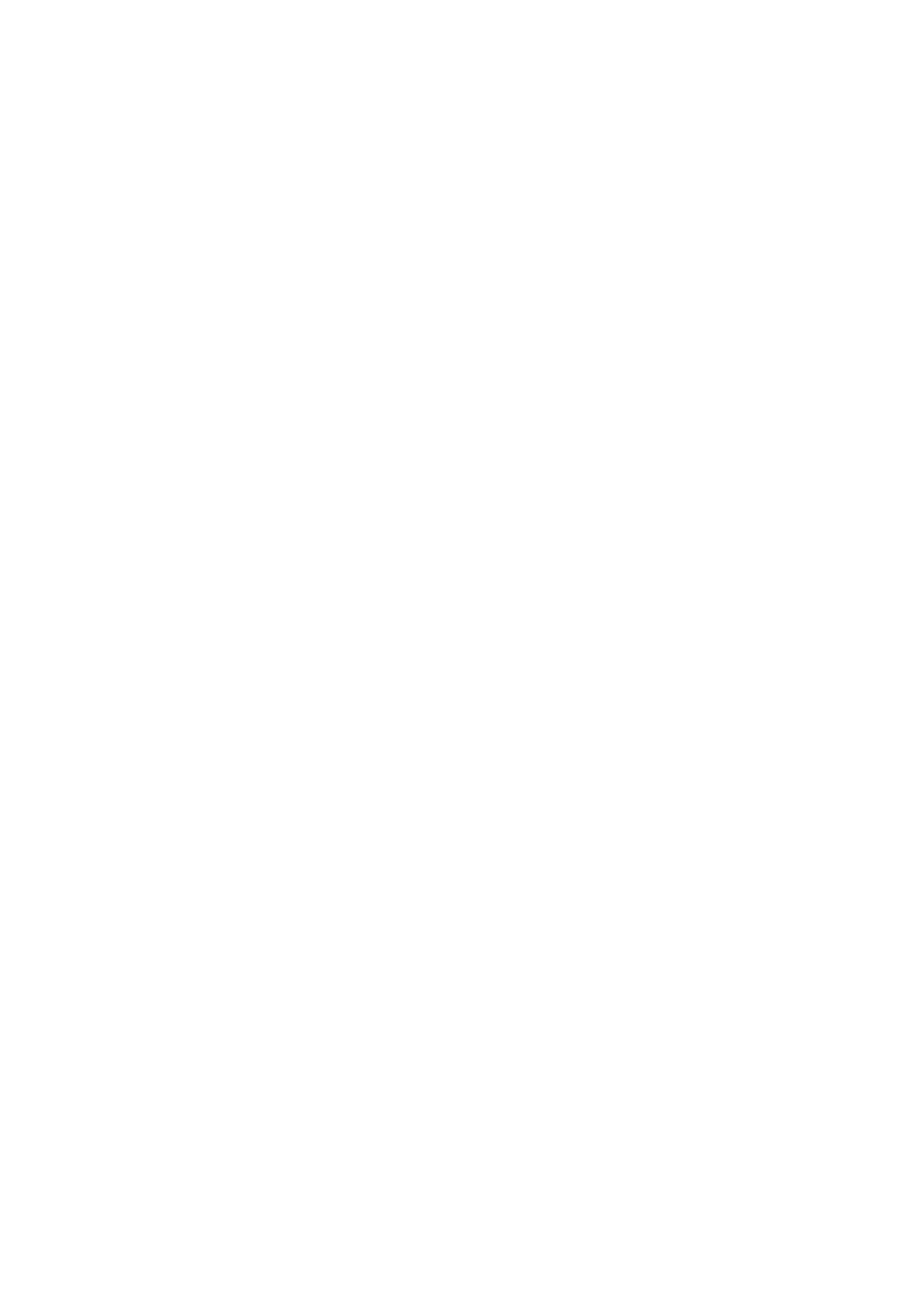#### Abstract

This thesis aims to examine forms of debate literature in the medieval and Early Modern periods. In doing so, I aim to determine how these forms functioned within the societies which produced them. From the many surviving examples of debate poetry written in Middle English, it is clear that the genre enjoyed a period of widespread popularity in the Middle Ages. In order to understand how the form medieval debate poetry related to its audiences, the origins of the genre must first be examined. The first chapter of this study will consider the origins of debate poetry in the teaching of scholastic disputation in early European universities. The foundation of the universities and their teaching of disputation appear to have had a major influence on the number of debate poems being produced during the period. In this section I will discuss the texts used in the teaching of debate, and how teaching was administered. In the second chapter, I will consider the points raised in the opening chapter in relation to two specific debate poems; the anonymously written *The Owl and the Nightingale* and *Wynnere and Wastoure*. With reference to these two poems, I will discuss the origins and literary traditions that influenced them, in relation to their possible social functions. I will also question the irresolution that the two poems end on, and how this form of the unresolved debate is essential in understanding how they were received among their original audiences. By focussing on these aspects of my chosen poems, I aim to determine how they functioned in relation to the expectations of their original audiences. The final chapter will consider flyting as a distinct, popular form of debate literature. In this chapter, I intend to discuss how different forms of flyting, such as those found in Middle-Scots and Early Modern drama, while are not entirely independent of debate poetry, can be viewed as their own specific style.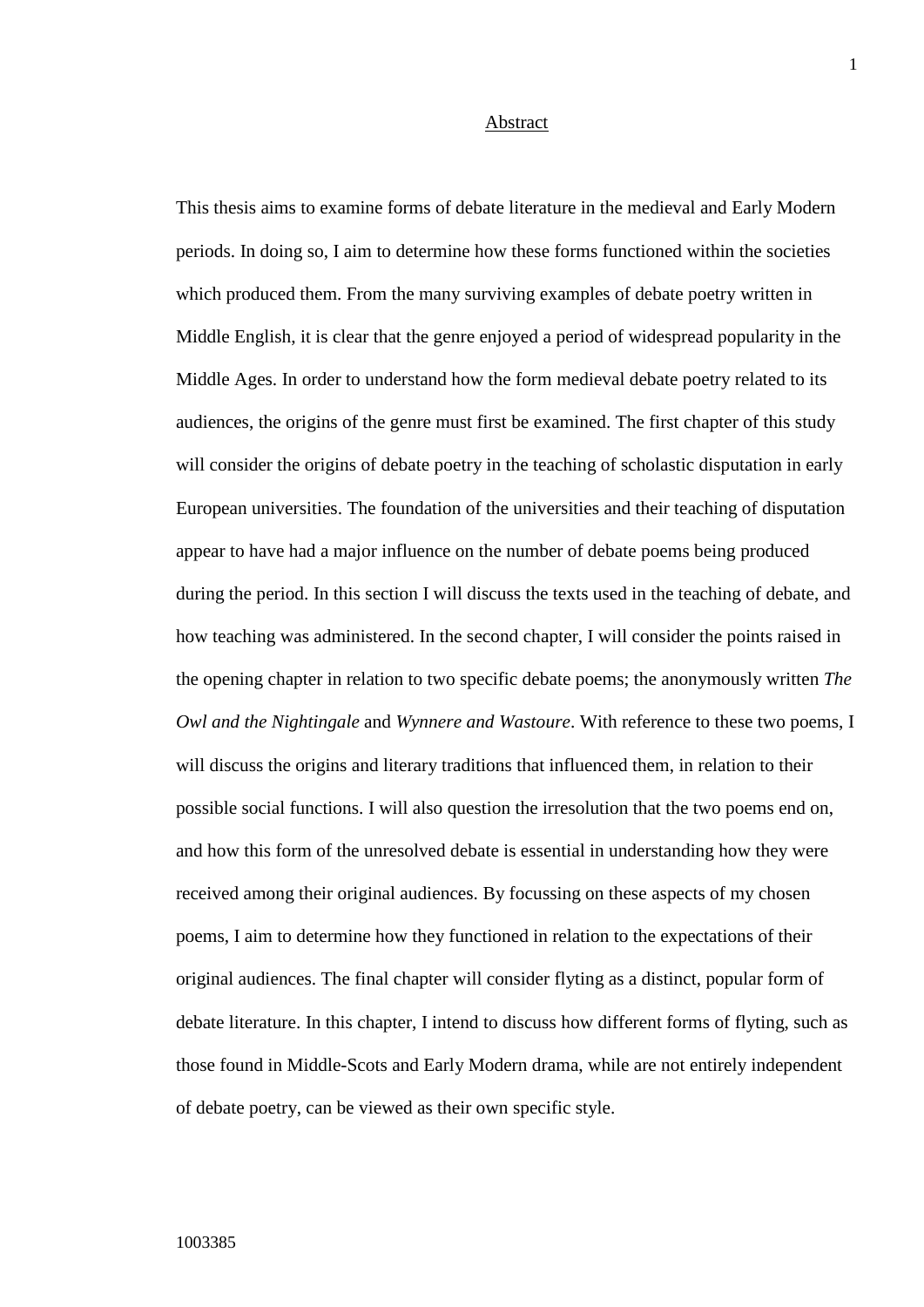# **Debate in Medieval English and Middle-Scots Poetry**

# **Contents**

| Preface                                      | p. 3  |
|----------------------------------------------|-------|
| Acknowledgements                             | p. 6  |
| 1. Scholastic Disputation in the Middle Ages | p. 7  |
| 2. Middle English Debate Poetry              | p. 25 |
| The Owl and the Nightingale                  | p. 27 |
| Wynnere and Wastoure                         | p. 44 |
| 3. Flyting as Debate Literature              | p. 60 |
| Conclusion                                   | p. 76 |
| Bibliography                                 | p. 79 |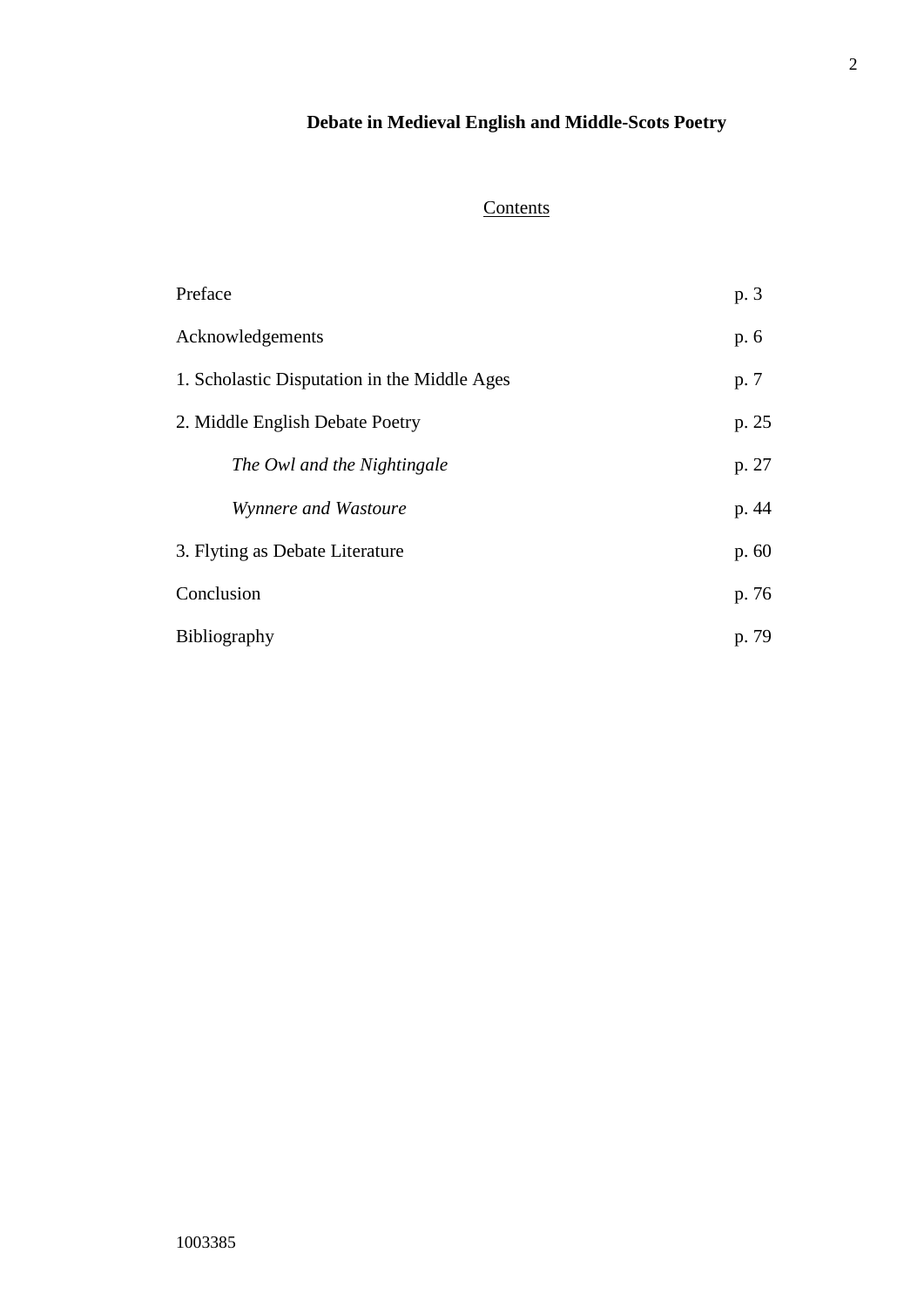#### Preface

During the medieval and Renaissance periods, debate literature was a highly popular form of entertainment. The popularity of the genre is clearly evident through the vast amount of examples which survive from medieval and Early Modern sources, and the variety of styles in which it appears. Before we, as modern readers, can fully understand how this form of entertainment functioned within its original societies, we must first consider its origins and influences. Through examination of Middle English debate poems, it seems clear that the form was heavily influenced by the teaching of disputation in early universities. While many scholars acknowledge this connection, few actually discuss how these lessons appear in the poems themselves. This thesis aims to examine in what ways medieval teaching of debate can be found within the poems, and discuss their influence on later flytings. In doing so, we can begin to understand more clearly how this form of literature functioned within its original societies.

The first chapter of this study examines the ancient texts used in the medieval teaching of debate. The recovery of Aristotle and the New Logic at this time had a massive impact on the university curriculum. The *Topics* and the *Sophistical Refutations* in particular played a huge part in the teaching of scholastic disputation, becoming prescribed reading in most major European universities. Their significance is highlighted through the writing of John of Salisbury, a twelfth-century scholar, whose *Metalogicon* provides an invaluable insight into the teaching of logic in the Middle Ages. The structure of teaching and students' progression through this course of learning was heavily influenced by the emphasis placed on debate skills. In order for students to progress, they often had to participate in a debate in front of an audience of fellow students and university faculty.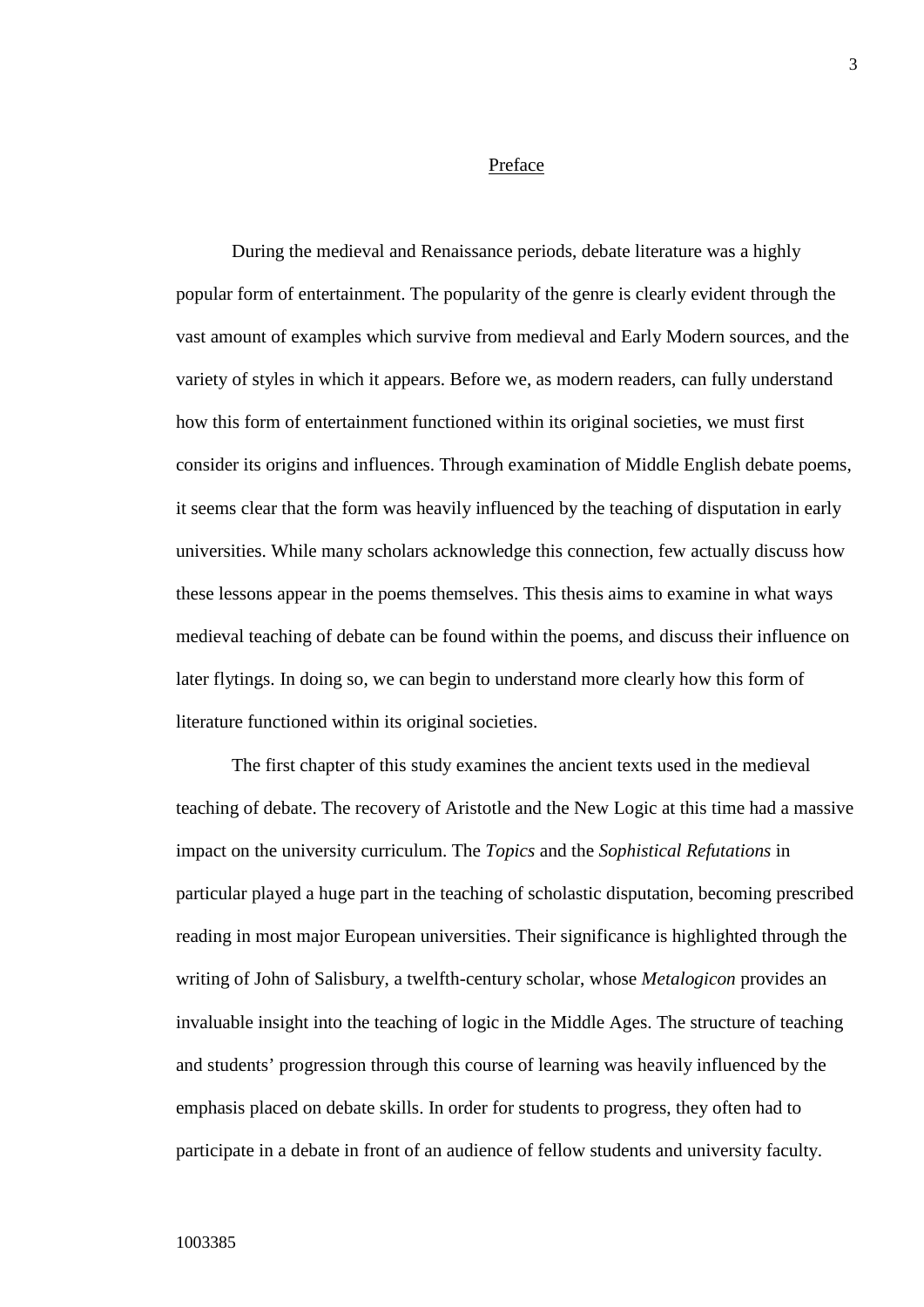Such performances of debates became popular forms of entertainment, with the audience often participating in different ways. Through the performative nature of the scholastic debates, and their enjoyment as a form of public entertainment, we can begin to see how they influenced the literature of the time.

The second chapter examines the conventions of medieval debate poetry in relation to the teaching of scholastic disputation. With reference to two particular poems, *The Owl and the Nightingale* and *Wynnere and Wastoure*, the chapter will highlight the ways in which the form of debate poetry was influenced by the teaching of disputations in the universities. Through the content and structure of their opponents' arguments, these poems clearly demonstrate knowledge of Aristotle and the New Logic. In *The Owl and the Nightingale* we are presented with two birds who debate a number of issues, such as the quality of their song and their appearance. After an initial exchange of threats, the debate is then proposed as a civilised alternative. Through the debate that follows, we are presented with a number of features reminiscent of the scholastic disputations, such as the roles adopted by the birds, and the appointment of a judge. The debate is occasionally interrupted by outbursts of violence, as the scholastic debates sometimes were. The irresolution of the poem is also interesting, considering its form as a debate. Its failure to offer a solution tells us much about the poem's social functions, and how its original audiences would have interacted with it.

The debate of *Wynnere and Wastoure* also ends unresolved. While *The Owl and the Nightingale* was intentionally written without a resolution, *Wynnere and Wastoure* remains unfinished due to pages of the manuscript being lost. From what survives of the poem, it seems reasonable to assume that not much of it is missing. What is left, however, is a very balanced judgement from the king. In the second chapter I shall discuss what the irresolution of these poems could tell us about their social functions. The debate of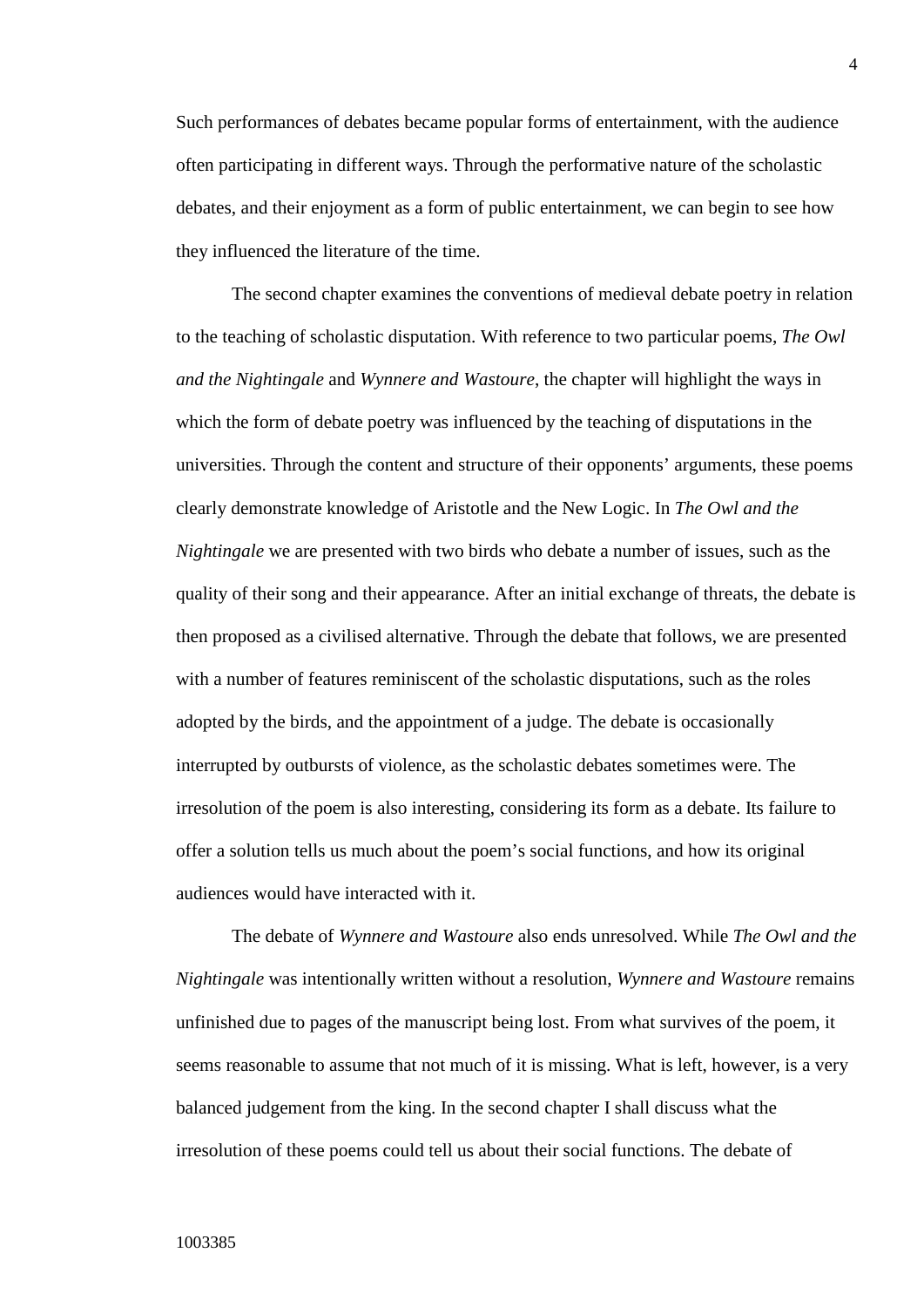*Wynnere and Wastoure* is also presented as a civilised alternative to a physical confrontation, with the allegorical figures of Winner and Waster personified as knights. From the structure and content of their debate, knowledge of Aristotle is again evident. Through the examination of these two poems, and their connections to the teaching of debate, I intend to determine how they functioned in relation to their original societies.

The final chapter of this study will examine flyting as a form of debate literature. This form can be found in poems as early as *Beowulf*, although its tone is somewhat different to that of its medieval and Early Modern descendants. The form of flyting was particularly popular in Middle-Scots, and was often performed as courtly entertainment. In these flytings the audiences were encouraged to judge the winner themselves, and there is much evidence which points towards their performance in public. The performative nature of flytings led to their inclusion in drama, becoming particularly popular in the plays of Shakespeare. In the final chapter I will argue that while the content of the flytings were somewhat different to the medieval debate poems, their social intentions were very similar. As well as their similar functions to the debate poems, a connection between the flytings and the scholastic debate is also evident. Through examining the teaching of scholastic disputation, the social functions of the debate poems and the flytings becomes clear.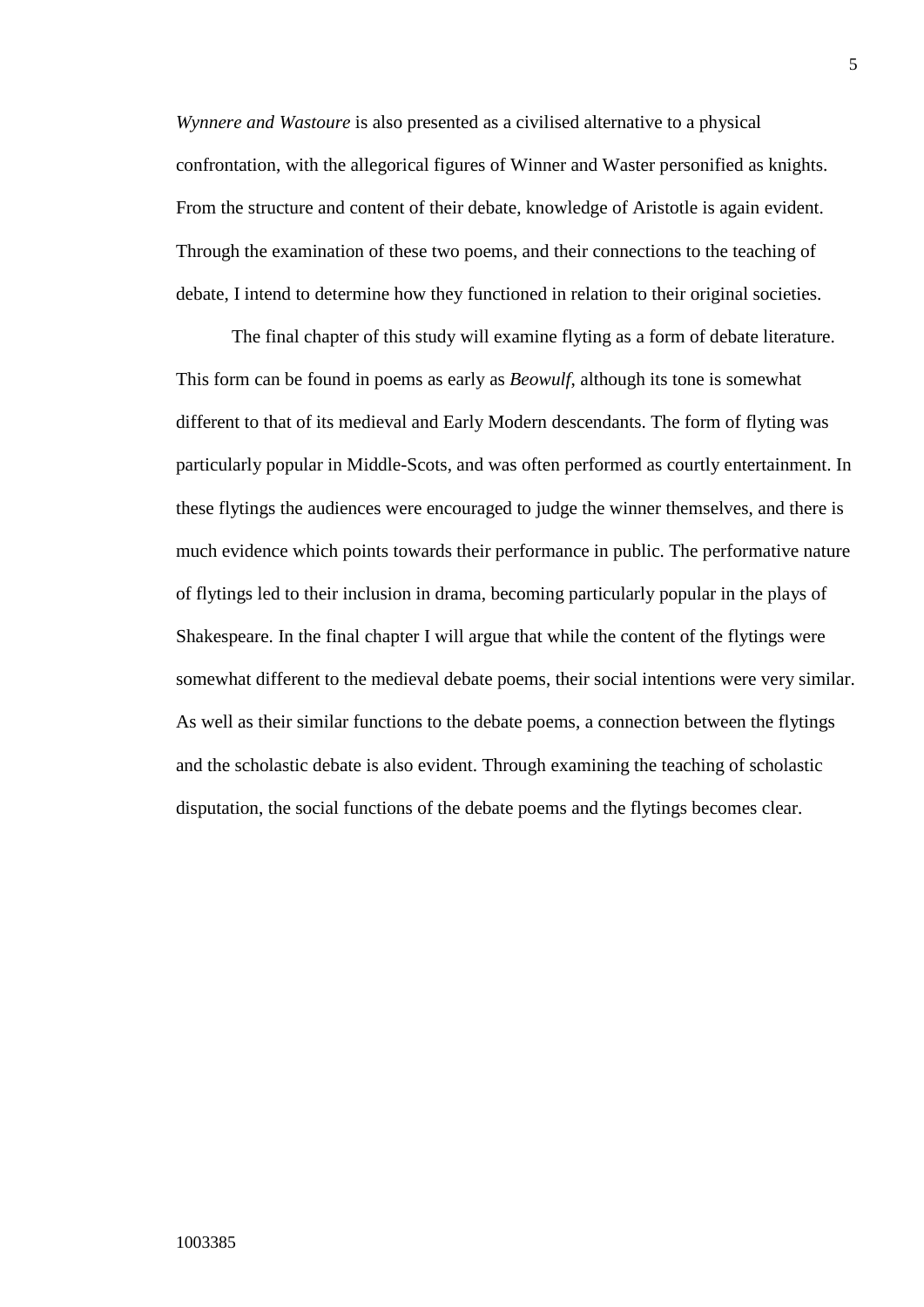### Acknowledgements

In completing this thesis, I wish to express my gratitude to those who assisted me along the way. Special thanks are owed to Professor Elizabeth Robertson, whose invaluable suggestions and generous help in the early stages of writing were greatly appreciated. I am also grateful to Professor Jeremy Smith, for helping me to narrow down a very wide area of interest into something more manageable for a work of this size.

For their words of encouragement I am thankful to my parents, family, and my partner Stephen. I also owe thanks to my fellow student, Kavan Stafford, for his company over the past year. Finally, I wish to acknowledge my close friends and colleagues, and thank them for enduring my recent inability to discuss anything other than this thesis.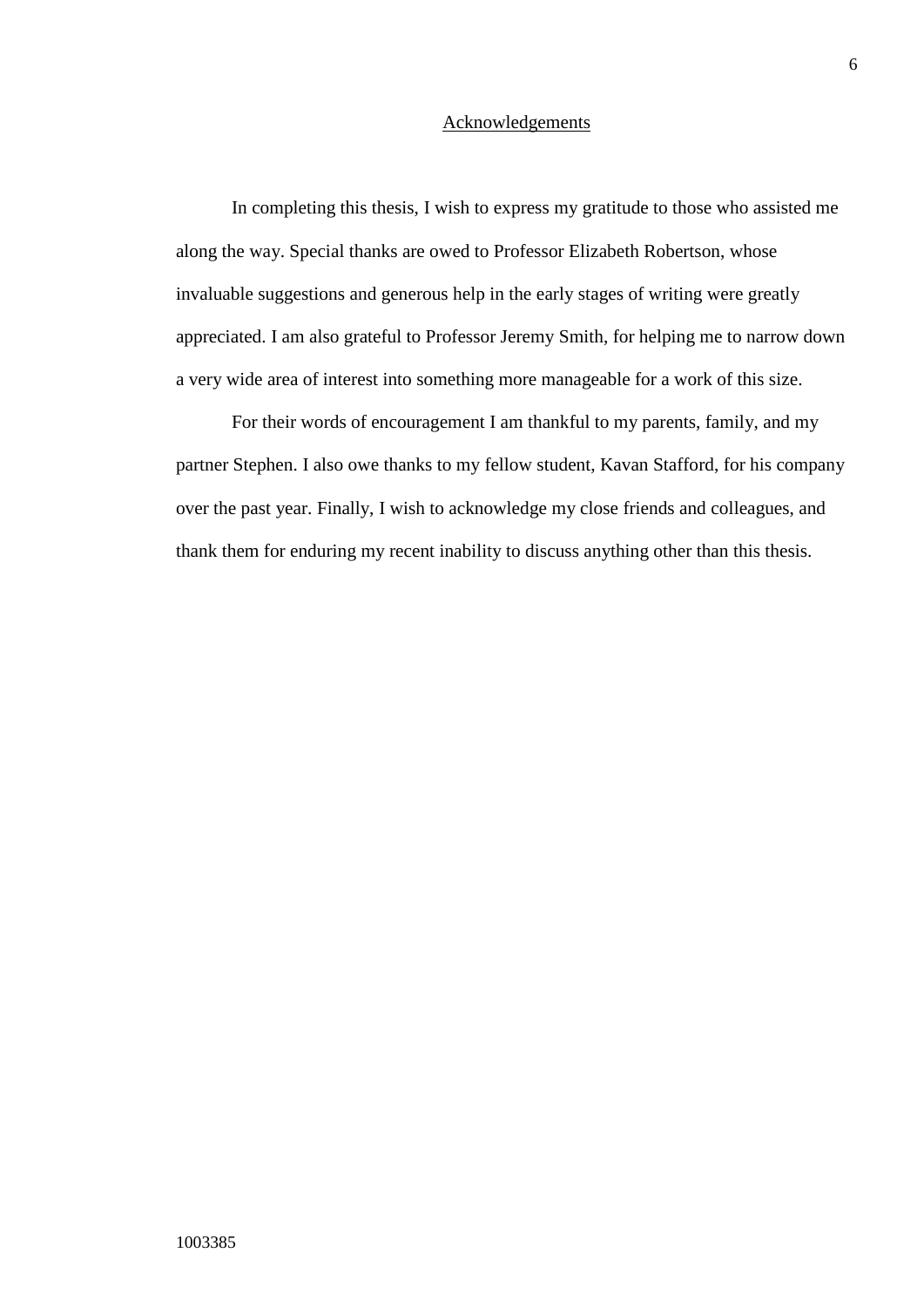### 1. Scholastic Disputation in the Middle Ages

In order to fully understand the form of medieval and Early Modern debate literatures, and how they functioned within their societies, we must first examine the genre's origins in the scholastic disputations of early universities. The aim of this chapter is to provide a historical background to the classical texts that influenced the debate traditions taught in the medieval universities of Europe, in order to show how they influenced the popular literature of the time. To do so, I shall examine the transmission and teaching of the instructional texts used in universities (particularly those of Aristotle), the structure and performance of the scholastic debate, and discuss the wider historical context that the literary genre of debate poetry was placed.

While it is widely acknowledged that the popularity of debate poetry was influenced by the teaching of scholastic disputation, few studies actually consider how these lessons appear in the poems themselves. By using this chapter to examine the teaching, structure and performance of debate in the universities, the full extent of their influence will become clear in the following chapters.

In the *Cambridge History of Later Medieval Philosophy*, Ebbesen discusses the ancient logic of '*auctores,'* such as Aristotle, as being the main source of medieval scholastic knowledge.<sup>[1](#page-9-0)</sup> This influence is also discussed by Courtenay, who asserts that in the arts faculties of medieval universities, logic was 'by far the most important' subject taught.<sup>[2](#page-9-1)</sup> As he explains, the texts used in the teaching of logic were separated into two categories: the Old Logic, which he describes as being 'known before the twelfth century,'

<span id="page-9-0"></span><sup>1</sup> Sten Ebbesen, 'Ancient scholastic logic as the source of medieval scholastic logic' in *The Cambridge History of Later Medieval Philosophy* ed. by Norman Kretzmann, Anthony Kenny and Jan Pinborg (Cambridge: Cambridge University Press, 1992), pp. 101-127 (p. 101)

<span id="page-9-1"></span><sup>&</sup>lt;sup>2</sup> William J. Courtenay, *Schools & Scholars in Fourteenth-Century England* (Princeton: Princeton University Press, 1987), p.32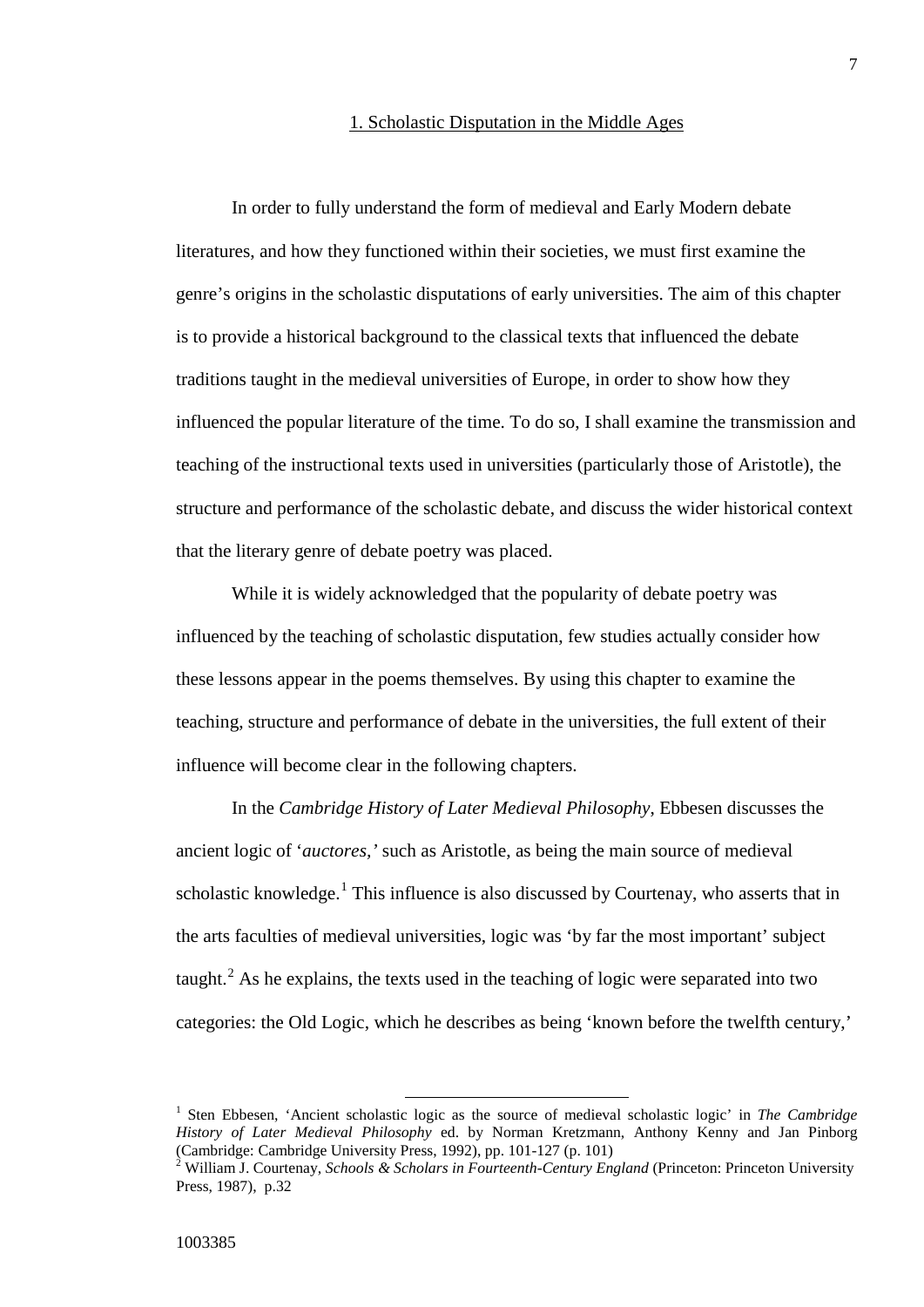and the New Logic, 'which was recovered by the mid-twelfth century.'[3](#page-10-0) The works of Aristotle were particularly influential in the teaching of logic, with his *Categories*, *Topics*, and *Sophistical Refutations* being just a few of the essential works cited by Courtenay. Novikoff has also made particular reference to the New Logic and its influence in the universities, stating that it had a 'profound impact on the development of scholastic disputation, lending authority and guidance to the practice most characteristic of the medieval schoolroom.'[4](#page-10-1)

If this statement by Novikoff is indeed true, it is important to understand how it came to be. In *The Medieval Culture of Disputation*, Novikoff gives a detailed account of the transmission of Aristotle's ancient texts into European culture, which he describes as being made available in Latin through 'three clearly distinguishable waves of translation.'<sup>[5](#page-10-2)</sup> It is the second of these waves of translations that is relevant to this particular study. This wave commenced at the beginning of the twelfth century and, as stated by Novikoff, 'catalysed the scholastic practice of disputation.'[6](#page-10-3) This growing interest in Aristotle and logic was inspired by the select few works on logic already available in Latin during this period, including Aristotle's *Categories* and Porphyry's *Isagoge*, the philosopher's introduction to logic. This resulted in the renewed interest in Boethius' translations of many other of Aristotle's works on logic, including the *Topics* and the *Sophistical Refutations*, both of which had a huge impact on the university curriculum. This impact is clear from the amount of surviving manuscripts, translations, and evidence on how they were received and used within the context of university learning, which will be considered later in this chapter.

<span id="page-10-0"></span> $3$  Ibid

<span id="page-10-1"></span><sup>4</sup> Alex J. Novikoff, *The Medieval Culture of Disputation: Pedagogy, Practice and Performance* (Philadelphia: University of Pennsylvania Press, 2013), p. 106

<span id="page-10-2"></span><sup>5</sup> Ibid

<span id="page-10-3"></span> $<sup>6</sup>$  Ibid, p.107</sup>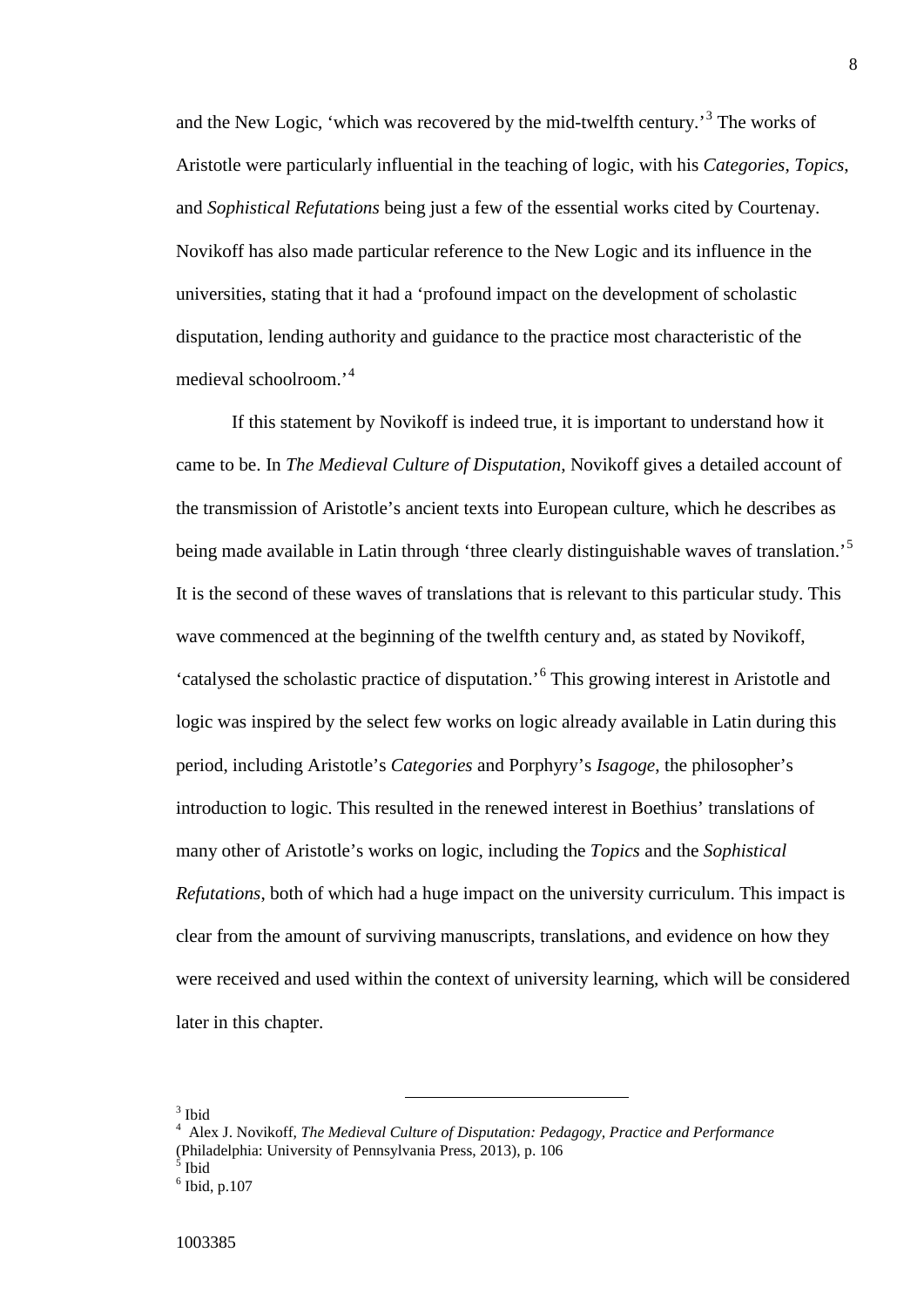It is evident that Latin translations of the works of Aristotle were being taught in European universities by at least the beginning of the thirteenth century. In 1210 Peter of Corbeil, the archbishop of Sens, banned the teaching of Aristotle in the University of Paris. The recorded condemnation of Aristotle's works state that: 'Neither the books of Aristotle on natural philosophy nor their commentaries are to be read at Paris in public or secret, and this we forbid under penalty of excommunication.'[7](#page-11-0) Lecturers on Aristotle were condemned as heretics, as his works were considered 'a threat to the Christian faith.'<sup>[8](#page-11-1)</sup> This ban was in place for over two decades, after which it seems to have been disregarded. The fast-growing interest in these texts after this period, however, is best highlighted through the increased number of surviving manuscripts. Dod states: 'Up to about the middle of the thirteenth century the surviving material with which to document Aristotle's progress is somewhat meagre; after that it becomes a flood.<sup>'[9](#page-11-2)</sup>

From this point on, the number of surviving manuscripts, glosses by their readers, and commentaries greatly increases. By 1255, the faculty of Arts at the University of Paris had specified the teaching of most of Aristotle's major works. A similar situation appears to have been in place at Oxford, where 'documentation about commentaries and lectures became abundant as early as the  $1240s$ .<sup>[10](#page-11-3)</sup> The glosses of the prescribed texts provide valuable evidence of how students received and interacted with the source materials. Through these we can gain insight into 'the level of understanding reached by ordinary students' and the 'contents of lecture courses.'<sup>[11](#page-11-4)</sup>

Before we consider the methods of teaching the works of Aristotle in relation to scholastic debate, however, we must consider the contents of his most influential texts in

<span id="page-11-0"></span><sup>7</sup> Lynn Thorndike, *University Records and Life in the Middle Ages* (New York: Columbia University Press,

<span id="page-11-1"></span><sup>&</sup>lt;sup>8</sup> Bernard G. Dod, 'Aristoteles latinus' in *CHLMP*, pp. 45-79 (p. 71) <sup>9</sup> Ibid, p. 69

<span id="page-11-4"></span><span id="page-11-3"></span><span id="page-11-2"></span> $^{10}$  Ibid, p. 73<br> $^{11}$  Ibid, p. 74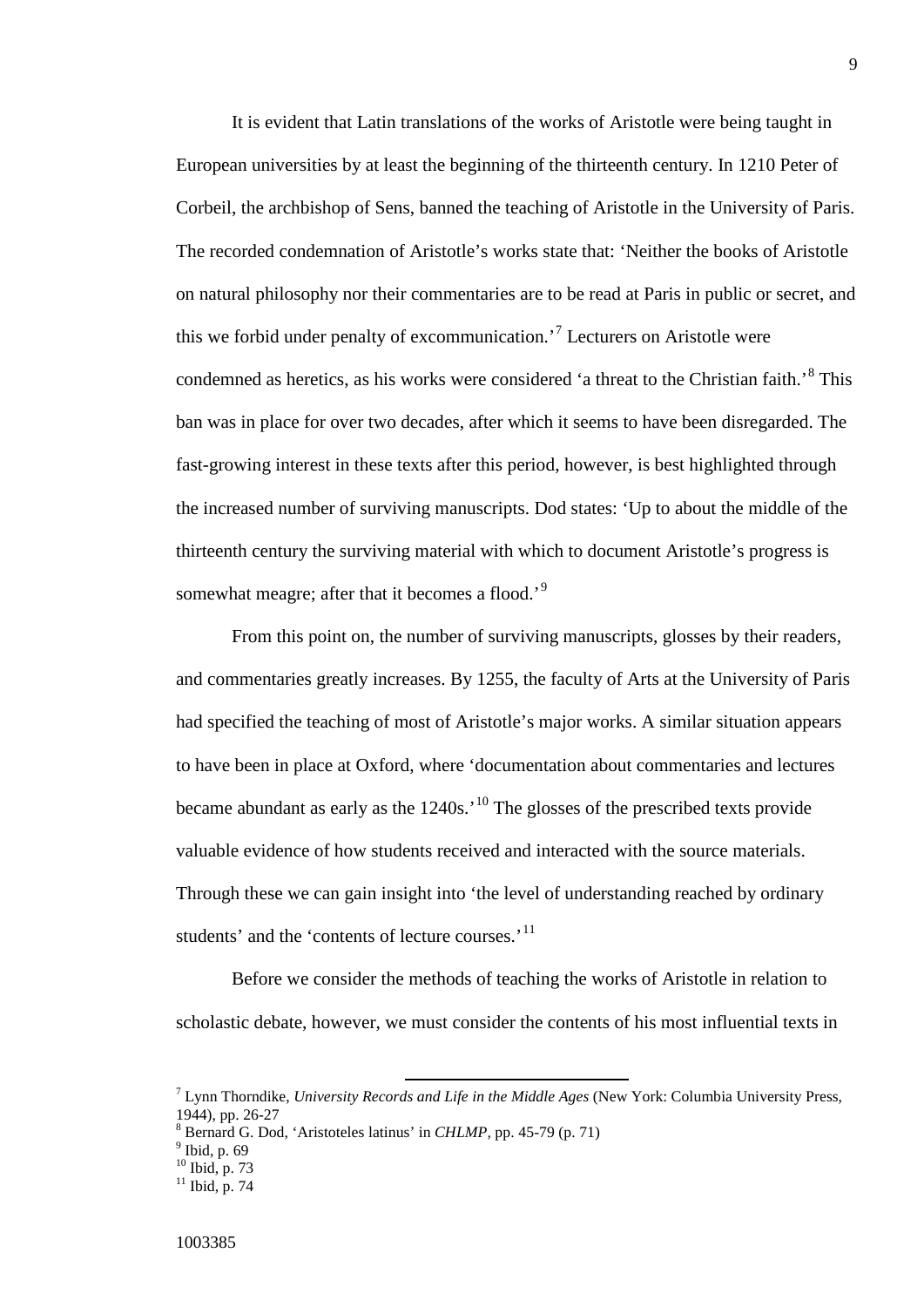this area: the *Topics* and the *Sophistical Refutations*. Reed describes the *Topics* as giving 'instruction in the invention of argument,' and the text opens with Aristotle declaring his intentions.<sup>[12](#page-12-0)</sup> He states that:

> Our treatise proposes to find a line of inquiry whereby we shall be able to reason from reputable opinions about any subject presented to us, and also shall answer ourselves, when putting forward an argument, avoid saying anything contrary to  $\frac{5}{1}$  [13](#page-12-1)

Divided into eight books, what follows is Aristotle's rules for 'the practical side of a dialectical disputatio,' instructing readers how to successfully construct and present an argument.<sup>[14](#page-12-2)</sup> Aristotle spends some time defining the terminology of disputations and their processes in Book I, and identifies three participants involved in the act of debate: a questioner, an answerer, and an audience or judge.

In Book VIII Aristotle discusses the disputation as a whole, considering the points of these three positions. He offers advice for the questioner on the 'arrangement and method in putting questions,' stating that the first step is to 'select the ground from which he should make his attack.<sup>'[15](#page-12-3)</sup> He continues, advising the reader that the second and third steps of the questioner should be to 'frame them [the attacks] one by one to himself' then 'proceed actually to put them to the other party.'[16](#page-12-4) Here, Aristotle provides step-by-step instructions to the questioner of a disputation, emphasising the importance of preparing one's arguments before commencing the debate and attacking the answerer's thesis. Aristotle discusses this idea further in his *Sophistical Refutations,* a much shorter work

<span id="page-12-0"></span><sup>&</sup>lt;sup>12</sup> Thomas L. Reed, Jr., *Middle English Debate Poetry and the Aesthetics of Irresolution* (London: University of Missouri Press, 1990), p. 45

<span id="page-12-1"></span><sup>&</sup>lt;sup>13</sup> *The Complete Works of Aristotle*, ed. by Jonathan Barnes (Princeton: Princeton University Press, 1984), p. 167

<span id="page-12-2"></span><sup>14</sup> Mikko Yrjönsuuri, 'Aristotle's Topics and Medieval Obligational Disputation,' *Synthese*, Vol. 96, No. 1, 'Studies in Early Fourteenth-Century Philosophy' (Jul., 1993), pp. 59-82 (p. 60) <sup>15</sup> *The Complete Works of Aristotle*… p. 261 <sup>16</sup> Ibid

<span id="page-12-4"></span><span id="page-12-3"></span>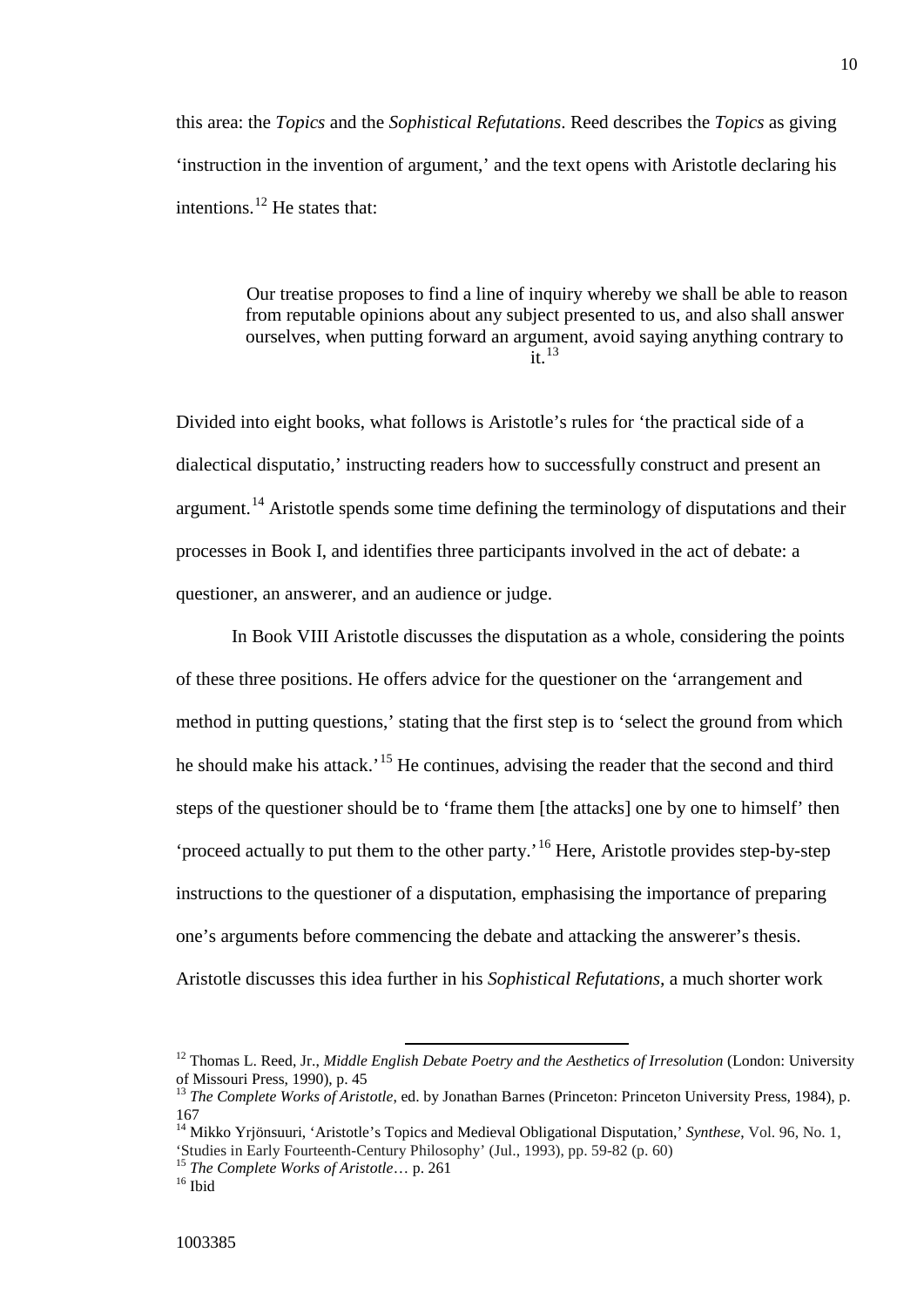which is often viewed as an appendix to the *Topics*. In Chapter 12 of this text, he states that 'A rule specifically appropriate for showing up a falsity is the sophistic rule that one should draw the answerer on to the kind of statements against which one is well supplied with arguments.<sup>'[17](#page-13-0)</sup> Again, preparation is seen to be essential for a successful questioner, so that they may lure the answerer into making statements that they can confidently refute.

Emphasising the necessity for preparation of the questioner, Aristotle then goes on in Book VIII of the *Topics* to define 'what is the business of a good answerer.'[18](#page-13-1) He contrasts the goals of a good questioner and a good answerer, stating that a good questioner should aim to:

make the answerer utter the most implausible of the necessary consequences of his thesis; while that of the answerer is to make it appear that it is not he who is responsible for the impossibility or paradox, but only his theses; for one may, no doubt, distinguish between the mistake of taking up a wrong thesis to start with, and that of not maintaining it properly.<sup>[19](#page-13-2)</sup>

According to Aristotle, it is the aim of the questioner to find flaws in the answerer's arguments, so that his thesis may sound impossible to the audience of the debate.

He discusses the aims of both the questioner and the answerer also in the *Sophistical Refutations*. In Chapter 3 he states that the participants of a disputation have five aims: 'refutation, falsity, paradox, solecism, and… to reduce the opponent in the discussion to babbling… or it is to produce the appearance of each of these things without the reality.<sup>[20](#page-13-3)</sup> He gives a brief explanation of these terms as 'plainly to refute the other party, or… to show that he is saying something false, or… to lead him into a paradox, or… to make him repeat himself.<sup>[21](#page-13-4)</sup> In Aristotle's opinion, it is not imperative that the

<span id="page-13-4"></span><span id="page-13-3"></span><span id="page-13-2"></span><span id="page-13-1"></span><span id="page-13-0"></span> $\frac{17}{18}$  Ibid, p. 293<br>  $\frac{18}{19}$  Ibid, p. 268  $^{20}$  Ibid, p. 279<br> $^{21}$  Ibid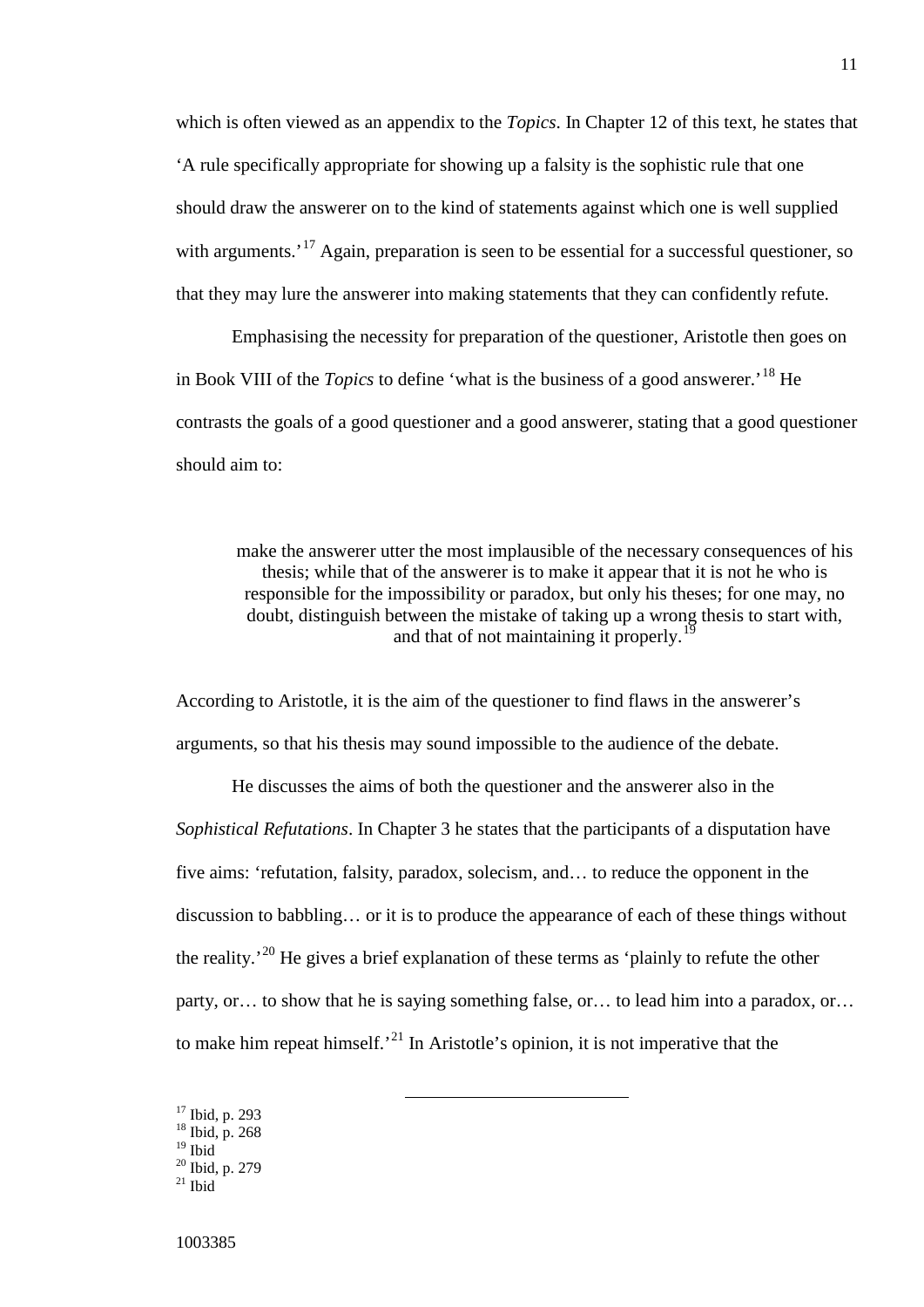questioner truly achieves any of these five aims, but they would still be considered successful should they merely appear to do so. This view seems to highlight the importance of the role that the audience or judge plays in the disputation. As long as the questioner appears to be getting the better of the answerer, it would be viewed as a successful attack on his thesis.

In Chapter 5 of Book VIII of the *Topics*, Aristotle makes a distinction between disputations of teaching and disputations of competition. He states that 'in a competition the business of a good questioner is to appear by all means to produce an effect upon the other, while that of the answerer is to appear unaffected by him.<sup>[22](#page-14-0)</sup> He contrasts this to disputations 'held in the spirit not of a competition but of an examination and inquiry.<sup>[23](#page-14-1)</sup> Aristotle claims here to be the first to define clear rules for non-contentious disputations, and conveys the idea that the goal of this form of disputation is not to beat your opponent, but to arrive at the truth of the matter up for debate. This idea is discussed by Mikko Yrjönsuuri, who comments that: 'Even if the goals of the questioner and the answerer are… practically opposed in the truth-seeking disputation described by Aristotle, they are both working for a joint external good.<sup> $24$ </sup> The participants in this form of disputation then are seen to be working together, rather than against each other, despite the inherently contentious nature of the disputation.

In Chapter 18 of Book I of the *Topics*, Aristotle emphasises the importance of clarity in avoiding the pitfalls of fallacies. He states that both the questioner and the answerer should be clear in their intended meanings:

For as long as it is not clear in how many ways a term is used, it is possible that the answerer and the questioner are not directing their minds at the same thing; whereas where once it has been made clear how many uses there are, and also upon

<span id="page-14-2"></span>

<span id="page-14-1"></span><span id="page-14-0"></span><sup>&</sup>lt;sup>22</sup> Ibid, p. 268<br><sup>23</sup> Ibid<br><sup>24</sup> Yrjönsuuri, 'Aristotle's Topics and Medieval Obligational Disputation,' p. 61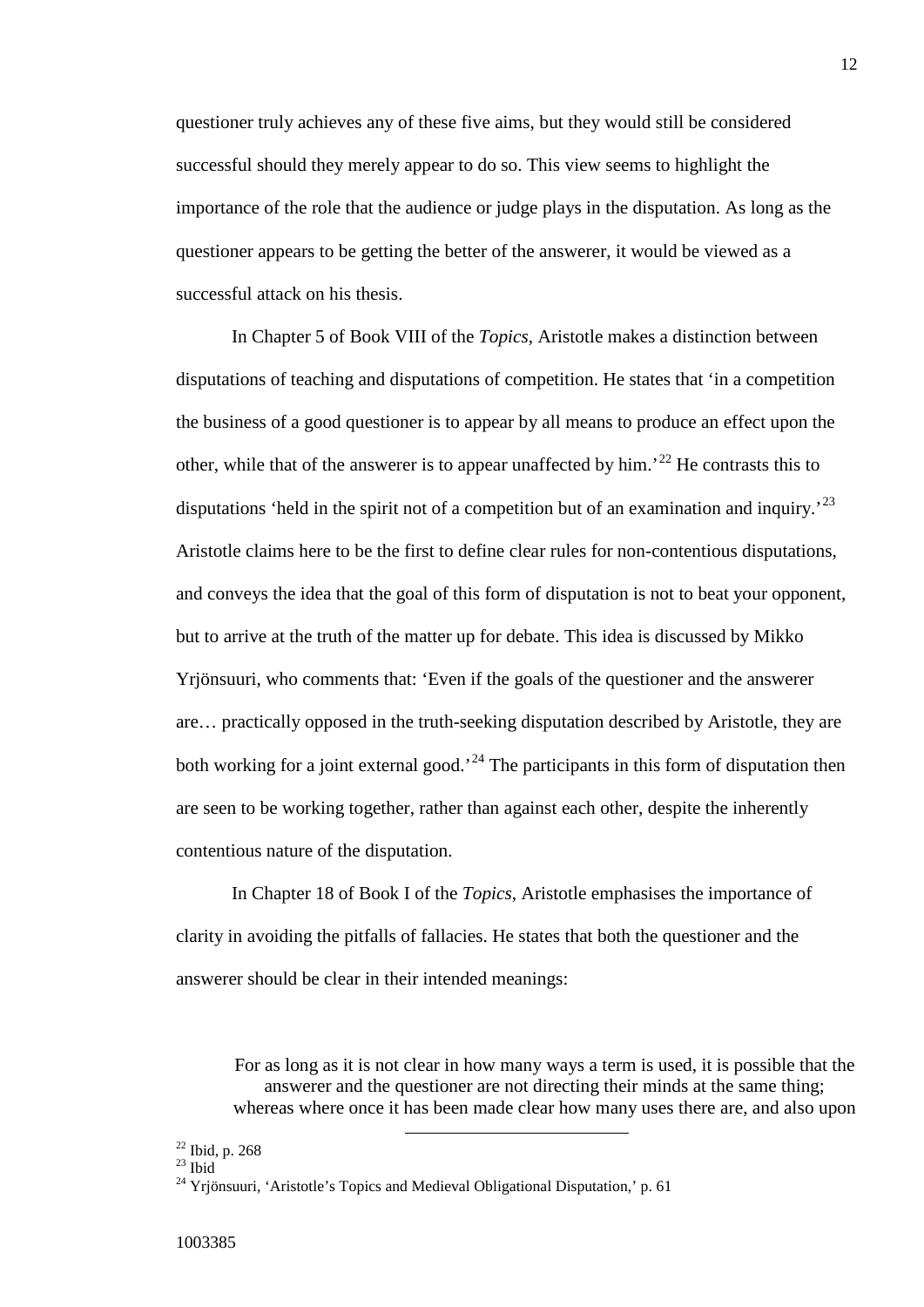which of them the former directs his mind when he makes his assertion, the questioner would then look ridiculous if he failed to address his argument to this.<sup>[25](#page-15-0)</sup>

He goes on to state that following this advice helps both the questioner and the answerer 'to avoid being misled and to mislead by fallacies.'[26](#page-15-1) Aristotle addresses at length how to deal with fallacies in the *Sophistical Refutations*. Here he defines sophistical refutations as 'what appear to be refutations but are really fallacies instead,<sup>[27](#page-15-2)</sup> with sophistry concerning the deliberate misleading of your opponent in a debate. In this work Aristotle provides the reader with all the knowledge he would need to expose his arguments as fallacies. The exposing of sophistry and fallacies works in conjunction with Aristotle's main concern of a debate, which is the arrival at the truth.

Now that the contents of Aristotle's most influential works on the subject of disputations have been examined, we can better understand how they were taught in the context of the medieval university. One of the most valuable insights into the university teaching in Europe during the Middle Ages is John of Salisbury's 1159 work, the *Metalogicon*. In this treatise, the Greek title of which literally translates as 'about the arts of verbal reasoning,' the medieval scholar provides an extensive and in-depth view of logic and the texts used in its teaching.<sup>[28](#page-15-3)</sup> As stated by Novikoff, John of Salisbury shows in this work that he is 'especially attuned to the increasingly popular method of classroom disputations and provides an unparalleled testimony to the unfolding effects that these new works of Aristotle were exerting on current methods of teaching....<sup>[29](#page-15-4)</sup> We shall now consider how Aristotle's influence manifests in the *Metalogicon*, and consider its representation of the teaching of scholastic disputations.

<span id="page-15-2"></span><span id="page-15-1"></span>

<span id="page-15-3"></span>

<span id="page-15-0"></span><sup>&</sup>lt;sup>25</sup> *The Complete Works of Aristotle* ... p. 180<br><sup>26</sup> Ibid<br><sup>27</sup> Ibid, p. 278<br><sup>28</sup> Rita Copeland and Ireke Sluiter, *Medieval Grammar and Rhetoric: Language Art and Literary Theory, AD 300-1475* (Oxford: Oxford University Press, 2012), p. 484

<span id="page-15-4"></span><sup>29</sup> Novikoff, *The Medieval Culture of Disputation…,* p. 110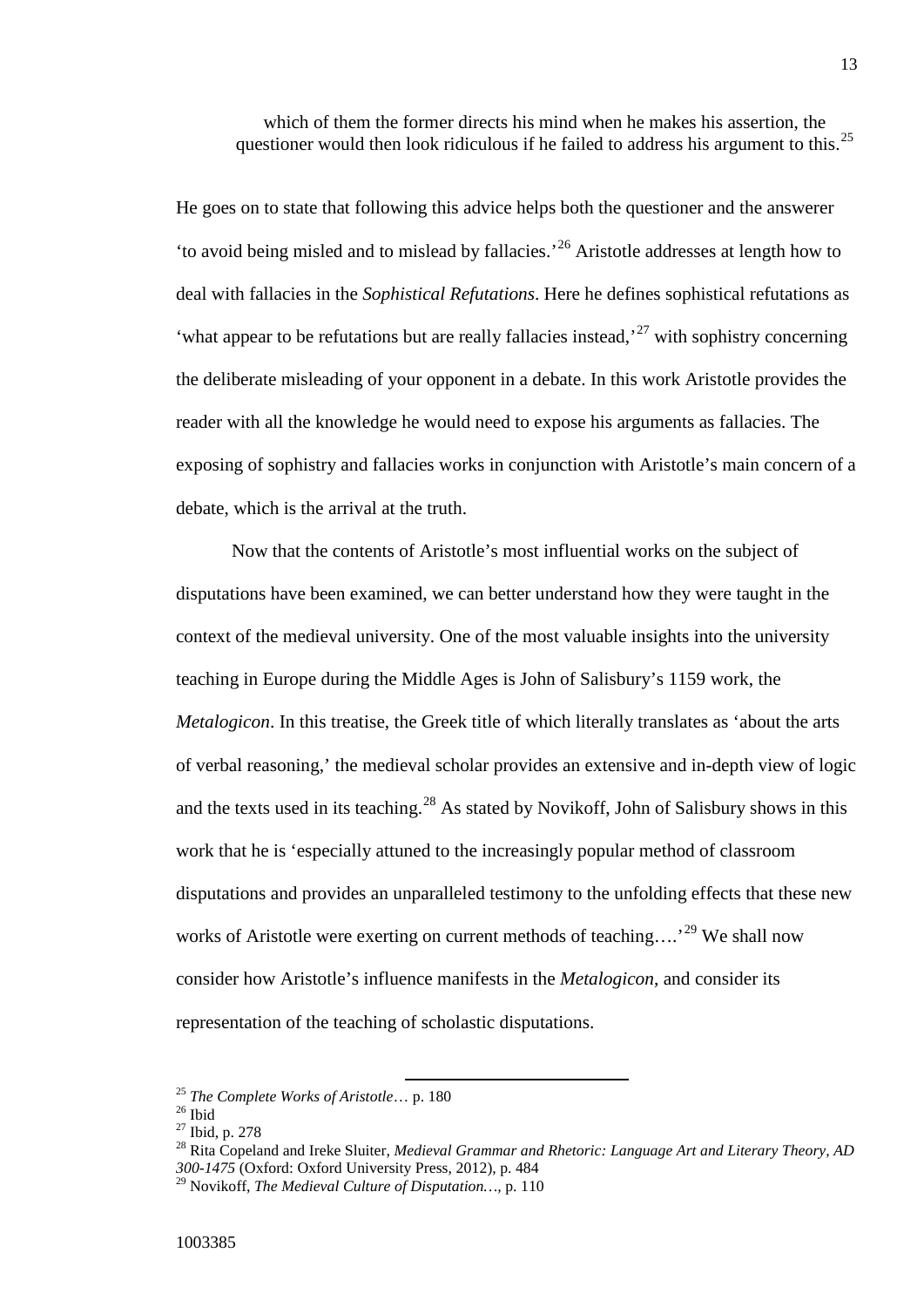The treatise was written in response to the 'Cornifician' criticisms towards teaching of the trivium of grammar, rhetoric and dialectic in the universities. In the text, John makes frequent reference to 'Cornificius,' which is the name he has given to a particular group of scholars who were against this branch of learning. According to Copeland and Sluiter,

"Cornificius" is a personification of an opinion shared by many that traditional attention to the trivium as an organic whole is obsolete and should give way to a more streamlined academic training for professional success in fields such as civic and church administration.[30](#page-16-0)

Throughout the course of the *Metalogicon*, John of Salisbury gives a passionate account in the defence of such education that the Cornificians were so against.

In Book I, Chapter 7 of the *Metalogicon*, John attacks the Cornifician's belief that the 'Rules of eloquence are superfluous, and the possession or lack of eloquence is dependent on nature.<sup>[31](#page-16-1)</sup> According to John, eloquence is of the utmost importance. He states: 'I am at a loss to see how anything could be more generally useful: more helpful in acquiring wealth, more reliable for winning favour, more suited for gaining fame, than is eloquence.'<sup>[32](#page-16-2)</sup> John's appreciation of eloquence here seems undoubtedly close to Aristotle's emphasis on clarity in the *Topics*. John defines an eloquent person as one who 'can with facility and adequacy verbally express his mental perceptions,' which agrees with Aristotle's many statements of the subject of clarity in relation to the art of disputation.<sup>[33](#page-16-3)</sup> In particular, Aristotle makes reference to clarity as being essential in avoiding fallacies and ensuring that the questioner and answerer of a disputation understand each other correctly.

<span id="page-16-1"></span>

<span id="page-16-0"></span><sup>&</sup>lt;sup>30</sup> Ibid<br><sup>31</sup> *The Metalogicon of John of Salisbury*, ed. Daniel D. McGarry (Berkley: University of California Press, 1955) p. 26

<span id="page-16-3"></span><span id="page-16-2"></span> $rac{32}{33}$  Ibid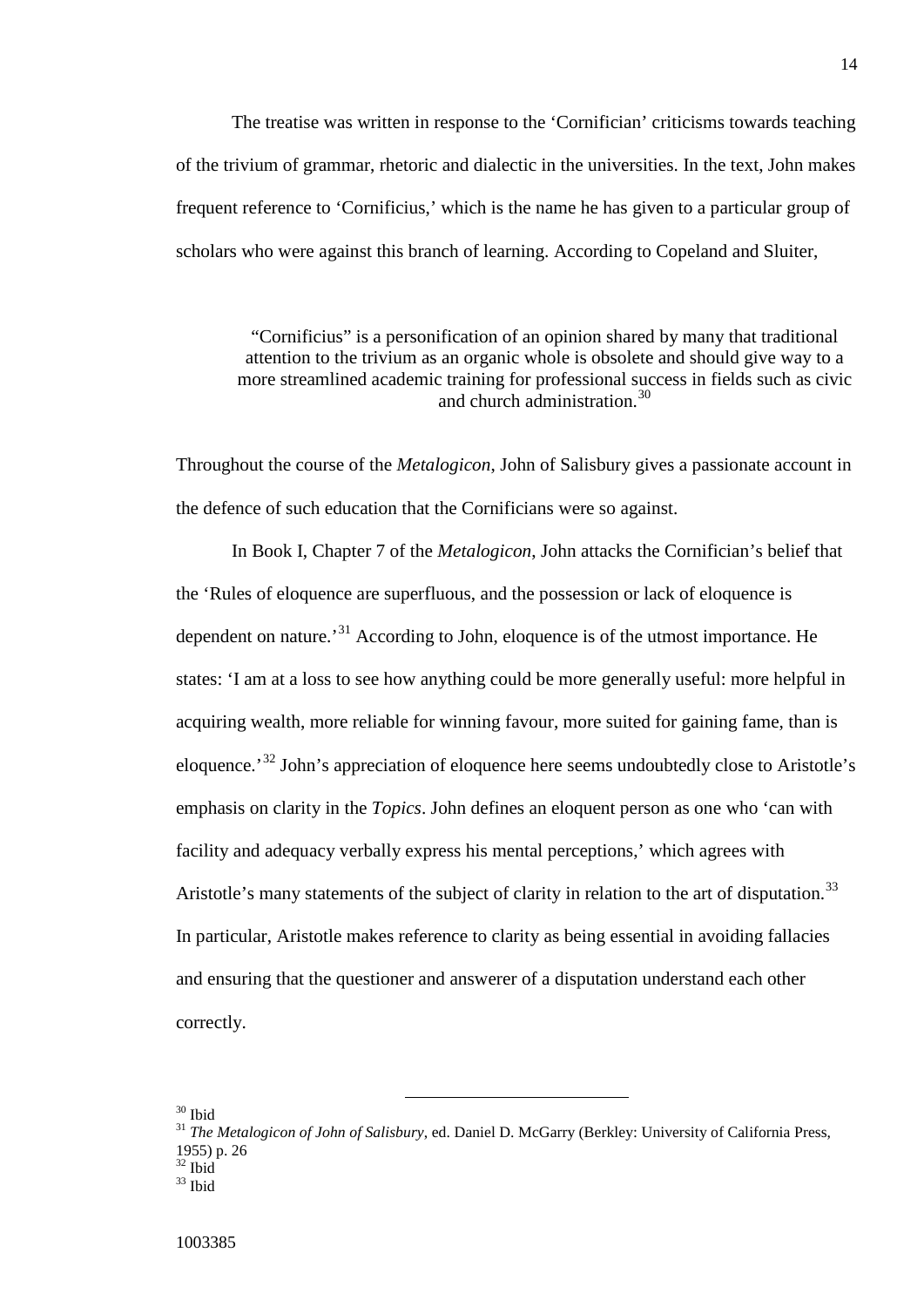John also discusses logic in Aristotelian terms, again providing an invaluable insight into how the works of the ancient philosopher were interpreted and utilised in the Middle Ages. In the first chapter of Book VII of the *Metalogicon*, John defines logic as being 'in its narrower sense… the science of argumentative reasoning' and should be 'exercised in inquiry into the truth.'[34](#page-17-0) This idea is again clearly influenced by Aristotle's thinking in the *Topics*, where he discusses in Book VIII, Chapter 5, his rules for noncompetitive disputations. Here Aristotle provides an outline on how to proceed with disputations where the only desired outcome of each participant should be that of the truth, and not that of victory. By removing the competitive elements from the act of disputation, the debate then becomes solely about whether the truth of the matter at hand can be agreed upon, and not about which participant wins.

We can further see the extent of Aristotle's impact on education and debate through John's chapters in the *Metalogicon* which specifically discuss the *Topics* and the *Sophistical Refutations*. Book III of the *Metalogicon* focuses specifically on the *Topics*, of which John states:

…it surprises me that this book of Aristotle was neglected by our fathers for so long that it had completely, or almost entirely, fallen into disuse. At length, however, in our own day, through the insistent researches of diligent geniuses, it has, as it were, been raised from the dead, or aroused from sleep, so that it may summon back to their senses those who have been wondering, and make plain the way of truth to those who have been seeking it.<sup>[35](#page-17-1)</sup>

Here we can see direct evidence of the second wave of Aristotelian translations as discussed by Novikoff, and the growing interest in New Logic. John recognises that a knowledge and interest in Aristotle's work had previously existed before this point, expressing his surprise that scholars had not realised the importance of this text until

<span id="page-17-1"></span><span id="page-17-0"></span> $\frac{34}{35}$  Ibid, p. 74<br> $\frac{35}{35}$  Ibid, p. 172

15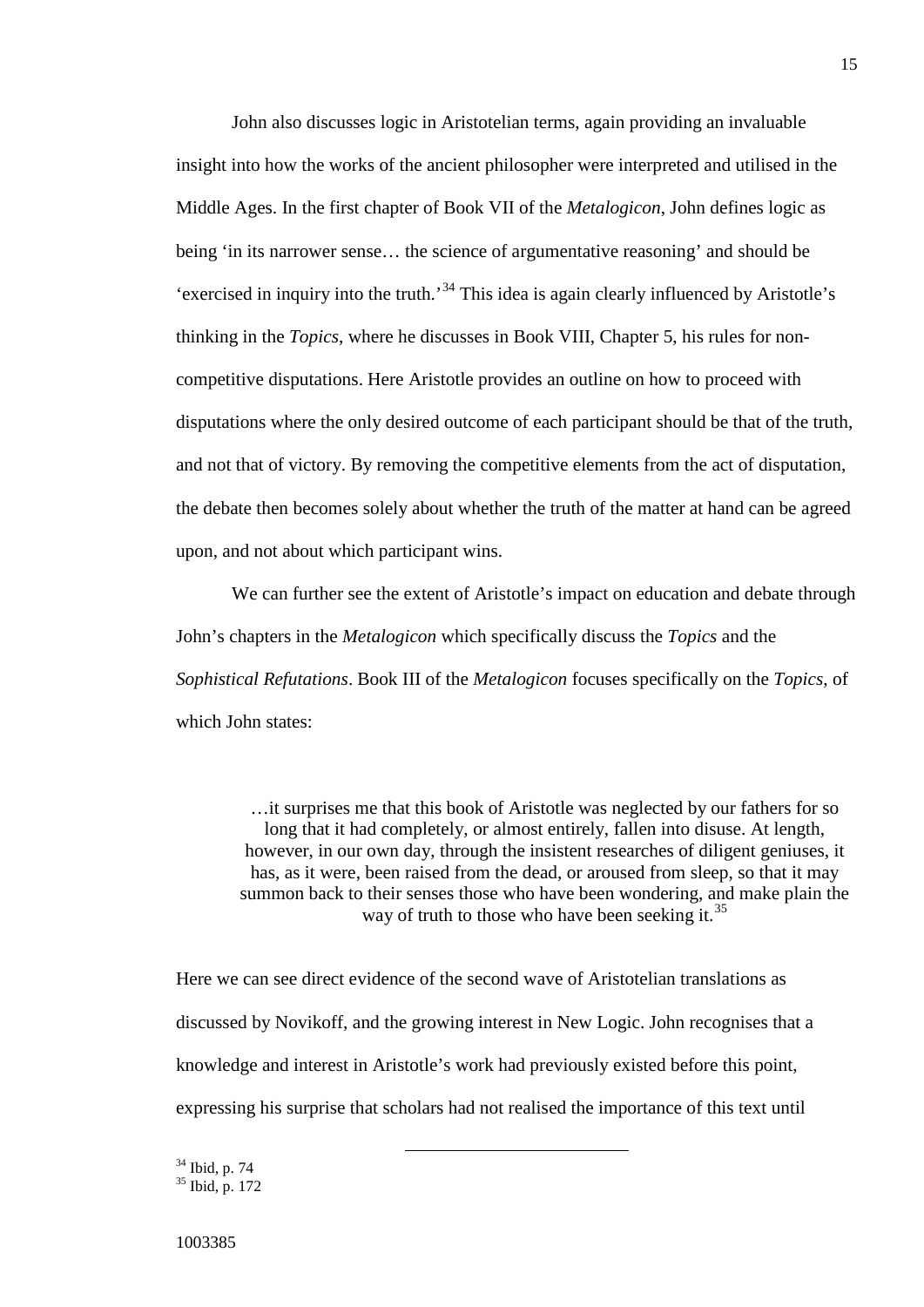recently. Here he makes reference to the first wave of translations of Aristotle's texts. According to Novikoff, this initial wave can be attributed to Boethius and his Latin translations, which 'in the sixth century opened the door for early Medieval knowledge and interest in ancient logic and philosophy.'[36](#page-18-0) The *Metalogicon* allows us to see the high regard in which Aristotle's works were held during this period, while also giving us an insight into the stages of transmissions of these ancient texts into medieval learning.

John continues to praise the excellence of Aristotle's *Topics*, stating that the eighth book of this particular text 'contributes more to the science of argumentative reasoning than practically all the works on dialectic that our modern predecessors were accustomed to teach in the schools,' and that everything 'in the work, both rules and examples, can be usefully applied, not only to logic, but also to practically all branches of learning.<sup>[37](#page-18-1)</sup> The *Metalogicon* also discusses the essential value of the *Sophistical Refutations*. In Book IV, John states his opinion that he 'would be reluctant to say that any other study could be more beneficial for the young.<sup>[38](#page-18-2)</sup> He discusses the importance of young scholars understanding sophistry, which he defines as the logic 'which makes a pretext of being dialectical and demonstrative [logic] with a flourish of hollow imitation, and strives more to acquire the [external] semblance than the [true] virtue of wisdom.<sup>[39](#page-18-3)</sup> He emphasises that this should be of particular interest to young scholars as it allows them to appear wise without them having to 'obtain true wisdom in all matters.<sup>[40](#page-18-4)</sup> Like Aristotle, John discusses the importance of understanding sophistry in relation to disputations. He states that, without this knowledge, one 'can neither avoid falsehood, nor unmask one who is lying...

<span id="page-18-0"></span><sup>&</sup>lt;sup>36</sup> Novikoff, *The Medieval Culture of Disputation*..., p. 106<br><sup>37</sup> Ibid, pp. 171-172<br><sup>38</sup> Ibid, p. 236<br>*39* Ibid

<span id="page-18-2"></span><span id="page-18-1"></span>

<span id="page-18-4"></span><span id="page-18-3"></span> $3^{40}$  Ibid, p. 237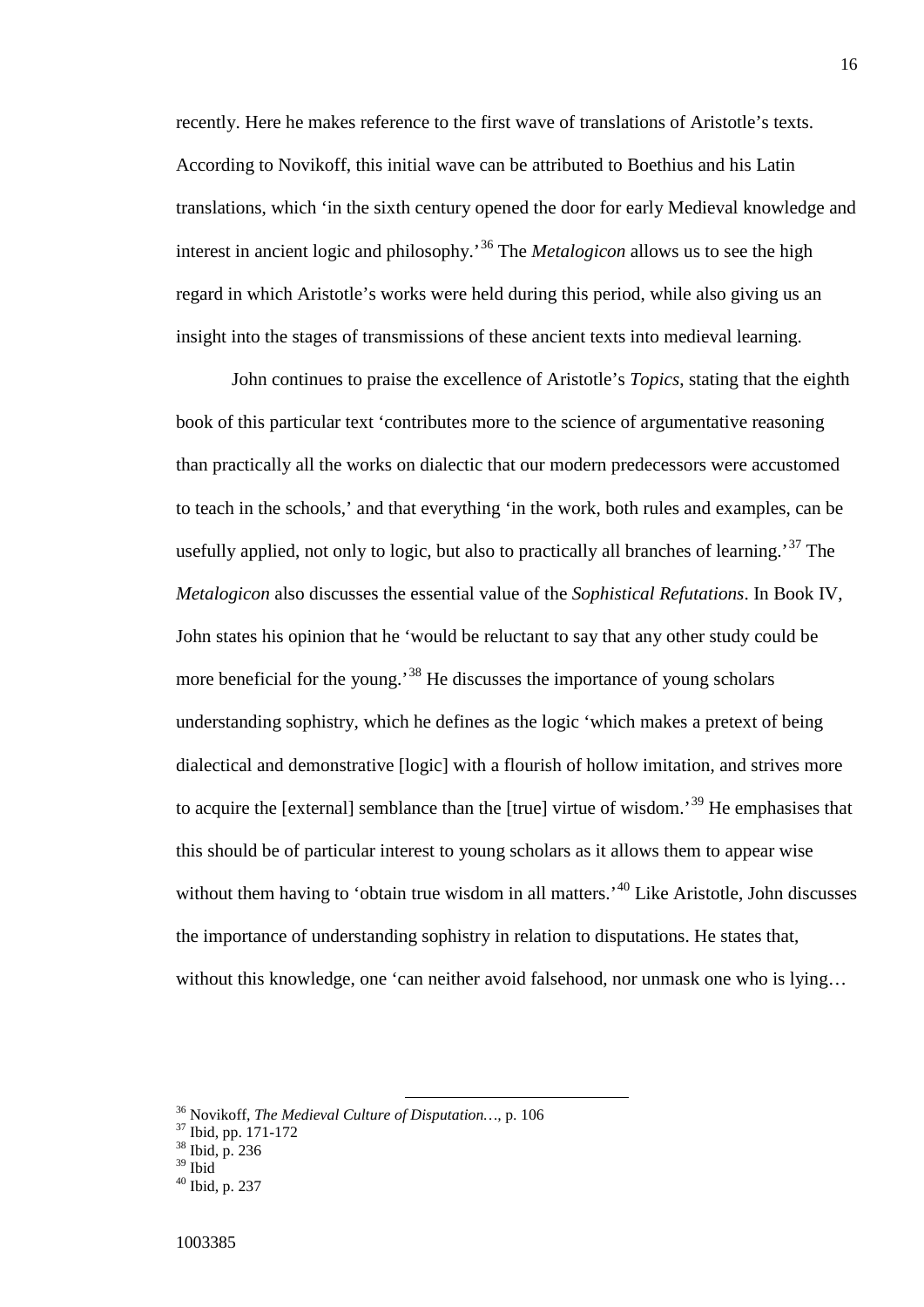You may see those who know nothing about sophistry when they find themselves deceived by fallacious reasoning.<sup> $41$ </sup>

John is therefore clearly of the opinion that the *Topics* and the *Sophistical Refutations* are essential reading for any student who wishes to succeed in the art of disputation, and it would appear that he was not the only scholar to think so. As has already been discussed earlier in this chapter, by 1255 (after a very brief ban on the teaching of Aristotle in place at the University of Paris) most of his major works were prescribed in university teaching throughout Europe. It would seem, then, that John's *Metalogicon* was written during a time of changing attitudes towards what should, or should not, be taught in the curriculum of medieval universities. The Cornificians discussed by John represent a movement against the teaching of grammar, logic and dialectic, but in the *Metalogicon* we see a passionate defence of such education. The fact that the teaching of Aristotle and the New Logic had become standard in universities less than one hundred years after the *Metalogicon* was written reflects that John's opinion appears to have been the prevailing one, while the Cornificians seem to have been outnumbered.

Now that we have examined a first-hand account of how Aristotle's works on disputation were received in the context of medieval learning, we can now consider how these were disseminated within the classroom environment. The study of Aristotle and logic remained prevalent into the 1300s, with Courtenay stating that the 'context of the arts curriculum in the fourteenth century centred on the study of Aristotle,' with the rules and teaching of scholastic debate being heavily influenced by his work.<sup>[42](#page-19-1)</sup> As stated by Novikoff, however, the 'practice of disputation… concerns not just the texts relative to the

<span id="page-19-1"></span><span id="page-19-0"></span><sup>41</sup> Ibid <sup>42</sup> Courtenay, *Schools & Scholars in Fourteenth-Century England,* p. 31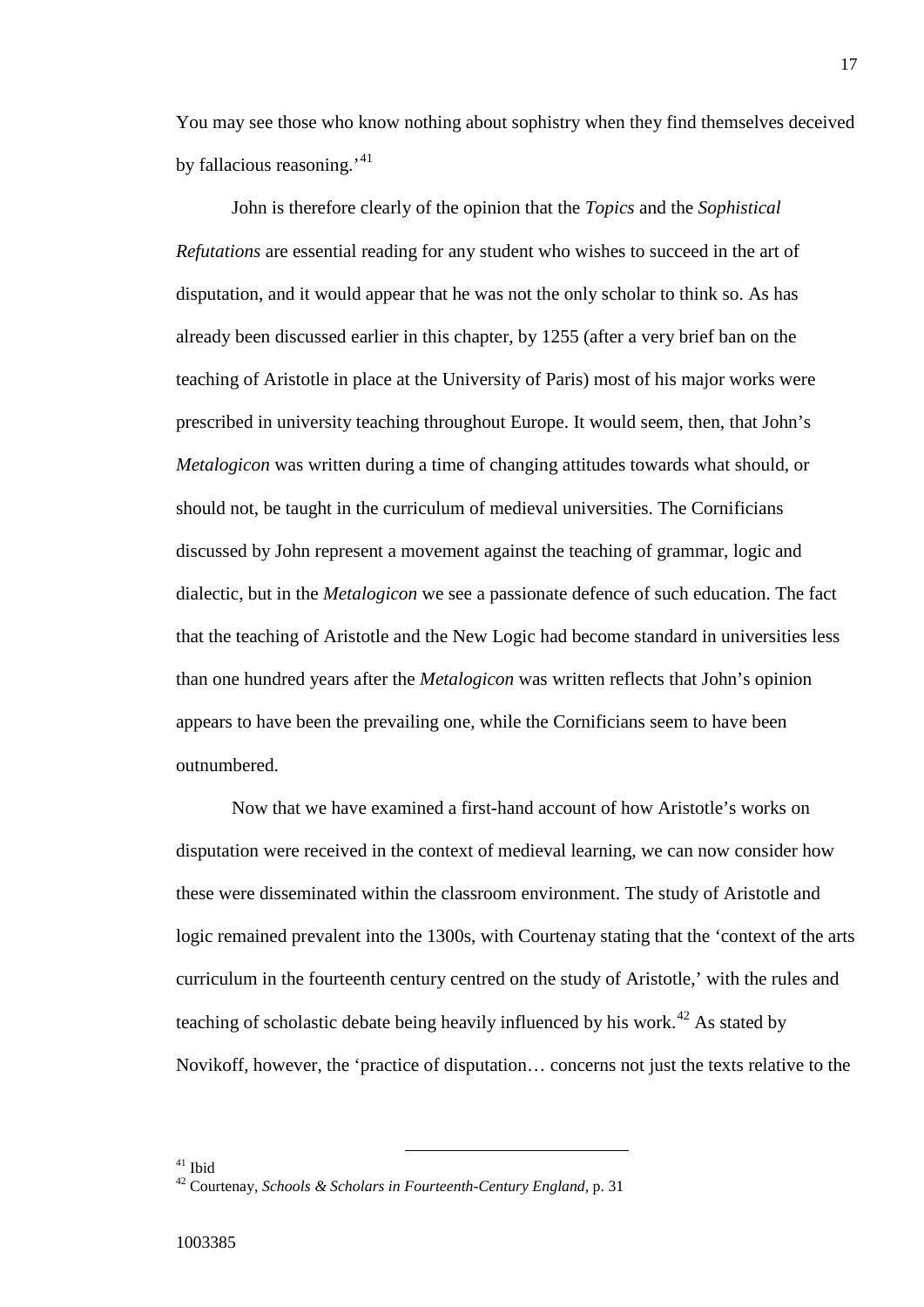arts curriculum, but how teaching was conducted.'[43](#page-20-0) In *University Teaching in Medieval Europe*, Maierù discusses the structure of debate as taught in the classrooms of medieval universities. Of the methods of teaching, he states that in the universities 'two basic forms of teaching were considered: the lecture and the disputation.<sup>[44](#page-20-1)</sup> The lectures, according to Maierù, would consist of examining commentaries of textbooks, which was intended to 'impart doctrine,' and to train 'the student to develop his individual abilities.'[45](#page-20-2) The disputation was then thought 'to be most suited for developing and invigorating the student's intellect and encouraging the acquisition of the discipline's habit.<sup>[46](#page-20-3)</sup> In other words, the lecture provided the students with the knowledge required to understand the form of debate, while the disputation allowed them to put this knowledge into practice.

As students progressed through their years of study, they were taught in stages the different elements which make up a debate. This progression is discussed by Courtenay who highlights how debates were taught in the universities, and how students advanced through this course of learning. He states that, while learning, 'the arts student was expected to attend the weekly disputation of his master (*disputatio solemnis*) and the weekly review sessions (*repetitions*), usually under a bachelor.<sup>[47](#page-20-4)</sup> The term 'bachelor' was used to describe the more advanced students, as younger students did not usually participate in debate until their third year of study.

As the student progressed through the ranks of academia, they learned to engage with the many different roles of a debate. Courtenay also outlines the progression of a student in the following summary: 'At first he participated as opponent (*opponens*) and attacked the chosen thesis by raising objections. He then advanced to the principal role

<span id="page-20-1"></span><span id="page-20-0"></span><sup>&</sup>lt;sup>43</sup> Novikoff, *The Medieval Culture of Disputation* ..., p. 66<br><sup>44</sup> Alfonso Maireù, *University Training in Medieval Europe*, ed. and trans. by D. N. Pryds (Leiden: Brill, 1994), p. 117

<span id="page-20-4"></span>

<span id="page-20-3"></span><span id="page-20-2"></span><sup>46</sup> Ibid, p. 127<br><sup>46</sup> Ibid, p. 127<br><sup>47</sup> Courtenay, *Schools & Scholars in Fourteenth-Century England*, p.33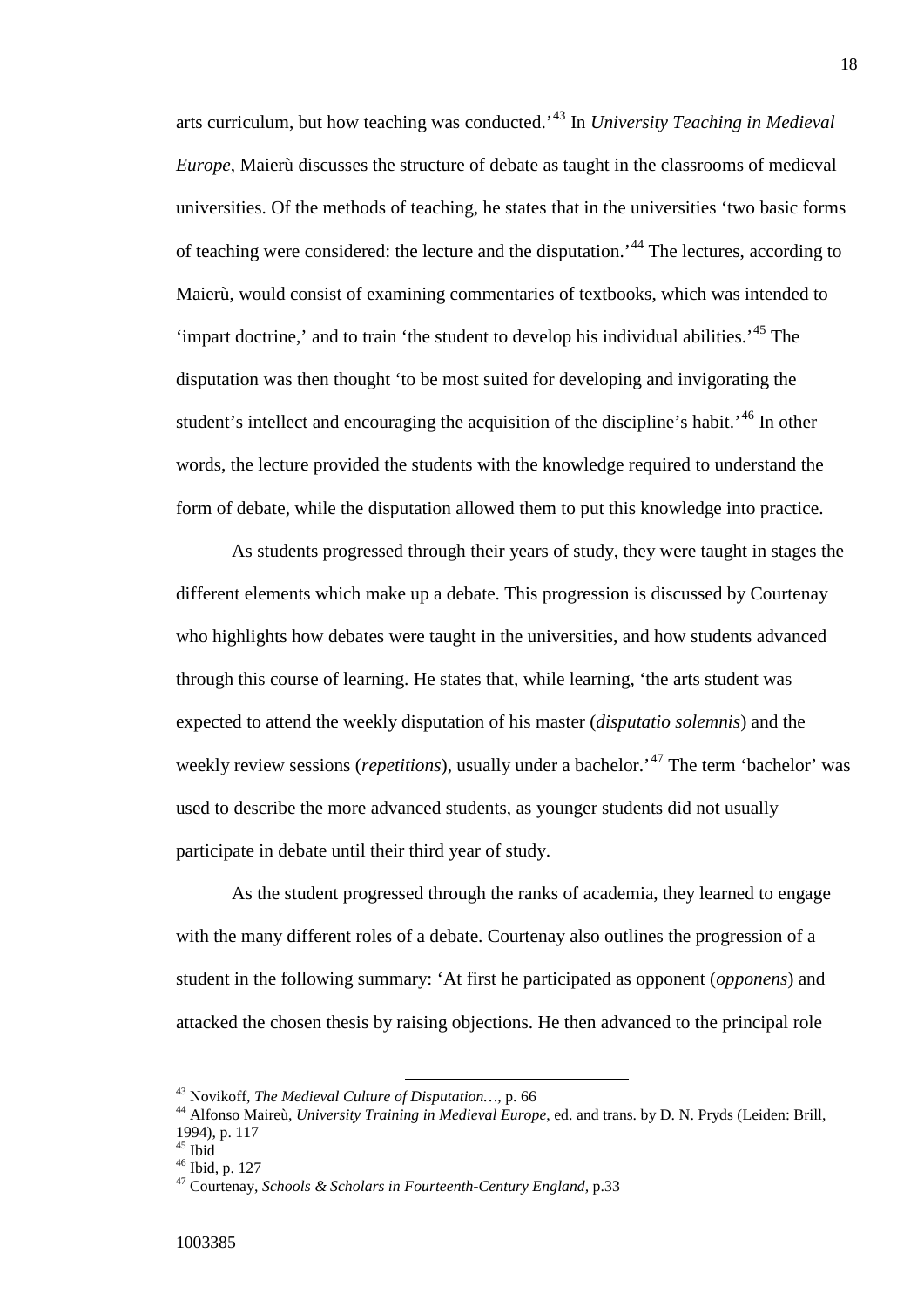(*respondens*) in which he answered objections.'[48](#page-21-0) The determination of the debate was then decided either by a presiding master or an advanced bachelor. Through Courtenay's summary we can see in practice the three roles which were discussed by Aristotle in the *Topics*: the *opponens* (or questioner), the *respondens* (or answerer), and a judge to decide the outcome. Kenny and Pinborg describe the process of examination for new bachelors. These formal disputations were often carried out over the course of two days, with the topics up for disputation being revealed by the master well beforehand. The first day would consist of a chosen bachelor defending the master's thesis, in response to the questions posed by the audience, with the master at hand to help if required. On the second day, the master would offer a summary of both sides of the argument and provide his 'own overall solution (*determinatio*) to the question in dispute.<sup>[49](#page-21-1)</sup> If a student successfully progressed to their fifth year of study, they would usually be expected to lecture on one of the texts taught in the arts faculty, and would also then be able to determine. Progressing to this stage is what made a student a bachelor.

The final stage was the advancement from bachelor to master. After seven years of study, it was then possible to be recommended to become a master of arts. Courtenay discusses the process as it was at Oxford. This consisted of a disputation followed by a ceremony in which the master received 'the symbols of office (the book and the cap), and gave a brief lecture… and determined two disputed questions.'[50](#page-21-2) If this was done successfully, once a student had graduated, they were then 'obliged to begin their statutory two years of teaching by riding out as presiding master a forty-day flood of disputations.<sup>[51](#page-21-3)</sup>

Participation in these debates served many purposes. For undergraduates it allowed them to gain valuable experience in the art of disputation, and allowed them to 'shape and

<span id="page-21-0"></span> $^{48}$  Ibid, p. 53

<span id="page-21-1"></span><sup>&</sup>lt;sup>49</sup> Anthony Kenny and Jan Pinbord, 'Medieval philosophical literature' in *CHLMP*, pp. 11-42 (p. 22)<br><sup>50</sup> Ibid, p. 35<br><sup>51</sup> Reed, *Middle English Debate Poetry and the Aesthetics of Irresolution*, p. 46

<span id="page-21-3"></span><span id="page-21-2"></span>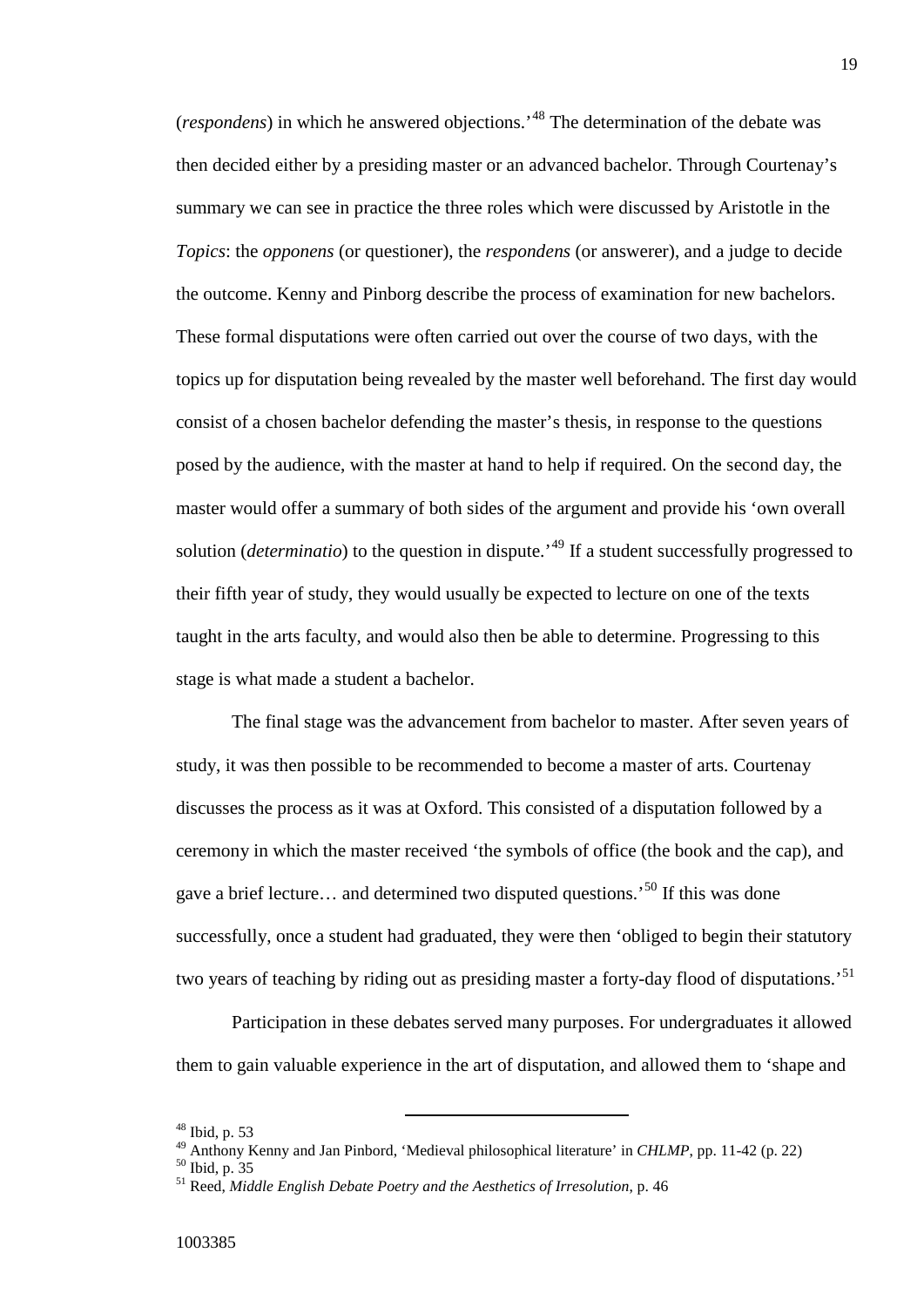extend their dialectical skills,' while for the more advanced bachelors it formed an 'essential part of the training necessary for their qualification as a master.<sup>[52](#page-22-0)</sup> It is extremely important to understand how disputations were taught in the university environment. Through the roles of the debate's participants we can see the influence of Aristotle and the New Logic, and by examining their structure and methods of teaching, it becomes evident that the theatrical aspect of the disputation is essential in understanding how they functioned within the medieval culture of scholastic debate.

Now that the structure and methods of teaching has been examined, we can turn to the theatrical elements of debate. Novikoff discusses two different kinds of disputation which took place in the university environment. There was the ordinary disputations, which 'focused on specific topics announced beforehand and which was held for the benefit of students and faculty only,' and the *disputatio de quodlibet*, where the 'initiative for the subjects debated lay with the audience, and the disputing masters never knew beforehand what questions would be asked.'[53](#page-22-1) The *quodlibet* style of debate, popular at the University of Paris, was held much less frequently. These debates were held only during Advent and Lent, and were open not only to students and masters of logic, but to all pupils and staff of the university.

The popularity of the *quodlibet* debate evidently lay in its interactive and performative nature. The spectacle of the *quodlibet* is discussed by Enders in the article 'The Theatre of Scholastic Erudition.' She discusses the *quodlibet* at the University of Paris, highlighting the grand scale of the performance in the statement:

> Students and teachers, civil and religious authorities all flocked to the streets surrounding the Sorbonne as other university activities ground to a halt to allow

<span id="page-22-0"></span><sup>52</sup> Alan B. Cobban, *The English Universities: Oxford and Cambridge to c. 1500* (Aldershot: Scolar Press, 1988) p. 168

<span id="page-22-1"></span><sup>53</sup> Novikoff, *The Medieval Culture of Disputation…,* p. 143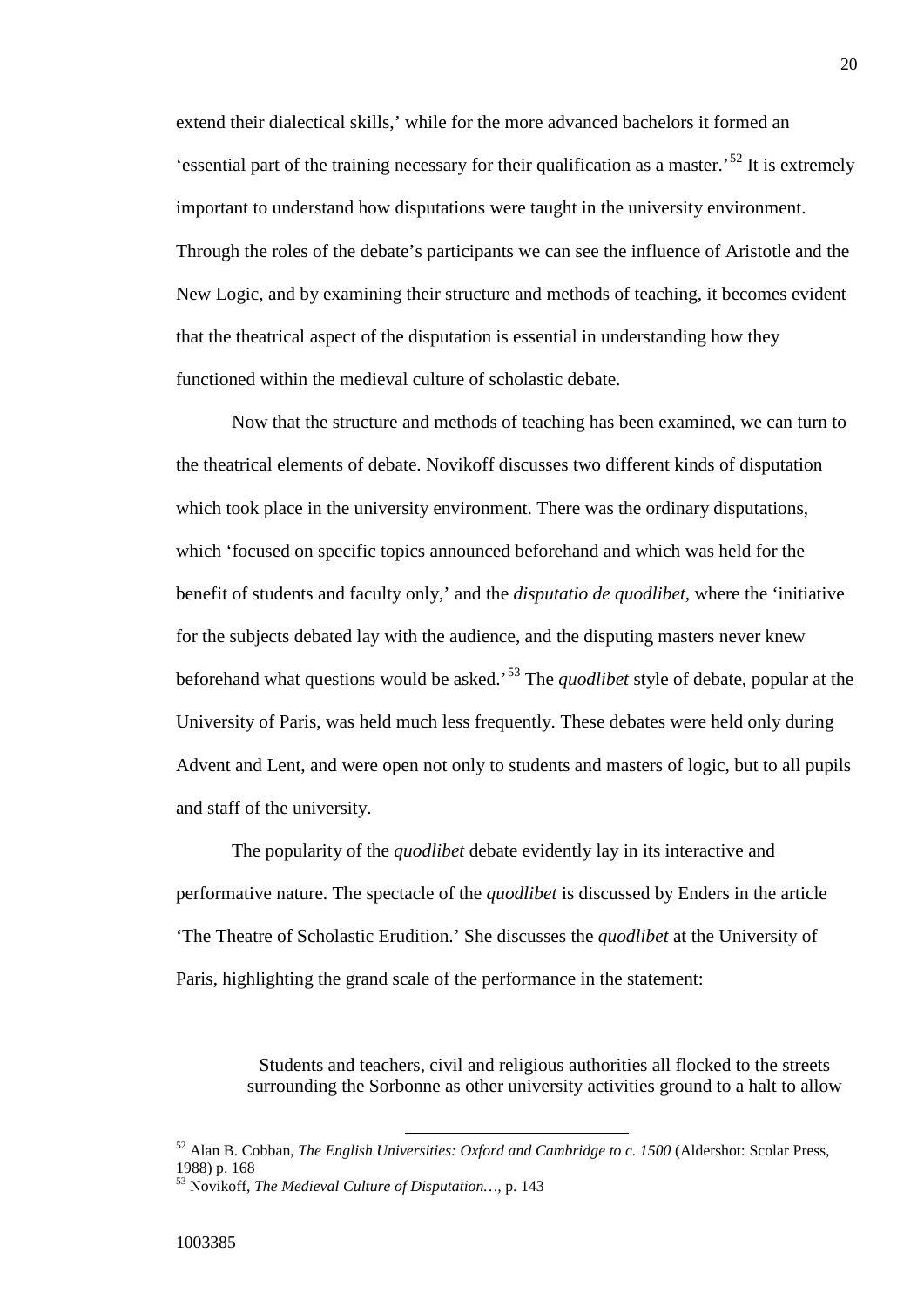them to witness and participate in this academic rite of passage for students of theology.[54](#page-23-0)

Enders, drawing comparisons between the debate and medieval drama, explains that the appeal of the *quodlibet* lay in its offering of a 'ritual spectacle'. [55](#page-23-1) Characteristic elements of the *quodlibet* debate included the use of 'theatrical space, costume, gesture, conflict and audience participation,' all of which were typical aspects of medieval theatre.<sup>[56](#page-23-2)</sup> In particular, the element of audience participation, which 'recalls the performance circumstances of medieval drama, which also tended to efface distinctions between actor and audience, spectacle and daily life, ritual and representation.<sup>[57](#page-23-3)</sup>

The theatrical elements of the scholastic debate, then, are essential in understanding how they functioned within their societies. Not only were they an integral part of university education, but they were also viewed almost as a form of entertainment for students and faculty. Novikoff provides us with an example of this in his discussion of Simon of Tournai, a master in Paris in the latter half of the twelfth century. Novikoff states the fact that Simon's disputation were written and recorded serves as evidence for his status in the sphere of scholastic debate. As well as this, Novikoff also provides evidence of a first-hand account of Simon's debates. English chronicler Matthew Paris wrote in his *Chronica majora* that 'even the largest lecture hall… could scarcely contain the crowd of students who flocked to hear Simon.<sup>[58](#page-23-4)</sup> From this description we can imagine an almost tournament-like atmosphere, with masses of spectators gathering to witness the outcome of the debate. Evidence such as this, which highlights the wide-reaching popularity of the scholastic debate is therefore extremely important. As the form came to be enjoyed as a

<span id="page-23-0"></span><sup>54</sup> Jody Enders, 'The Theatre of Scholastic Erudition,' *Comparative Drama*, Vol. 27, No. 3 (Fall 1993), pp.  $\frac{55}{55}$  Ibid<br> $\frac{56}{57}$  Ibid, p. 344<br> $\frac{58}{58}$  Ibid

<span id="page-23-3"></span><span id="page-23-2"></span><span id="page-23-1"></span>

<span id="page-23-4"></span>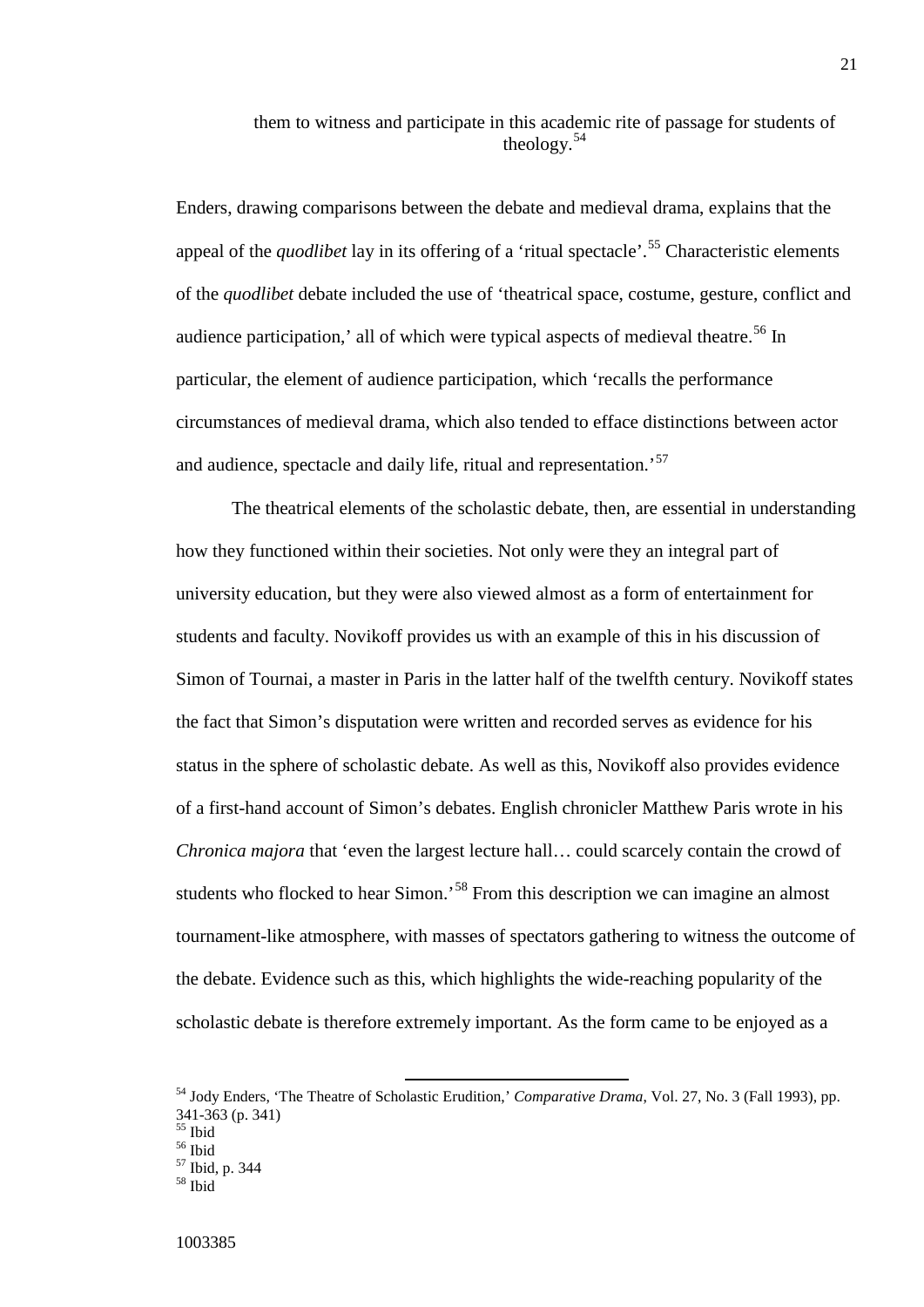kind of entertainment, it then makes perfect sense that it would begin to make its way in to, and begin to influence, the popular literature of the time. The second chapter of this study will focus on a selection of medieval debate poems, and what has been examined so far in this initial chapter is essential for understanding how these poems functioned within the context of medieval societies.

As has already been discussed in relation to the works of Aristotle, the object of a scholastic disputation was to discover the truth of the topic up for debate. This supposedly shared goal, however, seems to have often been disrupted by the very public nature of the debate. Enders has examined how these public performances seem to have affected the outcome of the debates. Due to the inherently oppositional nature of the disputation, intensified by an active audience, Enders states a belief that the 'struggle for truth became a nascent plot, a spectacular tournament of words, a quest for applause.<sup>[59](#page-24-0)</sup> Therefore, the participants of the debate became less concerned about the truth, and more interested in winning.

It seems that the oral traditions of the medieval university are in part responsible for fuelling the contentious behaviour of its students. Ong states that this competitive nature was 'encouraged and abetted by the dialectical approach.<sup>[60](#page-24-1)</sup> This structure is, in Ong's opinion, intrinsically linked to the medieval notions of masculinity, an idea which is also discussed by Karras. In the Middle Ages, university learning was only accessible to males, who, upon their arrival, were 'initiated into an alternative masculine subculture based on ideas of rationality and moderation.'[61](#page-24-2) University life is presented as an alternative to that of knighthood, but with certain parallels drawn between them: 'violence was the mode of masculine expression within knighthood, while in the university men fought with verbal

<span id="page-24-1"></span><span id="page-24-0"></span><sup>&</sup>lt;sup>59</sup> Enders, 'The Theatre of Scholastic Erudition,' p. 344<br><sup>60</sup> Walter J. Ong, *Fighting for Life: Contest, Sexuality, and Consciousness* (London, Cornell University Press, 1981), p. 126

<span id="page-24-2"></span><sup>61</sup> Ruth Mazo Karras, *From Boys to Men: Formations of Masculinity in Late Medieval Europe* (Philadelphia: University of Pennsylvania Press, 2003), p. 1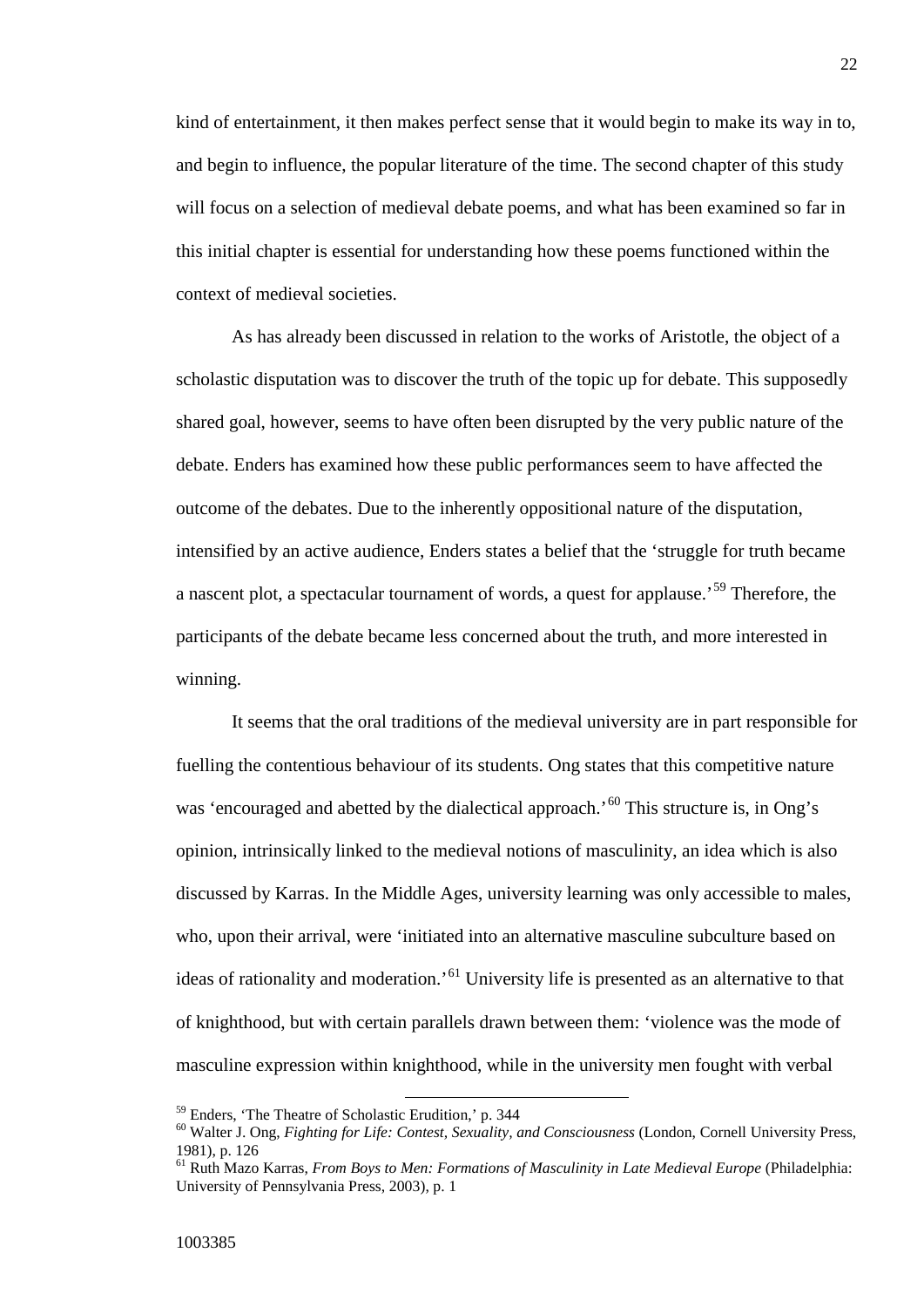weapons.<sup> $52$ </sup> The metaphor of scholastic debate as a form of physical combat is one that is frequently used. Karras states that the 'academic structure of attack and defence provided a forum for the demonstration of masculinity,' which naturally lends itself to comparisons with physical combat.<sup>[63](#page-25-1)</sup> We can also see this metaphor being used in John of Salisbury's *Metalogicon*. Speaking of Aristotle, John likens him and his works to a military officer arming his men for battle. He refers to him as 'the drill-master of those who profess to be logicians,' who has, in his writings, 'stacked in the arena arms for the use of his students.<sup>[64](#page-25-2)</sup> Aristotle is portrayed as a commander, providing his soldiers with the weapons necessary to fight.

Karras states that the medieval university 'had adopted the notion of masculinity as violent dominance of other men, but the violence was metaphorical, using words as weapons.<sup>'[65](#page-25-3)</sup> While this may have true in the most part, there is evidence that, on occasions, the violence did become physical. There are surviving records providing evidence of the punishment that befell those who behaved in what could be considered an aggressive manner. In a treatise on lecturing in the liberal arts in the University of Paris from 1355, we are given details on the correct procedures of the masters. The treatise informs us that should anyone attending lectures

…oppose the execution of this our statute by clamour, hissing, noise, throwing stones by themselves or by their servants and accomplices, or in any other way, we deprive and cut off from our society for a year, and for each relapse we increase the penalty double and quadruple....<sup>[66](#page-25-4)</sup>

That such a statute had to exist reveals that there was in fact a problem with violent conduct in the lecture halls. This evidence is extremely important in understanding how the

<span id="page-25-0"></span>

<span id="page-25-2"></span><span id="page-25-1"></span>

<span id="page-25-4"></span><span id="page-25-3"></span>

<sup>&</sup>lt;sup>62</sup> Ibid, p. 21<br><sup>63</sup> Ibid, p. 91<br><sup>64</sup> *The Metalogicon of John of Salisbury*, p. 189<br><sup>65</sup> Karras, *From Boys to Men*..., p. 91<br><sup>66</sup> Thorndike, *University Records and Life in the Middle Ages*, p. 237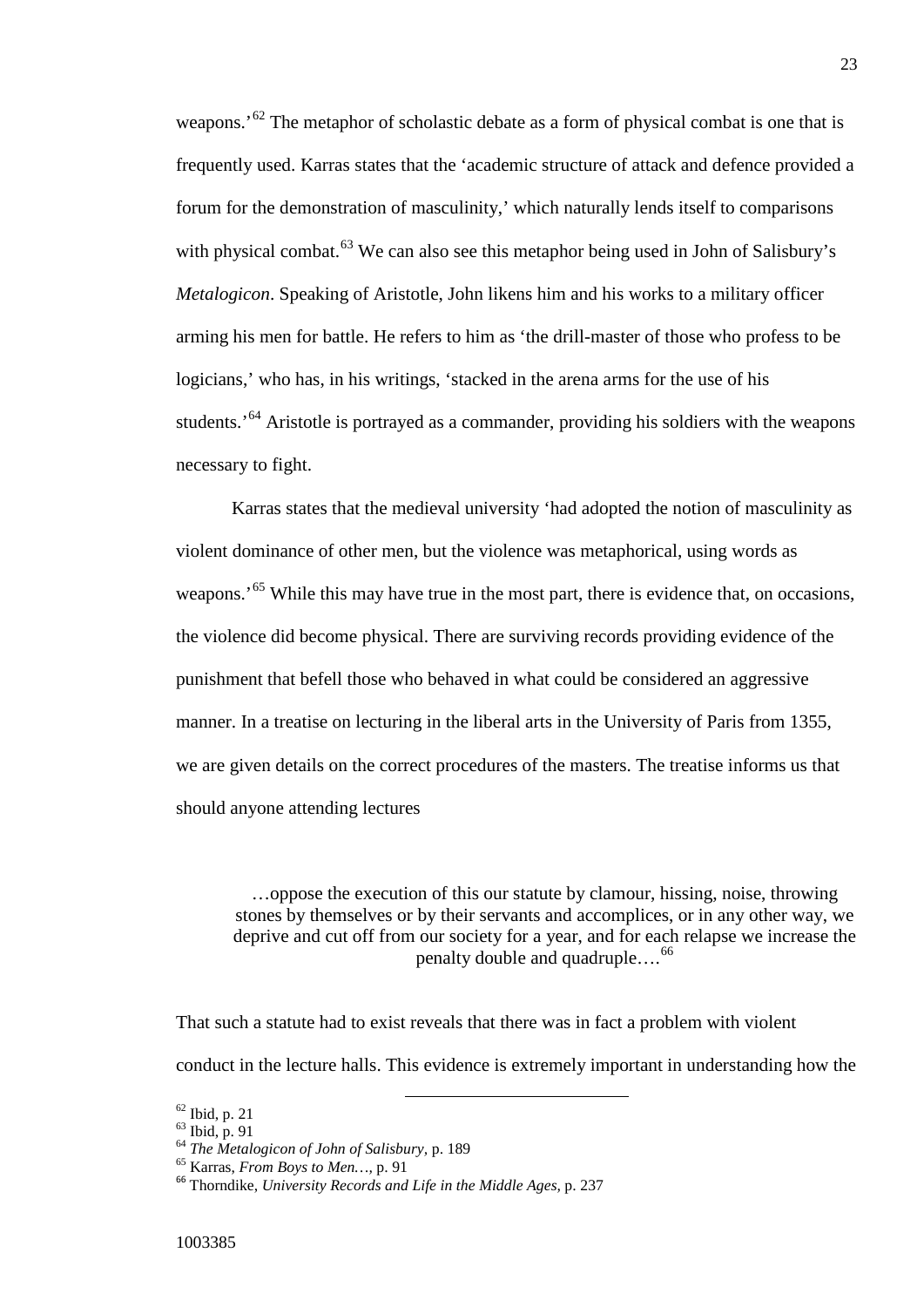debates functioned within the university context, as it highlights ways in which the audience interacted with the methods of teaching, and the high tensions that could form in the disputations.

The aim of this initial chapter was to provide a background to the teaching of scholastic disputation in the medieval universities. As we have seen, a heavy emphasis was placed on the learning of debate. Examining the content and structure of this education is essential in fully understanding in what ways it influenced the popular literature of the time. The high regard in which the texts of Aristotle were held is clear through the writings of John of Salisbury, and the prescription of their teaching in medieval education. By examining the content of the *Topics* and the *Sophisctical Refutations*, and the performance of the debates, we can see how they influenced the structure of teaching. We can also see how students were expected to progress through their learning by engaging with the different roles in a disputation. This is essential in understanding the influence of education on the popular form of debate poetry, as we shall see in the following chapter. The commonly used metaphor of disputation as a form of combat is also a feature which often appears in the poems. By examining these aspects of scholastic disputation in the medieval universities, we can understand more fully the form of debate literature and how it functioned within its society, as shall be discussed in the remainder of this study.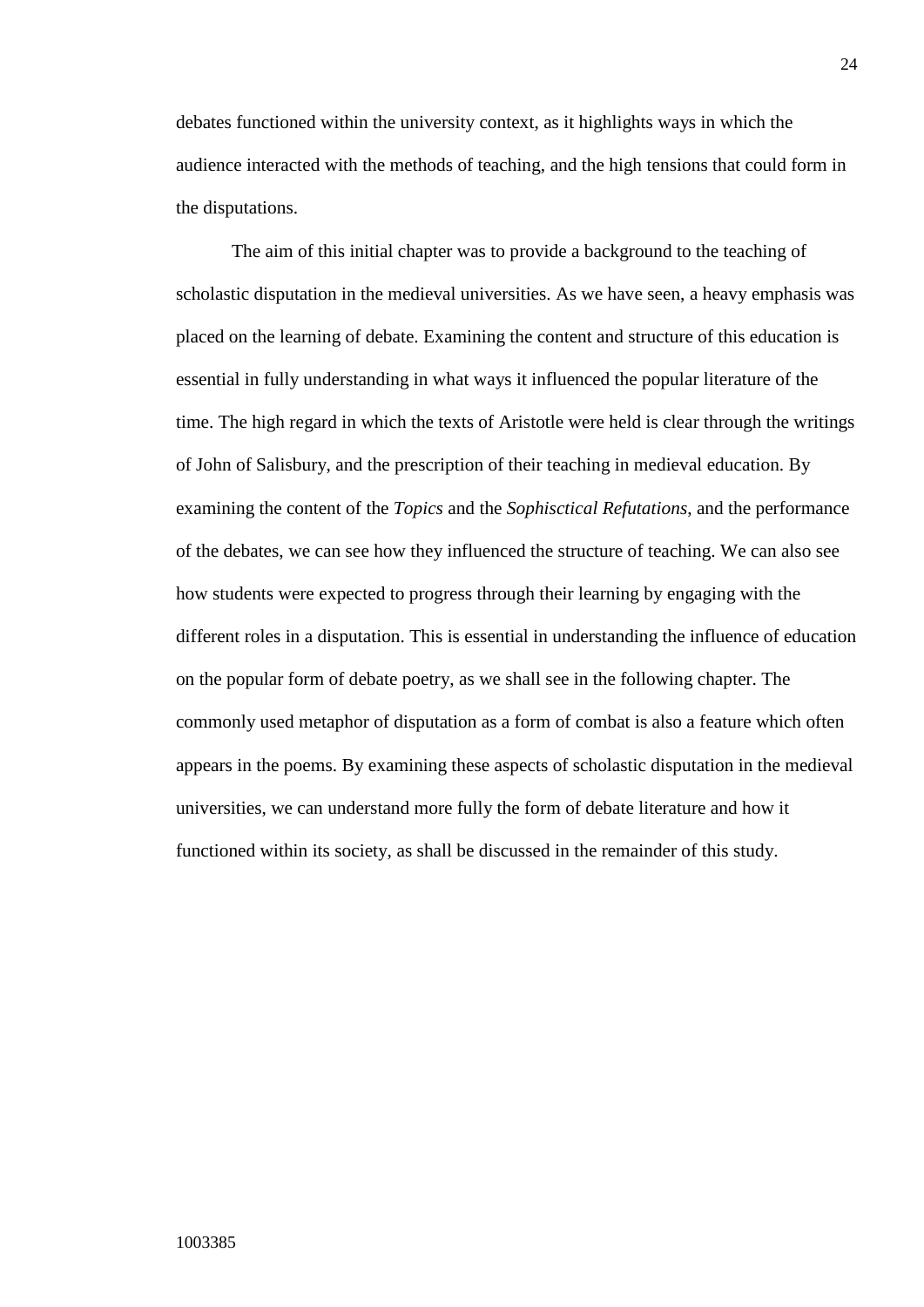## 2. Middle English Debate Poetry

The opening chapter of this thesis aimed to examine the content and structure of the teaching of scholastic disputation in medieval universities. By understanding what was taught and how teaching was administered, we can clearly see how these lessons appear in the debate poems, which in turn can reveal the extent of university learning's influence on the popular literature of the period. This chapter will examine the conventions of Middle English debate poetry, focusing on two particular poems; the anonymously written *The Owl and the Nightingale* and *Wynnere and Wastoure*. By illustrating the influence of scholastic disputations on these two poems, I shall argue that in order to understand how these poems functioned within their societies, we must first understand their origins in the debates of the medieval universities.

With such emphasis being placed on debate skills in formal education, it would make perfect sense that they would begin to work their way into the literature of the period. According to Reed, this connection heavily influenced how audiences received and interacted with the popular form of debate poetry. He states that 'the shared educational and social experience of debate poetry's authors and audience informed their expectations for and appreciation of the literary genre.<sup> $67$ </sup> Through their education, the literate audience of the debate poems would have been familiar with the conventions they shared with the formal debates taught in universities. By realising this connection we, as modern readers, can 'begin to understand more fully the roles these works played in the society that produced them.'[68](#page-27-1)

<span id="page-27-1"></span><span id="page-27-0"></span><sup>67</sup> Reed, *Middle English Debate Poetry…* p. 42 <sup>68</sup> Ibid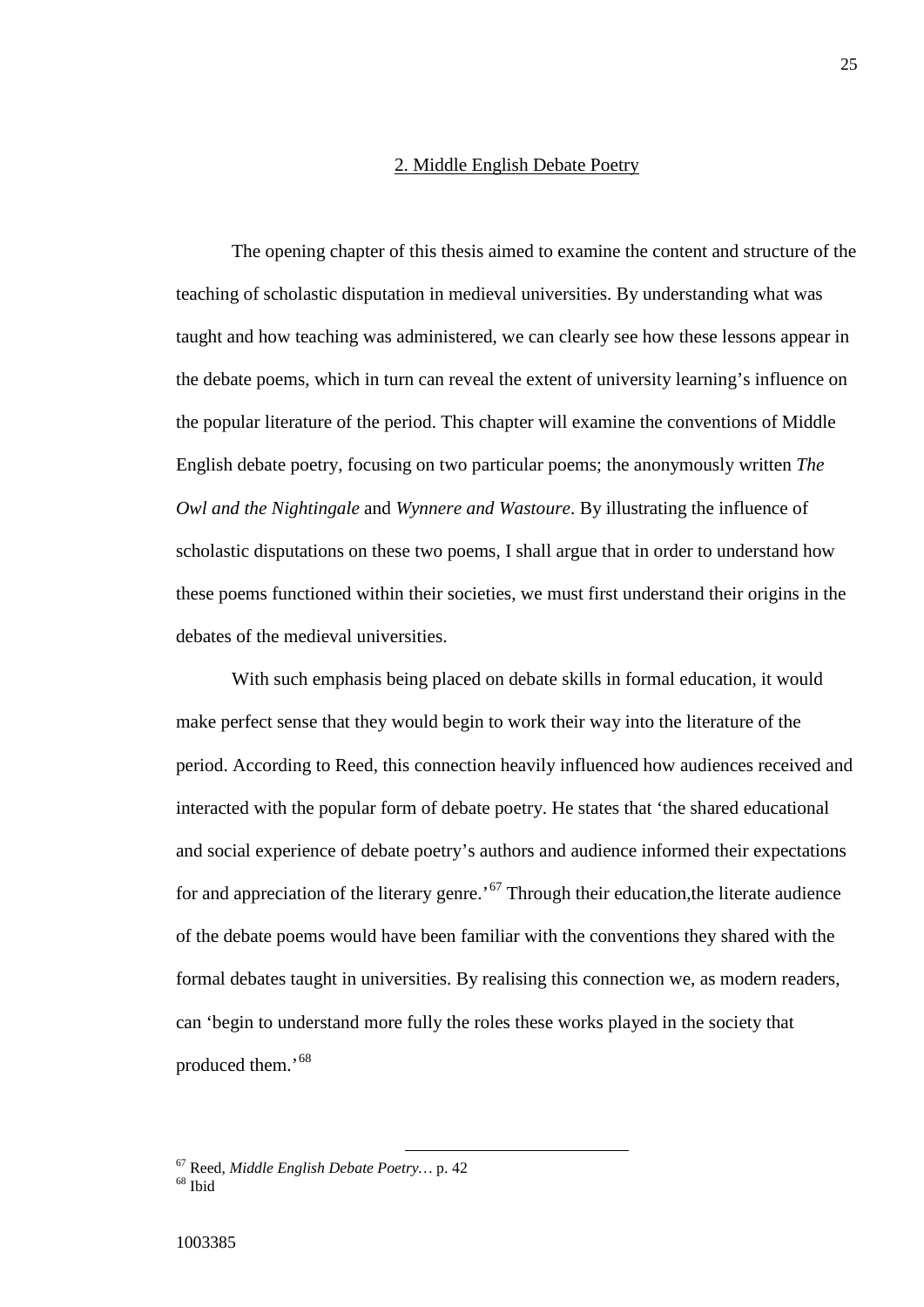The popularity of the debate poem is reflected in its many varying forms, through which a shared set of conventions can be seen to emerge. These conventions are discussed by Conlee, who states that they 'suggest that debate poetry had come to be accepted… as a discrete literary genre.<sup>[69](#page-28-0)</sup> Conlee identifies four main categories into which the participants of the poems can be separated. These are; 'personified abstractions,' 'inanimate objects,' 'living things,' and 'rival aspects of a single entity.'[70](#page-28-1) He also identifies modern critics' distinction between what they term 'horizontal' and 'vertical' debates. In horizontal debates the 'disputants are of equal status,' for example as in the bird debates such as *The Owl and the Nightingale*. In vertical debates the participants come from different categories, for example, if a living thing were to debate a personified abstraction.<sup>[71](#page-28-2)</sup> Conlee also identifies several popular themes of debate poetry, such as love, religion, and different occupations. By examining the shared conventions, along with the differences, of surviving medieval debate poems, we can begin to see the themes that appealed to the authors and readers of this form of poetry, as it evolved from its scholastic descendants into its own literary form.

Another typical convention of the debate poems is that of the narrator. Of this development in the form of debate poetry, Conlee states that among 'the important earlier innovations was the introduction of a first-person narrator, who served as the auditor and reporter of the debate that he had overheard.<sup>[72](#page-28-3)</sup> This feature of debate poetry can be found from the earliest examples of the form, and was 'accompanied by a tendency to elaborate the framing material used to surround the debate component of the poem.<sup>'[73](#page-28-4)</sup> The use of the first-person narrator invites the reader to share in a spectator's view of the debate,

<span id="page-28-0"></span><sup>69</sup> John W. Conlee, *Middle English Debate Poetry: A Critical Anthology* (East Lansing: Colleagues Press, 1991), p. xv

<span id="page-28-4"></span><span id="page-28-3"></span><span id="page-28-2"></span><span id="page-28-1"></span>

 $\frac{71}{72}$  Ibid, p. xiv<br> $\frac{72}{73}$  Ibid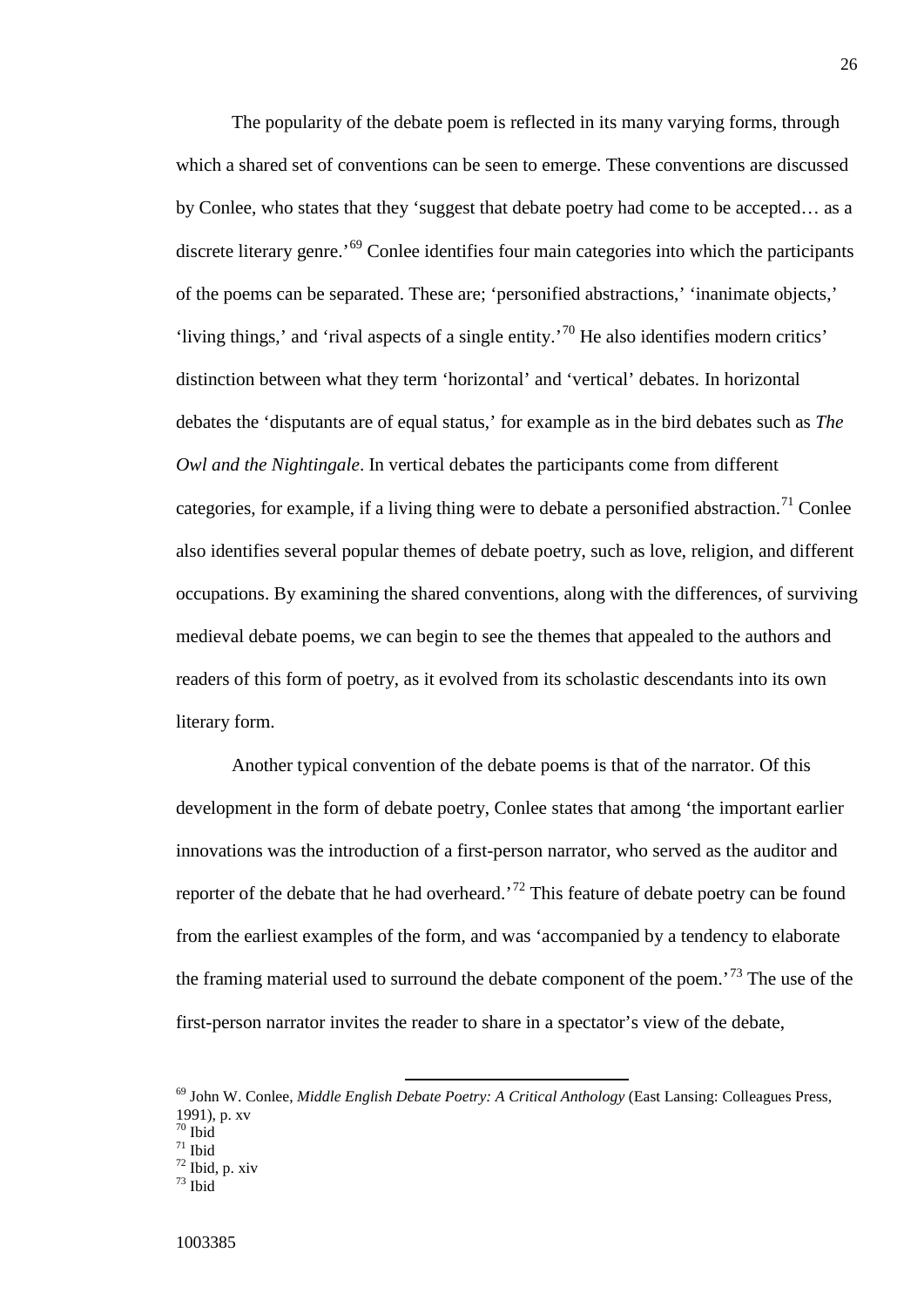providing them with essential information on the setting and performance, as well as an account of the dialogue.

The structure of many medieval debate poems also seems to reflect that of the scholastic disputation. Murphy discusses the teaching of *disputatio*, drawing attention to their structure. He states that although they may occasionally deviate from this format, they generally adhere to the following structure: 'the statement of a question, then the offering of a proposition in reply to the question, followed by objections to the proposition. Finally, a determination... of the correct or approved answer would be presented.<sup>[74](#page-29-0)</sup> While comparing this to the format of many of the debate poems, we can see an undeniable connection between the two, again highlighting the influence that the teaching of debate had on the literary culture of the medieval period.

Through the course of this chapter, I will discuss the conventions of medieval debate poetry in relation to their scholastic influences in order to determine how this would have affected the expectations of their original audiences.

# *The Owl and the Nightingale*

*The Owl and the Nightingale* is the earliest example of the debate poem written in Middle English, and dates from the twelfth or thirteenth century.<sup>[75](#page-29-1)</sup> In the poem the birds debate a number of issues, including whose song is more pleasing, their usefulness to man, and human issues such as adultery. Throughout the debate of *The Owl and the Nightingale*, insults and threats are exchanged as each bird attempts to best its competitor.<sup>[76](#page-29-2)</sup>

<span id="page-29-1"></span><span id="page-29-0"></span><sup>&</sup>lt;sup>74</sup> James J. Murphy, *Rhetoric in the Middle Ages* (London: University of California Press, 1974), p. 102<br><sup>75</sup> For a discussion on the dating of *O&N*, see Neil Cartlidge, *The Owl and the Nightingale: Text and*<br>*Translat* 

<span id="page-29-2"></span><sup>&</sup>lt;sup>76</sup> Going forward *The Owl and the Nightingale* shall be abbreviated to *O&N*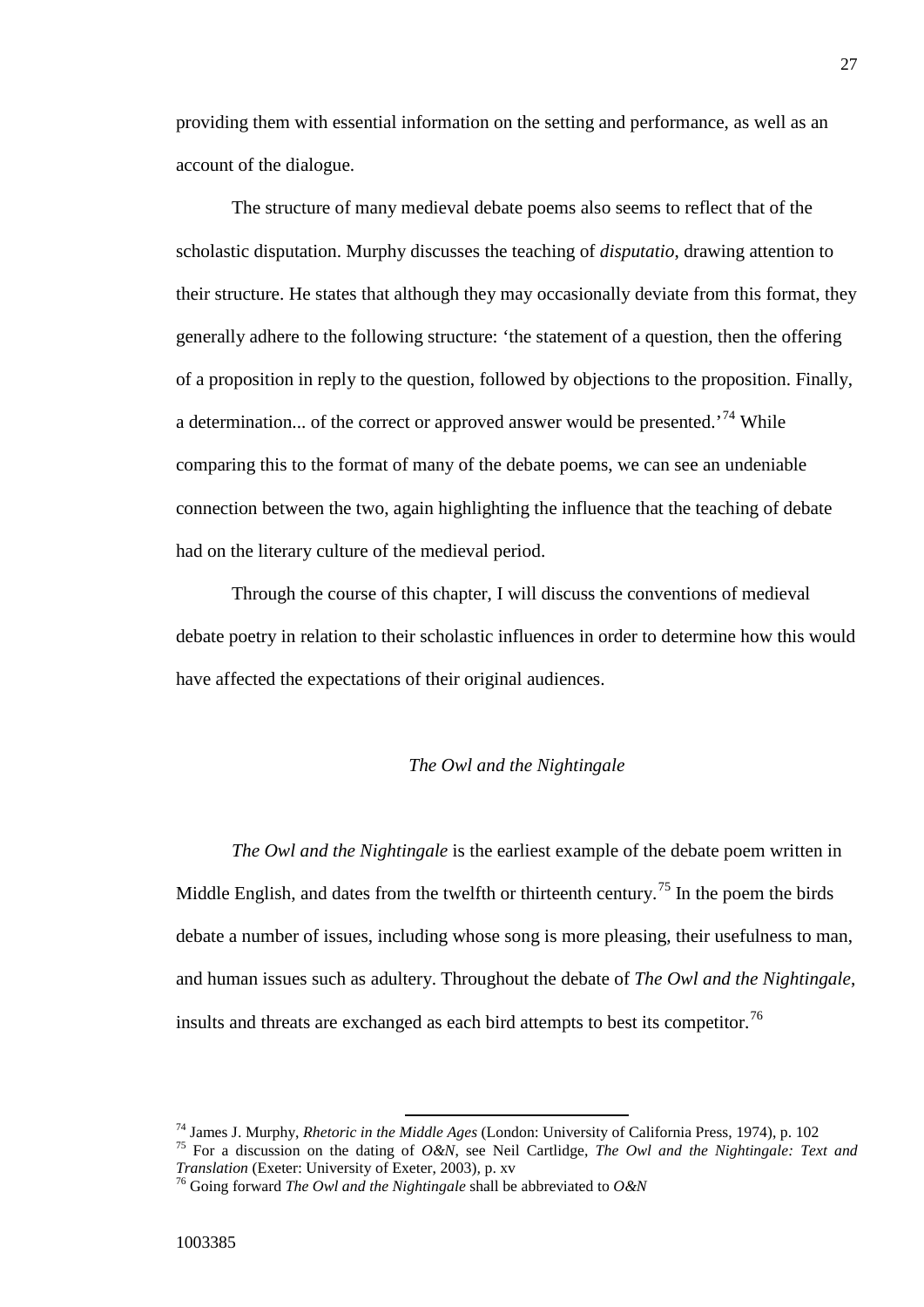The form of the bird debate was frequently used in the medieval period, becoming common in both the vernacular and in French courtly poetry. The diverse range of birds indigenous to the countries came to be associated with specific traditions and allegories. Of *O&N*, Reed states that 'any interpretation that does not respect their specific avian identities should be mistrusted.' Both owls and nightingales came to be associated with opposing ideas in relation to their natural attributes and the traditional lore surrounding them.[77](#page-30-0) Hume agrees that the fact that the protagonists are birds is essential to the nature of the poem, and that understanding why birds are used could 'help us see how the poem functions.'[78](#page-30-1)

Of Conlee's categories of debate poems, *O&N* would fall into that of a 'horizontal' debate between 'living things,' and both of the debate's participants are put in contrast with each other from the very beginning. The narrator of *O&N* introduces the debating birds in a manner very similar to that of the framing of a dream vision. Cannon comments that the opening of the poem 'satisfies all the generic conditions of a dream vision,' were it not for the fact that the narrator had not fallen asleep at any point.<sup>[79](#page-30-2)</sup> Set in a 'sumere dale, / In one sube dizele hale,' (11, 1-2) he stumbles across the Owl and the Nightingale, and proceeds to report to the reader the argument he has overheard.<sup>[80](#page-30-3)</sup> Putting the two birds in contrast with each other, the narrator describes the Nightingale as sitting: 'In one hurne of breche;  $\ell$  & sat up one vaire bo<sub>3</sub>e,  $\ell$  par were abute blosome ino<sub>3</sub>e' (ll. 14-16). The Nightingale upon the blossom covered branch seemingly symbolises this bird's traditional association with the heralding of spring. This is a stark contrast to the Owl, who is 'stod on old stoc þarbiside,' (l. 25) surrounded by ivy, which although evergreen, is traditionally

<span id="page-30-1"></span><span id="page-30-0"></span><sup>&</sup>lt;sup>77</sup> Reed, *Middle English Debate Poetry...* p. 220<br><sup>78</sup> Kathryn Hume, *The Owl and the Nightingale: The Poem and its Critics* (Toronto: University of Toronto Press, 1975), p. 15<br><sup>79</sup> Christopher Cannon. *The Grounds of English Literature* (Oxford: Oxford University Press). p. 113

<span id="page-30-3"></span><span id="page-30-2"></span><sup>&</sup>lt;sup>80</sup> All quotations are taken from *The Owl and the Nightingale: Text and Translation*, ed. Neil Cartlidge (Exeter: University of Exeter, 2003)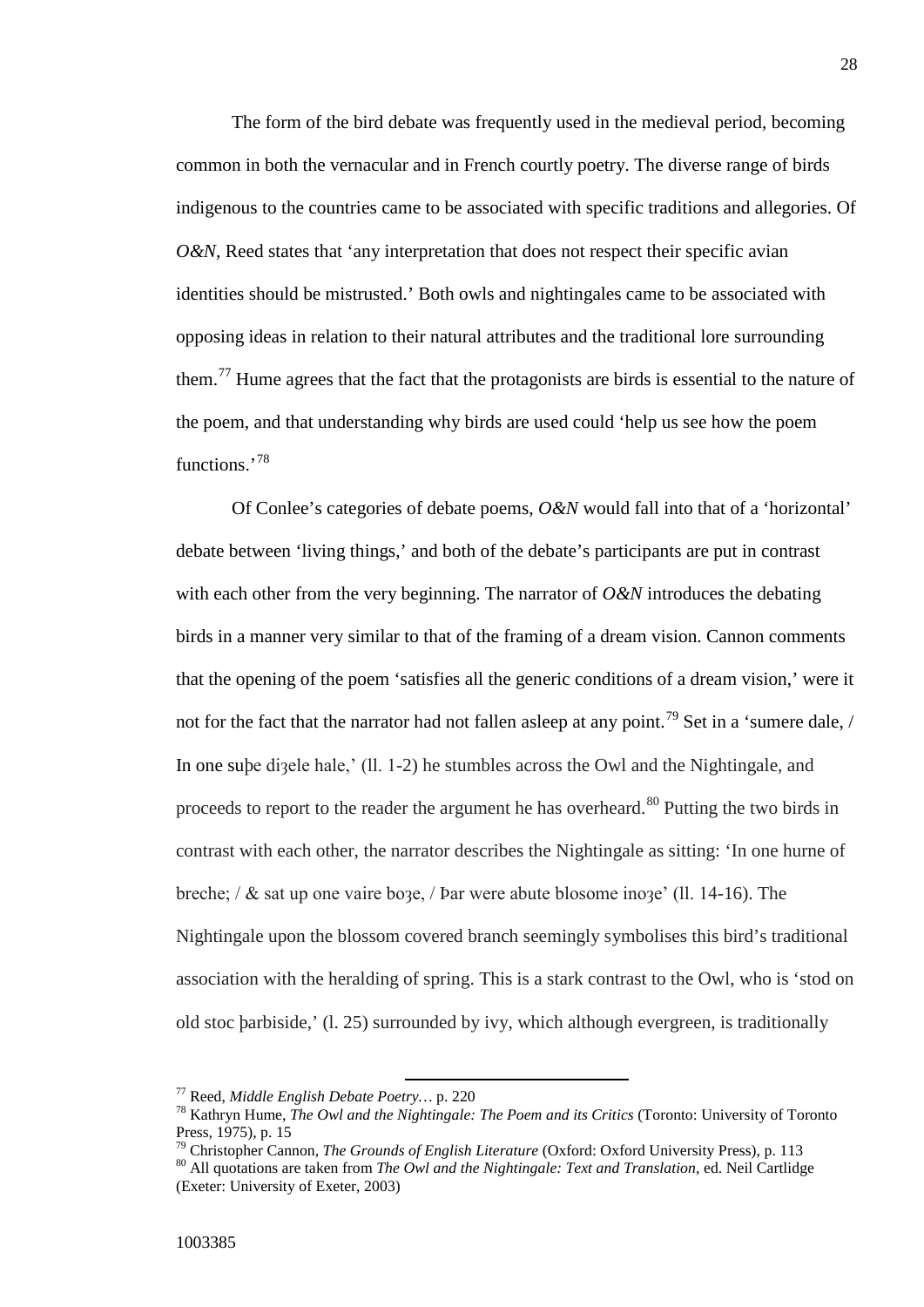associated with winter. This opening contrast sets up the antagonism between the two opponents, who, after the Nightingale's initial insults, begin to hurl abuse at each other based on their appearance and song.

Further contrasts between the two birds are made apparent through the course of the debate. Hume discusses the literary traditions which depict owls as birds of 'ill omen', but also ones which have 'a reputation for great wisdom,' through their association with the goddess Athene.<sup>[81](#page-31-0)</sup> The nightingale too is a bird with opposing traditional associations. For example, it is described as being thought of as an 'inspirer of romantic love or sexual desire,' whilst on other occasions they are portrayed as a 'singer in praise of divine love, as in Lydgate's *A Song on the Nightingale*.'[82](#page-31-1) By choosing two birds with dualistic literary identities, the author of *O&N* provides each of the opponents with material to attack the other bird with, while simultaneously providing them with traditional associations to defend themselves.

The owl's reputation as a bad omen comes from them 'being nocturnal… from their mournful sounding hoots, and from the hatred other birds display by mobbing' them.<sup>[83](#page-31-2)</sup> Each of these traits is then used by the Nightingale as ammunition against the Owl, with the mobbing by smaller birds carrying religious connotations. This image is often used in religious allegory as 'the public derision endured by a sinner who acknowledges his sins.<sup>[84](#page-31-3)</sup> Hume also states that this, along with their reputation as 'unclean' birds, have led owls to be likened to the 'spiritually unclean,' and were often likened to Jews.<sup>[85](#page-31-4)</sup> As a result, the 'little birds who attack during daylight become then good Christians chastising the sinner,' a motif Hume states is found in the medieval *Bestiary*. [86](#page-31-5)

<span id="page-31-1"></span><span id="page-31-0"></span><sup>&</sup>lt;sup>81</sup> Hume, *The Owl and the Nightingale*... p.17<br><sup>82</sup> Conlee, *Middle English Debate Poetry*... p. xxiii<br><sup>83</sup> Hume, *The Owl and the Nightingale*... p. 15-16<br><sup>84</sup> Cartlidge, *The Owl and the Nightingale*... p. 48<br><sup>85</sup> Hum

<span id="page-31-2"></span>

<span id="page-31-3"></span>

<span id="page-31-5"></span><span id="page-31-4"></span>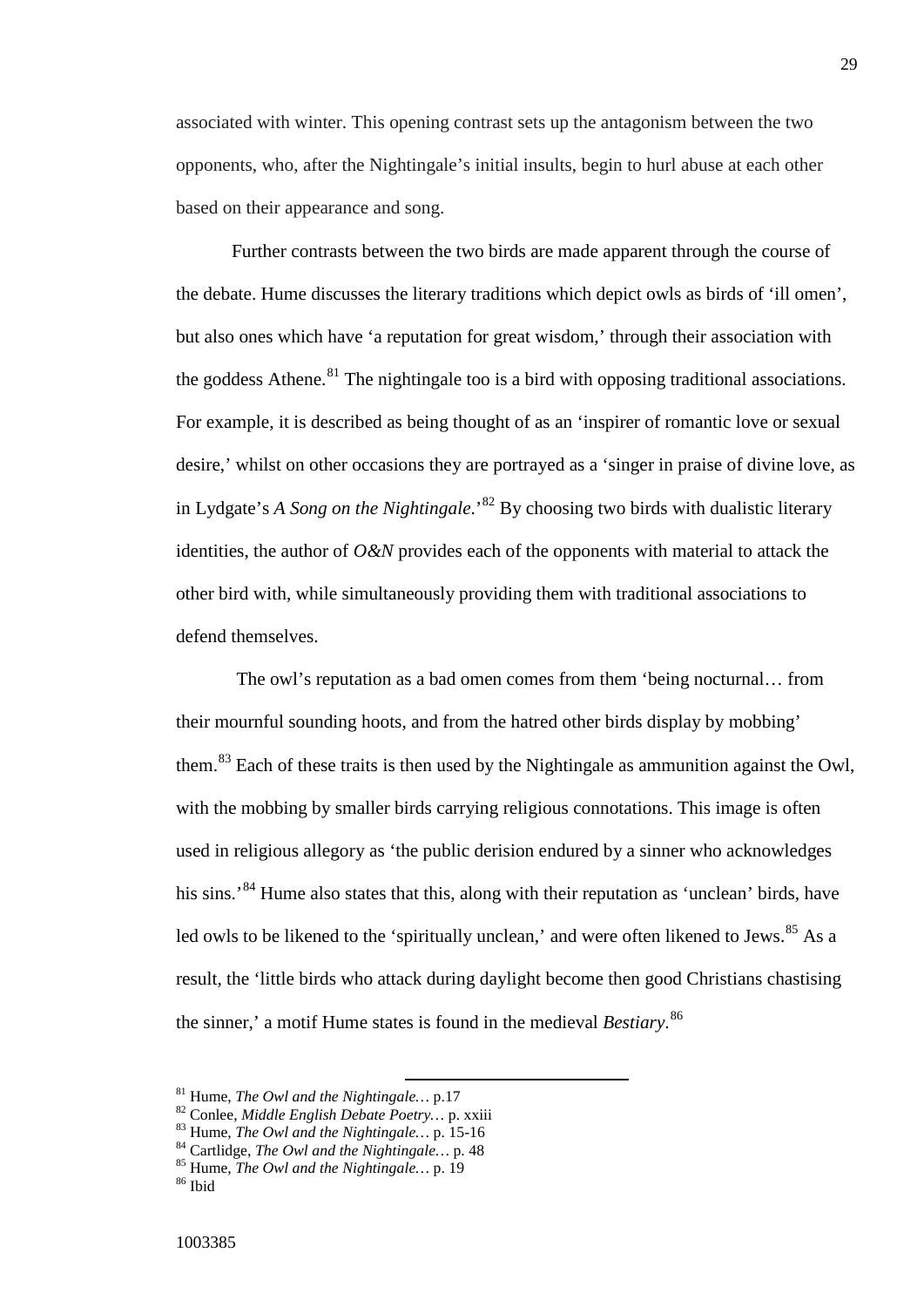The Owl, however, seems to pride herself on being a highly religious figure. She is described as singing her 'tide,' (l.26) which seems to refer to the canonical hours, and she later states that the times of her singing are the 'ri<sub>3</sub>te time,' (1, 323) likening her song to the 'divine offices sung in monastic houses during the night.'[87](#page-32-0) Here she does not state that she is a monk, but she does imply close connection to them. The Owl, somewhat blasphemously, also seems to see herself as a Christ-like figure. She states in reference to her usefulness to man even after death, that: 'Ϸah hit beo soþ, ich do heom god / An for heom ich chadde mi blod. / Ich do heom god mid mine deaþe' (ll. 1615-1617). By stating that her blood is shed to help mankind, despite her helpful intentions, she seems to be equating herself to Christ. She uses this argument to further her cause, stating that in both life and death she has use to men, while the Nightingale has no use whether dead or alive.

The Nightingale has counter arguments to each of the claims made against her by the Owl. When the Owl claims that she is an incessant chatterbox, the Nightingale states that men and women rejoice to hear her sing. When the Owl claims that her song entices young women to have affairs, she states that this is false, and that the Owl has misconstrued the connection between her song and love into something impure. The debate goes back and forth in this manner between the two disputants, and when we examine the poems structure closely, the influence of the scholastic debate tradition is evident.

The contents of the debate have been discussed and analysed in great detail by many critics, for example, Hume and Cartlidge. There is much to be said about the different allegorical, religious, and literary interpretations of the poem, but as this study is more concerned with the form of the debate rather than its contents, this thesis will turn now to the features of the poem which relate to its form as a debate.

<span id="page-32-0"></span><sup>87</sup> Ibid, p. 56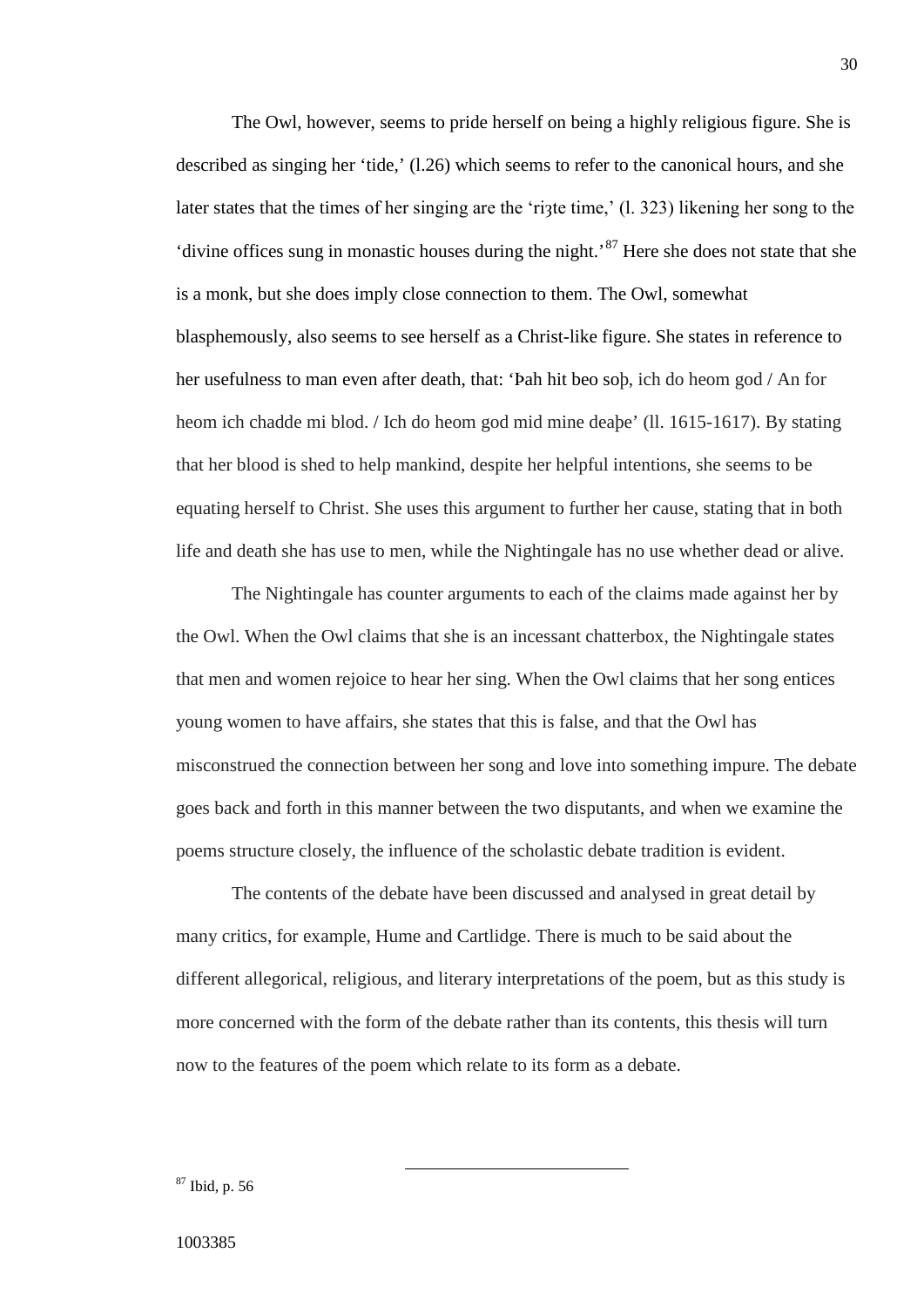The language used in *O&N* is characteristic of that used in scholastic and legal debate, particularly in the opening section. The use of words such as 'tale,' (l. 3) 'plait,' (l. 5) 'plaiding,' (l. 12) and 'speche' (l. 13) all carry legal connotations, which some critics have used to argue that the poem was intended for 'a legal milieu.<sup>[88](#page-33-0)</sup> This may not necessarily have been the case, however, with Cartlidge arguing that 'none of these terms is so exclusively legal in sense that it could only have been understood or employed by trained lawyers,' and that 'the adversarial format of a debate-poem naturally invites the use of a terminology of litigation.'[89](#page-33-1) This style of language is used throughout the course of the poem. Although not necessarily intended solely for those of the legal profession, it perhaps does imply that it was written for an audience with some understanding of the debate form. It certainly seems to imply that the author does have an in-depth knowledge of debate terminology.

The poem almost falls into the genre of flyting, rather than that of debate. It begins 'not like a serious intellectual debate, but like a quarrel between two children,' with the Nightingale relentlessly insulting the Owl who in turn replies with violent threats.<sup>[90](#page-33-2)</sup> Flyting is described by Parks as 'an openly bellicose exchange of insults and boasts between warriors,' that are 'usually charged with military overtones and frequently preface some kind of trial at arms.<sup>[91](#page-33-3)</sup> The Owl does threaten the smaller bird with violence in lines  $51$ -54, stating: ' $\Im$ if ich be holde on mine uote - / So hit betide bat ich mote! - / & bu wete vt of þine rise, Þu sholdest singe anoþer wise!' The Nightingale, knowing that she could not win in a physical fight against the Owl, suggests that their 'flyting and fighting give way to

<sup>88</sup> Cartlidge, *The Owl and the Nightingale…* p. 44

<span id="page-33-1"></span><span id="page-33-0"></span> $^{89}$  Ibid

<sup>90</sup> Hume, *The Owl and the Nightingale…* p. 17

<span id="page-33-3"></span><span id="page-33-2"></span><sup>91</sup> Ward Parks, 'Flyting, Sounding, Debate: Three Verbal Contest Genres,' *Poetics Today* (1986), Vol. 7, No.

<sup>3,</sup> pp. 439-458 (p. 440-441)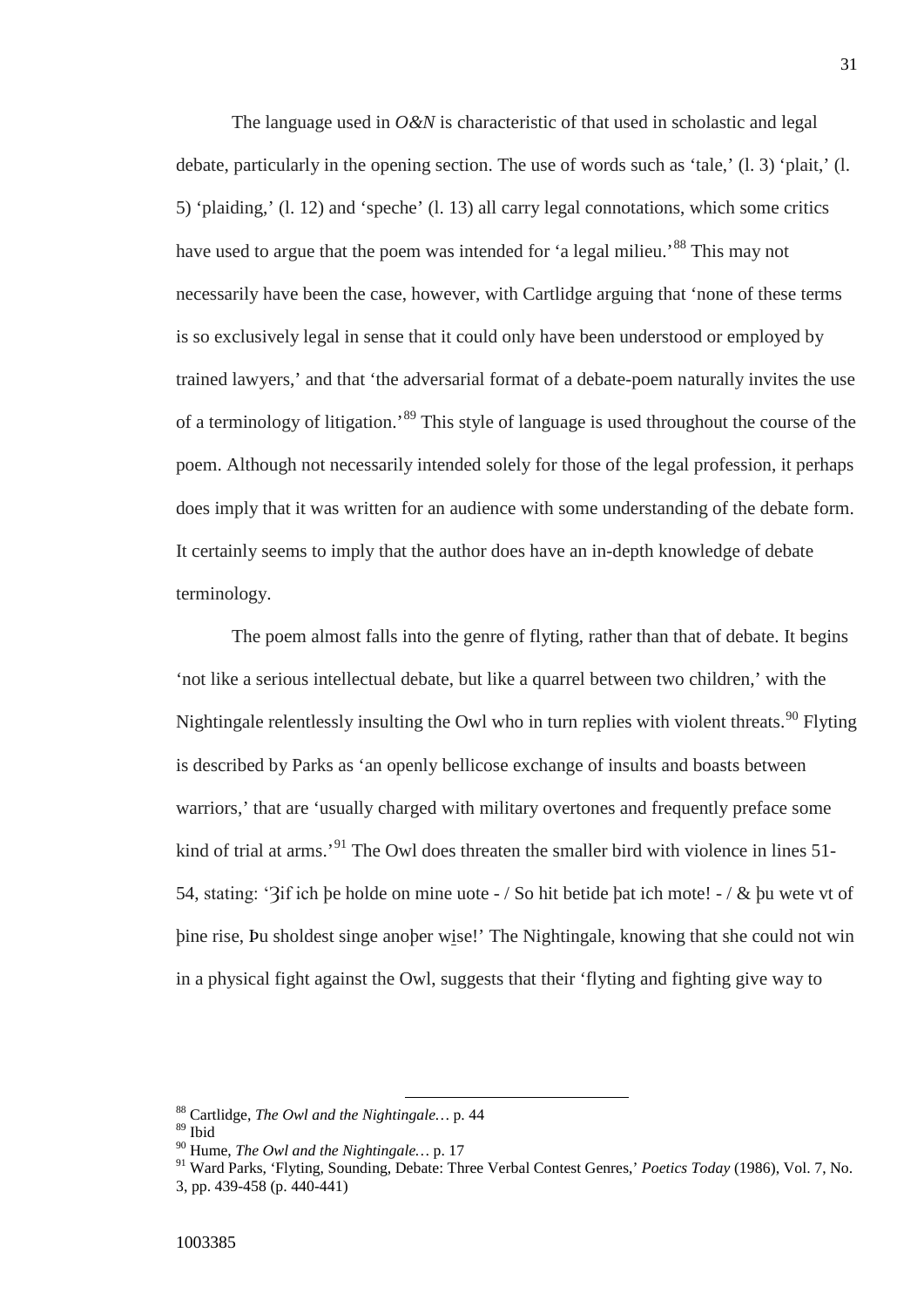disputation and determination,' and they agree that Nicholas of Guildford should be the judge of their dispute.<sup>[92](#page-34-0)</sup> This then allows the debate proper to begin in line 217.

Through close examination of the poem's structure and the speeches of its participants, the influences of scholastic disputation and the teaching of Aristotle become clear. As stated by Novikoff:

While discussions of this debate poem have often been confined to the world of Middle English literary history, the content and framework of this particular debate merit serious consideration in the context of scholastic disputation and the formalization of the university curriculum.<sup>[93](#page-34-1)</sup>

I shall now discuss *O&N* and its relation to university learning in the Middle Ages. Before the debate properly commences, we see the discussion between the two birds as they set the terms of the debate. The Nightingale is first to suggest that they should end their quarrelling and violent threats, and instead agree upon conditions for a civil debate. She addresses the Owl, stating :

> Ac lete we awei þos cheste, Vor suiche worde boþ unwreste, & fo we on mid riȝte dome, Mid faire worde & mid ysome. Þeȝ we ne bo at one acorde, We muze bet mid fayre worde, Witute cheste  $&$  bute figte, Plaidi mid foae & mid rigate; & mai hure eiþer wat hi wile, Mid ri<sub>3te segge & mid sckile (11. 177-186)</sub>.

The Nightingale here expresses her thoughts that it would be much more productive for the two of them if they were to embark upon a proper debate, using 'faire worde' rather than merely insulting each other. As Novikoff states, this structure 'undertaken by the two birds

<span id="page-34-0"></span><sup>92</sup> Reed, *Middle English Debate Poetry…,* p. 232

<span id="page-34-1"></span><sup>93</sup> Novikoff, *The Medieval Culture of Disputation…,* p. 124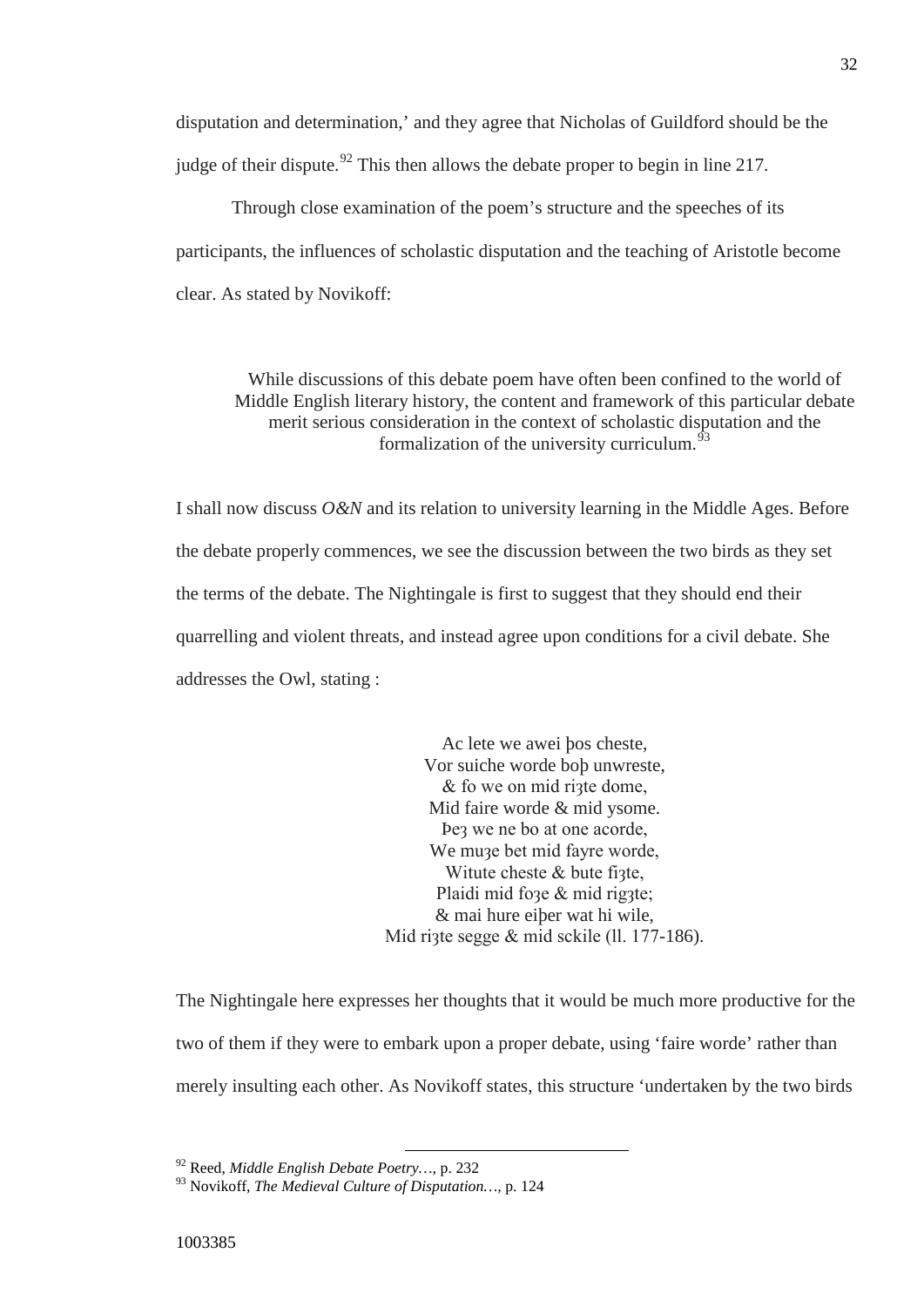resonates with the procedures of debate exposed in Aristotle's New Logic and the institutionalization of scholastic learning,' allowing us to see the influence of university learning on the popular form of debate poetry.<sup>[94](#page-35-0)</sup>

Before the two can begin their debate, however, a judge must be chosen. The Nightingale suggests that 'Maister Nichole of Guldeforde' (l. 191) preside over the debate, an idea which the Owl agrees to. The fact that Nicholas of Guildford is mentioned as having the title of 'Maister' is highly significant and heavily implies that he has had a university education. It is particularly relevant since, as discussed in the previous chapter, the title of 'master' was given to those who had received advanced training in the art of disputation. The two birds agree that Master Nicholas would be a suitable candidate to judge their debate, referring to his wisdom and discerning nature: 'He is wis an war of worde. / He is of dome suþe gleu / & him is loþ eurich unþeu' (ll. 192-194). Now that the terms of the debate and its judgement have been settled on, the debate can properly begin.

The Nightingale begins the debate entreating the Owl to be truthful, asking her why she only sings at night and not during the day. Here, much like the scholastic disputations discussed in the first chapter, the Nightingale introduces the main concern as being that of truth. Again, as in many scholastic debates, the object of truth becomes obscured by the contentiousness between the two participants. From the Nightingale's opening question, we can also see how the two birds fall into the roles of a debate as defined by Aristotle: the questioner and the answerer. The Nightingale initially takes on the role of the questioner, while the Owl defends herself from the Nightingale's claims, in turn attacking the smaller bird's reasoning for such accusations. This structure of attack and defence is followed throughout the poem, allowing us to see how the lessons of Aristotle appear within the debate.

<span id="page-35-0"></span><sup>94</sup> Ibid

1003385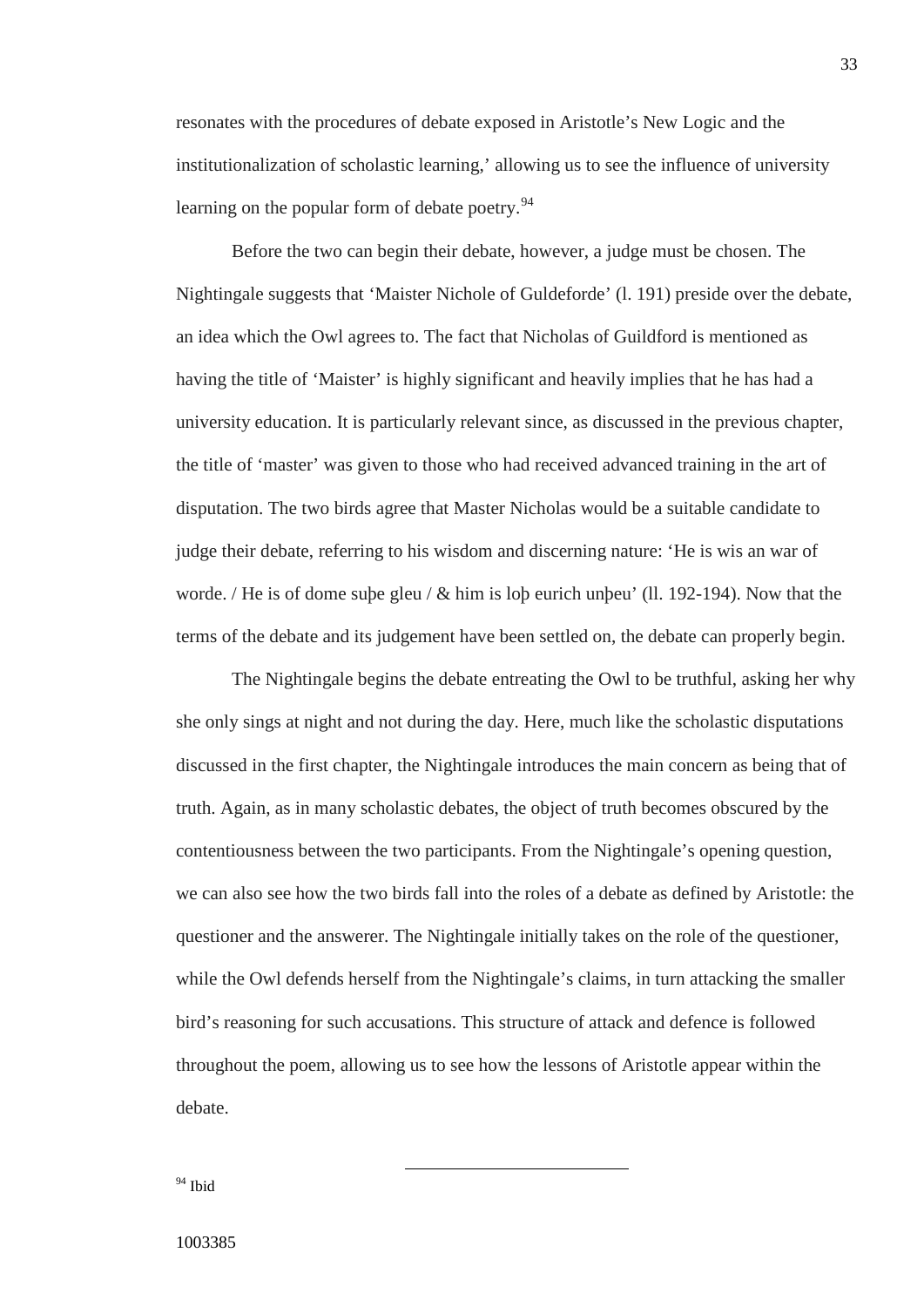The Nightingale's opening statement (ll. 217-253) includes the claims that both the hour and sound of the Owl's singing is unnatural, and asserts that she is blinded by daylight, revealing her dark nature. In response, the Owl claims that she can refute each of these claims, defending herself 'Mid ri<sub>3te sope' (l. 264)</sub>. She proceeds to do so, providing evidence as to why the Nightingale's accusations are false. The Owl argues so eloquently that we are informed the Nightingale had trouble thinking of how to reply, as she had spoken 'boþe ri3t an red' (l. 396). The narrator gives the reader an insight into the thinking process of the Nightingale, telling us that while she was concerned about how she would respond, she tells herself that confidence is essential: 'Ac noþeles he spac boldeliche, / Vor he is wis bat hardeliche / Wib is uo berb grete ilete, / Þat he vor are $\alpha$ be hit ne forlete...' (ll. 401-404). The Nightingale is of the opinion that as long as one appears confident your opponent is more likely to back down, whereas if you appear weak they will attack even stronger. According to Reed, the Nightingale's following speech is 'so confident and… effective that, were we not made privy to her momentary distress, we could never appreciate its singular inspiration and brilliance.'[95](#page-36-0)

While the Nightingale appears to be able to remain calm when faced with a difficult response, the Owl seems to find this more problematic. After the Nightingale's initial questions, the Owl is undoubtedly flustered, snapping agitatedly at the Nightingale, ordering her to 'Bo nu stille & let me speke!' (l. 261). This emotional response from the Owl, and the Nightingale's calm demeanour, seems to reflect one of Aristotle's lessons from the *Topics*. As we have already seen in the first chapter of this study, Aristotle states that in a competitive debate, which *O&N* certainly turns out to be, the 'business of the questioner is to appear by all means to produce an effect upon the other, while that of the

<span id="page-36-0"></span><sup>95</sup> Reed, *Middle English Debate Poetry…,* p. 224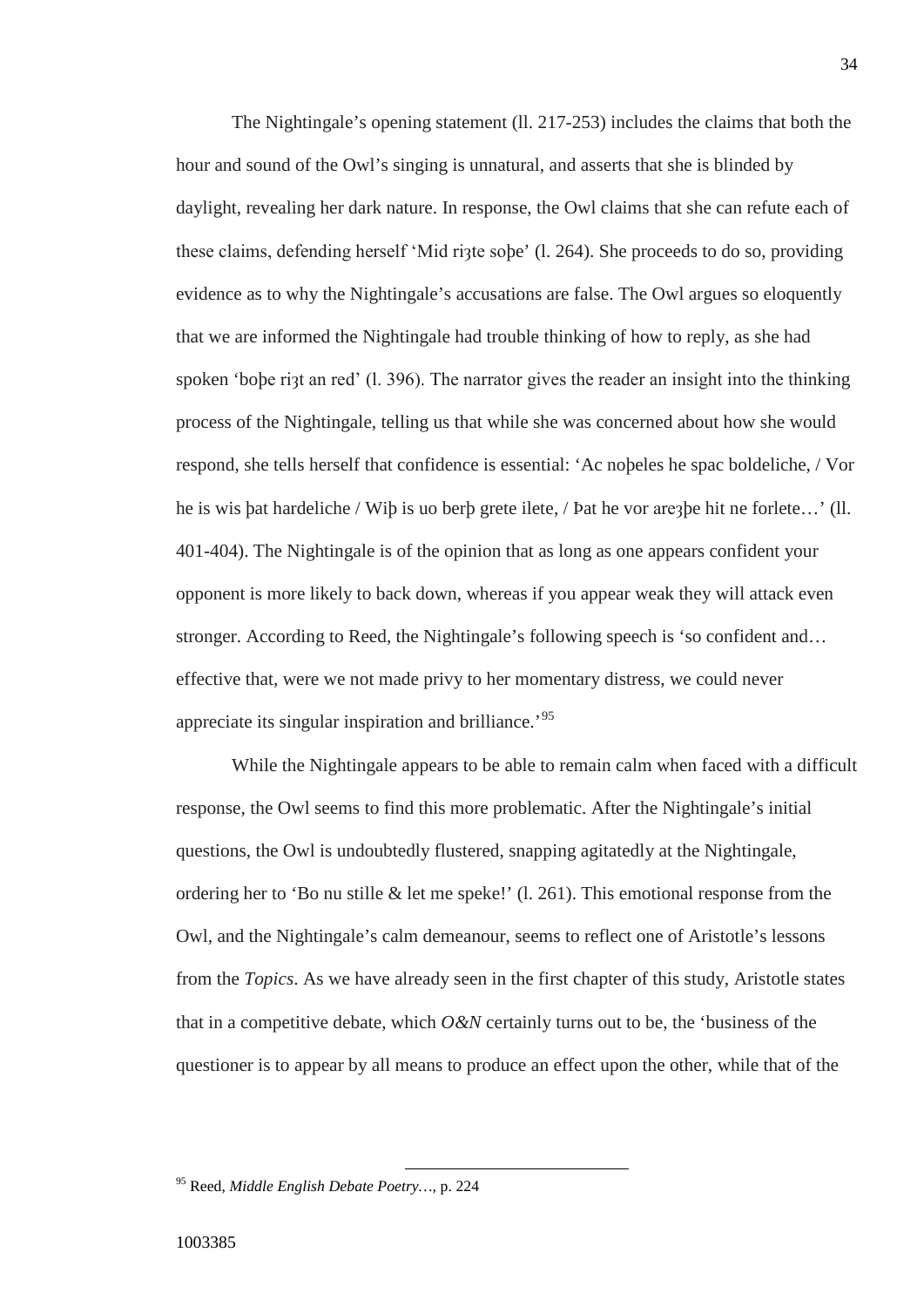answerer is to appear unaffected by him...<sup>[96](#page-37-0)</sup> Although the Owl seems to successfully refute the Nightingale's claims against her character, she is also allowing the smaller bird to get the better of her emotionally. In this respect, then, the Nightingale seems to be displaying superior skills in the art of debate.

From line 549, the positions of the two birds change, with the Owl becoming the questioner, and the Nightingale the answerer. This change is signalled in the Owl's statement:

> Þu hauest bicloped also þu bede, An ich be habbe iaiue ansuare. Ac ar we to unker dome fare, Ich wille speke toward þe Also þu speke toward me – An þu me ansuare aif þu miat! (ll. 550-555).

The Owl proceeds to question the Nightingale on her usefulness to man, stating that her only talent is that of her song, proving useless in every other respect. Once the Owl finishes her attack, the Nightingale again temporarily seems speechless, as she struggles to think of a suitable response. She realises that she is in a dangerous position, acknowledging the Owl's words as 'sob' and 'ri<sub>3</sub>te' (l. 668). We are again, however, given an insight into the Nightingale's thought process as she prepares to defend herself. The narrator praises the Nightingale's technical abilities in disputation, stating that: 'Þe Niαtingale al hire ho∢e / Mid rede hadde wel bitoze. / Among þe harde, among þe tozte, / Ful wel mid rede hire biþoȝe; / An hadde andsuere gode ifunde, / Among al hire harde strunde' (ll. 720-706). While it is clear that the Nightingale struggles at certain points of the debate, she does not allow the Owl's words to have any visible effect on her, which is precisely Aristotle's advice as written in the *Topics*.

<span id="page-37-0"></span><sup>96</sup> *The Complete Works of Aristotle*… p. 268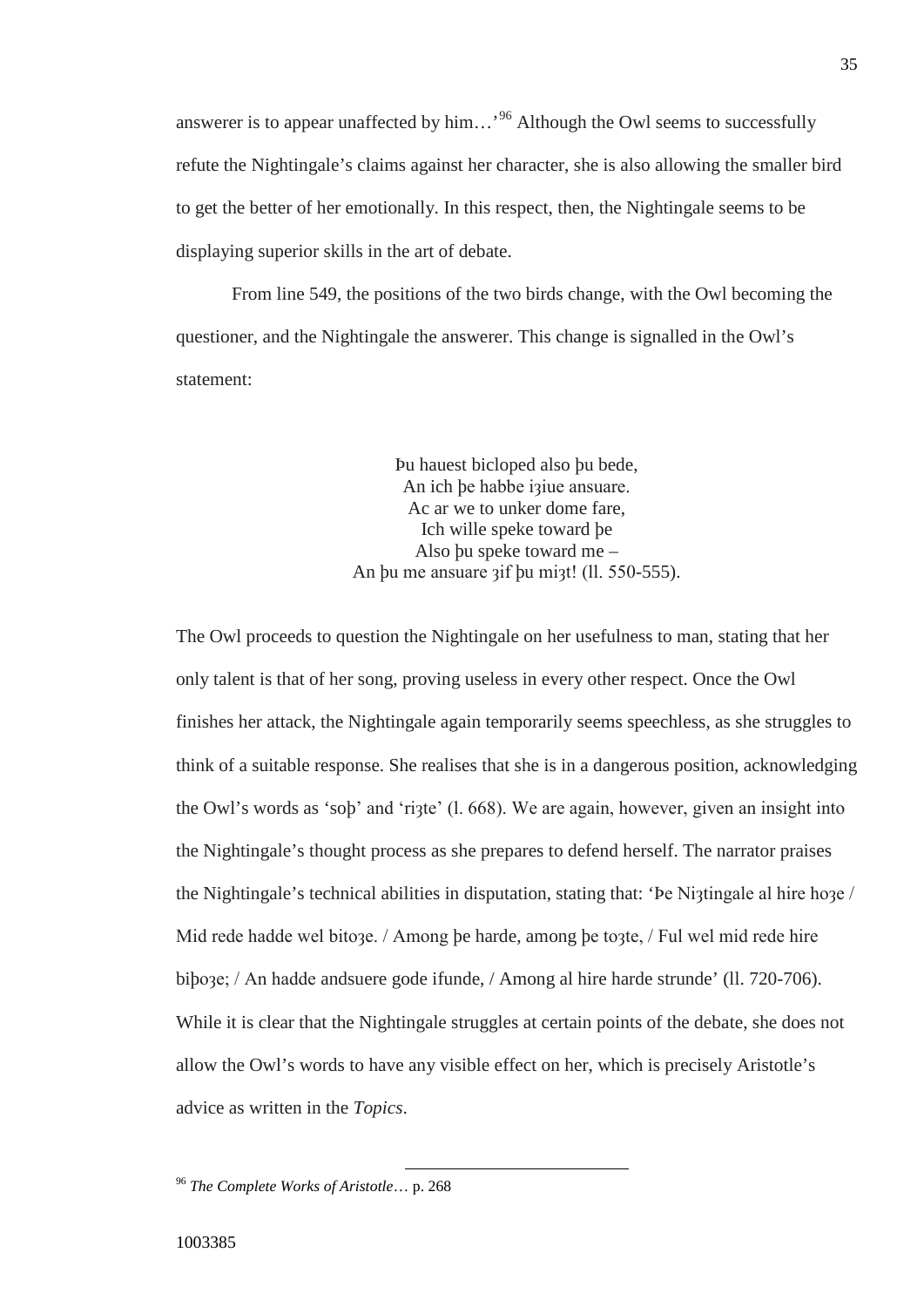From the Nightingale's technical abilities in debate, it would seem reasonable to assume that the poet did have some knowledge of the teaching of disputations in the medieval universities. Cartlidge states that the Nightingale's thoughts in this passage 'naturally recalls the classical view of rhetoric as the science of persuasion – an intellectual and technical exercise.<sup>[97](#page-38-0)</sup> He does, however, disagree with the level of influence Aristotle can be said to have on the poem. He speaks against Murphy and Catalini's assertions that these lines are directly influenced by the *Topics*, stating that the passage 'hardly demonstrates any immediate indebtedness to Aristotle.'[98](#page-38-1) Although this may be true in that there is no definite reference to the works of Aristotle, it is clearly evident that the author was at least familiar with the *Topics* and its teachings in relation to debate.

Throughout the course of the poem, the Nightingale displays the characteristics of a good debater as described by Aristotle. She allows her anger to subside before making a response on several occasions (ll. 951-954 and ll. 939-954), and does not allow herself to appear as though the Owl is having an effect on her. That is not to say, however, that the Owl does not display her own skills in debate. On more than one occasion the Owl is said to be speaking the truth (l. 396 and l. 668), and her defence against the Nightingale's attacks is described as 'starke & stronge' (l. 1176). While the Nightingale internally struggles to find replies, the Owl seems to have no such problem. We are told that 'Þe Hule ne abot noȝt swiþ long,' finding replies to the Nightingale almost instantly.

As well as her apparent truthfulness and quick-thinking, we are also told of the Owl's skills in preparing and executing her arguments. As we have already seen, more than once, the Nightingale appears to panic and worries about how to respond to the Owl's claims. While the Owl also carefully considers how to best respond to her opponent, it

<span id="page-38-1"></span><span id="page-38-0"></span><sup>97</sup> Cartlidge, *The Owl and the Nightingale…* p.64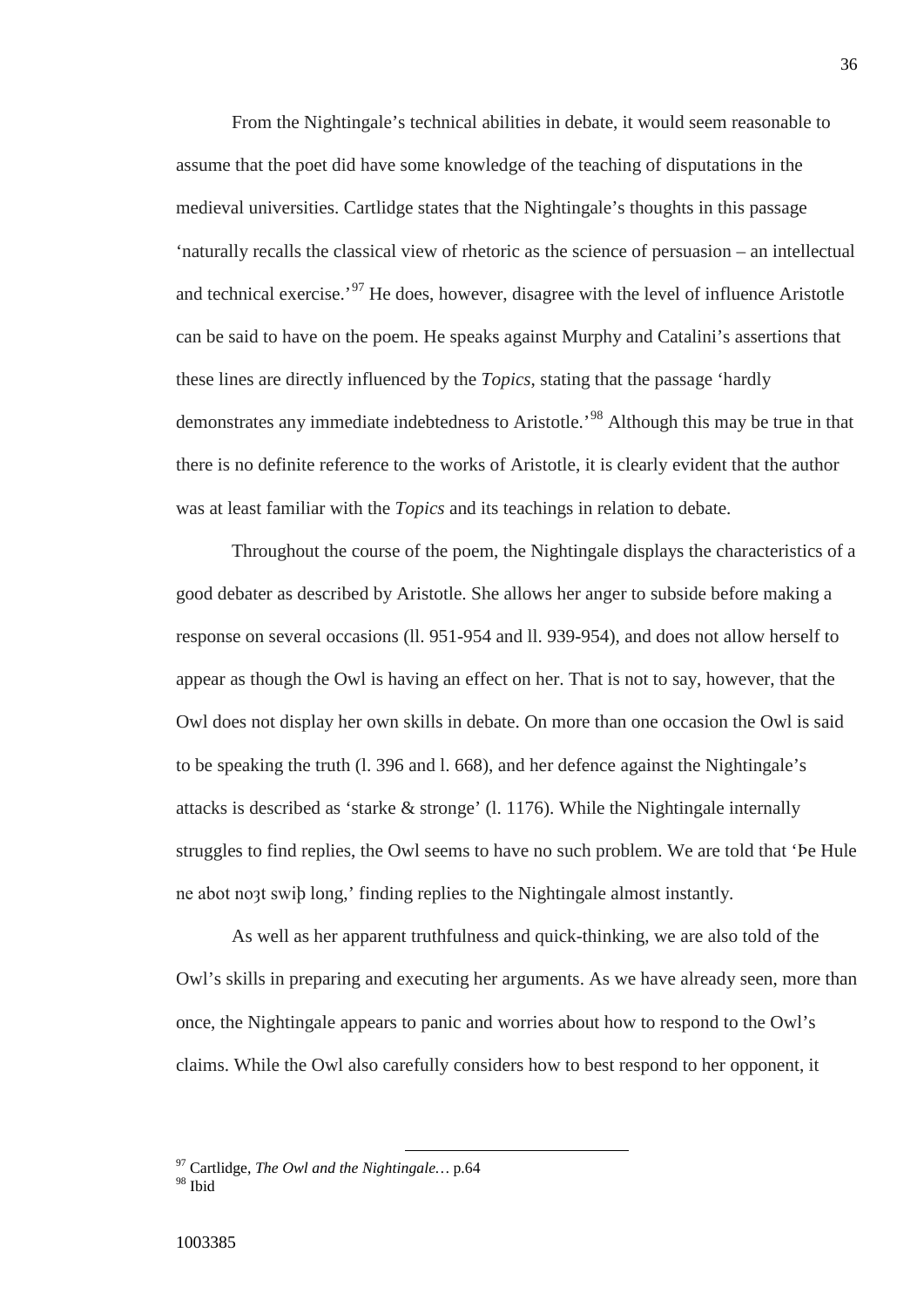seems to be in a less panicked manner than the Nightingale. We are told of the Owl's methodical approach towards considering how to reply to the Nightingale:

> Ϸos Hule luste & leide an hord Al þis mot, word after word; An after bo<sub>3</sub>te hu he mi<sub>3te</sub> Ansvere uinde best mid ri<sub>3te</sub>, Vor he mot hine ful wel biþenche Ϸat is aferd of plaites wrenche (ll. 467-472).

When compared to the Nightingale's internal worrying, the Owl comes across as much better prepared for their debate.

The Owl's abilities are again reflected in her speech as she defends herself against the Nightingale. In answering the question as to why she only sings during the winter, the Owl states that: 'Ich habbe herto god ansuare, / Anon iredi & al ȝare…' (ll. 487-488). She already has a good answer at hand in defence of this attack, which seems to mirror advice offered by Aristotle in the *Sophistical Refutations*. As we have seen, Aristotle states that a 'rule specifically appropriate for showing up a falsity is the sophistic rule that one should draw the answerer on to the kind of statements against which one is well supplied with arguments.<sup>[99](#page-39-0)</sup> While in this section it is the Nightingale's job as questioner to be leading the Owl into making statements against which she is prepared to argue, the Owl successfully stops her from doing so. The Owl has all of her answers ready, waiting to refute the Nightingale's attacks, enabling her to avoid the traps of the questioner.

The Owl also recognises the Nightingale's attempted use of sophistry. In the *Sophistical Refutations*, Aristotle defines 'sophistical refutations' as 'what appear to be refutations but are really fallacies instead.'[100](#page-39-1) In other words, they occur when one participant of a debate attempts to refute the other's argument using a fallacy as though it

<span id="page-39-1"></span><span id="page-39-0"></span><sup>99</sup> *The Complete Works of Aristotle*… p. 293 <sup>100</sup> Ibid, p. 278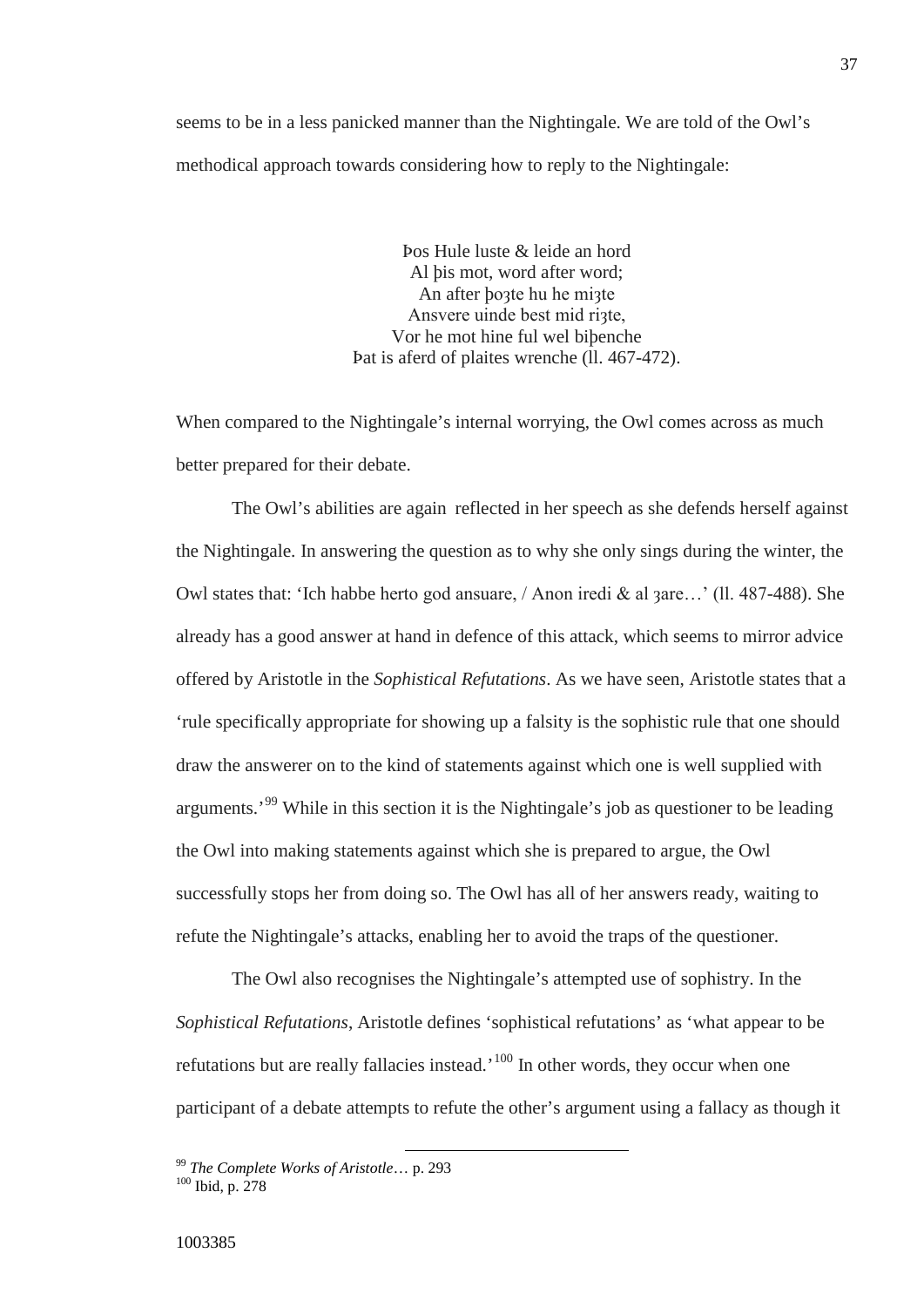were a truth. We see the Owl call out the Nightingale's use of this technique when she accuses her opponent:

> Ϸu gest al to mid swikelede. Alle thine wordes þu bileist, Ϸat hit þincþ soþ, al þat þu seist. Alle þine wordes boþ isliked An so bisemed an bikliked, Ϸat alle þo þat hi auoþ Hi weneþ þat þu segge soþ! (ll. 838-844)

The Owl's recognition of such a tactic shows definite skill in the art of disputation, and again highlights that the poet was very likely familiar with the teaching of Aristotle and debate in the universities of the period. While this section shows knowledge of the skills and techniques used in debate, it displays them without any direct references to the technical terms used in their teaching. It has been suggested that as the two birds here manage to carry out their argument without using these technical terms, we can understand much about the poet and his intended audiences. According to Cartlidge, 'even if the poet himself might well have been conscious of the terms of dialectic or rhetoric, he was nevertheless addressing a general audience, rather than one with specialist knowledge of these disciplines.<sup>'[101](#page-40-0)</sup> The question of the poem's intended audience and how it relates to its functions within society shall be discussed further, later in this chapter.

The debate is eventually called to a halt by the Wren, who intervenes when the looming threat of physical violence almost becomes a reality. In the scholastic debates of the medieval universities the judge of a debate would also act as a mediator, presiding over the debate to ensure of the participant's proper conduct. Since, however, the debate is being held in the absence of its judge, the Wren steps in as mediator, reminding the birds

<span id="page-40-0"></span><sup>101</sup> Cartlidge, *The Owl and the Nightingale…* p. 68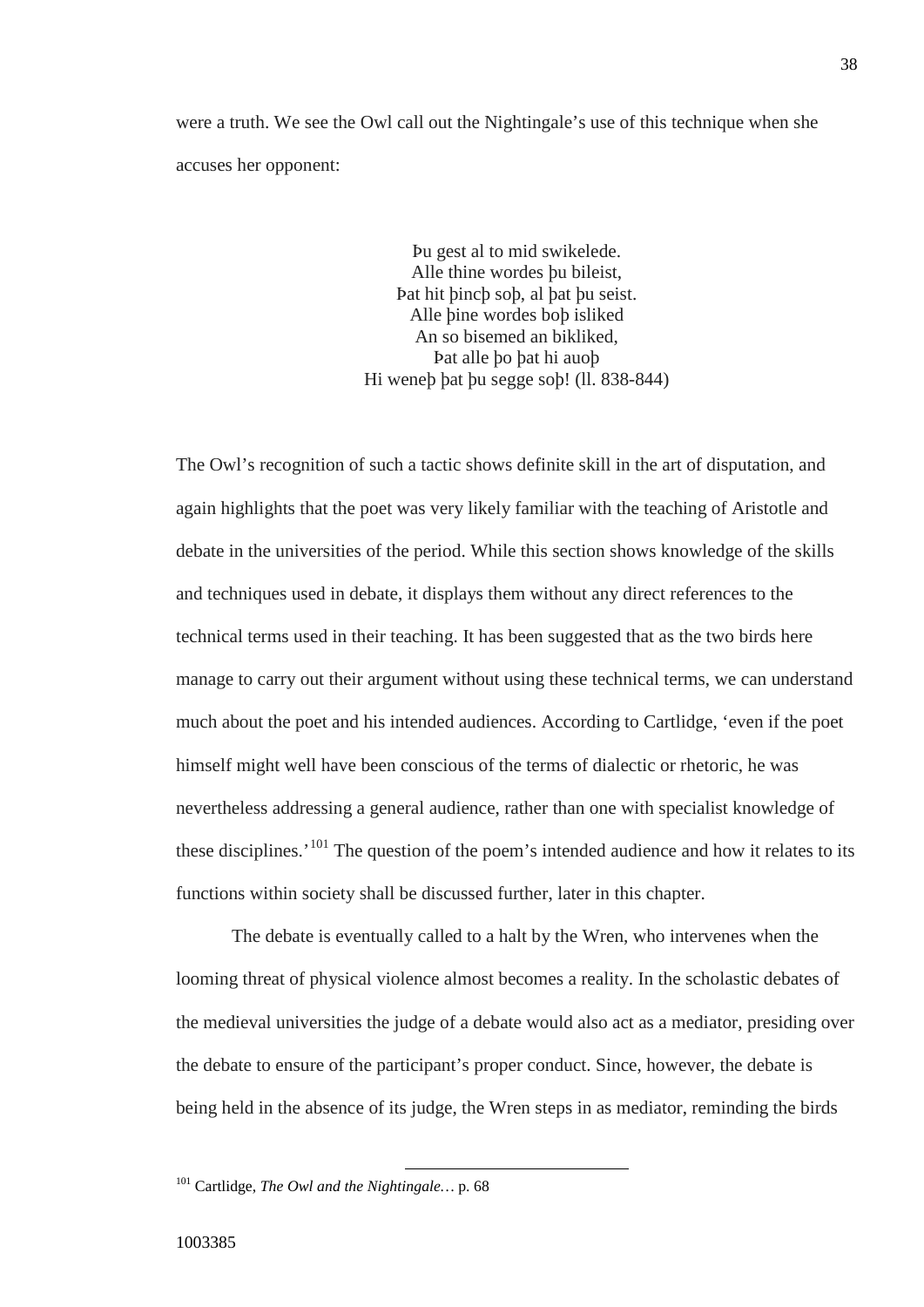of their agreement. According to Cannon the role of the Wren is to 'sit athwart neither bird but alongside each of them, mediating not so much by keeping disputation from growing too heated... but by eliminating the possibility of confrontation.<sup>'[102](#page-41-0)</sup> This goes against Stanley's assertion that the Wren 'is of the Nightingale's party,' due to their association as songbirds.<sup>[103](#page-41-1)</sup> While the poem does state that the Wren came to 'helpe þar Ni3tegale,' (l. 1719) this seems to be due to the Owl's elevated threats. Angered by the noisy support for the Nightingale by the smaller birds, the Owl accuses the Nightingale of gathering an army against her, and threatens to do the same, the outcome of which would be much more disastrous for the smaller birds than the Owl. The Wren therefore seems to step in at precisely the right moment, ensuring that both birds keep to their original agreement.

Now that the influence of Aristotle and the teaching of debate on the structure and arguments of *O&N* have been examined, I will now look at in what other ways this influence can be seen in the poem. Much like the disputations of medieval universities, the debate of *O&N* is often marred by outbursts of violence. As seen in the previous chapter, debates were occasionally disrupted by students displaying violent or threatening behaviour, such as making excessive noise and throwing stones. This is a problem we can also see manifest in the poem, with both birds making either violent threats out loud or internally. We are told, for example, that in response to the Owl's accusation that the Nightingale's song entices young women to commit adultery, the songbird becomes so angry that she would have physically attacked the Owl if she could: 'Ϸu Niȝtingale at þisse worde / Mid sworde an mid speres orde, /  $\overline{3}$ if ho men were, wolde fi $\overline{3}$ te; / Ac þo ho bet do ne mizte / Ho uazt mid hire wise tung' (ll. 1067-1071). Here we see the Nightingale's desire for violence, to injure the Owl in revenge for her accusations. As she is unable to do so, however, she decides to fight using words rather than weapons.

<span id="page-41-1"></span><span id="page-41-0"></span><sup>&</sup>lt;sup>102</sup> Cannon, *The Grounds of English Literature*, p. 136<br><sup>103</sup> Ouoted in Cartlidge, *The Owl and the Nightingale*... p. 93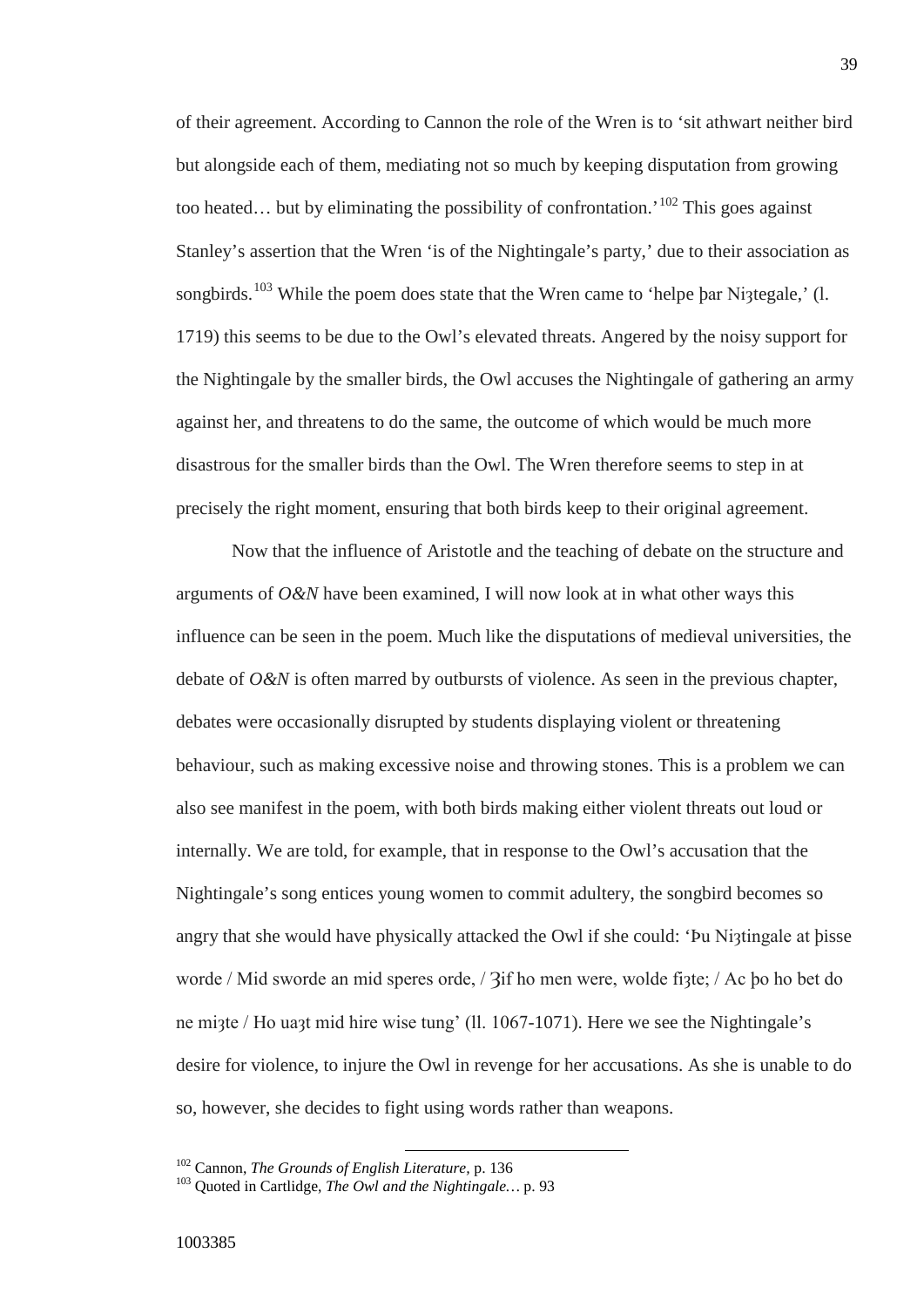Through lines 1067-1071 we see the use of the common metaphor of debate as a form of combat. Rather than engaging in a physical fight, the Nightingale 'uand hire wise tunge.' This decision is followed with a proverb by King Alfred: 'Wel fingt bat wel specþ' (l. 1074). This reflects the belief that one can defeat one's opponent through speech rather than violence, portraying debate as a civilised alternative to physical confrontation. The frequent reference to the proverbs of Alfred is used by both birds to justify and lend authority to their arguments, a technique that, according to Matlock, was common in the legal disputations of the medieval courts of law. Matlock states that although 'most of the sayings attributed to Alfred are not included in the Middle English collection of the *Proverbs of Alfred*, the king had a reputation as a wise authority, which may have attracted such attribution,' and states that the proverbs 'replace the authorities characteristically cited in legal disputation.<sup>'[104](#page-42-0)</sup> The threat of violence is always close to the surface in  $O\&N$ . The use of elements characteristic of formal debates, such as the proverbs, the Wren as mediator, and a verbal agreement at the disputation's commencement, all contribute to keeping this violence in check. As Matlock states; the poem 'avoids violence by appealing to legal devices and formal arbitration.'<sup>[105](#page-42-1)</sup>

The violence expressed in the poem could also be considered to be part of its humour, and could help modern readers understand how it functioned within its society. Conlee states that in the tradition of medieval debate poetry, humour often came 'from the rowdy, rancorous conduct of the disputing parties, or… from the choice of creatures who are placed in opposition to one another.<sup>'[106](#page-42-2)</sup> In the case of  $O\&N$ , these two sources of humour seem to be intrinsically linked to each other. The fact that the poet chose birds rather than humans as his protagonists 'clearly signals the fictitiousness of the action,'

<span id="page-42-1"></span><span id="page-42-0"></span><sup>104</sup> Wendy A. Matlock, 'Law and Violence in *The Owl and the Nightingale*,' *The Journal of English and Germanic Philology* (2010), Vol. 109, No. 4, pp. 446-467 (p.453)<sup>105</sup> Ibid, p. 447<br><sup>105</sup> Conlee, *Middle English Debate Poetry*... p. xviii

<span id="page-42-2"></span>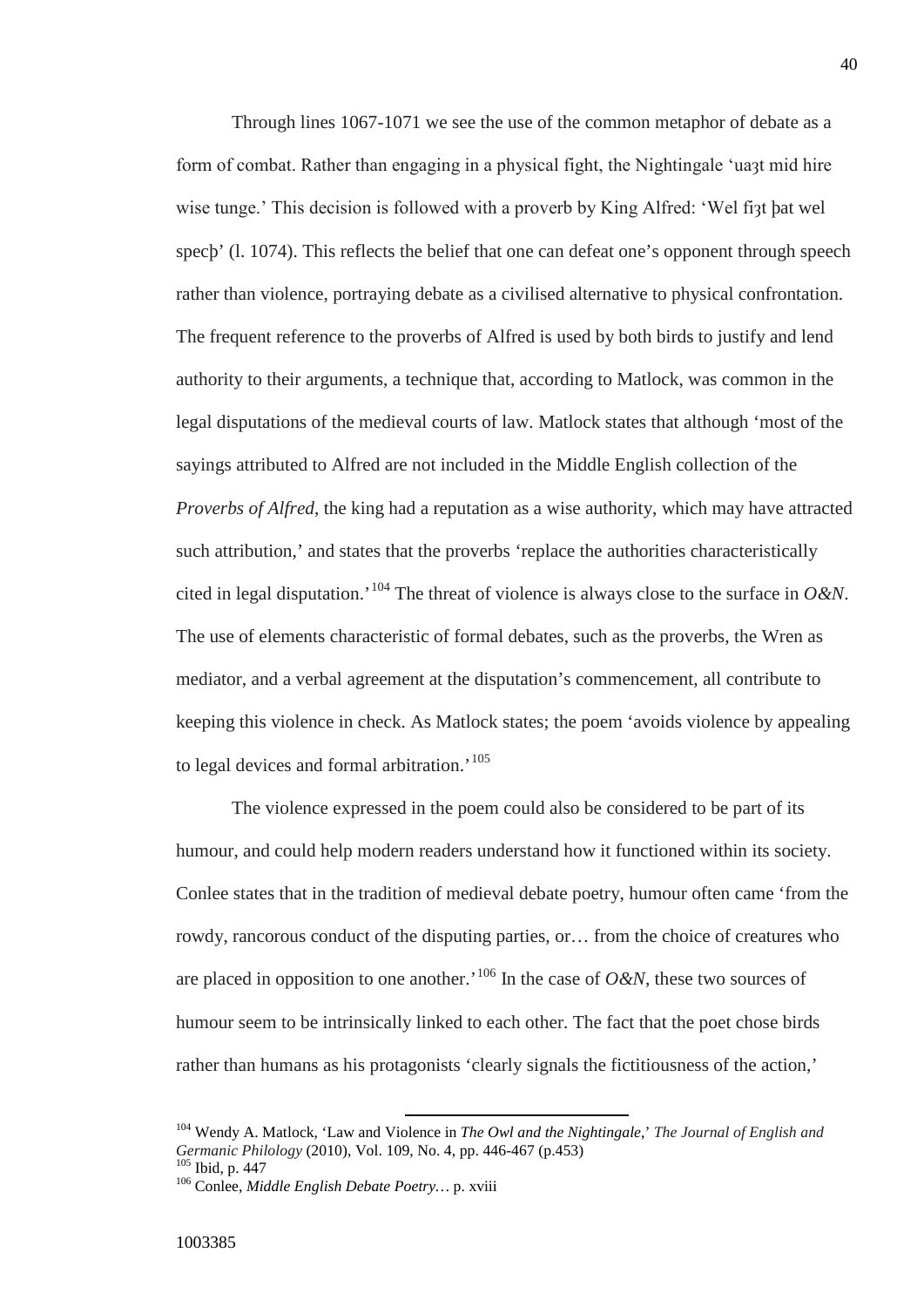allowing an effect of comic-distancing.<sup>[107](#page-43-0)</sup> This effect is discussed by Hume who states that the use of birds allows the poet to release 'the plot of all seriousness, simply because we cannot really believe the animals.<sup>'[108](#page-43-1)</sup> The tension created between these birds as they bicker over frivolous matters such as their appearance, song, and toilet habits is quite ridiculous, and using the birds to dispute human issues such as adultery 'allows the poet to work as a compromise between the farcical and the serious.<sup>'[109](#page-43-2)</sup>

While the comic-distancing effect created by the birds is undoubtedly one of the main purposes of having non-human protagonists, there are certainly other reasons. Hume states that it offers 'opportunities for satire on and parody of human institutions.<sup>'[110](#page-43-3)</sup> The poem would have had a very different tone had the two birds been two men threatening each other with violence, or two women discussing under what circumstances it was acceptable to commit adultery. The humour created by the avian protagonists, used in the debate form associated with scholastic learning, is therefore essential in understanding how the audience would have received the poem: as a light-hearted take on the debate form, rather than a completely serious intellectual disputation.

With the birds seemingly equally matched arguments, there appears to be no clear winner by the time they set off to recount their debate to Nicholas of Guildford at the end of the poem. Hume states that as 'any quarrel becomes a fight for supremacy, the outcome of the debate is its natural focus. Everything… is determined by the conclusion.<sup>'[111](#page-43-4)</sup> The poem's lack of resolution can then be considered somewhat problematic, and perhaps crucial in understanding how the form of the poem would have related to its function within society. Conlee stated that early Latin debate poems were often written without a

<span id="page-43-0"></span><sup>107</sup> Thomas Honegger, *From Phoenix to Chauntecleer: Medieval English Animal Poetry* (Tubingen: Francke Verlag, 1996), p. 29

<span id="page-43-1"></span><sup>108</sup> Hume, *The Owl and the Nightingale…* p. 25

<span id="page-43-4"></span><span id="page-43-3"></span>

<span id="page-43-2"></span> $\frac{109}{110}$  Ibid, p. 29<br> $\frac{110}{111}$  Ibid, p. 38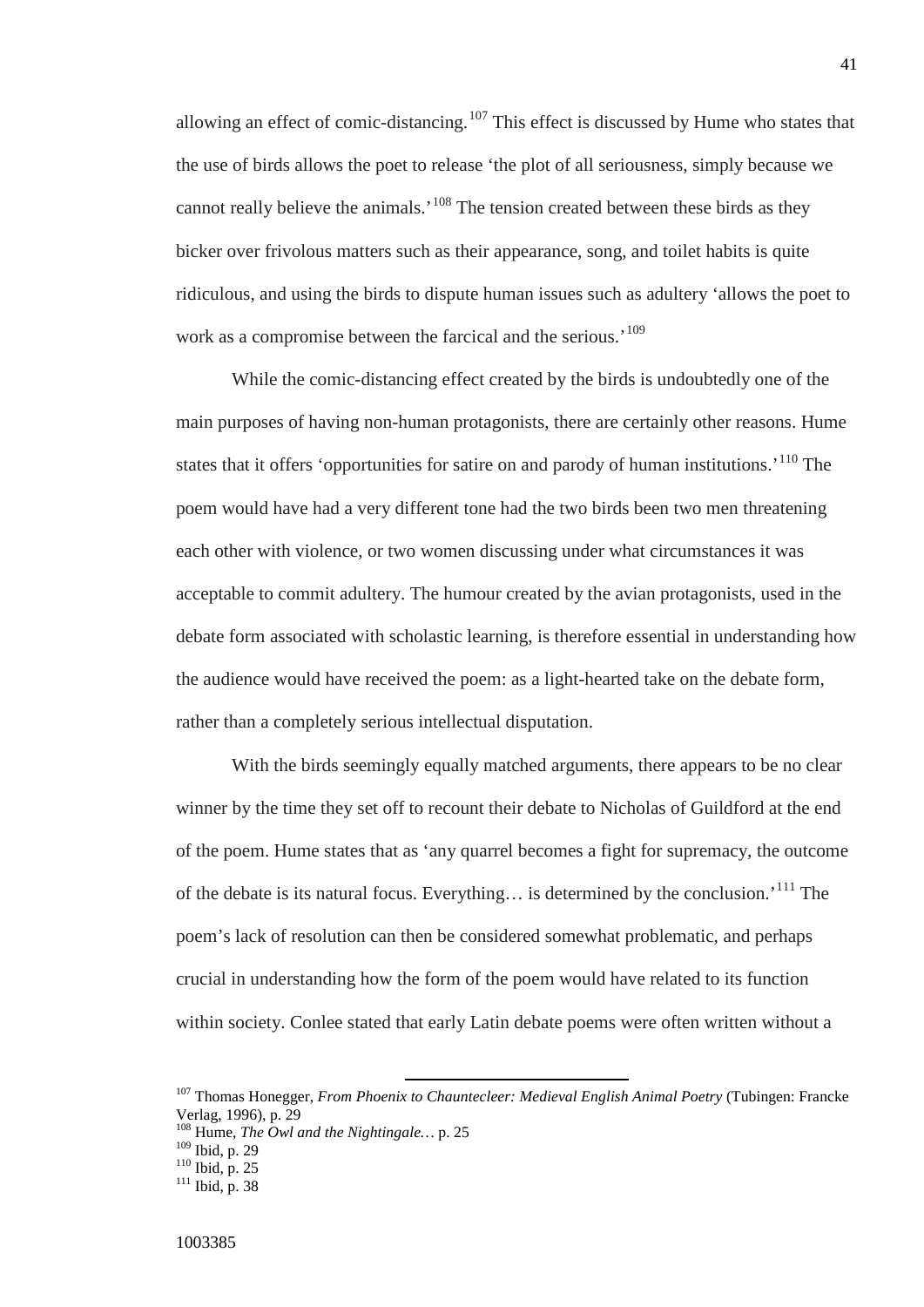resolution, and were 'little more than school exercises,' the point of which was mostly like to help teach 'beginning students in dialectic to determine the truth on their own.<sup>[112](#page-44-0)</sup> The irresolution of debate poems was a common feature of the form in the Middle Ages, found in several well-known examples, such as Chaucer's *Parliament of Fowls* and, and as shall be examined later, *Wynnere and Wastoure*.

The unresolved debate of the *Parliament of Fowls*, however, is different in that its irresolution is offered as a solution. The formel refuses to choose any of the three tercels as a mate following the debate of the birds in the garden. In relation to Chaucer's poem, Brewer discusses the nature of medieval court culture, stating that when 'members of these courtly societies were at leisure their entertainments were largely conversations, stories, poems, and music….'[113](#page-44-1) He makes particular reference to these activities as represented in Boccaccio's *Il Filocolo*, a poem in which a group of young courtly people 'assemble in a beautiful garden to amuse themselves with "questions of love."<sup>[114](#page-44-2)</sup> According to Brewer, poetry was a 'natural part of such entertainments' could have been intended to be a part of a conversation such as that found in Boccaccio's poem.<sup>[115](#page-44-3)</sup>

From this depiction of medieval audiences interacting with poetry as a form of entertainment, and the tradition of Latin debate poems written without a resolution, it seems reasonable to assume that *O&N* was written with a similar idea in mind. The language and structure of the poem undoubtedly reflects that of the scholastic disputations of the medieval universities, which could appeal to the educated audience of the court. The humorous use of the avian protagonists and the almost slapstick threats of violence ensure that the poem is not taken too seriously, suggesting the irresolution was meant to inspire its own light hearted debate among its readers. The suggestion of its readers being actively

<span id="page-44-1"></span><span id="page-44-0"></span><sup>112</sup> Conlee, *Middle English Debate Poetry*... p. xix 113 D. S. Brewer, *The Parlement of Foulys* (London: Thomas Nelson and Sons, 1960), p. 3 114 Ibid, p.4 115 Ibid.

<span id="page-44-3"></span><span id="page-44-2"></span>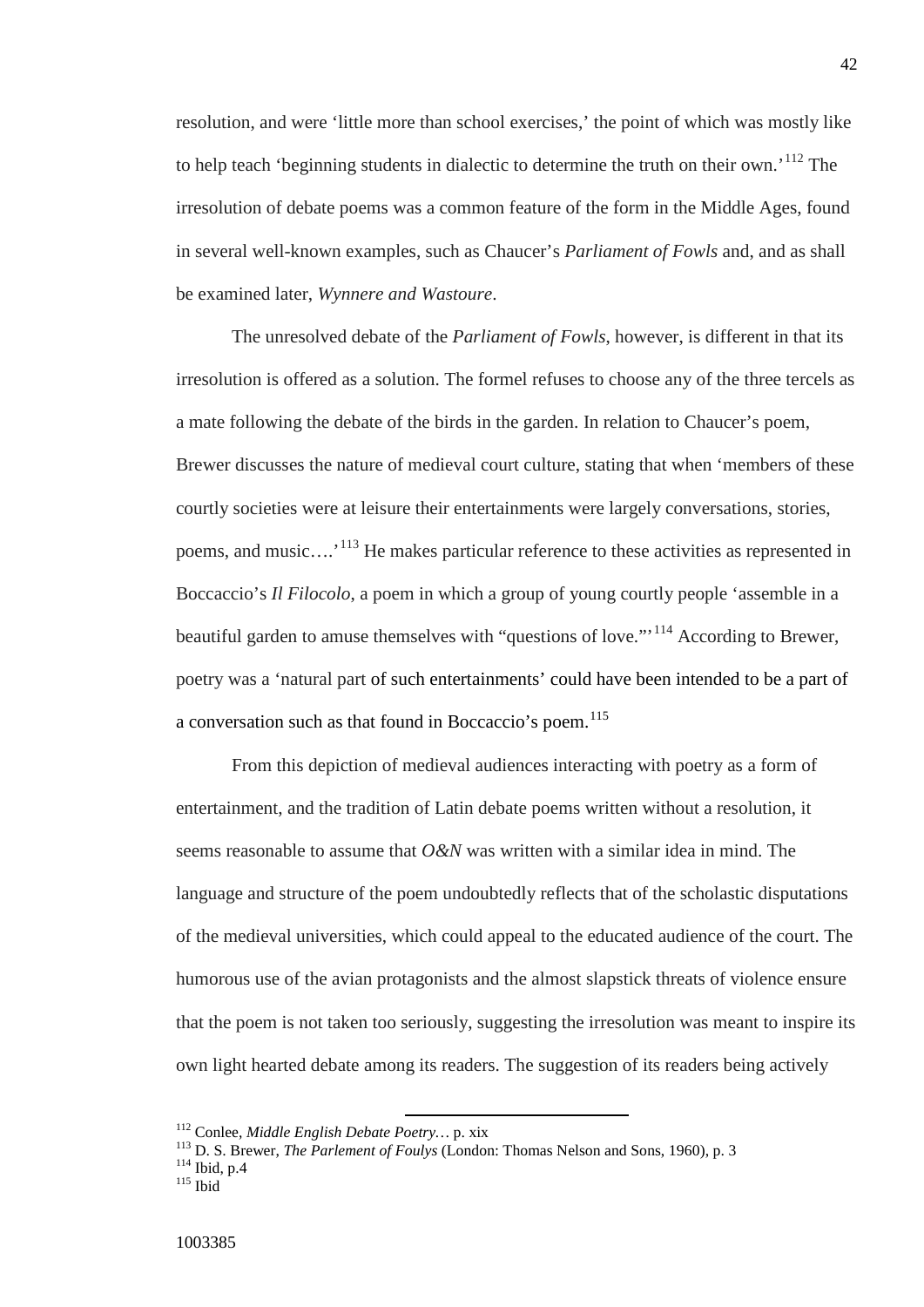involved in the debate also mirrors the spectators of the scholastic disputations. As previously discussed, there was evidently a theatrical element involved in the performance of academic debates in the medieval universities. Audiences gathered to watch them take place, and were sometimes permitted to participate by posing questions to the debaters. The irresolution of *O&N* then seems to tell us much about how its intended audience may have interacted with the poem, its ending inspiring the audience to debate the outcome for themselves.

Not much is known for certain about the poem's medieval readers, with it surviving in only two manuscripts. By looking at these manuscripts, however, and the other texts contained within them, we may be able to tell something more about the poem's intended audience. Both manuscripts, MS Cotton Caligula A. iv and Jesus College Oxford, MS 29 (II), contain another debate poem called the *Petit Plet*. This poem concerns an old man trying to convince a young man of the 'inevitability of sorrow… and the urgency of preparing for death.<sup>'[116](#page-45-0)</sup> Unlike  $O\&N$ , however, this poem concludes with a resolution, declaring the young man as the winner. The religious lyrics found in both manuscripts also contain themes similar to those discussed in *O&N*, for example the 'inexhaustibility of God's love and the urgency of repentance.<sup>[117](#page-45-1)</sup> There are also examples of texts concerning pre-marital affairs and 'woman's woes in marriage.<sup>'[118](#page-45-2)</sup> From examining the texts that exist alongside  $O\&N$ , we can build an idea of the interests and concerns of the audience it was intended for. With another long debate poem found in the same manuscripts, along with shorter texts with similar themes, it would seem that these were forms which appealed to the compilers and literate audience of such texts.

The influence of the teaching of Aristotle and debate can be seen clearly through the language and structure of *O&N*. Through their speech and internal thinking, they

<span id="page-45-0"></span><sup>&</sup>lt;sup>116</sup> Cartlidge, *The Owl and the Nightingale* ... p. xxxi<br><sup>117</sup> Ibid, p. xxxviii <sup>118</sup> Ibid

<span id="page-45-2"></span><span id="page-45-1"></span>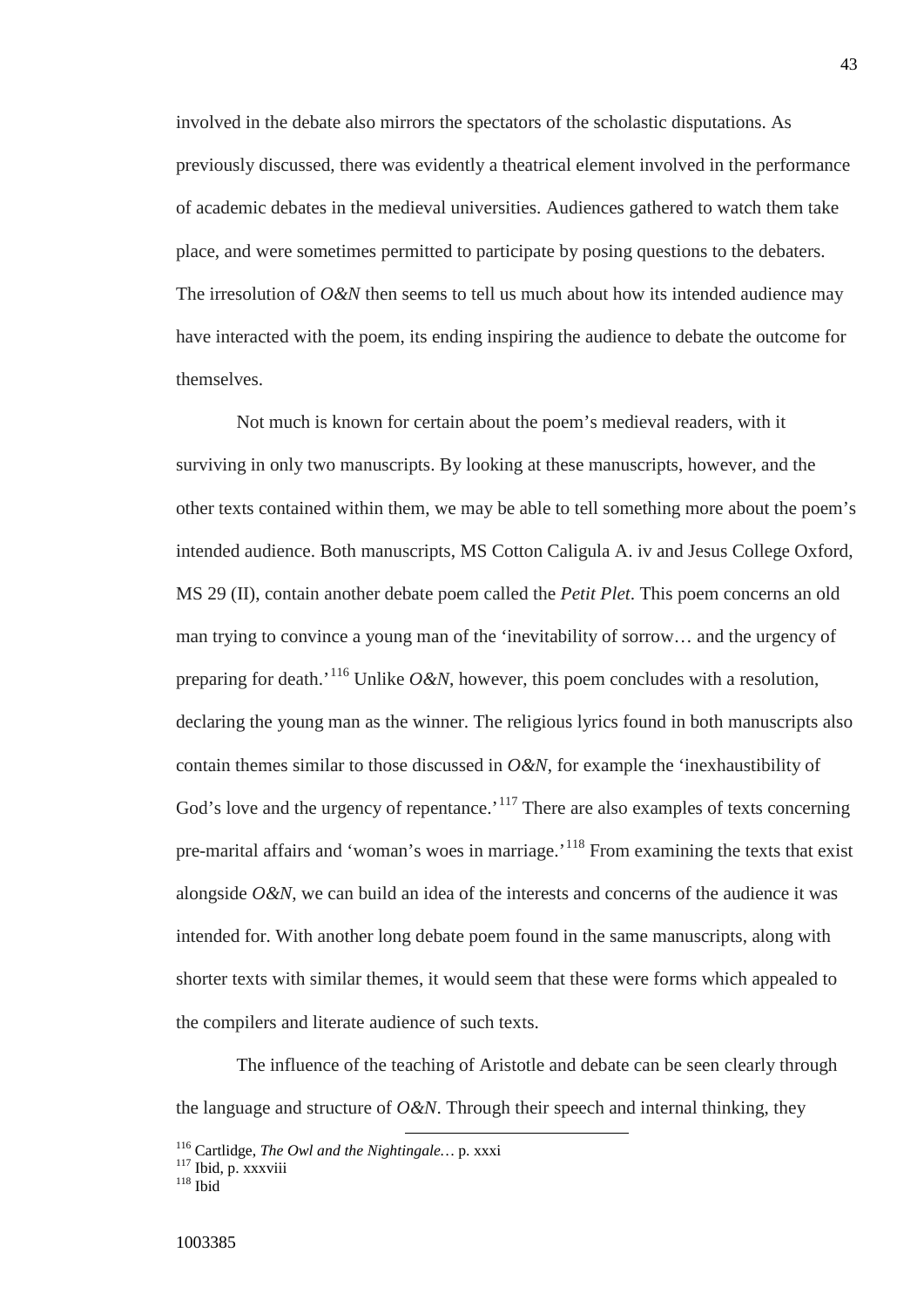display debate skills as taught in medieval universities, revealing the poet's knowledge and appreciation of the form. As with the educated disputations of the universities, the poem's debate is occasionally interrupted by violent outbursts. The fact that the protagonists are birds rather than humans, however, creates an effect of comic-distancing which allows the reader to find humour within the debate. The irresolution of the poem is characteristic of Latin debate poems written without resolutions as exercises designed for teaching students to arrive at the truth of a debate by themselves. The irresolution of *O&N* also seems to be similar to that of the *Parliament of Fowls*, a courtly poem of love. These styles of poems were often at the centre of leisurely entertainment among members of the court, which tells us much about how the poem may have functioned within its society. The fact that *O&N* exists in manuscripts containing similar poems also tells us as modern readers the forms and themes of poetry that appealed to medieval audiences. Through these aspects of the poem, we can more fully understand the teaching of debate in medieval universities and its wide-ranging influence on the literature of the time. Only through understanding this connection can we fully understand the poems, and how they functioned within their societies.

## *Wynnere and Wastoure*

From examining *O&N*, the earliest surviving example of debate poetry written in English, the influence of university teaching and the works of Aristotle are evident through the structure and content of the opponents' arguments. By looking at the later poem *Wynnere and Wastoure*, we can see the versatility of the form of debate poetry in terms of content, opponents and resolution.<sup>[119](#page-46-0)</sup> This section will examine these aspects of  $W\&W$  in

<span id="page-46-0"></span><sup>119</sup> Going forward *Wynnere and Wastoure* shall be abbreviated to *W&W*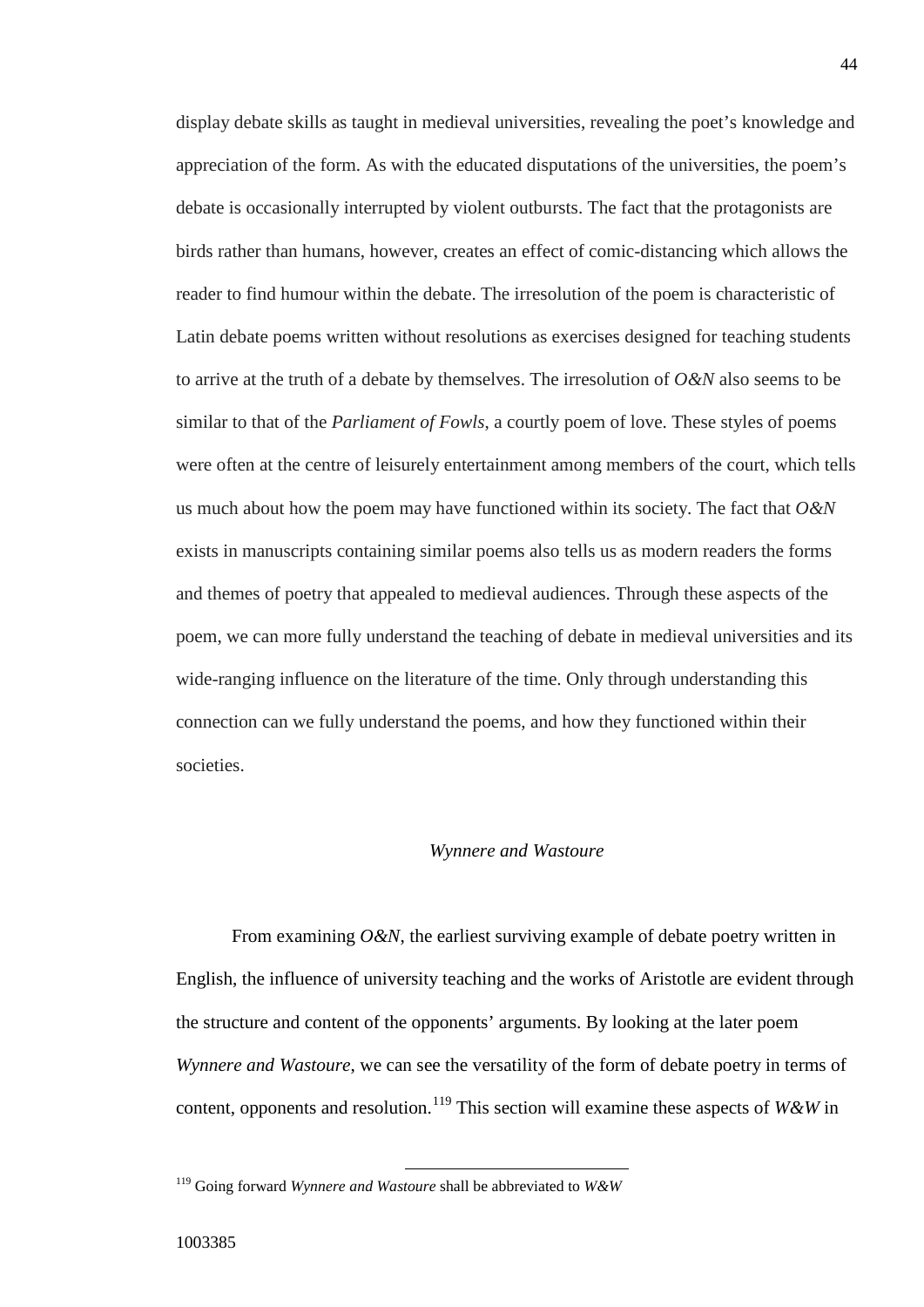relation to the teaching of scholastic disputation, the conventions of medieval debate poetry, and in comparison to *O&N*. In doing so, I aim to examine further the influence of medieval learning on the literature of the period.

The only surviving copy of *W&W* exists in British Library Additional MS 31042, which is described as a 'miscellany of religious histories, verse romances, poems by John Lydgate, carols and other devotional or ethical poems...<sup>[120](#page-47-0)</sup> The manuscript was compiled by Robert Thorton, a wealthy Yorkshire man, and dates from sometime between 1420 and Thorton's death in approximately  $1486$ <sup>[121](#page-47-1)</sup> While the dating of the poem itself has been the topic of some debate, most of the poem's scholars seem to agree that it was written around 1352. Sir Israel Gollancz in his study of the poem describes it as a 'pamphlet of the day,' with its primary concern being to 'set forth the outstanding problems of Edward III's reign.'[122](#page-47-2)

The narrator of the poem, while solitarily wandering through the countryside, falls asleep by a stream and dreams of a debate between the two allegorical figures of Winner and Waster. Of Conlee's categories of debate poems, *W&W* would belong to that of a 'horizontal' debate between 'personified abstractions,' allowing the narrator to give a voice to the symbolic characters of Winner and Waster.<sup>[123](#page-47-3)</sup> Thus, the poem displays a number of conventions commonly found in medieval poetry; the dream vision, the debate form, and allegory, providing the modern-day reader with an insight into the social politics of the time.

The dream vision element of *W&W* relates strongly to its form as a debate poem. The first 30 lines of the poem serve as an introduction. In these lines the narrator makes

<span id="page-47-0"></span><sup>120</sup> Warren Ginsberg, *Wynnere and Wastoure and The Parlement of the Thre Ages* (Kalamazoo: Medieval Institute Publications, 1992), p. 1<br><sup>121</sup> Stephanie Trigg, *Wynnere and Wastoure* (Oxford: Oxford University Press, 1990), p. xiii

<span id="page-47-2"></span><span id="page-47-1"></span><sup>&</sup>lt;sup>122</sup> Sir Israel Gollancz, *A Good Short Debate Between Winner and Waster* (Cambridge: D. S. Brewer Ltd, 1974), p. ix

<span id="page-47-3"></span><sup>123</sup> Conlee, *Middle English Debate Poetry…* p. xv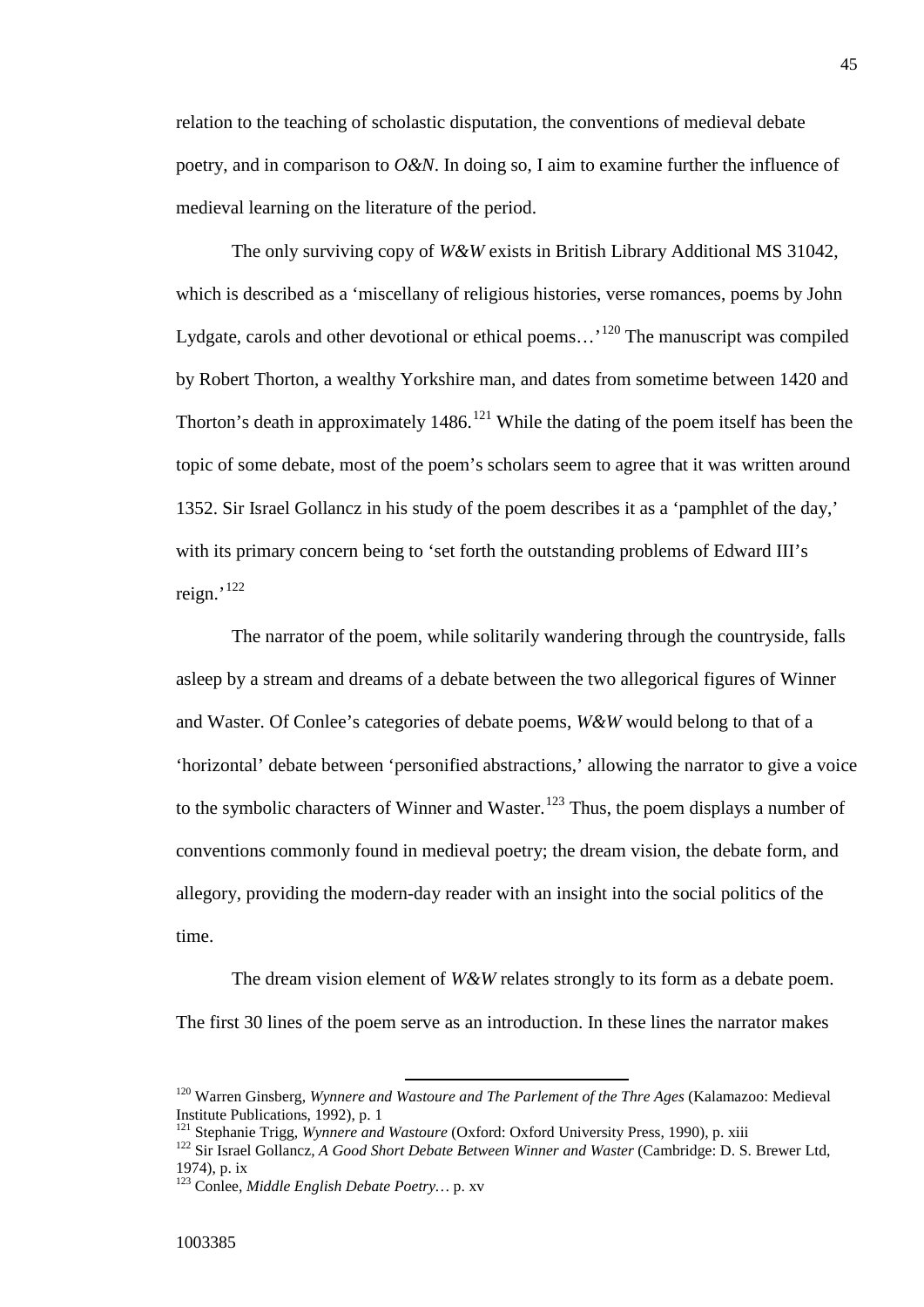reference to 'selcouthes' (l. 3), the legend of Britain's foundation by Brutus, and prophesies made by Solomon.[124](#page-48-0) In his twelfth-century work *History of the Kings of Britain,* Geoffrey of Monmouth wrote that Britain was founded by Brutus after the fall of Troy. Reference to this legend can be found in several medieval alliterative poems, most notably *Sir Gawain and the Green Knight*. The prophecies attributed to Solomon, with his medieval reputation 'not only as a sage but magician and prophet,' also evoke feelings of marvel and wonder.<sup>[125](#page-48-1)</sup> References to these medieval legends and historical figures associated with magic introduce the audience to the idea of mysticism. Allusions to such figures could be intended to open the audience's minds to be accepting of the lessons of the debate, and the narrator's experience of the dream vision.

After introducing the poem, the narrator begins to tell the reader of the events leading up to his dream. This includes a conventional description of a lone narrator wandering and his experiences with nature. As he wanders, he gives a detailed description of his surroundings; the shining sun, the noise from the stream, the flowers in the meadow, and the array of birds singing in their trees (ll. 31-44). Such descriptions are used frequently in medieval dream poems, such as that found in *Piers Plowman*, *The Parlement of the Thre Ages*, and several of Chaucer's dream poems. Bestul discusses the poet's use of the *locus amoenus* convention in relation to other common genres in medieval poetry, citing its use at the 'beginning of amatory visions' and 'religious allegories.<sup>'[126](#page-48-2)</sup> The use of this convention in *W&W* would have been familiar to its medieval audience and was most likely a 'neutral convention, so widely used that it aroused no special anticipations of a

<span id="page-48-0"></span><sup>124</sup> All quotations are taken from *Wynnere and Wastour*, ed. Stephanie Trigg (Oxford: Oxford University Press, 1990)<br><sup>125</sup> Ginsberg, Wynnere and Wastoure and The Parlement of the Thre Ages, p. 31

<span id="page-48-2"></span><span id="page-48-1"></span><sup>&</sup>lt;sup>126</sup> Thomas H. Bestul, *Satire and Allegory in Wynnere and Wastoure* (Lincoln: University of Nebraska Press, 1974), p. 67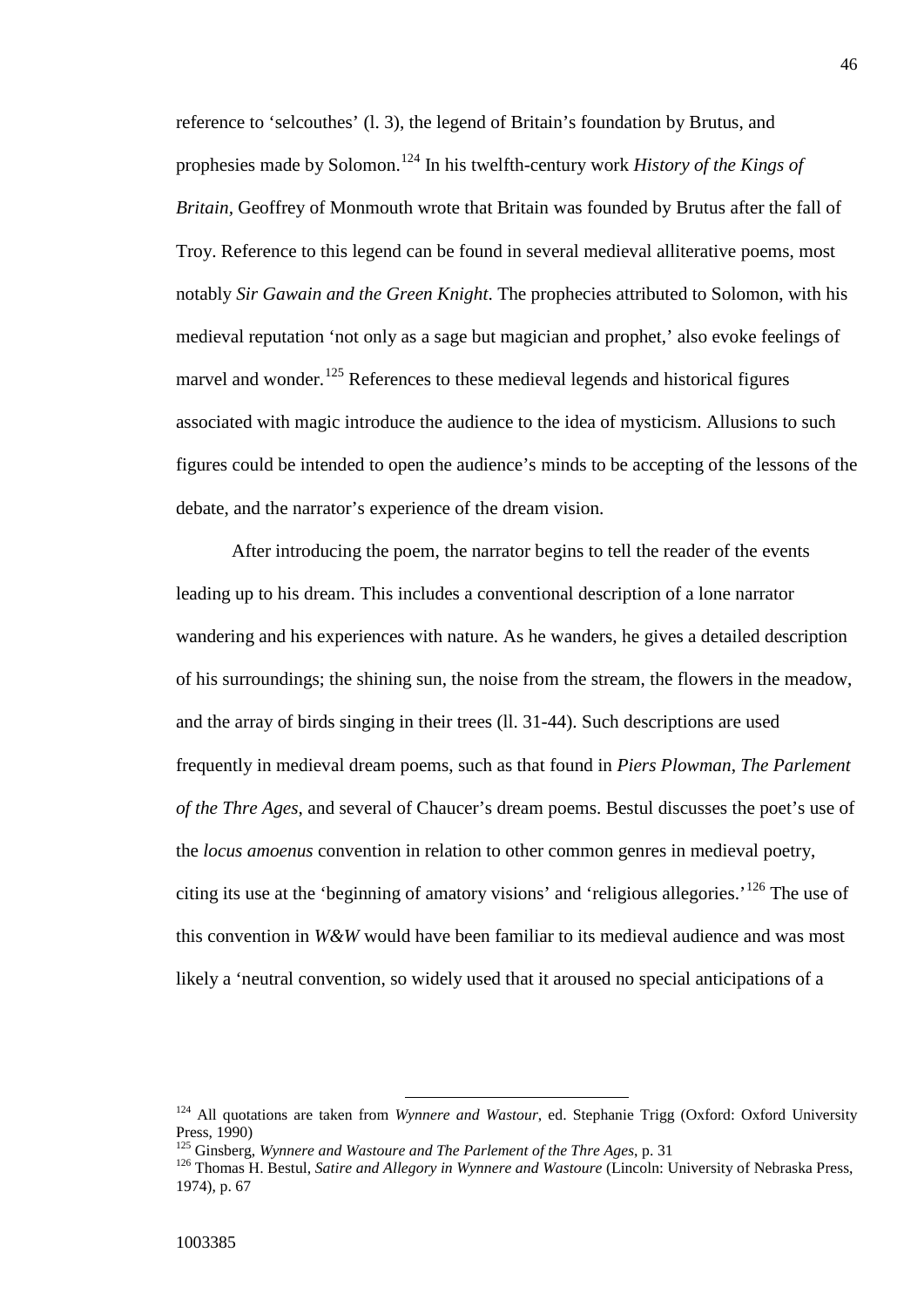particular kind of poem.'[127](#page-49-0) By included such a well-known and common feature of dream poetry, however, the poet does perhaps seem to be alluding to the purpose of his work.

Understanding dream interpretation in the Middle Ages may help modern readers realise the poet's intentions. Macrobius, for example, was considered a great authority on dreams in the Middle Ages. He differentiates between 'significant and meaningless' dreams, believing that significant dreams had the potential to 'be the special vehicle for the revelation of truth.<sup>'[128](#page-49-1)</sup> The meaningful dream was 'often ambiguous' and required 'interpretation and analysis to get at the kernel of truth it embodied.<sup>'[129](#page-49-2)</sup> With dreams being so closely associated with the discovery of truth, the dream vision form of poetry is then an extremely fitting partner to the debate genre.

As discussed in Chapter 1 of this study, Aristotle states in the *Topics* a belief that the goal of a non-contentious disputation should be to arrive at the truth of the matter being debated.[130](#page-49-3) This idea is also discussed by John of Salisbury, who states in the *Metalogicon*  that logic, or the 'science of argumentative reasoning,' should be 'exercised in inquiry into the truth.<sup> $131$ </sup> With debate in the medieval universities being taught as a way to arrive at truth, and dreams being considered as a channel for the revelation of truth, the two forms highly complement each other. Bestul states that the form of the dream vision was 'used to give framework to works of religious or moral instruction.'[132](#page-49-5) Since *W&W* is a poem concerning 'social abuses and defects of the spirit,' the combination of the two forms and their associations with truth is a highly fitting way to arrive at a conclusion.<sup>[133](#page-49-6)</sup>

The use of the first-person narrator is another conventional feature of medieval dream poems and debate poetry. In a similar situation to the narrator of *O&N*, the narrator

<span id="page-49-1"></span><span id="page-49-0"></span> $\frac{^{127}}{^{128}}$  Ibid, p.28<br> $\frac{^{129}}{^{129}}$  Ibid, p. 28-29

<span id="page-49-4"></span><span id="page-49-3"></span><span id="page-49-2"></span><sup>&</sup>lt;sup>130</sup> The Complete Works of Aristotle... p. 268<br><sup>131</sup> The Metalogicon of John of Salisbury... p. 74<br><sup>132</sup> Bestul, Satire and Allegory in Wynnere and Wastoure... p. 25<br><sup>133</sup> Ginsberg. Wynnere and Wastoure... p. 4

<span id="page-49-6"></span><span id="page-49-5"></span>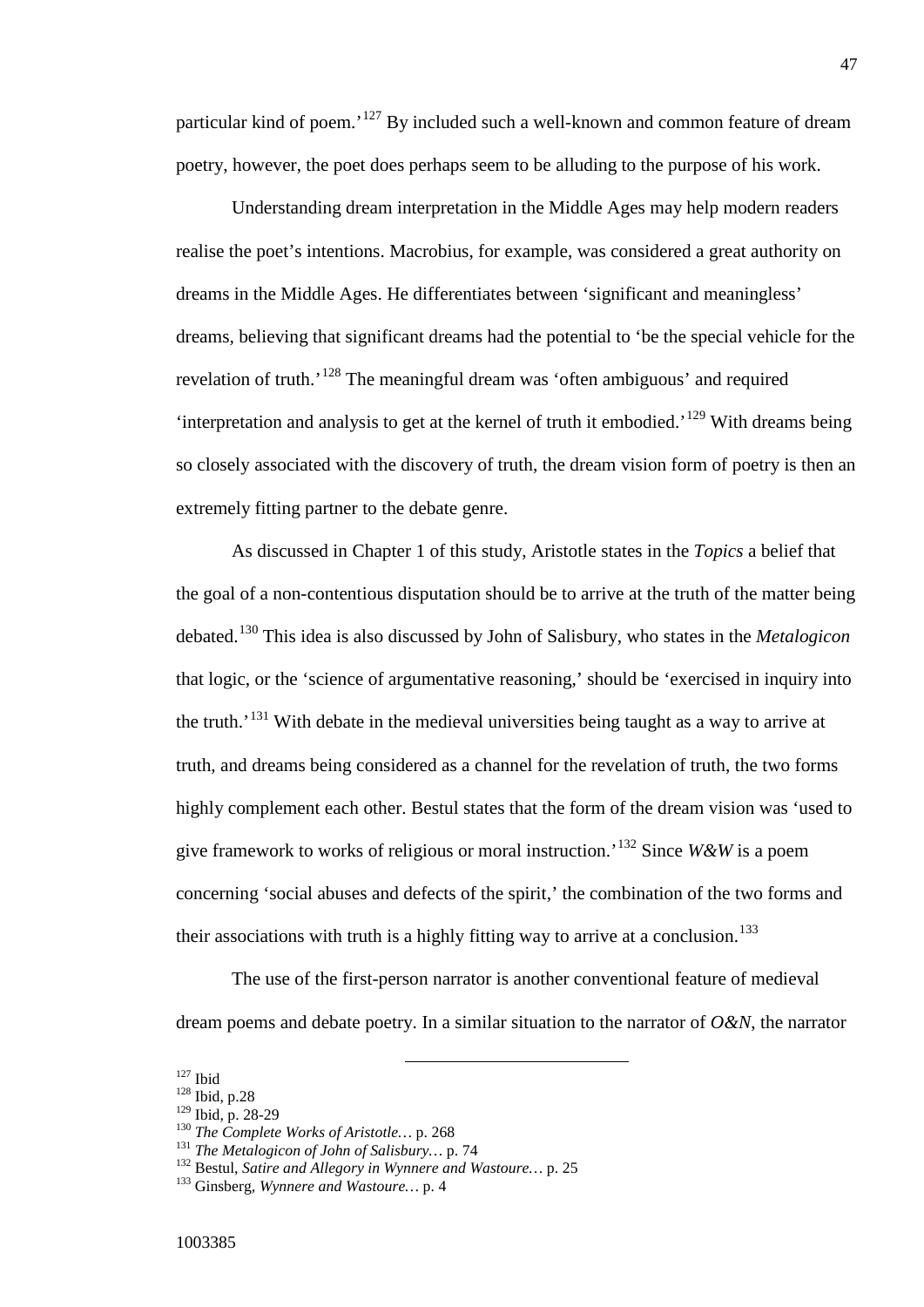of *W&W* describes himself as stumbling across the field in which the armies of Winner and Waster are preparing for battle. The narrator tells us that: 'Me thoghte I was in the werlde, I ne wiste in whate ende, / One a loueliche lande þat was ylike grene, / Þat laye loken by a lawe the lengthe of a myle' (ll. 47-49). We can see a similarity here to the 'sumere dale, / In one supe digele hale' (11. 1-2) described by the  $O\&N$  narrator. In both cases, the narrators portray themselves as happening upon the disputes completely by accident. Such accidental discovery of debates is discussed by Speirs who states that it is common for the narrator of a dream vision to represent 'himself as having luckily, or perhaps magically, been favoured to witness this performance while in a dream or trance.<sup>'[134](#page-50-0)</sup> In relation to *W&W*, Speirs states that this conventional portrayal is used to help to achieve the 'suspension of disbelief' on behalf of the reader, so that the '"space" within which the imagined events happen is distinctly marked off from the audiences' every-day environment.<sup>[135](#page-50-1)</sup> Because of the narrator's prologue, the description of the dream setting and the introduction to the debate make up 220 of the poem's 503 lines, it is extremely important that we consider its connection to the actual debate.

As previously discussed, the reference at the poem's beginning to medieval legends and magic could have been intended to open the reader's mind to the events of the dream. As well as this, by setting the poem in a space that is completely separated from reality, the reader is invited to view the world of the debate as having its own logic and rules. As a result, the reader may be more receptive to the lessons of the debate. It would seem, then, that the use of the first-person narrator and the hints towards magic are undoubtedly linked to its form as a debate.

Much like the beginning of *O&N*, the debate of *W&W* is often closer to the form of flyting rather than a civilised debate. As previously discussed, flyting, 'as it appears in

<span id="page-50-1"></span><span id="page-50-0"></span><sup>134</sup> John Speirs, *Medieval English Poetry: The Non-Chaucerian Tradition* (London: Faber & Faber, 1957), p. 268  $135$  Ibid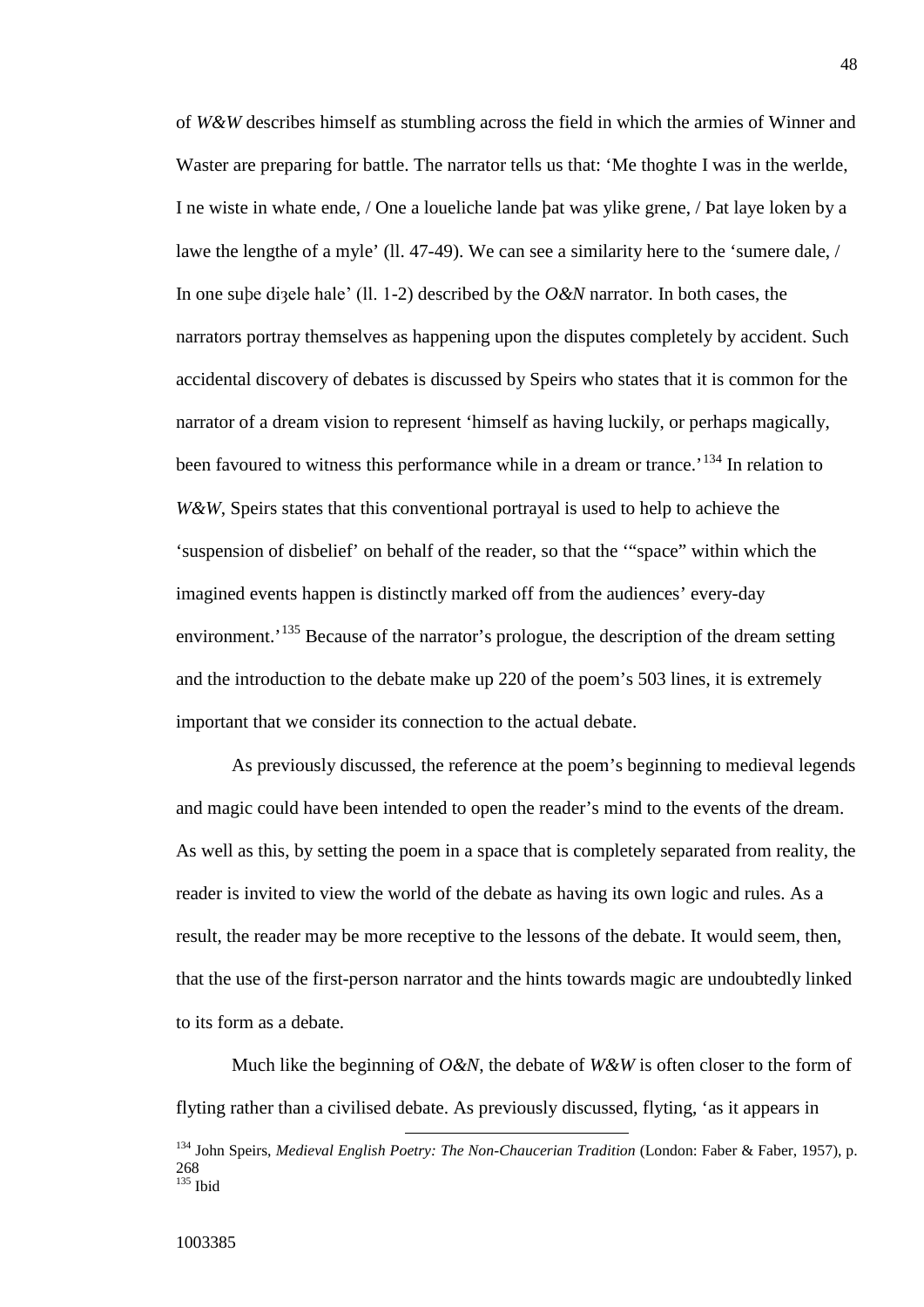early traditional heroic narrative, designates an exchange of insults and boasts between two heroes in some public setting, such as the mead-hall or battle-field.<sup>'[136](#page-51-0)</sup> This tradition has clearly influenced the action of *W&W*, with each of the allegorical figures preparing for battle against the other. The poet provides us with a detailed description of the two armies:

> In aythere holte was ane here in hawberkes full brighte, Harde hattes appon hedes and helmys with crestys; Brayden owte thaire baners, bown for to mete, Schowen owte of the schawes, in schiltrons þay felle, And bot the lengthe of a launde thies lordes bytwene. (ll. 50-54)

Following these lines, after a lengthy description of the king and his company, the poet dedicates 53 lines to cataloguing further details of the two armies. This description is somewhat imbalanced, however, with Winner's army receiving 50 lines of description, while Waster receives only 4 lines.

As discussed in Chapter 1 of this study, the metaphor of debate as a form of combat was frequently used in the Middle Ages. The lengthy and detailed description of Winner and Waster's armies immediately bring this metaphor to mind, and is extremely fitting to the disputants use of flyting. In lines 197-201 the king's messenger demands that all soldiers put down their arms and stand before the king:

> Forthi I bid 30w bothe that thaym hedir broghte That ze wend with me, are any wrake falle, To oure comely kyng that this kythe owethe; And fro he wiete wittirly where þe wronge ristyth, Thare nowthir wye be wrothe to wirche als he d[em]eth.

In the lines that follow, both Winner and Waster step forward, described by the narrator as 'Knyghtis full comly' (l. 203). Through this description we see a continuation of the theme

<span id="page-51-0"></span><sup>136</sup> Parks, 'Flyting, Sounding, Debate…', p. 441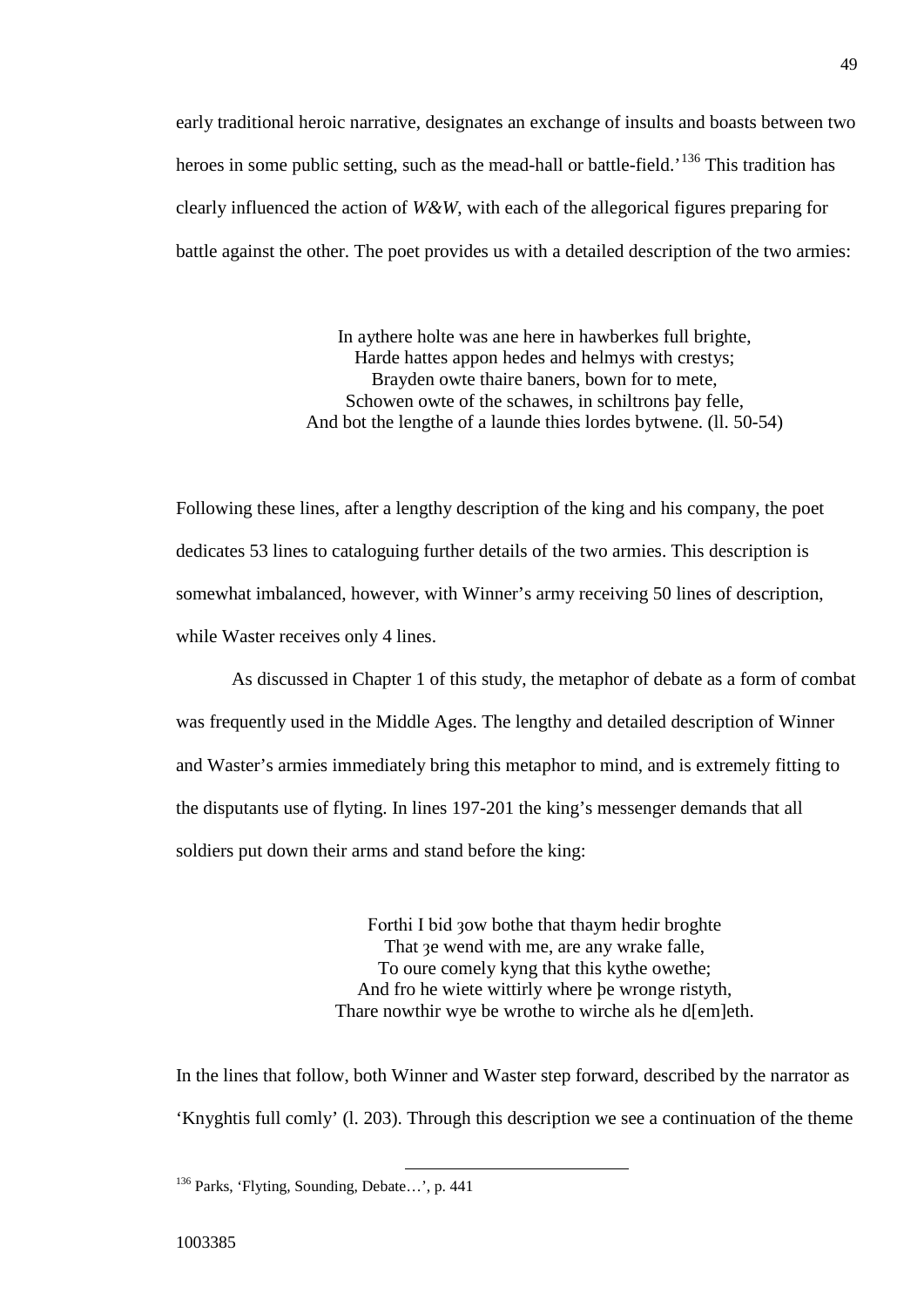of debate as combat. The poem thus suggests that words have just as much power as their weapons. The debate of *W&W* is suggested as a civilised alternative to battle, with the king's messenger declaring at one point that 'I holde hym bot a fole þat fightis whils flyttinge may helpe' (l. 154). The king, naturally, will be the figure of authority to judge the debate, and the two knights exchange their weapons for words. As Karras states, 'Like knightly prowess, disputation was a way for a man to prove himself in relation to other men,' making the personification of Winner and Waster as knights highly appropriate. <sup>[137](#page-52-0)</sup>

Although the contestants agree to exchange weapons for words, their exchange nonetheless maintains some of the less refined aspects of battle. Throughout their dispute the two participants frequently resort to petty insults and are eager to resolve their differences through violence. Waster, for example, implores the king to 'Late vs swythe with oure swerdes swyngen togedirs' (l. 320). Despite the personal nature of the disputants' attacks on each other, the influence of scholastic debate and Aristotle is still apparent.

The influence of Aristotle can be seen throughout the poem, but before we consider the content and structure of the debate, we must first consider its historical context. Scholars' dating of the poem places it as being composed around the year 1352, and identify the king presiding over the debate as Edward III. The king of *W&W* is referenced to as wearing a 'grete gartare of ynde' (l. 94) and Edward III's Chief of Justice, William de Shareshull, is mentioned by name, which would indeed point to the king's identity as being Edward III.

Most of the poem's scholars agree that the king presented in the poem is intended to be Edward III, and that the poem itself is a 'sharp, twofold attack upon Edward III for the extravagance of his living, and for his wars, and for the means by which he obtained

<span id="page-52-0"></span><sup>137</sup> Karras, *From Boys to Men…* p. 92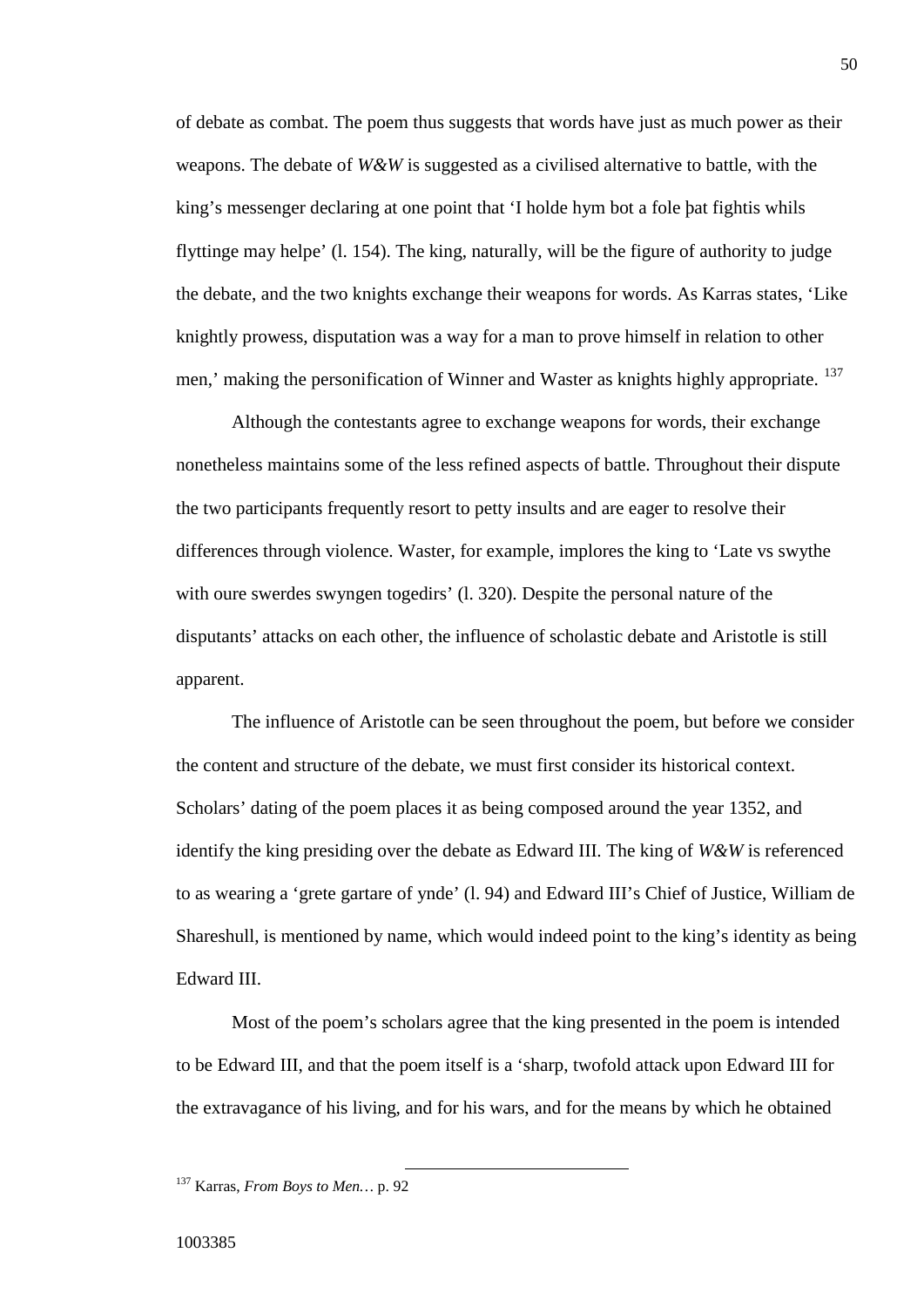money for both.<sup>'[138](#page-53-0)</sup> Reed discusses the possibility that the poem was meant as a 'timely warning against the kinds of counterproductive policies that… did leave England embroiled in a lengthy and unwinnable war, massive foreign debt, and ever increasing antagonism between Crown and Parliament.<sup>'[139](#page-53-1)</sup> From an examination of Edward's reign, it does seem that he did display tendencies similar to that of both Winner and Waster. Gollancz refers to Edward as 'Waster *par excellence*,' citing his love of 'pomp and magnificence,' while much of the country lived in poverty.<sup>[140](#page-53-2)</sup> Gollancz, however, also considers in which ways Edward could be thought of as 'Winner *par excellence*,' referencing his Free Trade Policy of 1351 as an example.<sup>[141](#page-53-3)</sup> If we consider W&W as a 'pamphlet of the day,' in connection with the problems of Edward III's reign, it becomes easier to understand the characters of Winner and Waster, and the meaning of their conflict with each other. $142$ 

The first recorded use of the word 'wynnere' in English is found in *W&W* and had a different meaning than its present-day use. Its use in this poem refers to 'someone who gains wealth, by labour, trade, or other means,' which is a direct contrast to 'waster's' traditional connotations with 'extravagance and dissipation.<sup>[143](#page-53-5)</sup> Through the examination of the associations of these two characters, and the substance of their arguments, the influence of Aristotle and debate becomes apparent.

As discussed in Chapter 1 of this study, the works of Aristotle and the New Logic were recovered in Western Europe in the mid-twelfth century, and became a source of knowledge in university teaching. Aristotle's *Nicomachean Ethics* is one such text, which seems to be closely linked to the themes present in *W&W*. Bestul briefly discusses the

<span id="page-53-3"></span>

<sup>138</sup> Dorothy Everett, *Essays on Middle English Literature* (Oxford: Clarendon Press, 1955), p. 50

<span id="page-53-2"></span><span id="page-53-1"></span><span id="page-53-0"></span><sup>&</sup>lt;sup>139</sup> Reed, *Middle English Debate Poetry and the Aesthetics of Irresolution*, p. 269<br><sup>140</sup> Gollancz, *A Good Short Debate Between Winner and Waster*, p. x<br><sup>141</sup> Ibid, p. ix<br><sup>142</sup> Ibid, p. ix<br><sup>142</sup> Bella Millet. Notes to

<span id="page-53-4"></span>

<span id="page-53-5"></span>[www.southampton.ac.uk/~wpwt/trans/winner/winnn.htm](http://www.southampton.ac.uk/~wpwt/trans/winner/winnn.htm) [accessed 25.07.16]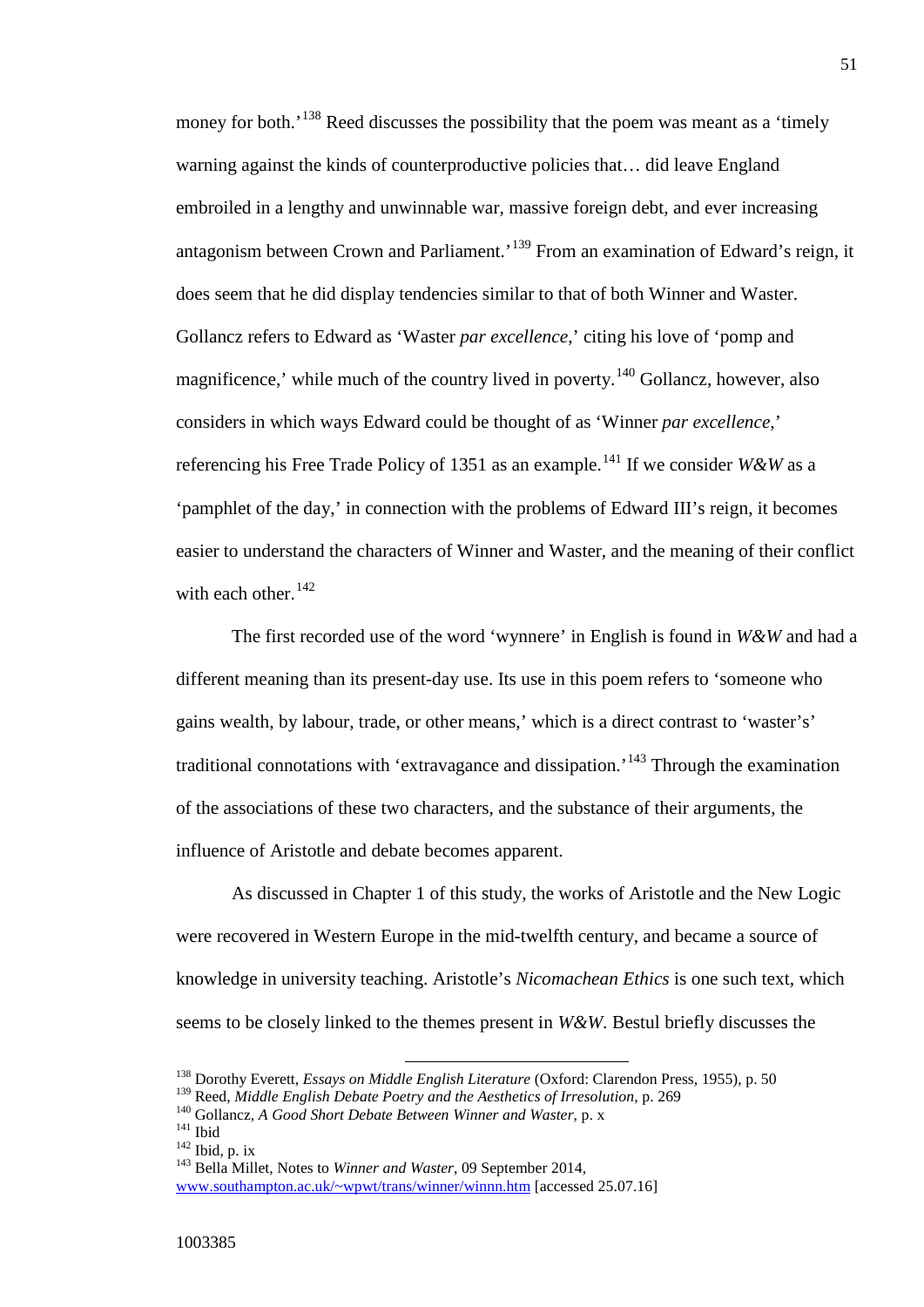personifications of Winner and Waster in the poem in relation to Aristotle's analysis of the vices of prodigality and avarice, though not in great detail. In Book IV, Chapter 1 of the *Nicomachean Ethics*, Aristotle defines the prodigal man as one 'who has a single evil, that is wasting his substance; since a prodigal is one who is being ruined by his own fault, and the wasting of substance is thought to be a sort of ruining of oneself.'<sup>[144](#page-54-0)</sup> Aristotle goes on to define avarice (translated by Ross as 'meanness') as consisting of two things: 'deficiency in giving and excess in taking.'<sup>[145](#page-54-1)</sup> These are definitions that can certainly be applied to the personifications of Winner and Waster as presented in the poem.

Aristotle elaborates his description of the prodigal, stating that they

become apt to take because they wish to spend and cannot do this easily; for their possessions soon run short. Thus they are forced to provide means from other sources. At the same time, because they care nothing for honour, they take recklessly and from any source; for they have an appetite for giving and they do not mind how or what source.<sup>[146](#page-54-2)</sup>

This fits with Winner's accusations against Waster. Winner says of his opponent that 'There es no wele in this werlde to wasschen thyn hands /That ne es gyffen and grounden are þou it getyn have' (ll. 268-269), meaning that he gives away his wealth before he has even earned it. In perhaps the most damning of accusations against Waster, Winner declares that:

> And thou wolle to the tauerne, byfore þe tonne-hede, Iche beryne redy with a bolle to blerren thyn eghne, Hete the whatte thou haue schalte and whatt thyn hert lykes, Wyfe, wedowe or wenche þat wonnes there aboute. Then es there bott "fille in" and "feche forthe," florence to schewe, "Wee hee," and "worthe vp," wordes ynewe. Bot when this wele es awaye, the wyne moste be payede fore;

<span id="page-54-2"></span><span id="page-54-1"></span><span id="page-54-0"></span><sup>144</sup> Aristotle, *Nicomachean Ethics* trans. by W. D. Ross, [www.classics.mit.edu/Aristotle/nicomachaen.4.iv.html](http://www.classics.mit.edu/Aristotle/nicomachaen.4.iv.html) [accessed 02.08.16]<br><sup>145</sup> Ibid<br><sup>146</sup> Ibid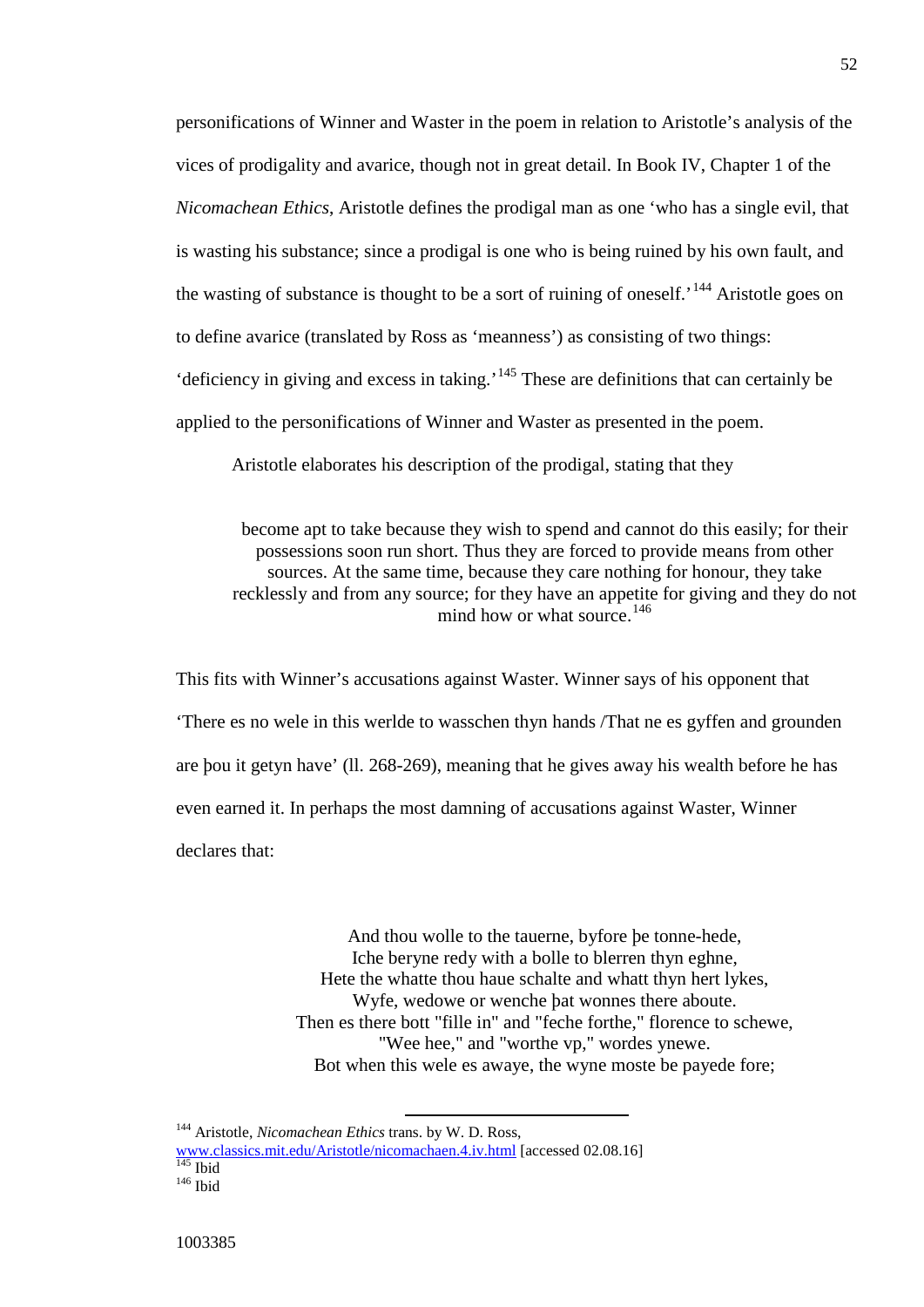Than lympis zowe weddis to laye or youre londe selle, For siche wikked werkes wery the oure lorde! (ll. 277-285)

Waster is evidently guilty of prodigality, having to sell his land to fund his excessive and extravagant habits. While this summary of Waster's behaviour aligns with Aristotle's definition of prodigality, so too does Winner's match with the definition of avarice. Winner boasts of his ability to acquire wealth, stating that 'Witt wiendes me with, and wysses me faire, / Aye when gadir my gudes than glades myn hert' (ll. 226-227). This is much to the disliking of Waster, however, who implores his opponent: 'Let be thy cramynge of thi kystes, for Cristis lufe of heuen! / Late the peple and the pore hafe parte of thi siluere' (ll 255-256).

By his showing a familiarity with Aristotle and the New Logic, it seems reasonable to believe the poet had received a university education. With the Aristotelian ideas of prodigality and avarice being so closely linked to the poem's form as a debate, we once again see a connection between the teaching of medieval universities and the literature of the time. This connection becomes even more apparent in *W&W* as we examine the structure of the two opponents' arguments.

While it can be said that  $O\&N$  shows two characters who both display the technical skills of a good debater, the same cannot be said for *W&W*. Instead, each opponent presents the qualities of a poor debater as described by Aristotle. A prime example of this is cited by Bestul.<sup>[147](#page-55-0)</sup> In reference to Winner's accusation that he is a 'felle false thefe' (1. 228), among other things, Waster does not make any apparent attempt to defend himself or his actions. Neither does he attempt to refute his opponent's claims. Rather, Waster responds with the question: 'What scholde worthe of that wele if no waste come?' (l. 253). Replying to an opponent with a statement that does not answer their attack would fall

<span id="page-55-0"></span><sup>147</sup> Bestul, *Satire and Allegory in Wynnere and Wastoure…* p. <sup>76</sup>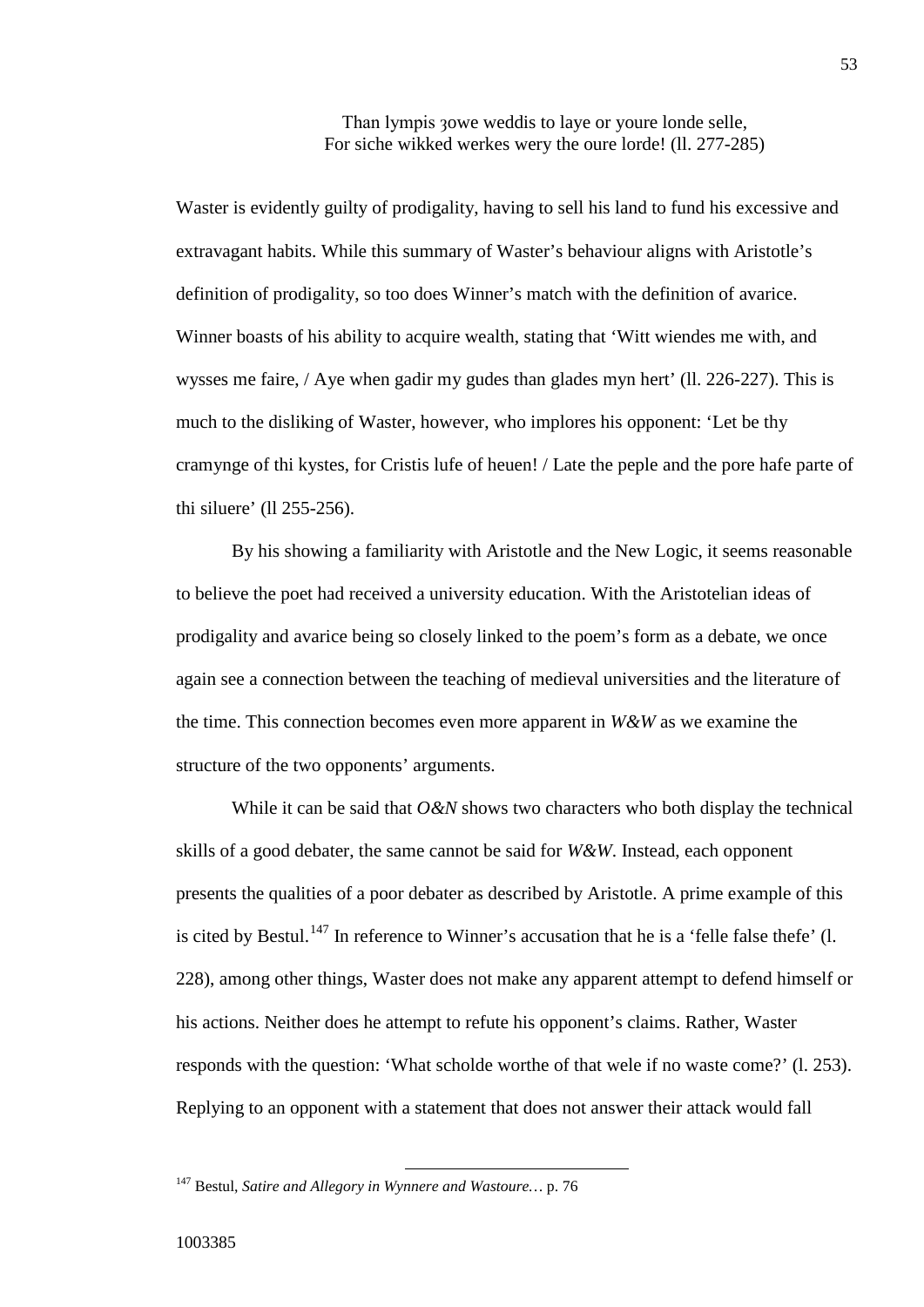under Aristotle's category of a sophistical refutation; arguments that 'appear to be refutations but are really fallacies instead.<sup>'[148](#page-56-0)</sup> In terms of an educated debate, responding to an attack with your own accusation is not a refutation at all, but a sign of faulty logic and fallacious reasoning. Both opponents are guilty of avoiding giving direct answers to their opponents' accusations. Instead they reply with their own accusation or repeat a previously made point.

Throughout the debate, both Winner and Waster fall into the trap of repeating themselves, a trait that Aristotle specifically advises against. In his *Sophistical Refutations*, Aristotle states that it should be the aim of competitors in debate to 'reduce the opponent in the discussion to babbling,' or in other words, 'to constrain him to repeat himself a number of times.'<sup>[149](#page-56-1)</sup> Both Winner and Waster repeat themselves several times over the course of the debate. Winner, for example, more than once refers to Waster as a thief. As we have already seen, Winner refers to his opponent as a 'felle false thefe' in line 282. He then makes a similar accusation in line 242, stating that he is a 'wikkede weryed thefe.' Winner also refers more than once to Waster's reckless spending and his pride. In lines 230-231 Winner states that: 'Alle þat I wynn thurgh witt he wastes thurgh pryde; / I gedir, I glene, and he lattys goo sone.' Similarly, in lines 265-267, he states: 'With thi sturte and thi stryffe thou stroyeste vp my gudes / In [waytt]inge and in wakynge in wynttres nyghttis, / In owttrage, in vnthrifte, in angarte pryde.' Waster is just as guilty of repetition, stating several times that Winner in fact relies on him to exist. As well as his aforementioned question of 'What scholde worthe of that wele if no waste come?,' (l. 253) Waster repeats a similar idea in lines 390-391. He states: 'Whoso wele schal wyn, a wasto*ur* `mo[st]e´ he fynde / For if it g*re*ues one gome, it gladdes anoþ*er*.' Neither Winner nor Waster seem to deliberately cause this effect of repetition upon the other, or seem to notice that they are

<span id="page-56-1"></span><span id="page-56-0"></span><sup>148</sup> *The Complete Works of Aristotle*… p. 278 <sup>149</sup> Ibid, p. 279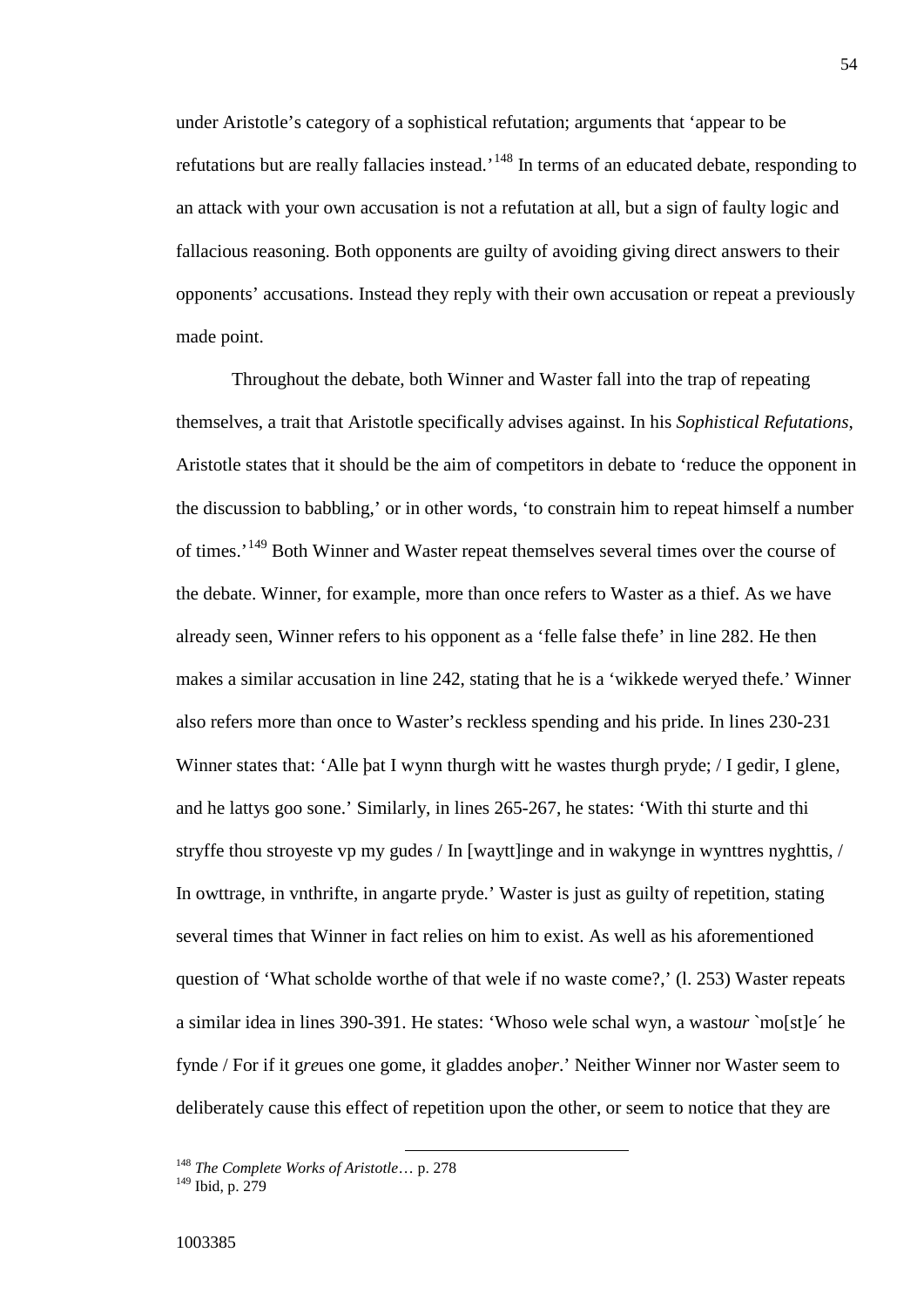doing so. Through their failure to notice this and use it against their opponent, we can again see a lack of debate skills on both of their parts.

The debate and personification of Winner and Waster are the main sources of the poem's satire, and the poor debate skills of the two opponents would only add to any humour intended. Bestul argues that the audience would have found humour in the poem's take in the debate form, stating 'an important part of the satire in the debate depends upon seeing it as a discourse which exemplifies numerous fallacies of argument, the specific types of which would be known to an educated audience through Cicero and Aristotle.<sup>'[150](#page-57-0)</sup> Through the poem's form as a debate and its close connections with the university teaching of disputation, it appears as though it was intended to be enjoyed by a well-educated audience. Jacobs disputes this assertion, stating that he is 'not so convinced of the intellectual credentials of the poet or of his audience as to be able to assume that an Aristotelian demonstration of fraudulent logic was intended or would have been understood.<sup> $151$ </sup> It would certainly be difficult to prove without a doubt that the audience of the poem would have had knowledge of Aristotle's work. It does seem, however, from the structure of Winner and Waster's arguments that the poet almost certainly did. I would then be inclined to agree with Bestul's belief that at least some of the poem's audience would have recognised the humorous take on scholastic debate. For the poet to make such apparent allusions to Aristotle, it would make sense that it would be in hope that it would be appreciated by those reading or listening to it.

The poem itself contains evidence which suggests that it was intended to be listened to, and was not only for reading. In Chapter 1 of this study, the performative nature of the scholastic debate was discussed, a feature which seems to have been carried into its literary counterpart. Speirs states a belief that debate poems were 'in their very

<span id="page-57-1"></span><span id="page-57-0"></span><sup>&</sup>lt;sup>150</sup> Bestul, *Satire and Allegory in Wynnere and Wastoure* ... p. 77<br><sup>151</sup> Nicholas Jacobs, 'The Typology of Debate and the Interpretation of *Wynnere and Wastoure*,' *Review of English Studies*, Vol. 26 (1985), pp. 481-500 (p. 494)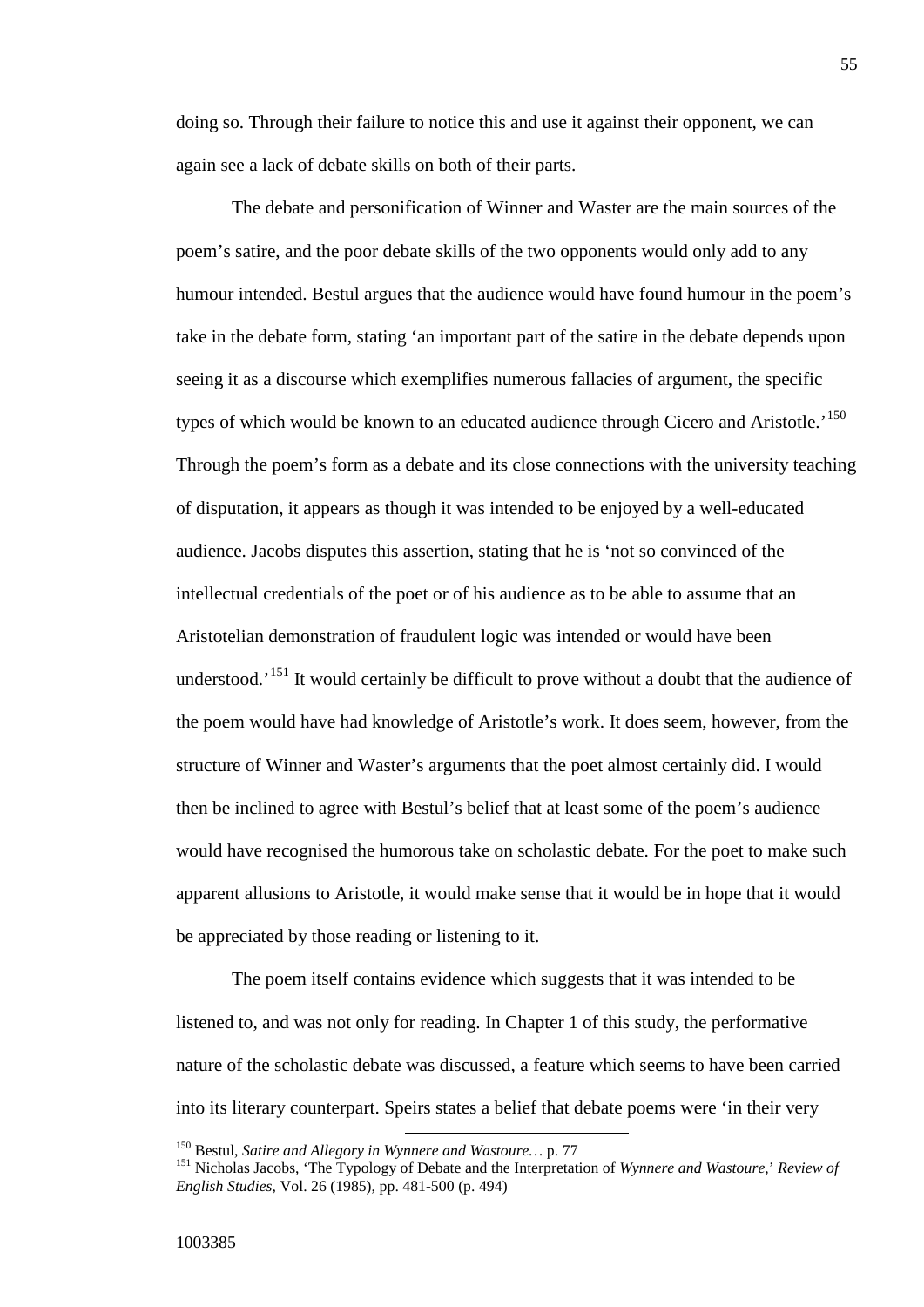nature oral poetry,' which tells much about how their original audiences may have interacted with them.<sup>[152](#page-58-0)</sup> Of *W&W*, Speirs notes its 'unmistakable resemblance to a species of drama,' with the narrator's extensive and vivid descriptions of setting and costume, and his reproduction of the dialogue.<sup>[153](#page-58-1)</sup> The narrator portrays himself as being a mere reporter of the dramatic events of the poem, but we are reminded of his presence as he calls to fill up his wine cup at the end of each fit (ll. 216-217 and ll. 366-367). This call to drink suggests that the poem was intended for social occasions, reminiscent of the drinking rites which were 'retained by the medieval guilds of northern Europe.<sup>[154](#page-58-2)</sup> According to Speirs, the narrator's interaction with his audience also distinguishes it as a social poem, being distinctly different from the 'art' poems such as *Pearl*, which is very private in its nature.<sup>[155](#page-58-3)</sup> The social and performative nature of  $W\&W$  is clearly influenced by its form as a debate. As in the scholastic disputations of the medieval universities, it is apparent that the debate of *W&W* was intended to be observed by an audience, which in turn implies much about how it was received by its original audience.

Although the poem's subject matter concerning the problems of Edward III's reign may make it appear as though it carries serious intentions, its structure and characterisation would suggest otherwise. Reed states that the narrator's participation in drinking the wine offered by the king signals a 'retreat from the seriousness of the poem's opening.<sup>'[156](#page-58-4)</sup> As the 'threatening possibility of civil butchery is… reduced to the amusing reality of spiritstung eyes,' the audience is invited to enjoy the poem as a humorous look at the social politics of the day.<sup>[157](#page-58-5)</sup> The poet provides a description of the two armies in which we are told that the Pope, friars, lawyers and merchants stand on the side of Winner, while

<span id="page-58-3"></span><span id="page-58-2"></span>

<span id="page-58-1"></span><span id="page-58-0"></span><sup>&</sup>lt;sup>152</sup> Speirs, *Medieval English Poetry*… p. 266<br><sup>153</sup> Ibid, p. 268<br><sup>154</sup> Ibid, p. 276<br><sup>155</sup> Ibid<br><sup>156</sup> Reed, *Middle English Debate Poetry and the Aesthetics of Irresolution*, p. 275<br><sup>157</sup> Ibid

<span id="page-58-5"></span><span id="page-58-4"></span>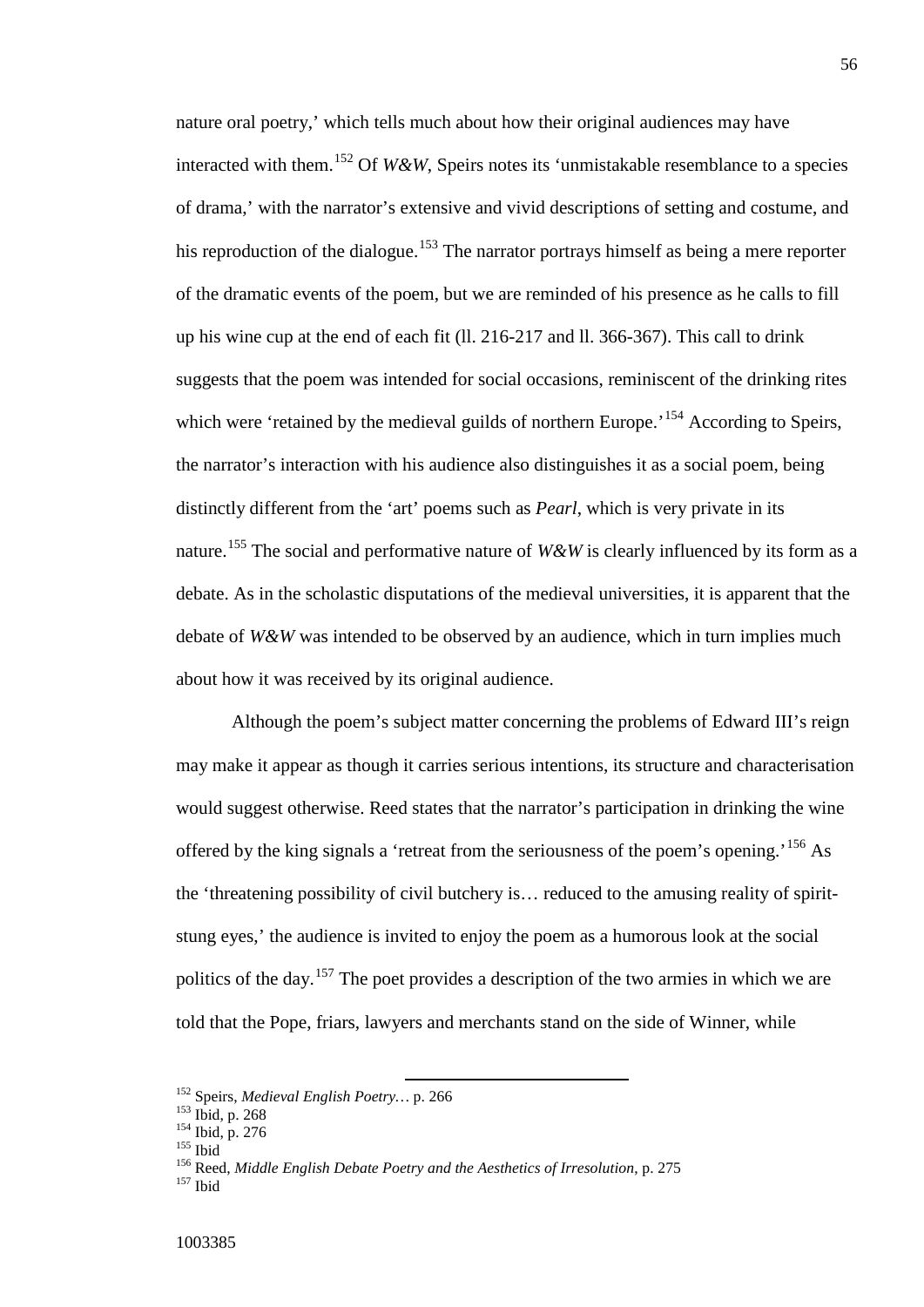military men and the landed gentry take the side of Waster. Through this description we are offered a 'nearly complete panorama of medieval society,' and a humorous look at the associations within medieval culture.<sup>[158](#page-59-0)</sup> Lawyers, for example, are depicted as trusted friends responsible for upholding the country's laws, with line 152 describing them as 'ledis of this londe þat schold oure lawes yeme.' This would appear to be intended as highly ironic, due to the fact they are armed and prepared for battle. Bestul also notes the 'venality and treachery of lawyers was a traditional topic of medieval satire.'[159](#page-59-1) The religious figures present on the battle field are also discussed in the same humorous and satirical tone. The banners of the Pope are described as depicting 'thre bulles of ble white' (l. 144), referring to the pronouncements known as bulls through which the Pope's 'power and demands for money were conveyed.<sup>'[160](#page-59-2)</sup> The banners of the Carmelites is described as showing a boar's head, alluding to the 'proverbially gluttonous' reputation of the order.<sup>[161](#page-59-3)</sup> These references to the follies of supposedly respectable organisations, alongside the petty insults and accusations exchanged by Winner and Waster, hardly imply that the poem was intended to be taken seriously. As stated by James, the poet deals with 'serious preoccupations and intentions but chiefly with humorous eyes and expectations.'[162](#page-59-4)

As discussed in relation to  $O\&N$ , the 'natural focus' of a debate is its solution.<sup>[163](#page-59-5)</sup> While the solution of  $O\&N$  is intentionally deferred as the birds set off to recount their debate to be judged by Nicholas of Guildford, the debate of *W&W* ends unexpectedly in the middle of the king's judgement, as the manuscript pages containing the poem's conclusion have been lost. It seems reasonable, however, to assume that not much of the poem is missing due to the short length of the debate itself. From what remains of the

<span id="page-59-0"></span><sup>158</sup> Bestul, *Satire and Allegory in Wynnere and Wastoure…* p. 4

<span id="page-59-4"></span><span id="page-59-3"></span><span id="page-59-2"></span><span id="page-59-1"></span><sup>&</sup>lt;sup>160</sup> Ginsberg, *Wynnere and Wastoure and The Parlement of the Thre Ages*, p. 35<br><sup>161</sup> Bestul, *Satire and Allegory in Wynnere and Wastoure*... p. 72<br><sup>162</sup> Jerry D. James, 'The Undercutting of Conventions in *Wynnere and Quarterly*, Vol. 25 (1964), pp. 243-258 (p. 245) <sup>163</sup> Hume, *The Owl and the Nightingale…* p. 38

<span id="page-59-5"></span>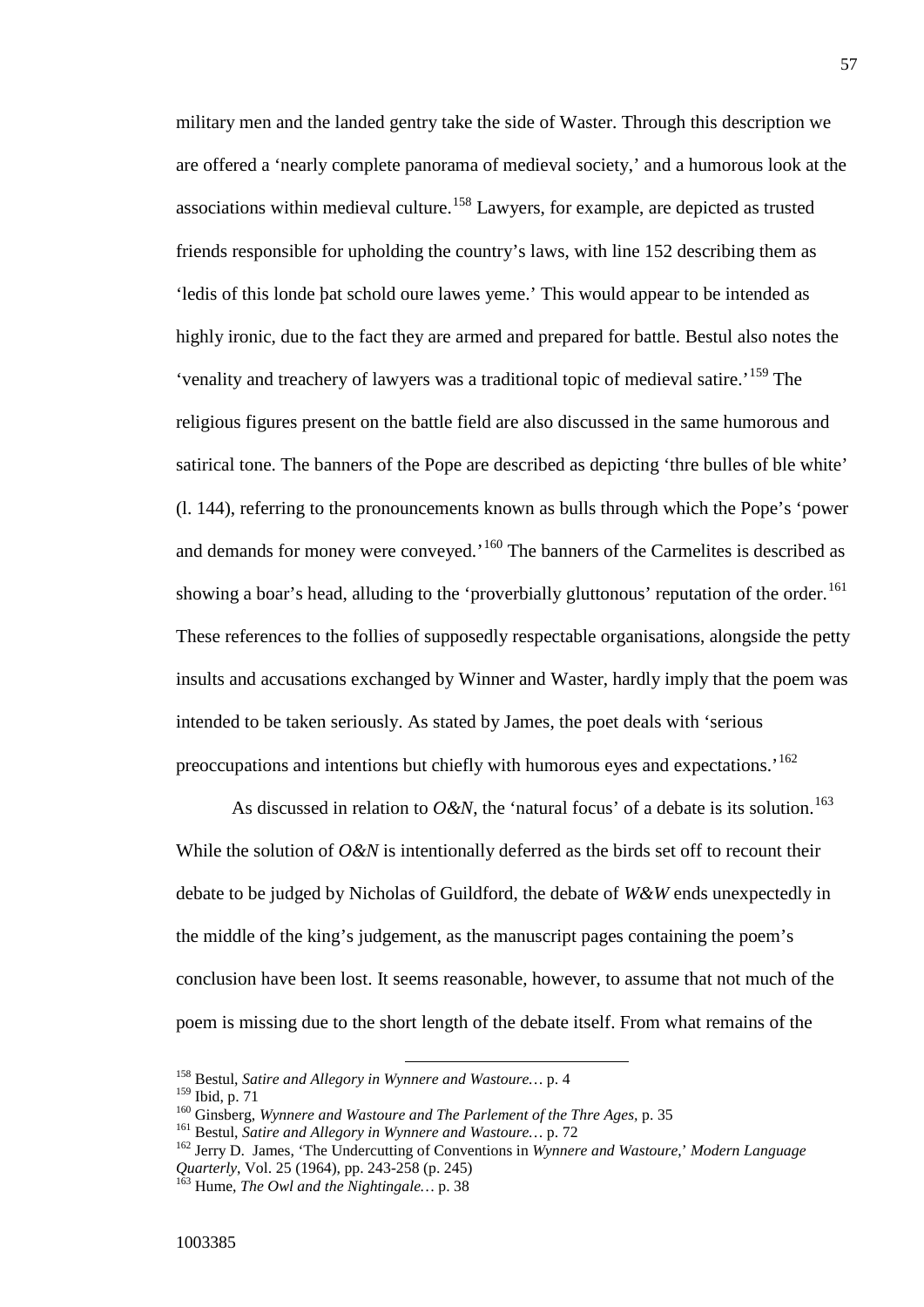king's judgement, it appears he is 'represented as looking benignantly upon both antagonists.<sup>'</sup><sup>[164](#page-60-0)</sup> Indeed, we are told before the commencement of the debate by Winner and Waster 'Wele knowe we the kyng, he clothes vs bothe / And hase vs fostered and fedde this fyve and twenty wyntere' (ll. 205-204). In his final speech, the king does not seem to be leaning in favour towards either participant, but instead seems to judge them equally. He sends the two off on their separate ways and other than this no action is taken against either of them. This could be seen as a wise move, as it was the 'duty of a monarch to strive to keep both factors in balance.'<sup>[165](#page-60-1)</sup>

Most of the poem's scholars agree that elements of both Winner and Waster are essential to a successful economy, as should be the king's concern. I would be inclined to agree with Reed, however, who discusses the king's balanced judgement and irresolution of the debate in terms of its recreational intent. As the debate of *O&N* is left unresolved so that its audience may debate who the winner is among themselves, a similar approach seems to have been taken with the king's even judgement in *W&W*. The poem's irresolution defies the audience's expectations of a conclusive ending, leaving it open for discussion. The unresolved ending of the debate fits especially well with its form as a dream vision, with dreams being 'often considered an equivocal method of expression requiring interpretation and analysis…'[166](#page-60-2) With the king's balanced judgement and the interpretation required to decipher the characters of Winner and Waster, it seems clear that the poem was intended to be a topic of discussion among its audience, to be debated over at their leisure. Thus, the irresolution of the debate tells us much about how it may have been utilised as source of entertainment by its original audience.

Through the examination of *W&W*, we can see further evidence of the conventions medieval debate poetry often adhered to, and how they relate to the form of the debate. The

<span id="page-60-1"></span><span id="page-60-0"></span><sup>&</sup>lt;sup>164</sup> Speirs, *Medieval English Poetry*... p. 287<br><sup>165</sup> Bestul, *Satire and Allegory in Wynnere and Wastoure*... p. 79<br><sup>166</sup> Ibid. p. 29

<span id="page-60-2"></span>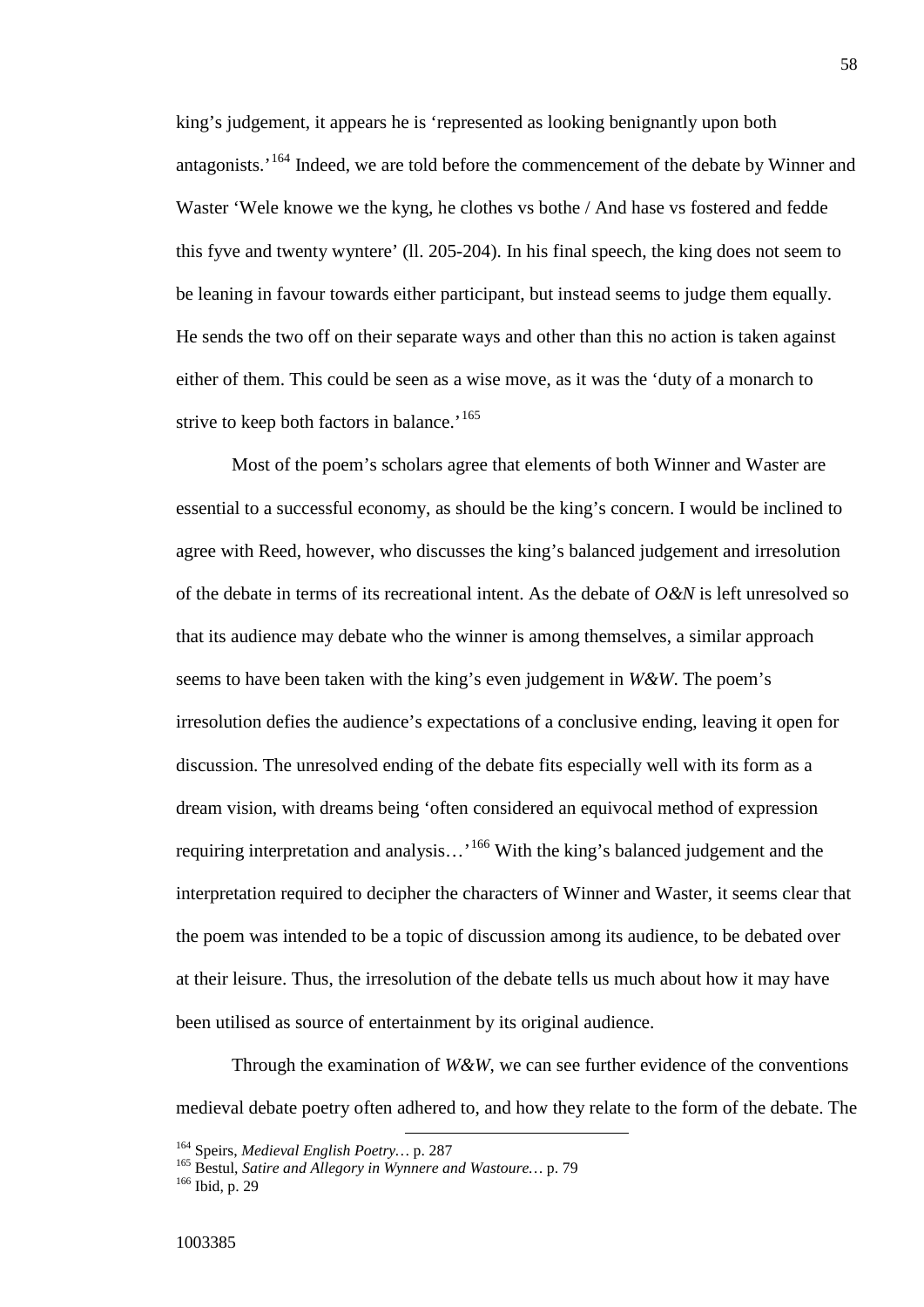use of the dream vision allows the poet to give a voice to the personified abstractions of Winner and Waster, while the first-person narrator serves as a reporter of the overheard debate. As in *O&N*, the debate of *W&W* is proposed as a civilised alternative to physical combat, although the two opponents of *W&W* frequently slip into the more violent and personal attacks typical of flyting. Through the structure and content of their arguments it becomes clear that Winner and Waster do not possess the high quality of debate skills as displayed by the Owl and the Nightingale. Instead, they make the very mistakes that Aristotle advises against, adding humour to the already satirical work. The king's apparent reluctance to choose a victor suggests the same kind of recreational irresolution presented in *O&N*, allowing the audience to debate the deserved winner among themselves. The hint towards the possible social functions of the poem is supported by the narrator's call to drink, which brings to mind the drinking rites of the medieval guilds. This allusion to the performative nature of the poem recalls the public nature of the debate in medieval universities, and their interactive performances in front of an audience. Through these features of the poem, the influence of Aristotle and the medieval teaching of debate become clear. This influence is essential in understanding the popular form of the medieval debate poem, and how the poems functioned in relation to their original audiences.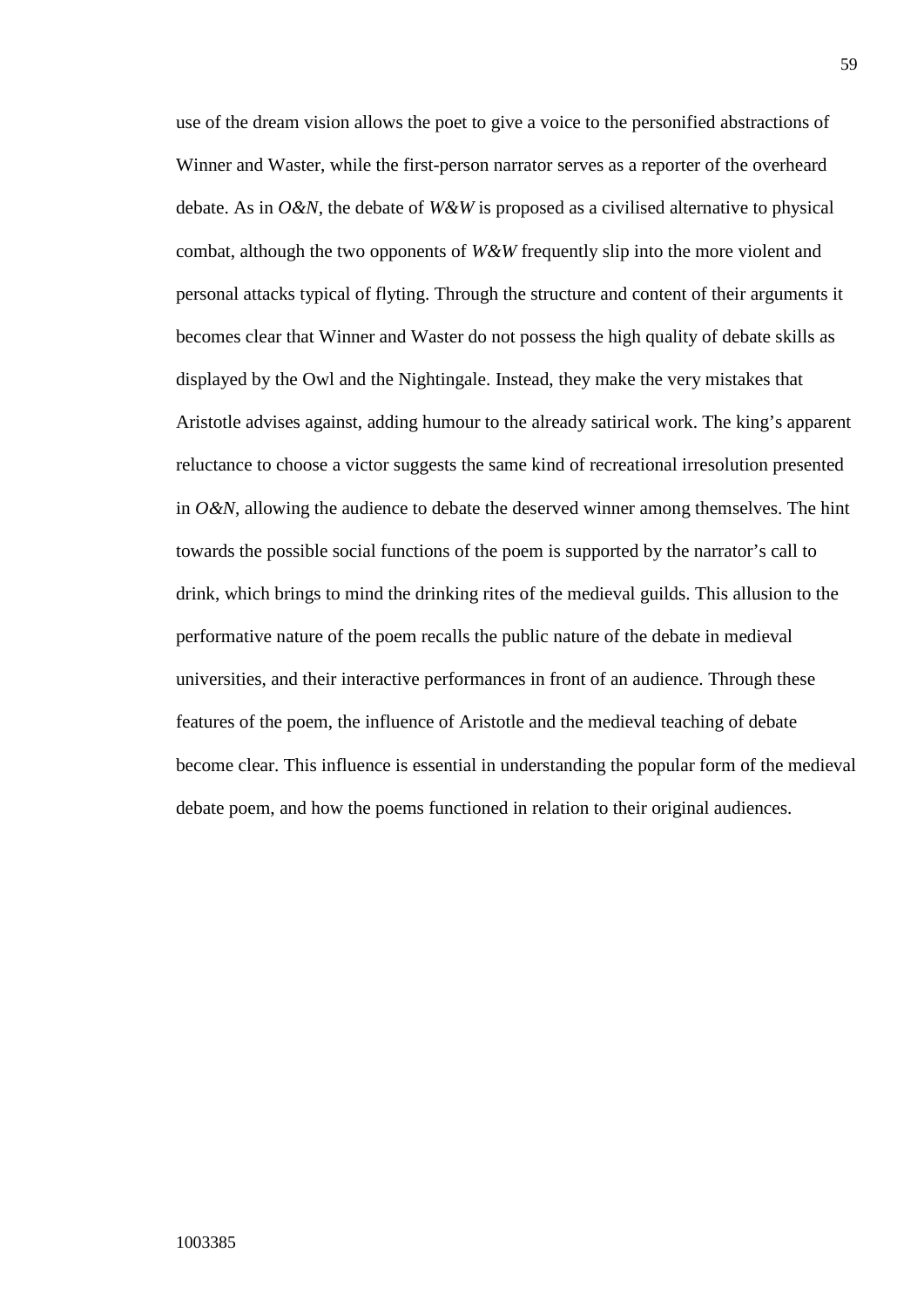## 3. Flyting as Debate Literature

The first two chapters of this study have discussed the teaching of scholastic debate and its influence on the literature of the medieval period. This final chapter will examine the genre of flyting, a form which Conlee has described as representing a 'curious offshoot from the mainstream of medieval debate tradition.'[167](#page-62-0) This chapter will also discuss flyting's dramatic counterparts as seen in plays of the Early Modern period, focusing on those of Shakespeare. Through the examination of poetic and dramatic flyting, this chapter aims to discuss further the tradition of debate literature and how it functioned within its original societies.

Before discussing the functions of flyting in the medieval and Early Modern periods, it is important to clarify how it differed from its predecessors. Found frequently in the Germanic poems of earlier centuries, the form of flyting is one which existed long before those that became popular in the Middle Ages. In these earlier poems there exists numerous examples of heroic flyting, but here I shall focus on the famous flyting between Beowulf and Unferþ. *Beowulf* is the earliest surviving long poem written in Old English. While exact dating of the poem has never been determined, its only remaining manuscript has been dated approximately to the year 1010. The poem itself is thought to have been composed sometime in the first half of the ninth century. The heroic flyting of poems such as *Beowulf* share many characteristics with the flytings of medieval courts and Early Modern drama, such as their set-up and use of insults, which I shall examine later in this chapter. Their functions and intended effects on their audiences, however, are very different.

<span id="page-62-0"></span> <sup>167</sup> Conlee, *Middle English Debate Poetry…* p. xviii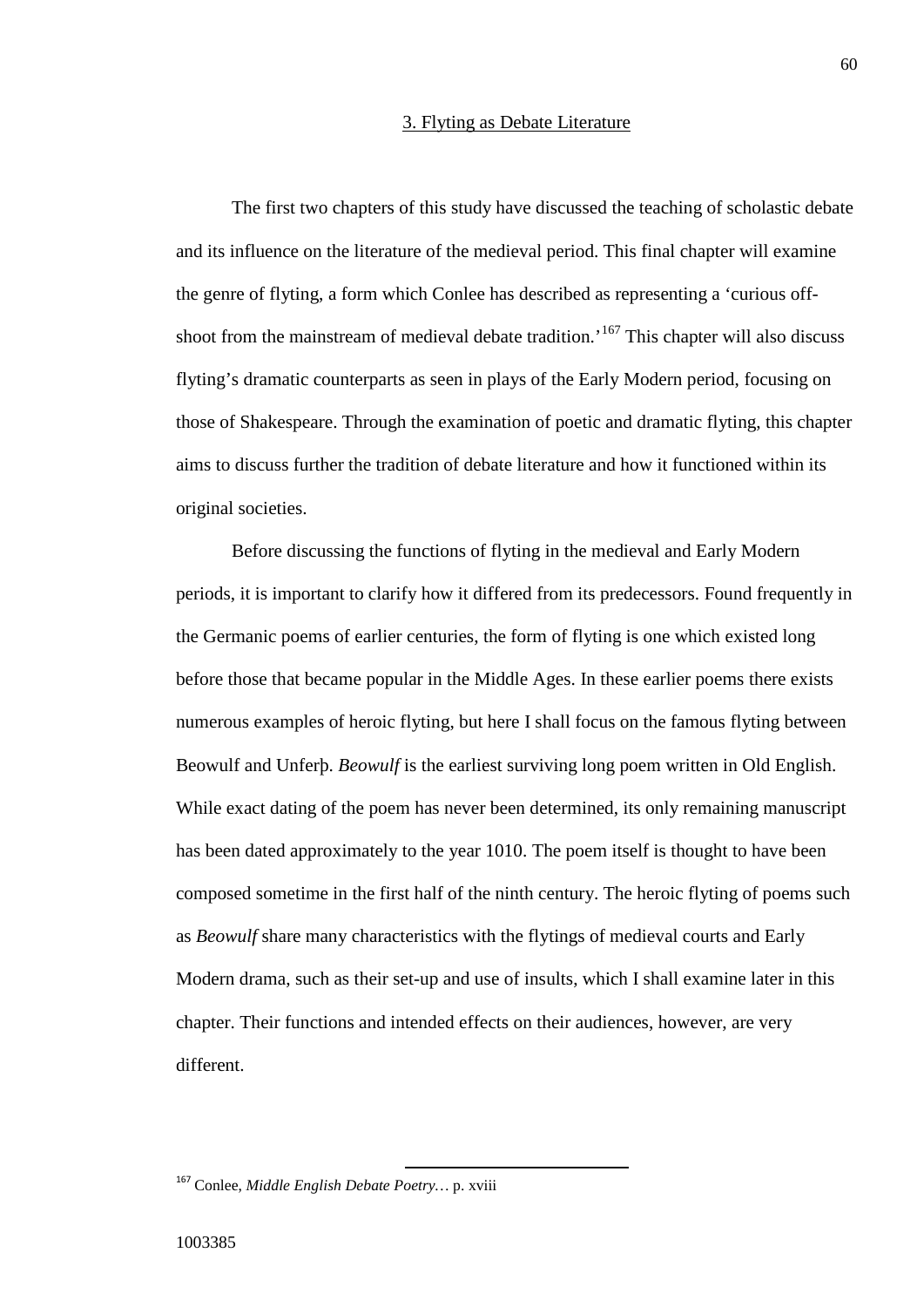To understand the various functions of the different styles of flyting, we must first differentiate between serious and ludic flyting. As previously mentioned, Parks states that flyting:

…as it appears in early traditional heroic narrative, designates an exchange of insults and boasts between two heroes in some public setting, such as the meadhall or the battle-field. Exchanges of this kind are usually charged with military overtones and frequently preface some kind of trial of arms…[168](#page-63-0)

This description is the basis of his definition of serious (or heroic) flyting, which he compares with the 'more playful' ludic flyting.<sup>[169](#page-63-1)</sup> According to Parks, ludic flyting 'does not seem to bring with it any martial entailments, nor do the contestants in these exchanges seem to intend their statements as literally true.<sup>'[170](#page-63-2)</sup> This will be discussed in more detail later in this chapter. Heroic flyting is also discussed in detail by Carol J. Clover, who identifies commonly shared features of Germanic flytings, such as similarities in setting, contenders, dramatic situation, structure, content, and outcome.<sup>[171](#page-63-3)</sup>

The flyting between Beowulf and Unferþ is of the heroic style. In *Beowulf*, the flyting takes place upon Beowulf's arrival at Heorot, the hall of the Danish king Hrothgar, where he proposes to help 'cleanse'  $(1.432)$  them of the monster Grendel.<sup>[172](#page-63-4)</sup> It is here that Unferþ steps in, criticising Beowulf for his swimming-match again Breca. Unferþ states that despite Beowulf's claims of victory, he actually lost the 'sorry contest' (l. 512), and expresses his doubts that Beowulf is capable of defeating Grendel (ll. 515-528). Unferþ's accusations and Beowulf's replies to them are conducted in a manner which highlights

<span id="page-63-0"></span><sup>&</sup>lt;sup>168</sup> Parks, 'Flyting, Sounding, Debate...', p. 441<br><sup>169</sup> Ibid

<span id="page-63-3"></span>

<span id="page-63-2"></span><span id="page-63-1"></span><sup>170</sup> Ibid<br><sup>170</sup> Ibid<br><sup>171</sup> Carol J. Clover, 'The Germanic Context of The Unferþ episode,' *Speculum*, Vol. 55, No. 3 (July 1980) pp. 444-468 <sup>172</sup> All quotations are taken from *Beowulf*, ed. Michael Alexander (London: Penguin Books Ltd, 2001)

<span id="page-63-4"></span>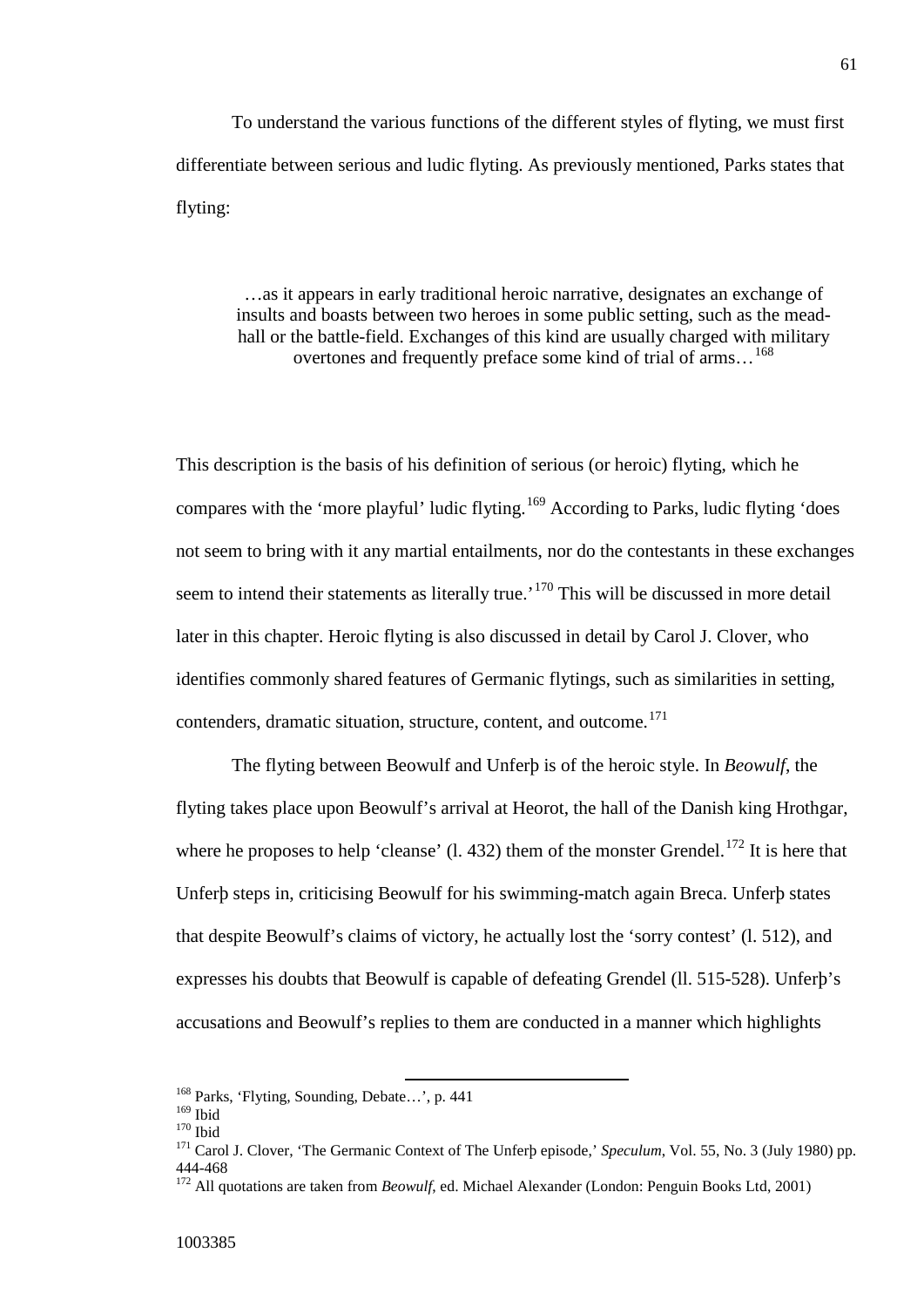some of the main features of heroic flyting. First of all, the flyting takes place as Beowulf arrives at Heorot, following his earlier adventures. According to Clover, in heroic flyting where the participants do not know each other, 'a travelling hero entering an unfamiliar territory' is a common occurrence.<sup>[173](#page-64-0)</sup> She goes on to state that the 'exposure of newcomers' to mockeries and challenges… is so common a feature in literature that we may wonder whether it does not reflect actual Germanic etiquette.<sup>'[174](#page-64-1)</sup>

The public setting of the court is also a common feature of heroic flyting, as is the manner of Beowulf's reply to Unferþ. Clover states that the 'structure of the flyting is conditioned by the terms of debate and has a standard sequence a Claim, Defence, and Counterclaim.'[175](#page-64-2) This pattern is clearly evident in this exchange. Unferþ claims that Beowulf did not in fact win the swimming-match, since Breca's strength is 'the greater' (l. 518); thus he accuses Beowulf of being both a loser and a liar. Beowulf immediately defends his claims of victory, stating that not only did he win the contest, but displayed more strength than his opponent: '… But the truth is as I've said: / *I* had more sea-strength, outstaying Breca's, / and endured underwater a much worse stuggle' (ll. 532-534). He then goes on to provide a detailed account of his battle with sea monsters. In the final step of his reply, Beowulf poses his counterclaim to Unferþ: '… Never has Breca, / nor you Unferþ either, in open battle-play / formed such a deed of daring with your shining-swords – small as my action was' (ll. 583-586). In comparing Beowulf's actions to those of his opponents', the poet displays yet another common feature of heroic flyting. Clover states that in the structure of heroic flyting 'the use of the opponent's name in direct address, and the emphatic pronoun contrasts  $(I / you)$ , are frequently used.<sup>[176](#page-64-3)</sup> This creates a sense of 'otherness,' emphasising the differences between the two participants of the flyting. This

<span id="page-64-0"></span><sup>&</sup>lt;sup>173</sup> Clover, 'The Germanic Context of The Unferp episode,' p. 450<br><sup>174</sup> Ibid<br><sup>175</sup> Ibid, p. 452<br><sup>176</sup> Ibid, p. 453

<span id="page-64-2"></span><span id="page-64-1"></span>

<span id="page-64-3"></span>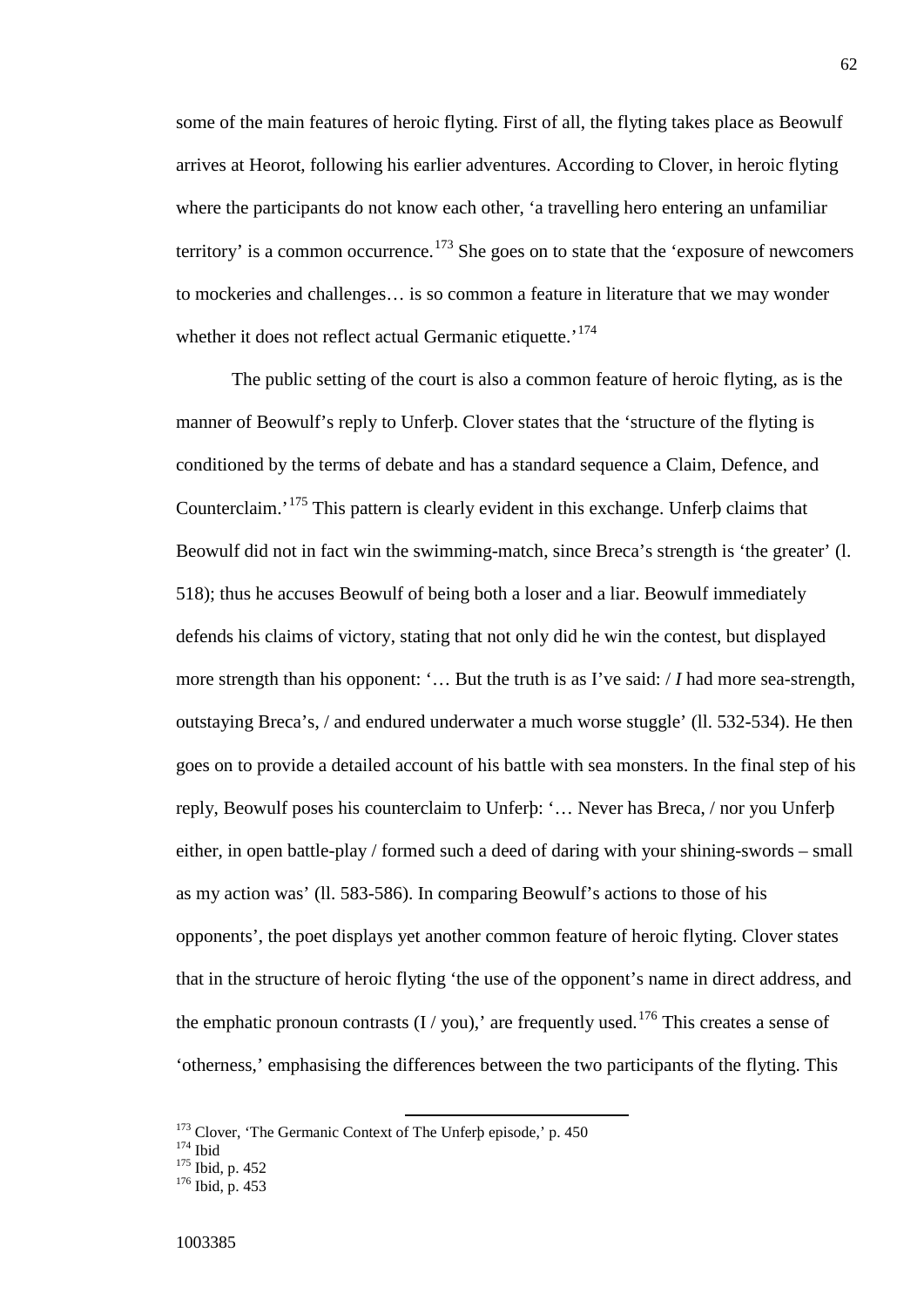feature is also apparent in the later flytings of the medieval and Renaissance periods. In his statement, Beowulf elevates the greatness of his own actions by comparing them to the feebleness of his opponents'.

The comparison made by Beowulf between his own heroic achievements and those of Unferþ highlights the central concerns of heroic flytings: honour and bravery. In his edition of *Beowulf*, Alexander discusses Beowulf's preoccupation with gaining fame and glory that will live on after his death. Alexander states:

When he is at the mercy of Grendel's mother, or the dragon, Beowulf thinks of his glory; he is *mærtha gemyndig*, "mindful of glorious deeds." This is the primary theme of heroic poetry: the prowess, strength and courage of a single man, undismayed and undefeated in the face of all adversaries and in all adventures. As he surpasses other men, his moment of excelling… is rewarded by fame, the ultimate of human achievement in the heroic age. $177$ 

Unferþ's challenge to his heroic deeds and questioning of his honour is something Beowulf simply cannot stand for, and he feels the need to defend himself before returning the accusation to his attacker. This structure of argument highlights yet another difference between serious and ludic flyting: 'When the contest statement – particularly an insult is intended seriously…, the adversary or butt frequently feels obligated to defend himself by denying it; when the statement is intended to be fictional or ludic, denial is superfluous.<sup>[178](#page-65-1)</sup>

In order to understand how serious and ludic flyting functioned within their societies it is important to highlight their differences. While the examples of the two forms discussed in this chapter share many characteristics, their content and subject matter is extremely different. That honour and glory is the dominant theme of heroic flyting implies much about how it would have been received among its original audiences. Alexander

<span id="page-65-1"></span><span id="page-65-0"></span><sup>&</sup>lt;sup>177</sup> Alexander, p. xxii<br><sup>178</sup> Parks, 'Flyting, Sounding, Debate...', p. 447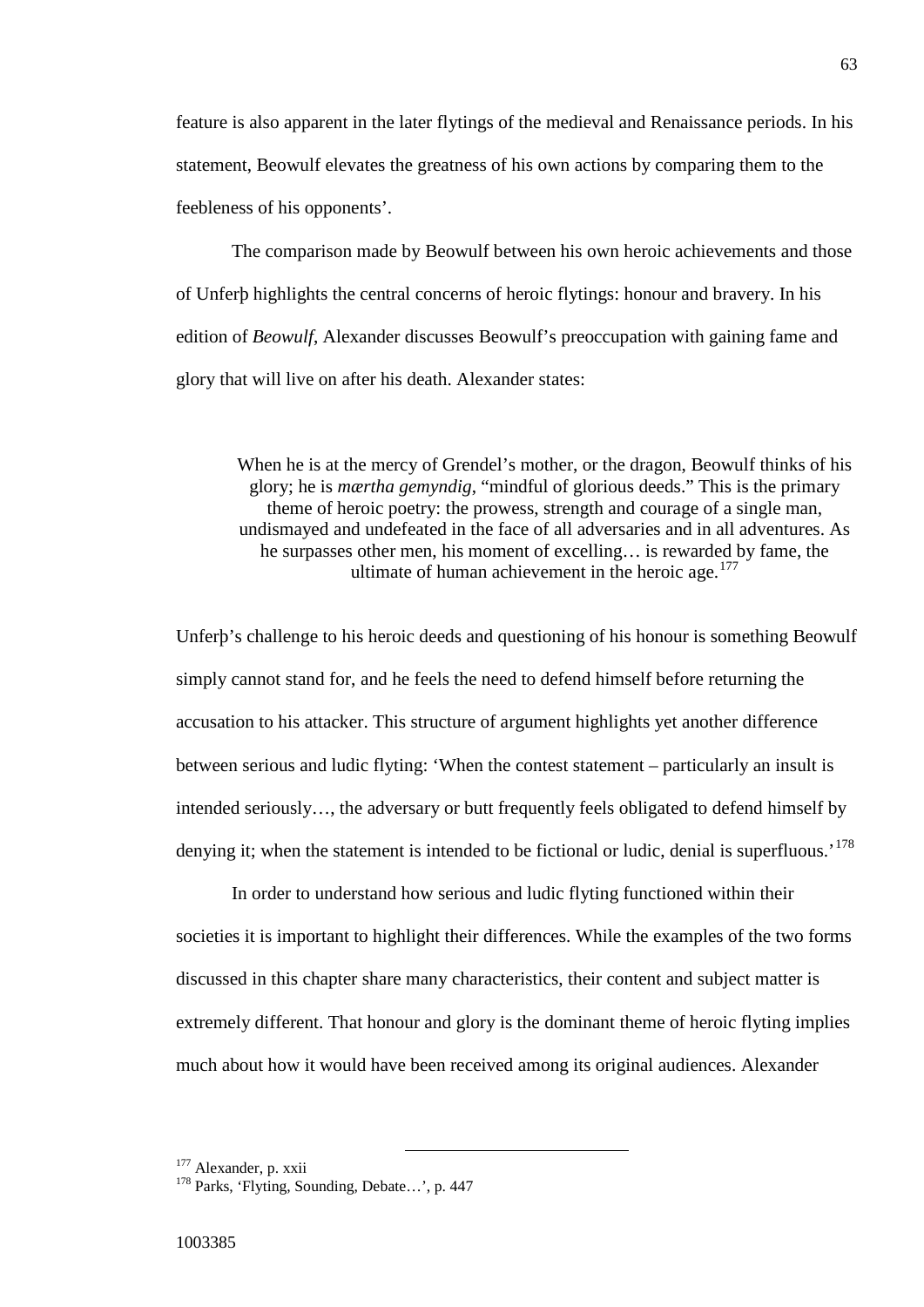states that *Beowulf* was 'surely composed for a court audience.<sup>[179](#page-66-0)</sup> It is 'concerned with leaders and their conduct,' and, for its earliest audiences, 'was a good story about their ancestors.'[180](#page-66-1) *Beowulf* presents an idealistic portrayal of the bravery and valour of the audiences' ancestors, where the flyting arises from a disrespectful opponent. That in this case Beowulf's opponent is from a different country could imply the audience was meant to take this slander personally, and would have delighted in seeing Unferþ proven wrong. The subject of the poem is serious, as is its flyting. Although there is much more to be said about the heroic flytings of the earlier poems, my aim here was to highlight their common features as presented in *Beowulf*. In doing so, we as modern readers can understand much about how the flyting may have been received among its original society. Through this understanding, it becomes clear that the intended effects on its audiences are extremely different to those of the ludic flytings of later periods. The social functions of the later flytings seem to have a closer connection to the debate culture examined in the previous chapters.

In the previously mentioned statement by Conlee, it is particularly the Middle-Scots flytings which demonstrate a close connection to the debate poems of the medieval period. In this section I will argue that while the Scottish flytings involve the exchange of insults as in the heroic flytings, their social functions are indeed much closer to the debate poems. While the heroic flyting of poems such as Beowulf exist as part of a wider story, the later ludic flytings written in Middle-Scots exist as stand-alone debates. Where the heroic flytings address issues such as honour and bravery, the ludic flyting of Middle-Scots revolves around petty insults on personal appearance, social status, and poetical skill.

The most famous instance of flyting in Middle-Scots is that between William Dunbar and Walter Kennedy, in the court of James IV. Such exchanges of insults do not,

<span id="page-66-1"></span><span id="page-66-0"></span> $179$  Alexander, p. xv<br> $180$  Ibid

## 1003385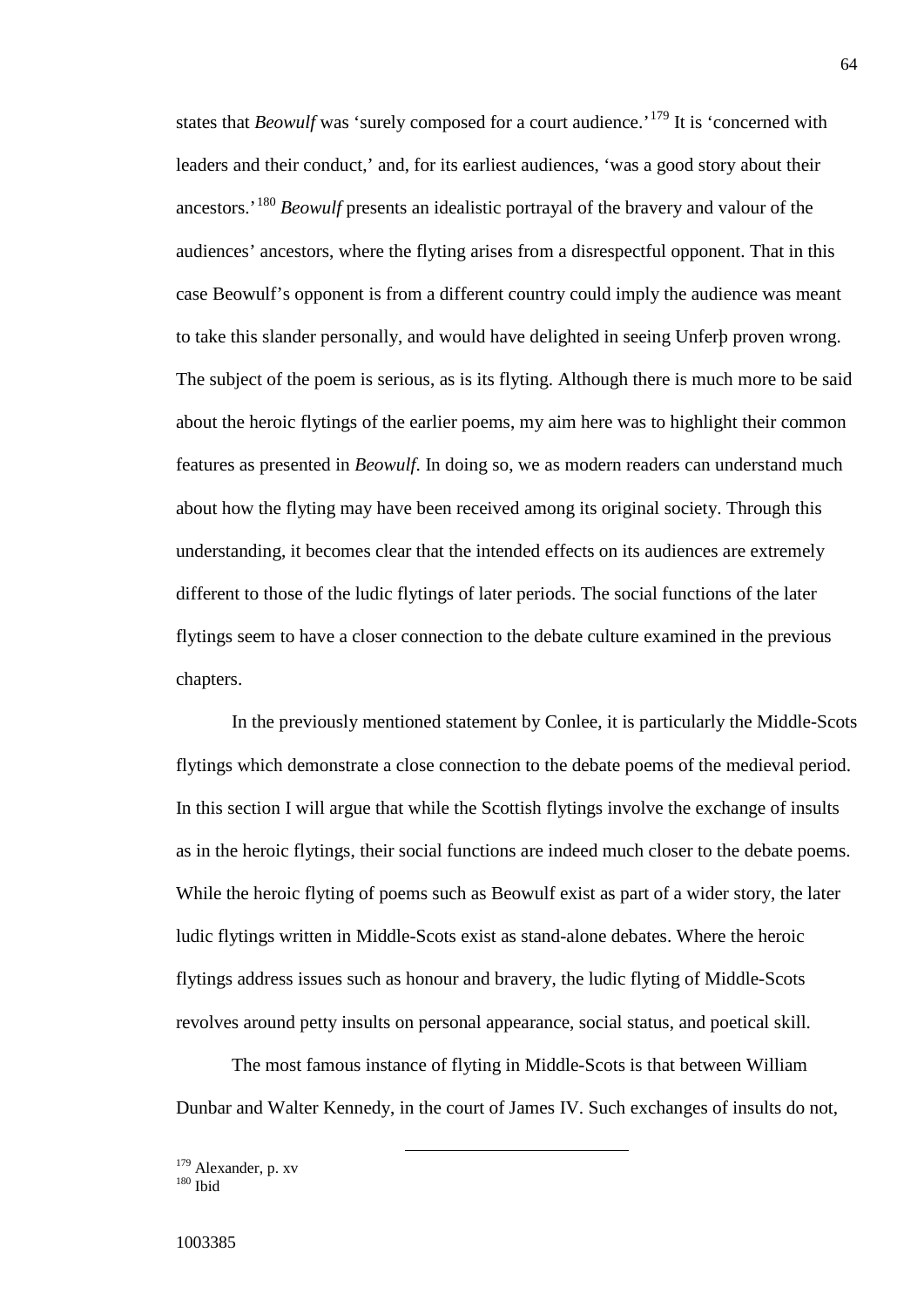however, seem to have been an activity confined solely to the court. Parkinson describes flyting as being a frequent occurrence in the everyday life of medieval Scotland, often causing tension among its people. The problems caused by flyting were so severe in certain parts of the country that it came to be banned in public places. Parkinson references a record of Aberdeen in 1405 which stated:

It has been enacted that whoever verbally abuses the provost, bailiffs; or any other officer of the king, shall for the first offense kiss the ducking-stool, and be pelted with eggs, filth, dung and the like, and for the third offense shall be banished from the burgh for a year and a day.<sup>[181](#page-67-0)</sup>

Public flytings of this sort, according to Parkinson, emphasise the importance of context. He states that: 'In the street, flyting does not seem to have been considered a game,' and he compares it to the highly stylised form of flyting as courtly entertainment.<sup>[182](#page-67-1)</sup> In Parkinson's own words, his 1983 study is most likely the first real attempt to consider *The Flyting of Dunbar and Kennedy* as a 'comic masterpiece.'<sup>183</sup>

*The Flyting of Dunbar and Kennedy* was composed in the late fifteenth or early sixteenth century. It was 'one of the first vernacular works printed in Scotland,' in approximately the year 1508, and its popularity is implied by the continued production of manuscript copies into the seventeenth century.<sup>[184](#page-67-3)</sup> It seems significant that Dunbar is often recorded as having the title 'maister,' which, as previously discussed, is a common title given to those with a university education. Bawcutt discusses the relevance of this title, stating that Dunbar is 'believed to be the William Dunbar who studied at St Andrews,

<span id="page-67-3"></span><span id="page-67-2"></span>

<span id="page-67-1"></span><span id="page-67-0"></span><sup>&</sup>lt;sup>181</sup> David John Parkinson, *Flyting and Abuse in Scots Verse* (PhD, Toronto, 1983)<br><sup>182</sup> Ibid, p. 4<br><sup>183</sup> Ibid, p. 2<br><sup>184</sup> Pricilla Bawcutt. 'The Art of Flyting.' *Scottish Literary Journal*, Vol 10, No. 2 (December 1983 (p. 6)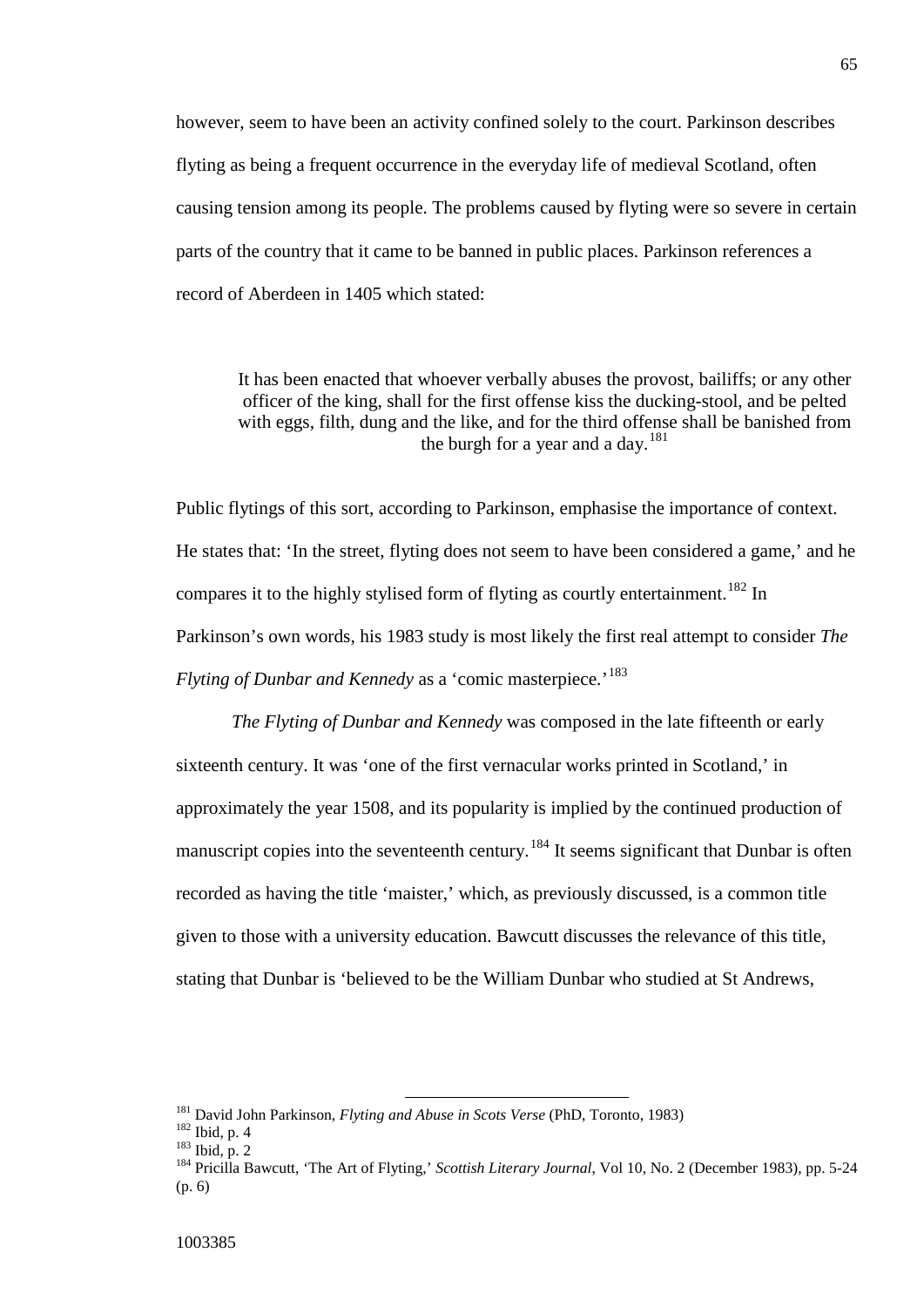"determining" in 1477 and becoming a "licentiate," or master, in  $1479$ .<sup>[185](#page-68-0)</sup> The university education of debate poets could be highly significant in understanding the influences upon their poetry. As discussed in relation to *O&N*, Nicholas's title of 'Maister' is highly significant, and was perhaps intended to imply his university education and ability to determine. While the debating participants of poems such as *O&N* and *W&W* aim at resolving a dispute, the aim of flyting as displayed by Dunbar and Kennedy, is simply to outdo the insults of your opponent.

Using reasoned evidence, each participant in a debate would normally refute the claims of his or her opponent(s). As previously stated, in ludic flyting a refutation to an opponent's attack is somewhat unnecessary, as the statements are not intended to be taken as truth. This is one of the main differences between flyting and the previously examined debate poems where the participants of the poems argue over the truth of their opposing beliefs. Replies to opponent's attacks in flyting, rather than a refutation, often involve a progression of more and more elaborate insults, usually building on a statement already made by your opponent. This pattern can be seen in *The Flyting Dunbar and Kennedy*. Parkinson states that Kennedy is particularly prone to this, arguing that he 'comes to rely on simply overdoing those topics of abuse which Dunbar had already used.<sup>[186](#page-68-1)</sup> This is particularly evident in their exchanges concerning their social status. On several occasions throughout the flyting, Dunbar makes reference to his opponent as being a 'baird,' which at the time was a 'pejorative term for an idle entertainer, usually of a scurrilous kind.<sup>'[187](#page-68-2)</sup> He uses this attack at least six times, the first instance appearing in line 49: 'lersche brybour baird, wyle beggar....<sup>, [188](#page-68-3)</sup> This insult is the basis of many of Dunbar's attacks on Kennedy,

<span id="page-68-0"></span><sup>185</sup> Pricilla Bawcutt, *The Poems of William Dunbar* (Glasgow: The Association for Scottish Literary Studies, 1998), p. 1<br><sup>186</sup> Parkinson, *Flyting and Abuse in Scots Verse*, p. 195

<span id="page-68-3"></span><span id="page-68-2"></span><span id="page-68-1"></span><sup>187</sup> Bawcutt, 'The Art of Flyting,' p. 19<br><sup>188</sup> All quotations are taken from *The Poems of William Dunbar*, ed. Pricilla Bawcutt (Glasgow: The Association for Scottish Literary Studies, 1998), pp. 200-218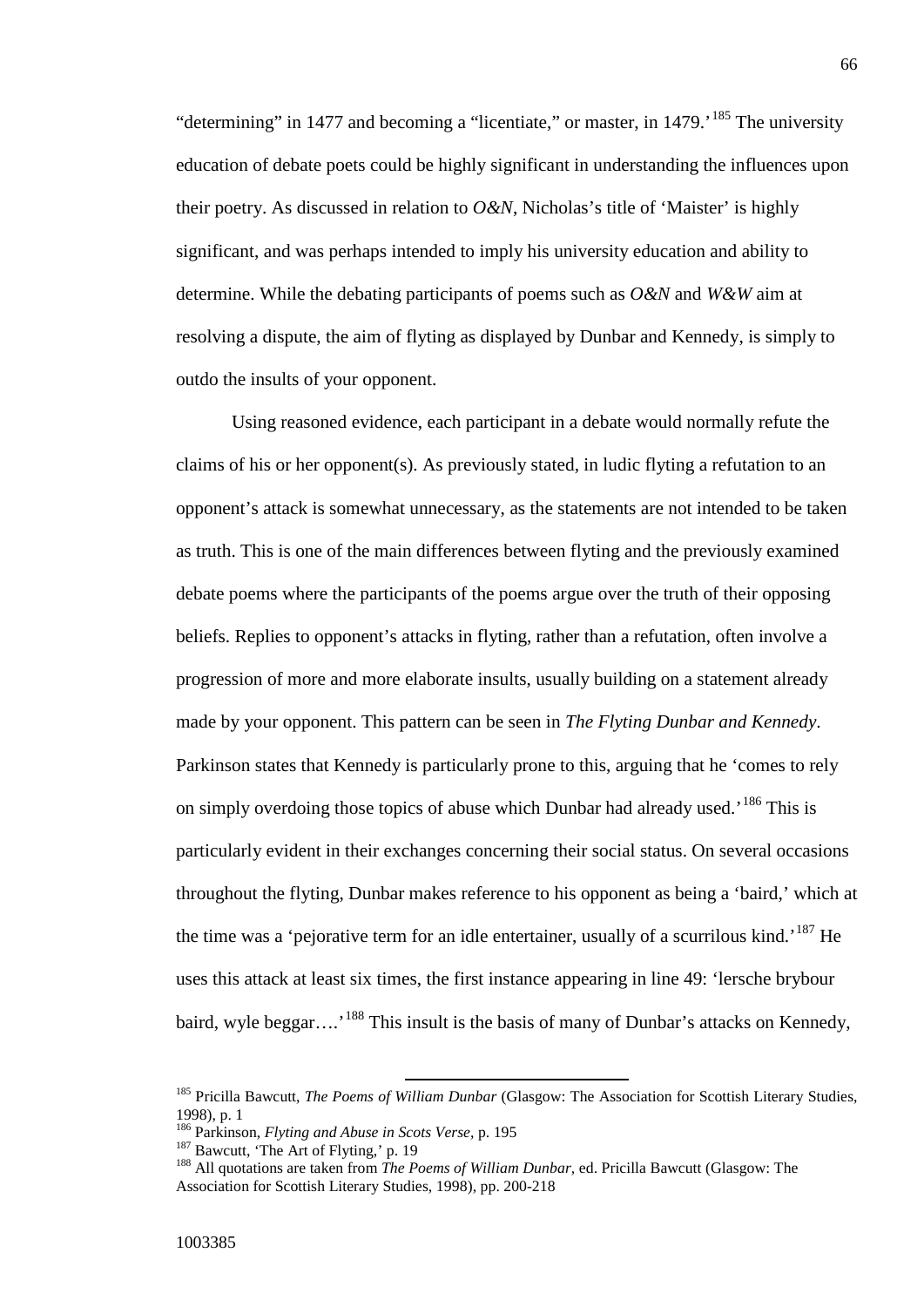which Kennedy then mirrors in his own. He elaborates Dunbar's claims and turns them against him, with detailed descriptions of him as a vagrant. This insult from Kennedy appears four times throughout the flyting, including the charge that:

> Fra Etrike Forest furthward to Drumfrese Thou beggit wyth a pardon in all kirkis Collapis, cruddis, mele, grotis, grisis and geis, And onder nycht quhile stall thou staggis and stirkis. Because that Scotland of thy begging irkis, Thou scapis in France to be a knycht of the felde. Thou has thy clamschellis and thy burdon kelde. Wnhonest wayis all wolroun, that thou wirkis. (ll. 425-432)

Through this pattern of mirroring and elaborating previously made insults, we can see the aim of outdoing and one-upping your opponent in terms of the creativeness of your attacks.

As well as attempting to outdo a rival, *The Flyting of Dunbar and Kennedy* also displays a feature which has already been discussed in relation to the earlier flytings. By drawing distinct comparisons between themselves, both Dunbar and Kennedy successfully create a sense of the 'otherness' of the opponent, such as that which can be seen in *Beowulf*. In doing so, the two poets concentrate on each other's heritage. Dunbar portrays Kennedy as a 'raw, provincial, poverty-stricken, country bumpkin,' while Kennedy describes Dunbar as a 'cosmopolitan and rootless outsider.'[189](#page-69-0) Dunbar's attacks on Kennedy's heritage are intrinsically linked to his attack on his skills as a poet. Dunbar tells Kennedy: 'Thy trechour tung hes tane ane Heland strynd, / Ane Lawland ers wald mak a bettir noyis' (ll. 55-56). Since these poets would have often performed their works before the court (as shall be discussed later), the implication of Dunbar's words is that a Lowland ass is capable of making a more pleasant sound than Kennedy can in his poetry. Scatological humour such as this can be found frequently throughout the poem. Likewise,

<span id="page-69-0"></span><sup>189</sup> Bawcutt, 'The Art of Flyting,' p. 18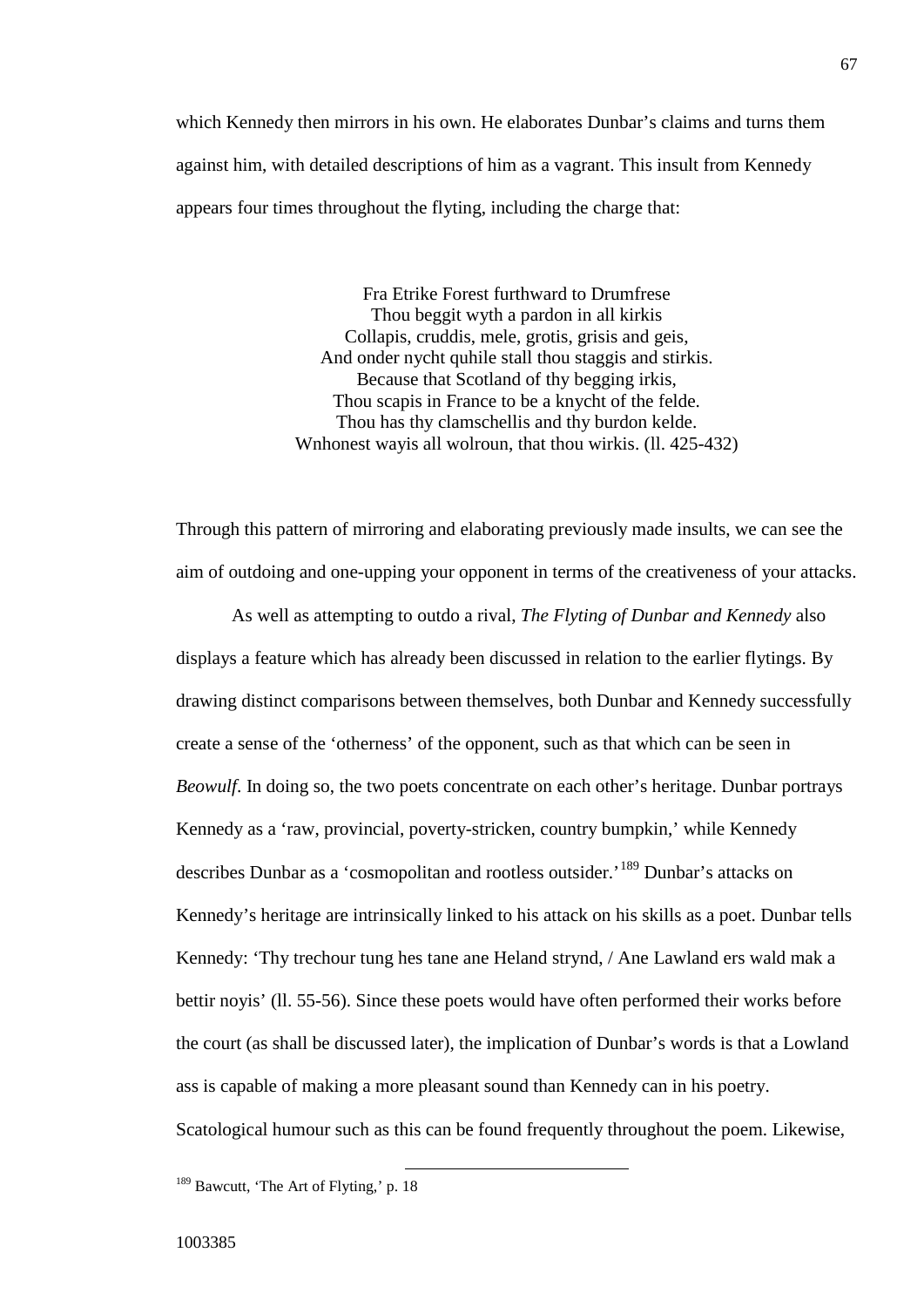Kennedy criticises Dunbar's Lowland origins, claiming that the English connections of Dunbar's ancestors makes him a traitor of his king and Scotland. Kennedy states that the Dunbar family 'stanis of tressone as the bruntsone stinkis.' Kennedy utilises Dunbar's depiction of him as a provincial Highlander to draw a stark comparison between himself and the traitorous Lowlander.

Dunbar and Kennedy's flyting consists of over 500 lines in which the two poets verbally assault each other with increasingly creative insults. Through the course of the flyting they attack each other's heritage, appearance, and poetical skills. As in the previously examined works, the language of their dispute often becomes somewhat violent. In one of Dunbar's verses, he ends a flood of insults with the threat: 'I sall quell the!' (l. 248). Similarly, Kennedy ends the verse following Dunbar's threat with his own promise of violence: 'Put I nocht sylence to the schiphird knaif? / And thou of new begynis to ryme and raif. / Thou salbe maid blait, bleir eit bestiall.' (ll. 254-256). In a similar manner to the scholastic debates of the universities, and the medieval debate poems, the language of the flyting often slips into violent threats. Despite the intensity of these threats, however, it seems clear they were not intended to be taken seriously.

All evidence points towards the flyting as being a public spectacle, a performance to be enjoyed by members of the court. According to Higgins, the poem's 'pleasure-giving capacity is re-emphasized in the Bannatyne Manuscript.<sup>'[190](#page-70-0)</sup> In this copy of the flyting, it is introduced as 'The Flyting of Dunbar and Kennedie. / Heir efter followis iocund and mirrie.<sup> $191$ </sup> This opening statement highlights the poem's playful intentions. The possibility that it was enjoyed as an interactive game is suggested at several points throughout the poem. For example, the audience are encouraged to judge for themselves the winner of the debate. After the opening short exchange between the two poets, we are then invited to

<span id="page-70-1"></span><span id="page-70-0"></span><sup>&</sup>lt;sup>190</sup> Iain Macleod Higgins, 'Tit for Tat: The Canterbury Tales and "The Flyting of Dunbar and Kennedy,"' *Exemplaria*, Vol. 16, No.1 (2004), pp. 165-202 (p. 177) <sup>191</sup> *The Poems of William Dunbar,* p. 200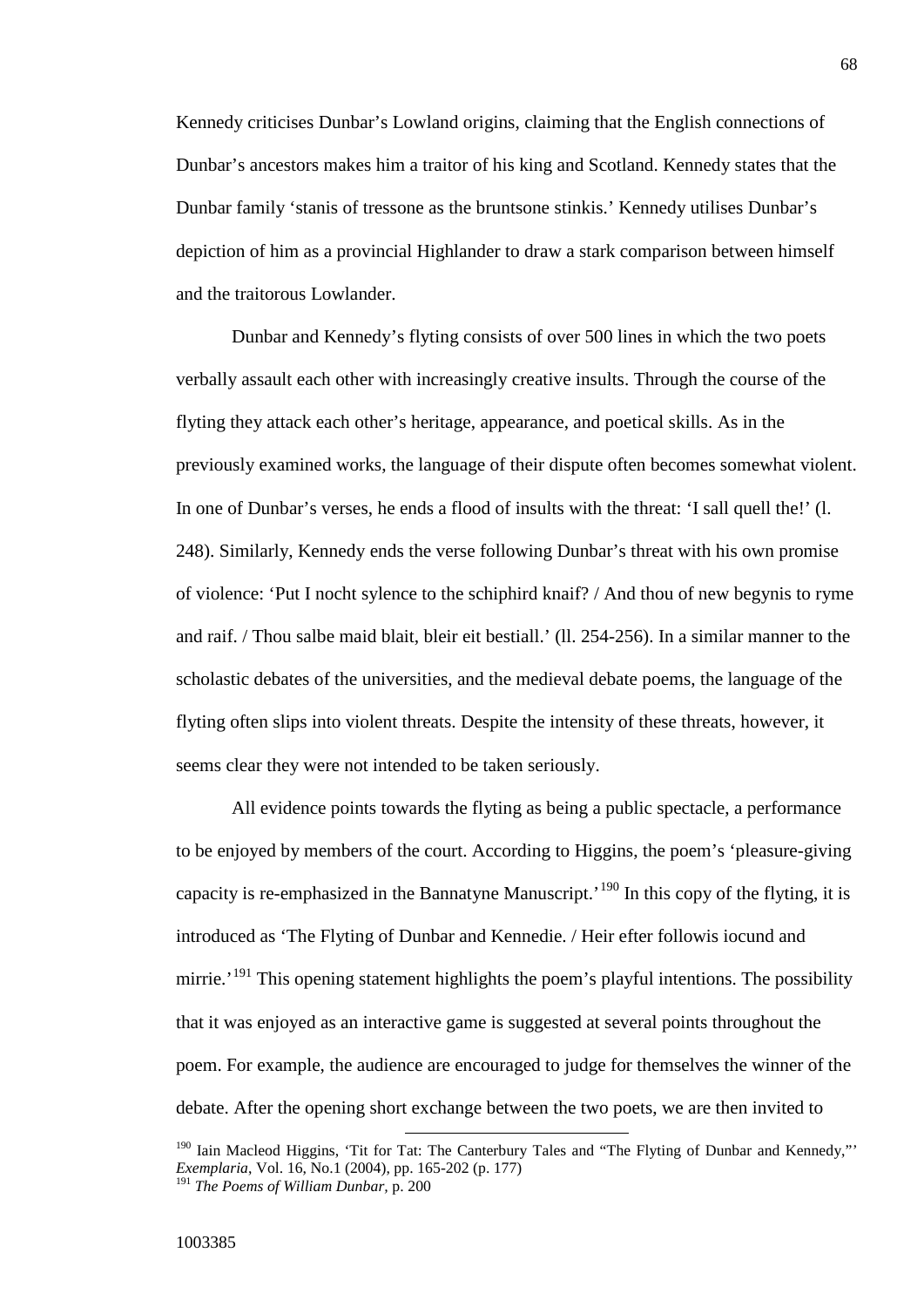'Iuge in the nixt quha gat the war.'[192](#page-71-0) The poem also ends with the invitation to 'Iuge ȝe now heir quha gat the war.<sup>'[193](#page-71-1)</sup> The audience, or readers, evidently played an important part in the poem's resolution, being invited to judge the winner for themselves.

Courtly performances of the flyting are also evident through the opponents addressing the king himself, James IV. Kennedy, for example, in connection to his assertion that Dunbar is a traitor, begs the king: 'Hye souuerane lorde, lat newir this synfull sot / Do schame fra hame vnto your nacion' (ll. 481-482). As well as this plea, the king is referred to on two other occasions; when Dunbar refers to him as 'our lordis chief' (l. 77) and again by Kennedy, who states that 'I am the kingis blude, his trew speciall clerk, / That newir yit ymaginit hym offense, / Constant in myn allegeance, word and werk' (ll. 417- 419). In these lines Kennedy again emphasises the idea of Dunbar as an outsider. Throughout the rest of this verse Kennedy refers to the king as 'his excellence' (l.420) and 'his magnificence' (l. 421). Such a blatant attempt at flattery could suggest that the king was in fact present for the performance of the flyting, and Kennedy perhaps hoped that such language would persuade the king to rule in favour of him as the winner.

King James IV clearly had an interest in the form of flyting, and even offered his own advice on their composition. According to him: 'As in Flyting and Inuectiues, your wordis to be cuttit short, and hurland ouer heuch.<sup>[194](#page-71-2)</sup> Bawcutt makes particular reference to this statement by James, stating that he is referring to the grammar of the words. For example: '*I*'s for *I shall*, and *neir* for *neuer*.'<sup>[195](#page-71-3)</sup> From examining the language in *The Flyting of Dunbar and Kennedy*, this advice seems to have been taken on board. James

<span id="page-71-1"></span><span id="page-71-0"></span><sup>192</sup> Ibid, p. 201

<sup>193</sup> Ibid, p. 218

<sup>&</sup>lt;sup>194</sup> Bawcutt, 'The Art of Flyting,' p. 14

<span id="page-71-3"></span><span id="page-71-2"></span> $195$  Ibid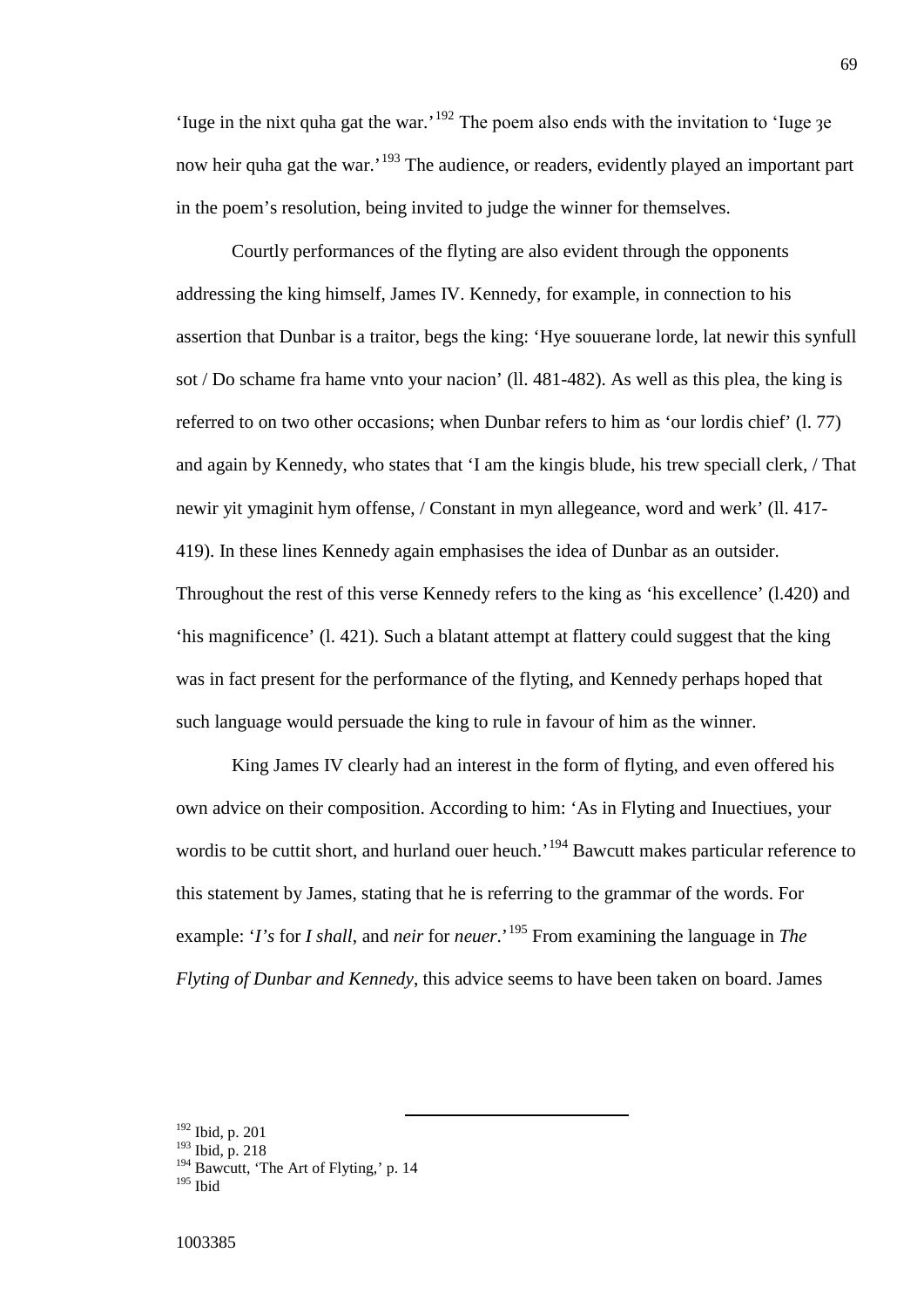recommends using 'contracted forms, so as to sound rapid, informal and colloquial,' which again implies the light-hearted tone of the exchange.<sup>[196](#page-72-0)</sup>

From this brief discussion of *The Flyting of Dunbar and Kennedy*, it seems clear that despite the harsh and elaborate exchange of insults, and the often violent language, it was in fact intended as a jovial form of entertainment. Flynn and Mitchell have written a fascinating article using the similarities between Scottish flytings and modern day battle rap to discuss the possible social functions of flyting. In their study they suggest that in a similar fashion to modern rappers, the poets of the flytings 'were actually amicable rivals competing for increased court status and wealth.<sup>'[197](#page-72-1)</sup> As stated by Parkinson, the work is 'essentially courtly,' with much of the focus being on 'the highest judge, the monarch, whose presence is implied or alluded to at various points in the text.<sup>[198](#page-72-2)</sup> With the king being the natural choice as judge, we see the flyting mirror the debate poems' convention of appointing someone, usually a figure of authority, to decide the outcome of the debate.

Examples of flyting in the Scottish court can also be found during the reigns of later kings. After the death of James IV his seventeen-month-old son, James V, became king. Once being declared an adult ruler by his mother in 1524, James V fell under the control of his mother's husband, the Earl of Angus. After several years of uncertain rule the young king was freed from Angus in 1528, and in the following years, his confidence as a leader grew. During this time Edington states there was 'a return to grand spectacle complemented by the revival of the artistic and literary activity of the court.<sup>'[199](#page-72-3)</sup> This statement is fittingly supported by Sir David Lindsay's *Answer to the Kingis Flyting*. While the king's own flyting has not survived, Lindsay's reply most likely conveys the

<span id="page-72-0"></span><sup>196</sup> Ibid

<span id="page-72-1"></span><sup>&</sup>lt;sup>197</sup> Caitlin Flynn and Christy Mitchell, "It may be verifyit that thy wit is thin": Interpreting Older Scots Flyting through Hip Hop Aesthetics,' *Oral Tradition*, Vol, 29, No. 1 (March 2014), http://muse.jhu.edu.ezproxy.lib.gla.ac.uk/article/576693 [accessed 13.08.16]

<span id="page-72-2"></span><sup>198</sup> Parkinson, *Flyting and Abuse in Scots Verse,* p. 199

<span id="page-72-3"></span><sup>199</sup> Carol Edington, *Court and Culture in Renaissance Scotland: Sir David Lindsay of the Mount* (University of Massachusetts Press: Amherst, 1965), p. 92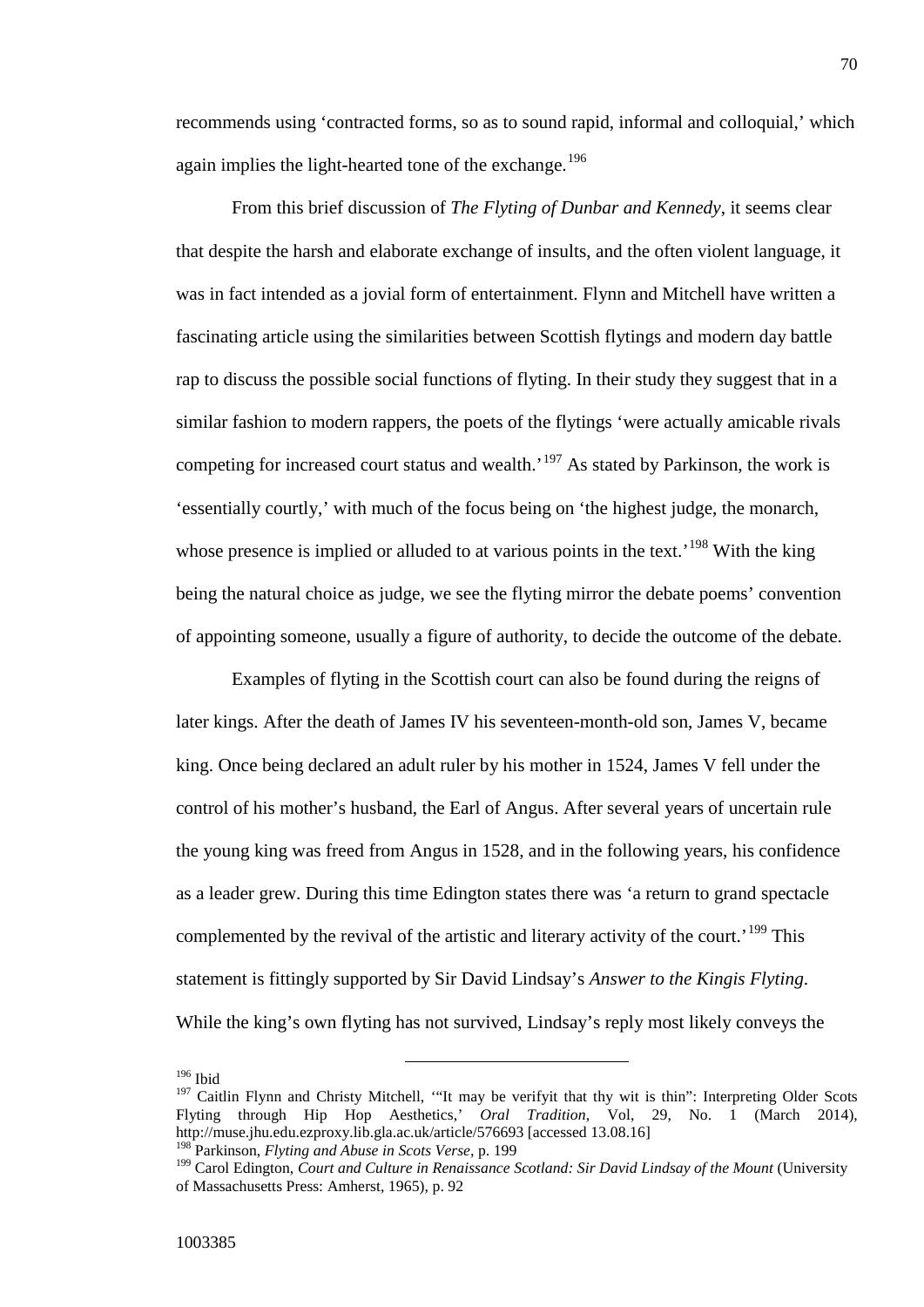'bawdy' tone and style in which James's was written.[200](#page-73-0) Lindsay's flyting also reflects the work as a written piece, stating in the opening line: 'your ragement I haue read.'<sup>[201](#page-73-1)</sup> He also makes references to James's 'prunyeand pen' (6) and his 'wennemous wryting'  $(21)$ .<sup>[202](#page-73-2)</sup> That the poem was also performed is evident, however, through Lindsay's advice to the king: 'To heir... with greit Pacience.'<sup>[203](#page-73-3)</sup>

Polwarth and Montgomerie's flyting in the court of James VI is another prominent example of the form, which conveys a performative nature. We are given a clue to its performance in a later sonnet by Montgomerie, who recounts the king's reaction to the flyting. Montgomerie states that his 'Highness laughed som tym for to look / Hou I chaist Polwarth from the chimney [nook],' with the chimney nook being considered a place of honour, close to the king.<sup>[204](#page-73-4)</sup> That the flyting seems to have been performed is essential in understanding how it would have functioned within its society.

Through the public performance, in front of an audience who were encouraged to take part in the judgement of the dispute, we can see an undeniable connection to the debates of the medieval universities. The theatrical elements of the university disputations have been discussed in the first chapter of this study, with the *quodlibet* style of debate attracting an audience far beyond the masters and students of theology. As previously discussed, Enders has stated that the 'ritual spectacle' of the *quodlibet* debate, with its 'theatrical space, costume, gesture, conflict and audience participation' was its main appeal with audiences.<sup>[205](#page-73-5)</sup> The attraction to such a performance is mirrored in the public spectacle of the flytings. As Parkinson states, due to 'the recurrence of flyting in its various literary contexts, it wold seem that the Scots audience found equal pleasure in the rumbustiousness

<span id="page-73-1"></span>

<span id="page-73-2"></span>

<span id="page-73-5"></span><span id="page-73-4"></span><span id="page-73-3"></span>

<span id="page-73-0"></span><sup>&</sup>lt;sup>200</sup> Ibid<br><sup>201</sup> Ibid<br><sup>202</sup> Ibid<br><sup>204</sup> Quoted in Sally Mapstone 'Invective as Poetic: the Cultural Contexts of Polwarth and Montgomerie's Flyting,' *Scottish Literary Journal*, Vol. 26 No. 2 (Winter 1999), pp. 18-40 (p. 20)<br><sup>205</sup> Enders, 'The Theatre of Scholastic Erudition,' p. 341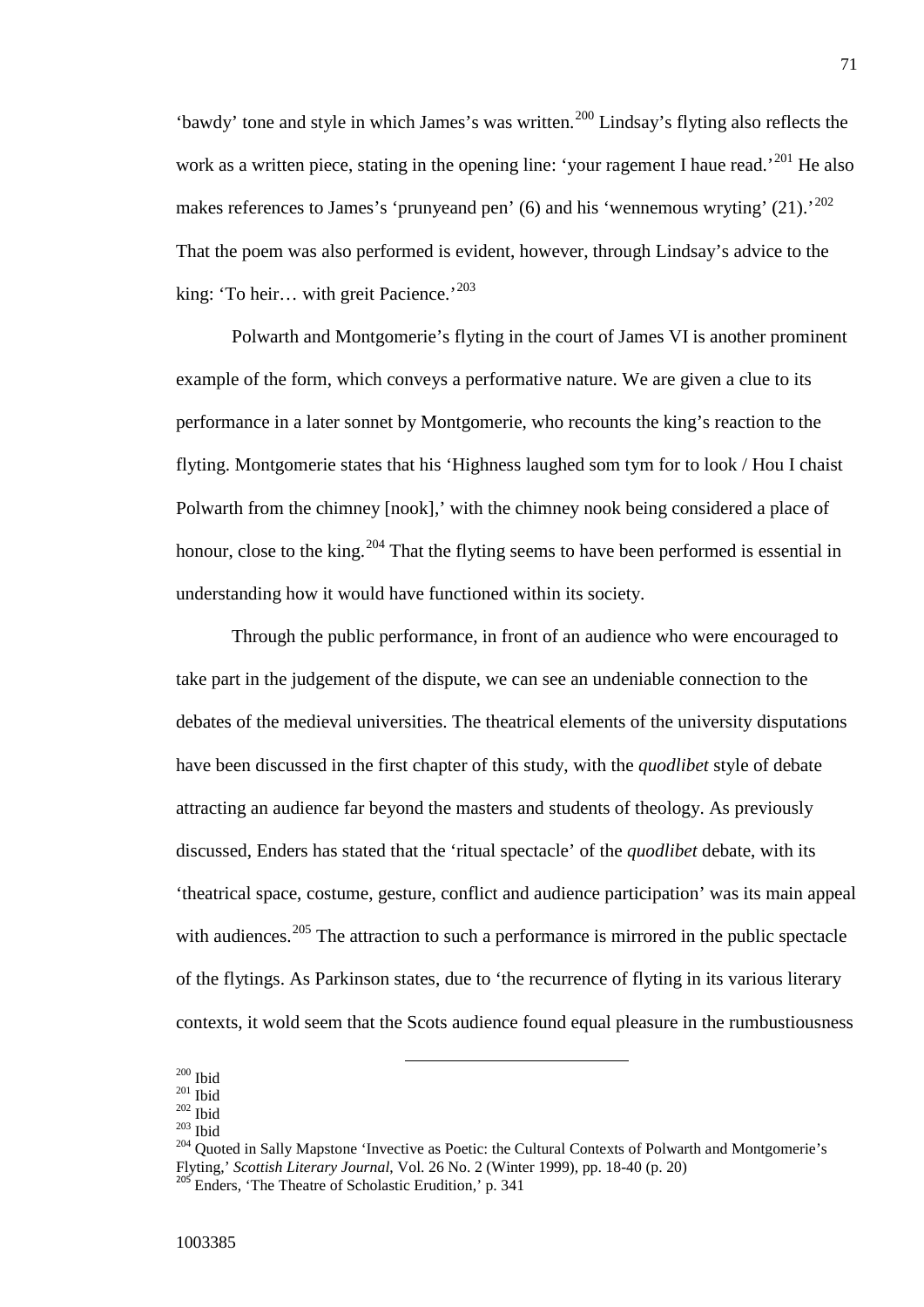of the abusive conflict and the disciplines technique with which it was rendered.<sup> $206$ </sup> While taking place within the university context, it is clear that the scholastic debates were also considered as a form of public entertainment.

Although outside the broad scope of this thesis, it seems at least arguable that the flyting tradition underpins certain usages in later literary works, notably in Shakespeare's plays. Galway has written on Shakespeare's use of flytings in his plays as a 'comic device,' and counts thirteen major flytings as well as many minor ones throughout his works.[207](#page-74-1) The flyting that takes place between Beatrice and Benedick in *Much Ado About Nothing* would fall under the category of 'lord-and-lady' flytings identified by Galway.<sup>[208](#page-74-2)</sup> Of this kind of flyting, Galway states that they 'are almost invariably part of the dramatic fare wherever Shakespeare's lords and ladies meet in playful mood, and they therefore constitute possibly the bulk of the flytings in his comedies.'[209](#page-74-3) Galway also states, however, that this form of flyting is 'too elusive for detailed analysis,' and fails to go into any great detail about their possible functions.  $2^{10}$ 

Act 1.1 of *Much Ado* may be analysed as an illustration. The main story concerns Claudio and Hero, in a plot that represents a traditional story of courtship. This relationship is placed in direct contrast with the second plotline: the 'merry war' between Hero's older cousin Beatrice and the soldier Benedick.<sup>[211](#page-74-5)</sup>

Upon a messenger's arrival bearing news that the prince Don Pedro is on his way to Messina with a group of his soldiers, Beatrice inquires whether 'Signior Mountanto' is among them.<sup>[212](#page-74-6)</sup> The word 'Mountanto' seems to be derived from the fencing term, which

<span id="page-74-1"></span><span id="page-74-0"></span><sup>&</sup>lt;sup>206</sup> Parkinson, *Flyting and Abuse in Scots Verse*, p.198<br><sup>207</sup> Margaret Galway, 'Flyting in Shakespeare's Comedies,' *The Shakespeare Association Bulletin*, Vol. 10 No. 4 (October, 1935), pp. 183-191 (p. 183)<br><sup>208</sup> Ibid, p. 184<br><sup>209</sup> Ibid

<span id="page-74-2"></span>

<span id="page-74-5"></span>

<span id="page-74-4"></span><span id="page-74-3"></span><sup>209</sup> Ibid 210 Ibid 211 William Shakespeare, *Much Ado About Nothing*, in *The RSC Shakespeare: Complete Works* (Hampshire: Macmillan Publishers Ltd, 2007), pp. 255-304 (p. 259) 212 Ibid, p. 258

<span id="page-74-6"></span>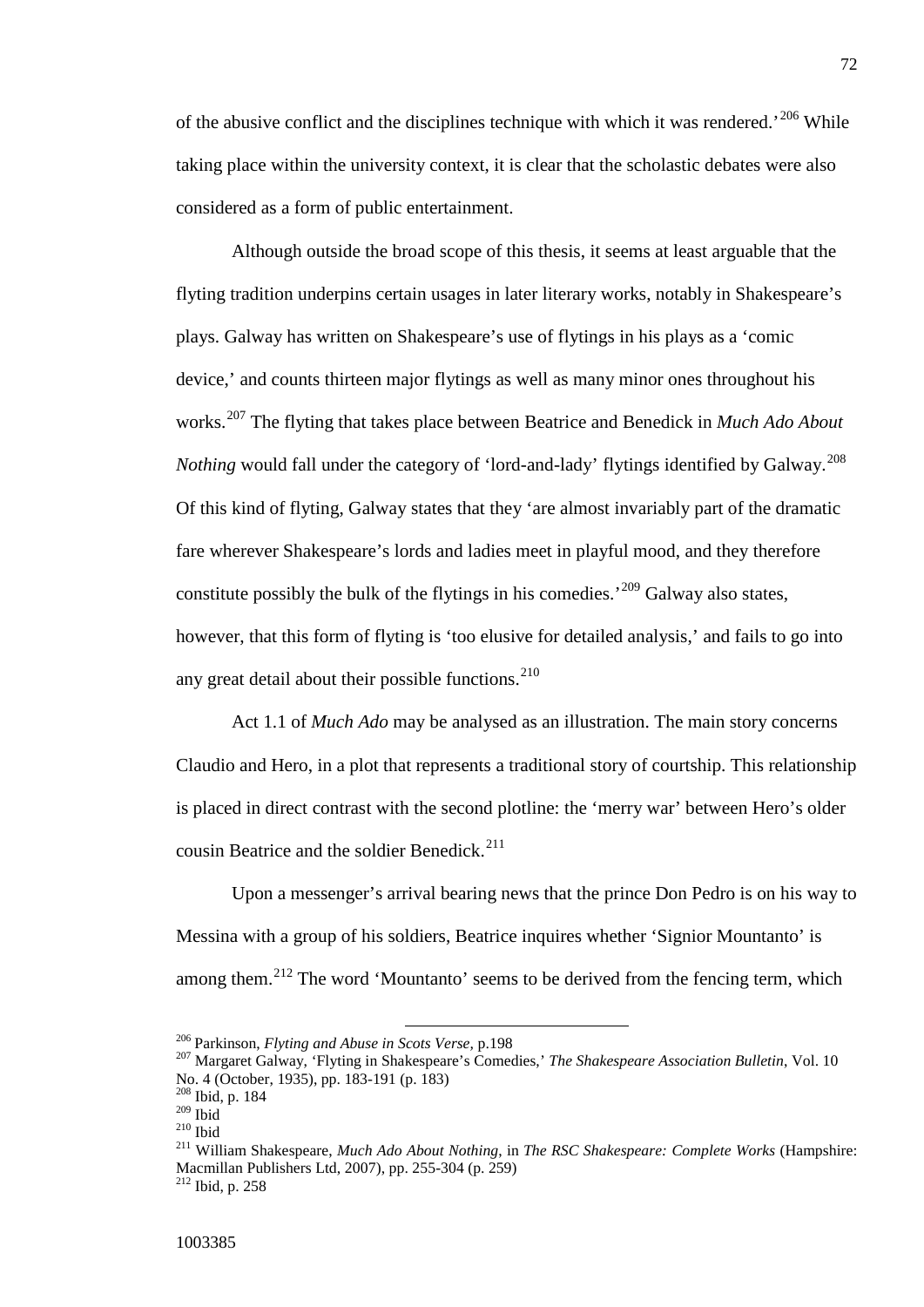is 'suggestive of the verbal duelling Benedick engages in with Beatrice.<sup>[213](#page-75-0)</sup> In this opening scene we are given a brief taste of the verbal back-and-forth between the two characters. Beatrice initiates the flyting, interrupting Benedick with the statement: 'I wonder that you will still be talking, Signior Benedick: nobody marks you.<sup> $214$ </sup> Benedick turns this attack back on Beatrice, calling her a 'rare parrot-teacher,' thus reducing her speech to worthless chatter.<sup>[215](#page-75-2)</sup> This insult is delivered in a similar vein to Dunbar's criticisms of Kennedy: his words are nothing but an awful noise. Beatrice's speech, and its adverse effect on men, is often commented on in the play – in Act 2.1 her uncle warns her: 'thou wilt never get thee a husband if thou be so shrewd of thy tongue.<sup>[216](#page-75-3)</sup> This initial exchange between the two gives the audience a brief insight into the nature of their relationship, while presenting it as an alternative to that of Claudio and Hero's courtship. The 'merry war' of words between Beatrice and Benedick is a constant reminder of the play's comic nature. Brief as it is, this opening interaction is a perfect example of how Shakespeare used flytings within his comedies.

Beatrice and Benedick represent one kind of Shakespearean flyting; another is represented by the exchange in *Troilus and Cressida* between Ajax and his ill-mannered slave, Thersites. Flytings between masters and their slaves are found frequently throughout Shakespeare's works. Of the flytings identified by Galway, a minimum of six of these fit the paradigm of master versus slave. The gulf between these two roles naturally implies opposition, with humour arising from both participants acknowledging their social differences. Thersites, for example, acknowledges Ajax's superiority as a lord, and includes it in several of his insults. He calls him a 'mongrel beef-witted lord,' a 'sodden-

<span id="page-75-0"></span><sup>213</sup> Jonathan Bate and Eric Rasmussen, Notes to *Much Ado About Nothing*, in *The RSC Shakespeare: Complete Works* (Hampshire: Macmillan Publishers Ltd, 2007), pp. 255-304 (p. 258)<sup>214</sup> Shakespeare, *Much Ado…*, p. 260<br><sup>215</sup> Ibid<br><sup>216</sup> Ibid, p. 265

<span id="page-75-2"></span><span id="page-75-1"></span>

<span id="page-75-3"></span>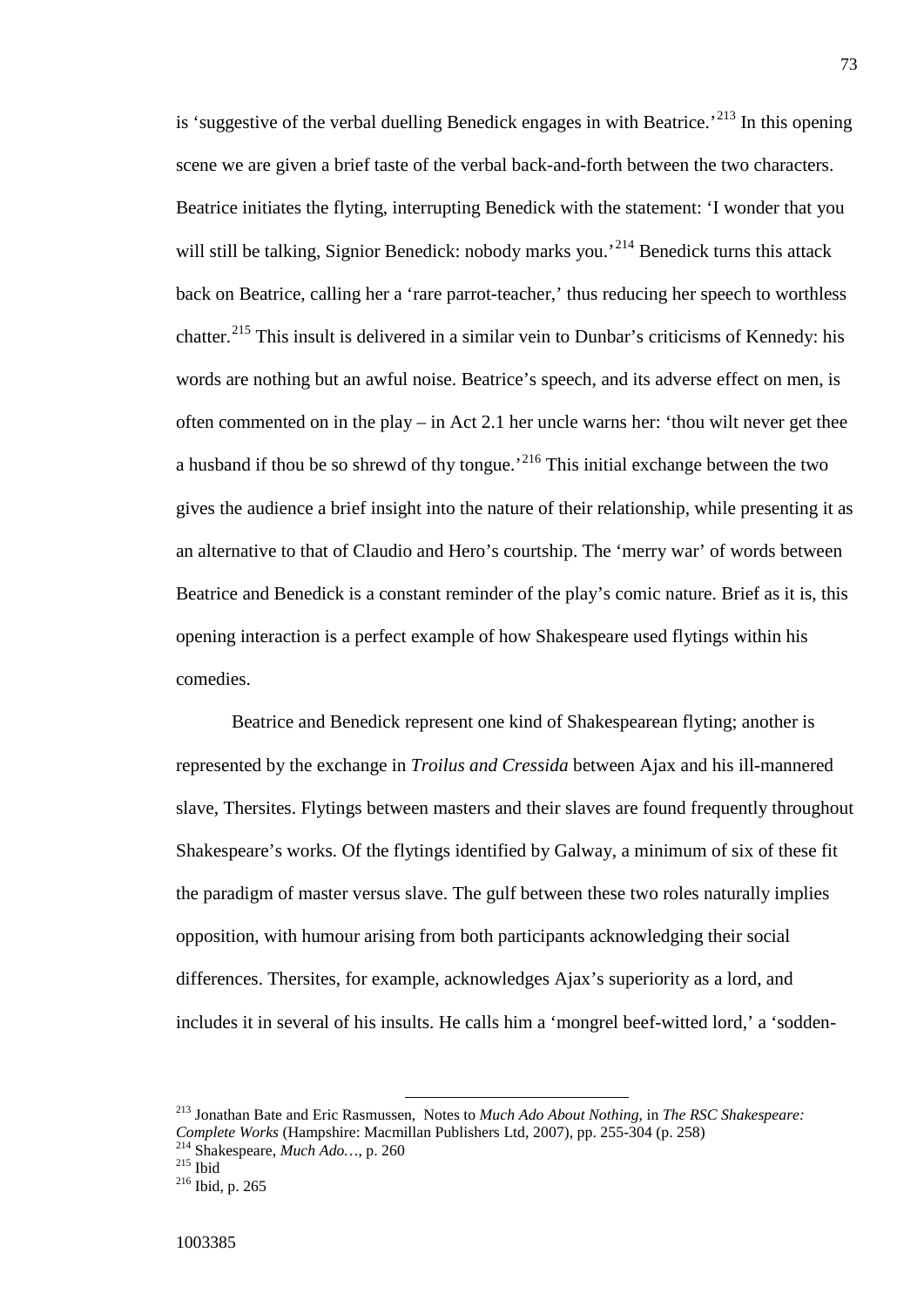witted lord' and 'scurvy lord.<sup>'[217](#page-76-0)</sup> Similarly, Ajax uses Thersites inferior position against him, calling him a 'Dog' and a 'whoreson cur.' [218](#page-76-1) In a similar fashion to *The Flyting of Dunbar and Kennedy*, social status is frequently used in the Shakespearian insults. A difference, though, is that Ajax does physically beat Thersites at several points. The violence of this scene is much closer to the slapstick style associated with comedies, and the frequency at which these outbursts occur suggests that this kind of violence was expected by Early Modern audiences.

More work on this topic, going beyond Galway's discussion, is likely to be fruitful, but while I have aimed to argue that the flytings in Shakespeare suggest a continued appreciation of the genre amongst audiences and a development of the form, detailed analysis of such examples are beyond the scope of this thesis.

The purpose of this final chapter was to discuss flyting as a 'curious off-shoot from the mainstream of medieval debate tradition.<sup>[219](#page-76-2)</sup> In doing so I have aimed to highlight flyting's similarities with the debates performed in the medieval universities, and its likeness to the popular genre of the medieval debate poem. The performative nature and audience participation, of the Middle-Scots flytings in particular, are highly reminiscent of the performing of scholastic debates. That the Middle-Scots flytings were often performed in court before the king, who was naturally the judge of the debate, recalls the Middle English debate poems' convention of appointing an authority figure to decide the debate's outcome. As in both the scholastic disputations and the debate poems, the language of the flytings occasionally turned violent. While the heroic flytings of earlier poems were often included as a precursor of battle, the ludic flytings of the medieval period seemed to be purely for entertainment, with the violent threats not intended to be taken seriously. The

<span id="page-76-0"></span> <sup>217</sup> William Shakespeare, *Troilus and Cressida*, in *The RSC Shakespeare: Complete Works* (Hampshire: Macmillan Publishers Ltd, 2007), pp. 1456-1535 (p. 1478-1479)<br><sup>218</sup> Ibid

<span id="page-76-2"></span><span id="page-76-1"></span><sup>219</sup> Conlee, *Middle English Debate Poetry…* p. xviii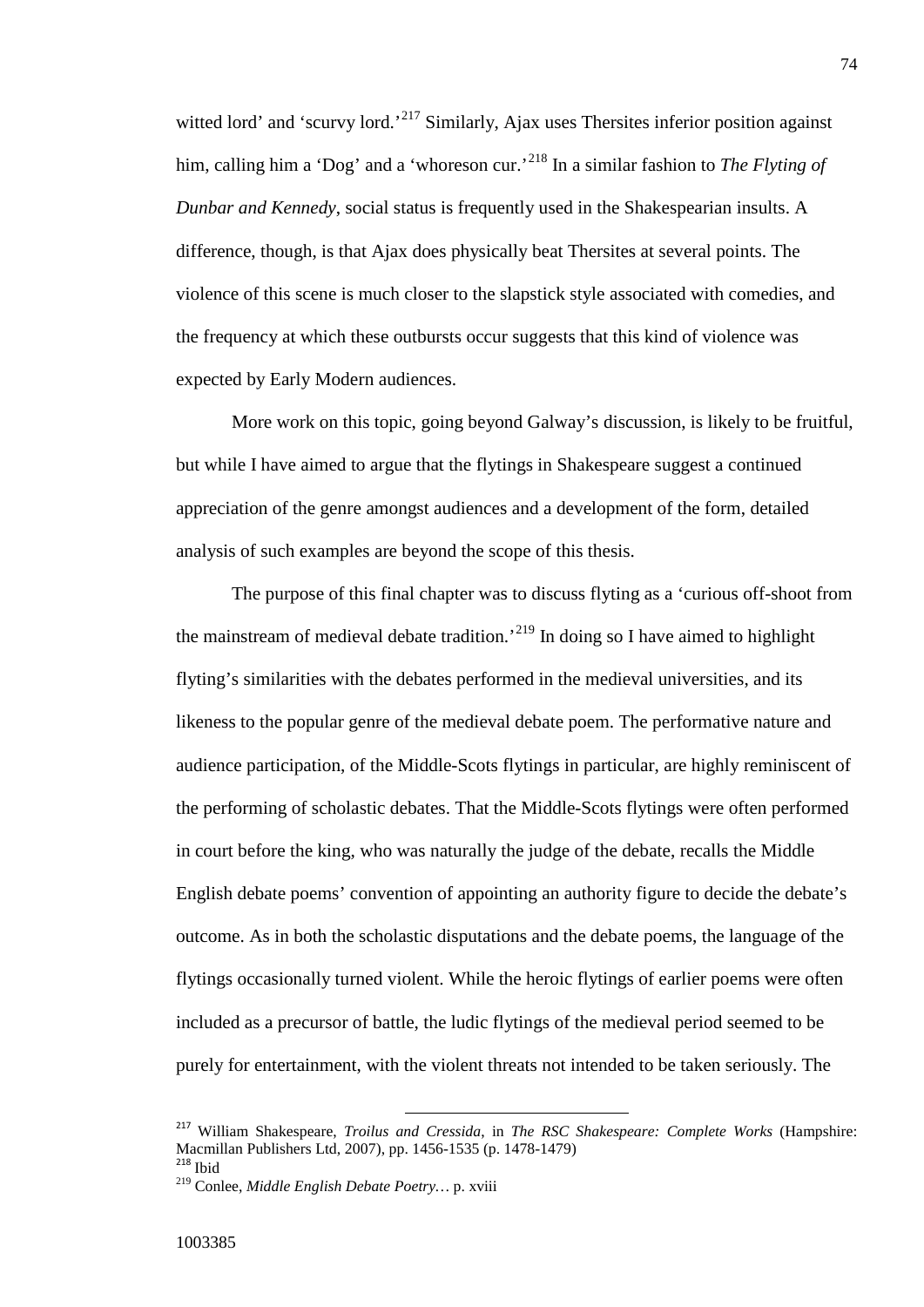light-hearted nature of the later flytings would imply that their social functions were then much closer to those of the debate poems, intended to be enjoyed and discussed by a social group. The dramatic flytings of Shakespeare's plays seems to represent a development in the form, with little attention being given to the outcome of the disputes. Instead they seem to have been included purely for the audience to enjoy in the moment, with the hurling of insults and slapstick violence. Although Conlee's description of flytings can be viewed as entirely accurate, they can also be appreciated as their own distinct form.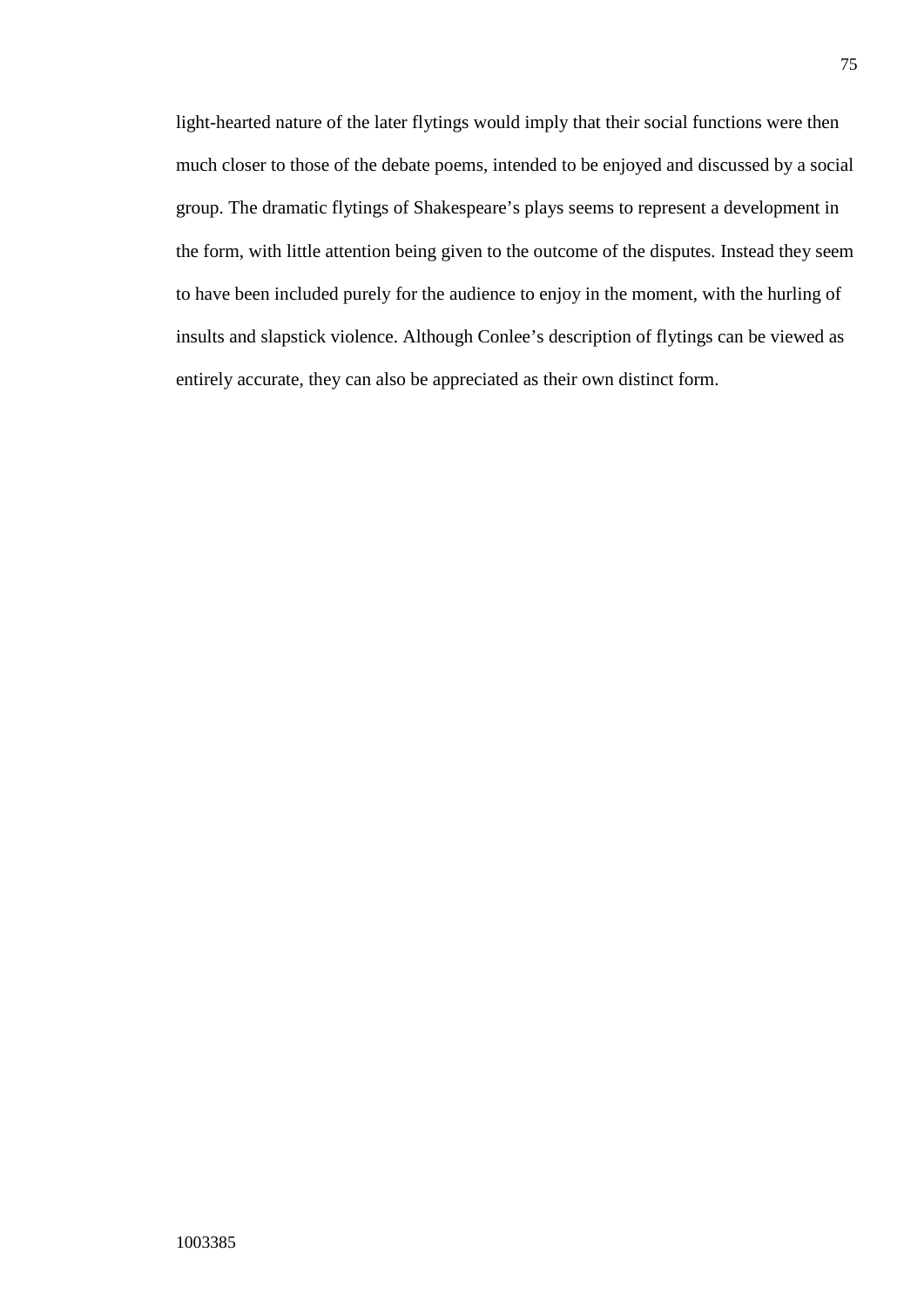#### Conclusion

Throughout this thesis I have aimed to highlight the ways in which the teaching of debate in medieval universities influenced the literature of the time. In order to fully understand how debate literature of the medieval and Early Modern periods functioned within their societies, it is essential that we understand their influences.

Through examination of the medieval curriculum, we can see the heavy emphasis placed on the teaching of debate in the universities. The recovery of Aristotle and the New Logic at the beginning of the twelfth century had a huge impact on the teaching of disputation. The growing interest in the works of Aristotle, particularly the *Topics* and the *Sophistical Refutations*, is made clear through John of Salisbury's *Metalogicon*. Through this work, we can see the high regard in which these texts were held, and the role they played in university teaching. Students progressed through their learning by engaging with the different roles of debate, and performing in front of a crowd. Due to the performative nature of the scholastic debates, and their appeal with audiences in the university, we can begin to understand how they came to influence the literature of the time.

By examining the Middle English debate poems, the influence of scholastic disputation becomes clear. In *O&N*, the influences of Aristotle and the teaching of debate are evident through the structure and language of the opponents' argument. The poet's appreciation of the form of debate is obvious through the skills displayed by the Owl and the Nightingale. As the disputations of the universities were occasionally disturbed by violent outbursts, so too is the debate of  $O\&N$ . The adversarial nature of the debates, heightened by the presence of an audience, made violence a real possibility in the universities. In the poems, however, violence is usually avoided by the debate being suggested as a civilised alternative. The irresolution that the poem ends on is a feature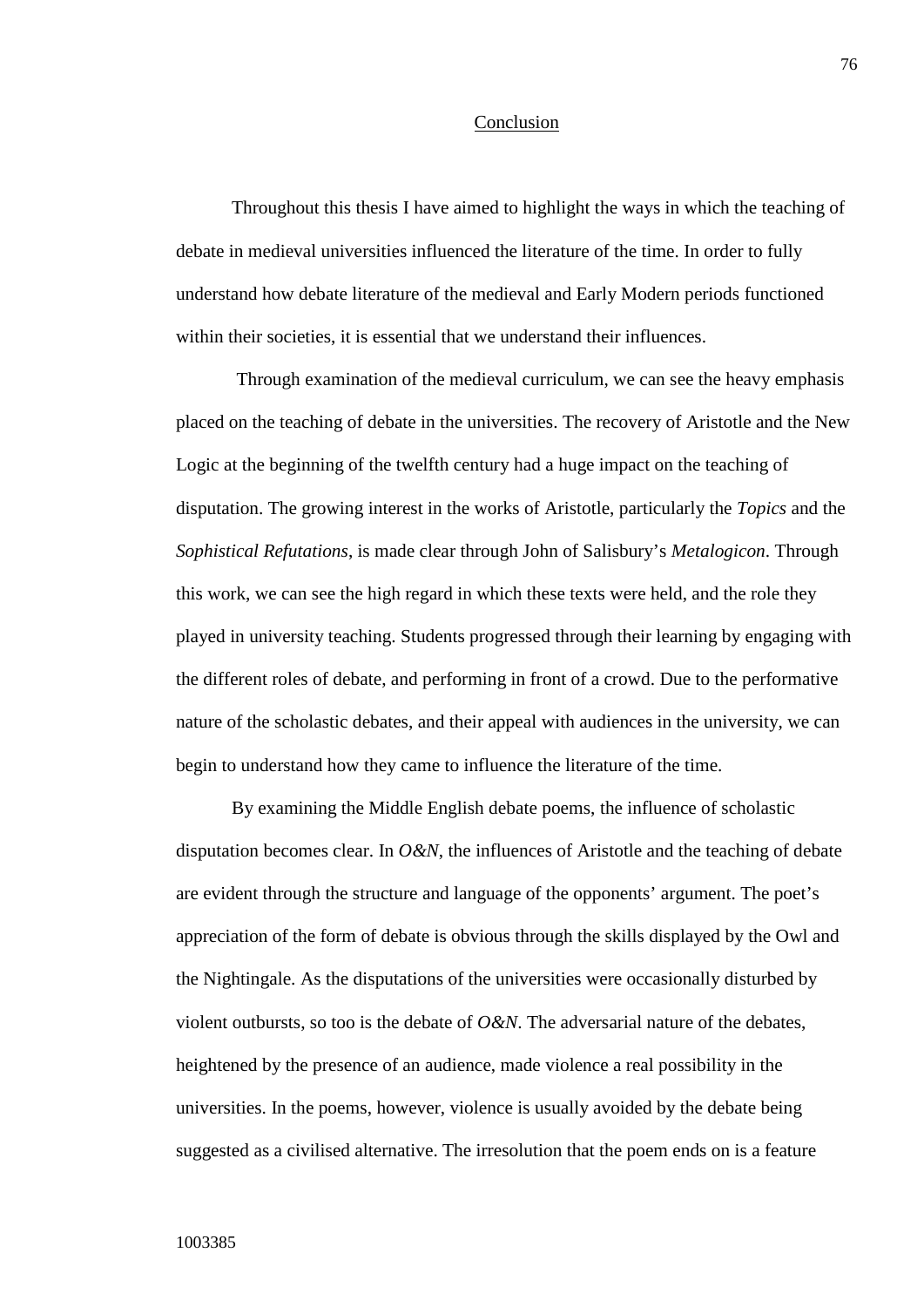found in several Middle English debate poems, which also hints at how it would have been received by its original audiences. It seems the poem's open ending was intended to have a similar function to that of earlier Latin debate poems, written without resolutions so that students could debate them among themselves. In a similar fashion to the irresolution of Chaucer's *Parliament of Fowls*, the poem seems to have been intended as a form of leisurely entertainment. In understanding the poem's influences, we can more fully appreciate how it would have been received by its original audiences.

We can continue to see similar influences from the teaching of disputation through the later poem, *W&W*. The personification of the allegorical figures of Winner and Waster as knights perfectly highlights the confrontational nature of the dispute. While the debate does not actually break out in violence, the two opponents frequently make violent threats. Through close examination of Winner and Waster's arguments, however, is it clear that they do not possess the same quality of debate skills as displayed by the Owl and the Nightingale. Instead the poet humorously provides us with two figures who display all the qualities of a poor debater as described by Aristotle. From the references to the works of Aristotle it seems the poet was most likely writing for an educated audience, who would have appreciated and understood the debate form. The king's evenly balanced judgement implies that, as with *O&N*, the audience would have been encouraged to debate the outcome for themselves. Understanding the poems' influences of the scholastic disputations therefore helps us realise their social functions.

We can see the wide-ranging influence the teaching of disputation had on the literature of the medieval and Early Modern periods by examining flyting as a form of debate literature. While the contents of the flytings were extremely different to that of the debate poems, their social functions were very similar. The performative nature of flyting is crucial in understanding how they would have been received within their original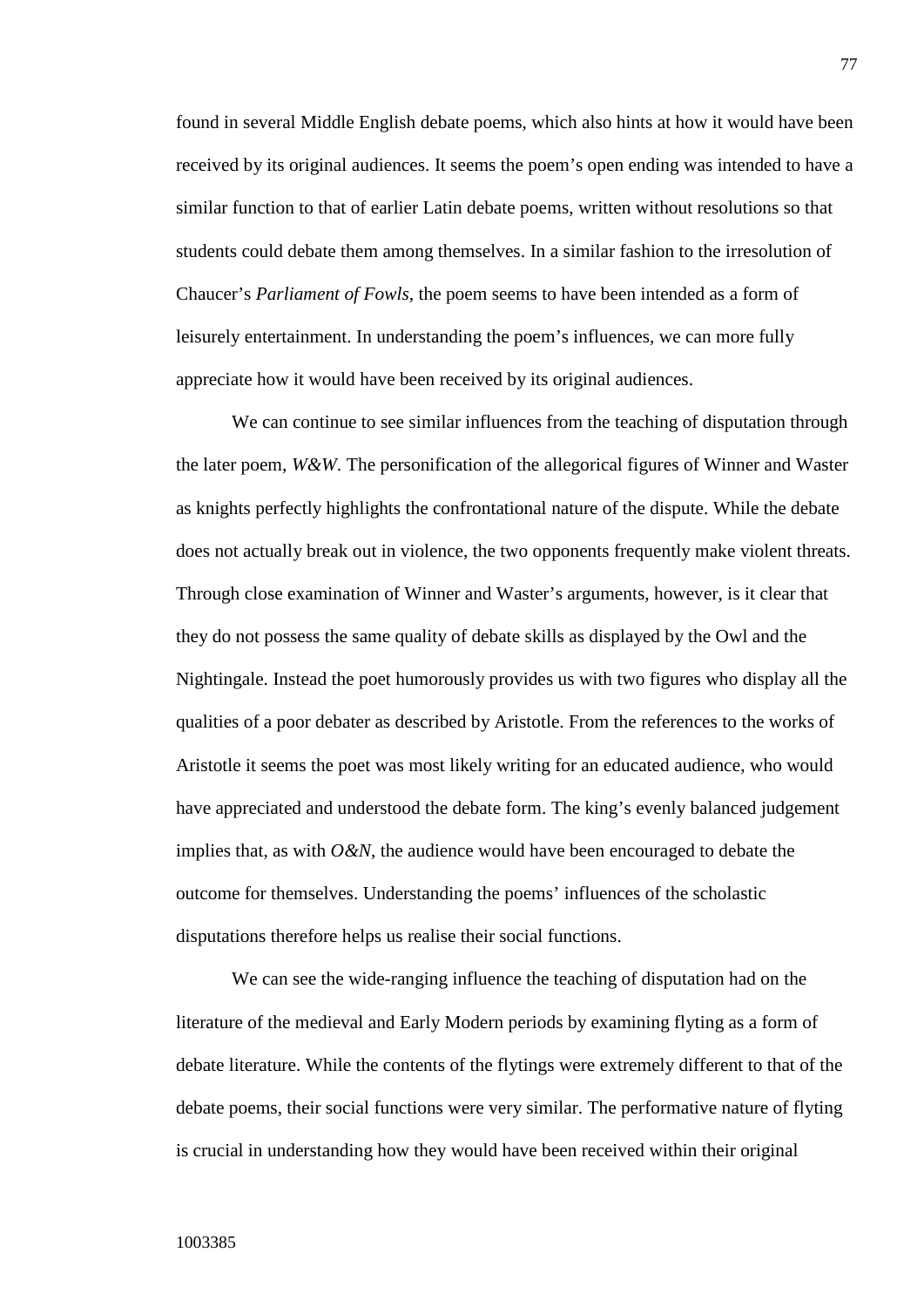societies. Much like the scholastic debates of the universities, flytings came to be enjoyed as a very public form of entertainment. The audiences of the Middle-Scots flytings in particular were evidently encouraged to judge the outcome of the contest themselves. There is also much surviving evidence which points towards their performances at court, in front of the king who would act as a judge. The back-and-forth insults of the flytings were often violent, although it seems clear that, in the ludic flytings of the medieval period, these threats were not intended to be taken seriously. As previously mentioned, Flynn and Mitchell discuss the social functions of the Scots flytings in relation to modern rap battles. In this study they suggest that the flytings, like the rap battles, functioned as 'constructive, positive venues for artistic expression and experimentation,' with the poets sharing a mutual respect for each other.<sup>[220](#page-80-0)</sup> The dramatic flytings of Early Modern theatre seems to suggest a continued appreciation of the form.

From the volume of surviving examples from the medieval and Early Modern periods, it is clear that debate literature was a highly popular form of entertainment. In order to fully understand how they functioned within their original societies, it is essential to consider their influences. Throughout this thesis I have aimed to highlight how the teaching of disputation in the medieval universities heavily influenced the production of debate literature. By understanding this influence, the social functions of the literature becomes clear. As the scholastic debates came to be enjoyed as a form of public entertainment, so too did these forms of debate literature. The main functions of both the Middle English debate poems and the flytings were social. They were intended to be enjoyed by an active audience, and aimed to inspire discussion and debate among those who came into contact with them.

<span id="page-80-0"></span> $220$  Flynn and Mitchell, "It may be verifyit that thy wit is thin"...'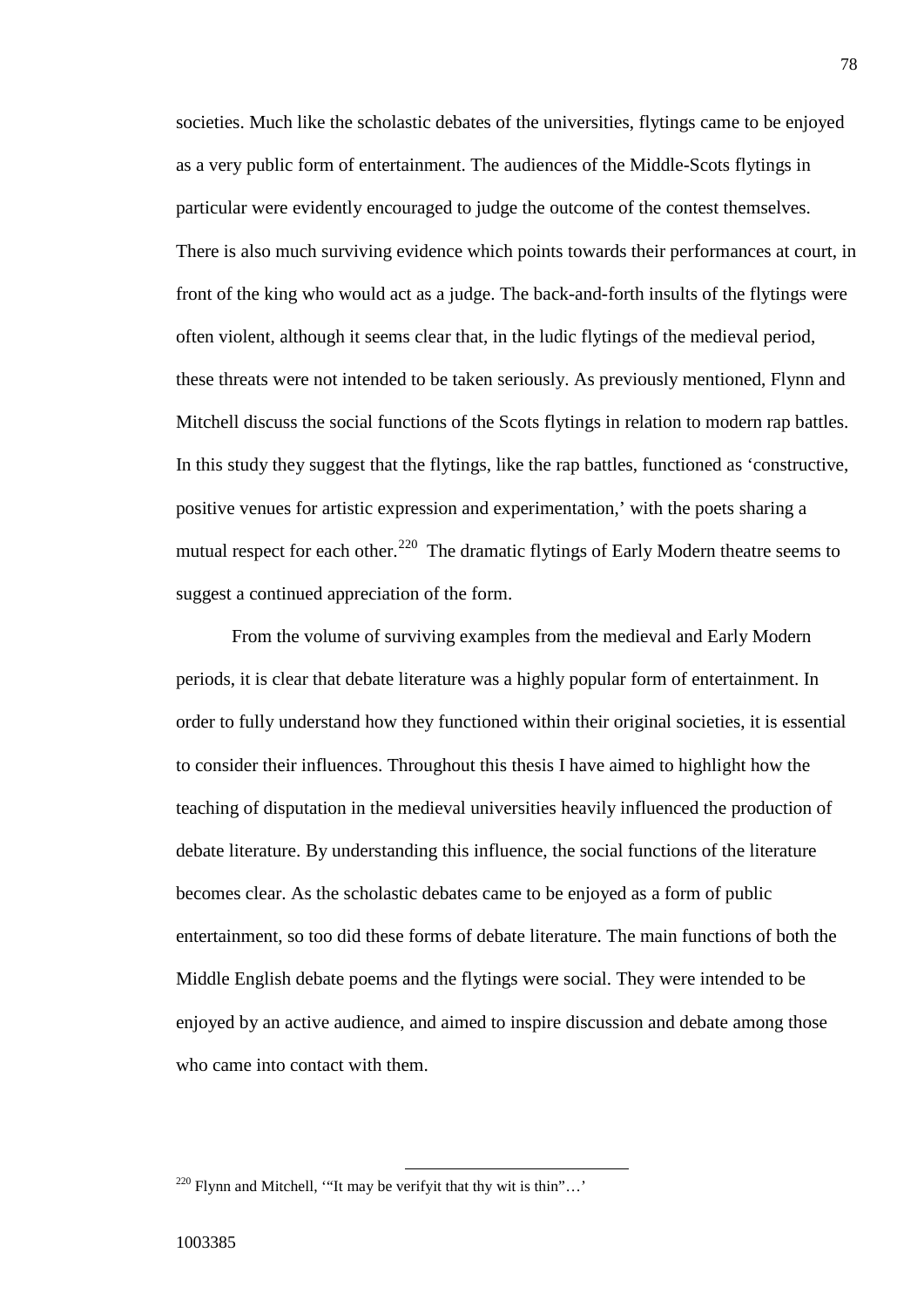# Bibliography

# **Primary Sources**

Anonymous, *Beowulf*, ed. Michael Alexander (London: Penguin Books Ltd, 2001)

Anonymous, *The Owl and the Nightingale: Text and Translation,* ed. Neil Cartlidge (Exeter: University of Exeter, 2003)

Anonymous, *Wynnere and Wastoure*, ed. Stephanie Trigg (Oxford: Oxford University Press, 1990)

Dunbar, William and Kennedy, Walter, *The Poems of William Dunbar*, ed. Pricilla Bawcutt (Glasgow: The Association for Scottish Literary Studies, 1998)

*The Complete Works of Aristotle*, ed. Jonathan Barnes (Princeton: Princeton University Press, 1984)

*The Metalogicon of John of Salisbury*, ed. Daniel D. McGarry (Berkley: University of California Press, 1955)

Shakespeare, William, *The RSC Shakespeare: Complete Works* (Hampshire: Macmillan Publishers Ltd, 2007)

# **Secondary Sources**

Alexander, Michael, *Beowulf* (London: Penguin Books Ltd, 2001)

Bate, Jonathan and Rasmussen, Eric, *The RSC Shakespeare: Complete Works* (Hampshire: Macmillan Publishers Ltd, 2007)

Bawcutt, Pricilla, 'The Art of Flyting,' *Scottish Literary Journal*, Vol 10, No. 2 (December 1983), pp. 5-24

\_\_\_ *The Poems of William Dunbar* (Glasgow: The Association for Scottish Literary Studies, 1998)

Bestul, Thomas H., *Satire and Allegory in Wynnere and Wastoure* (Lincoln: University of Nebraska Press, 1974)

Brewer, D. S., *The Parlement of Foulys* (London: Thomas Nelson and Sons, 1960)

Cannon, *The Grounds of English Literature* (Oxford: Oxford University Press)

Cartlidge, Neil, *The Owl and the Nightingale: Text and Translation* (Exeter: University of Exeter, 2003)

Clover, Carol J., 'The Germanic Context of The Unferþ episode,' *Speculum*, Vol. 55, No. 3 (July 1980) pp. 444-468

1003385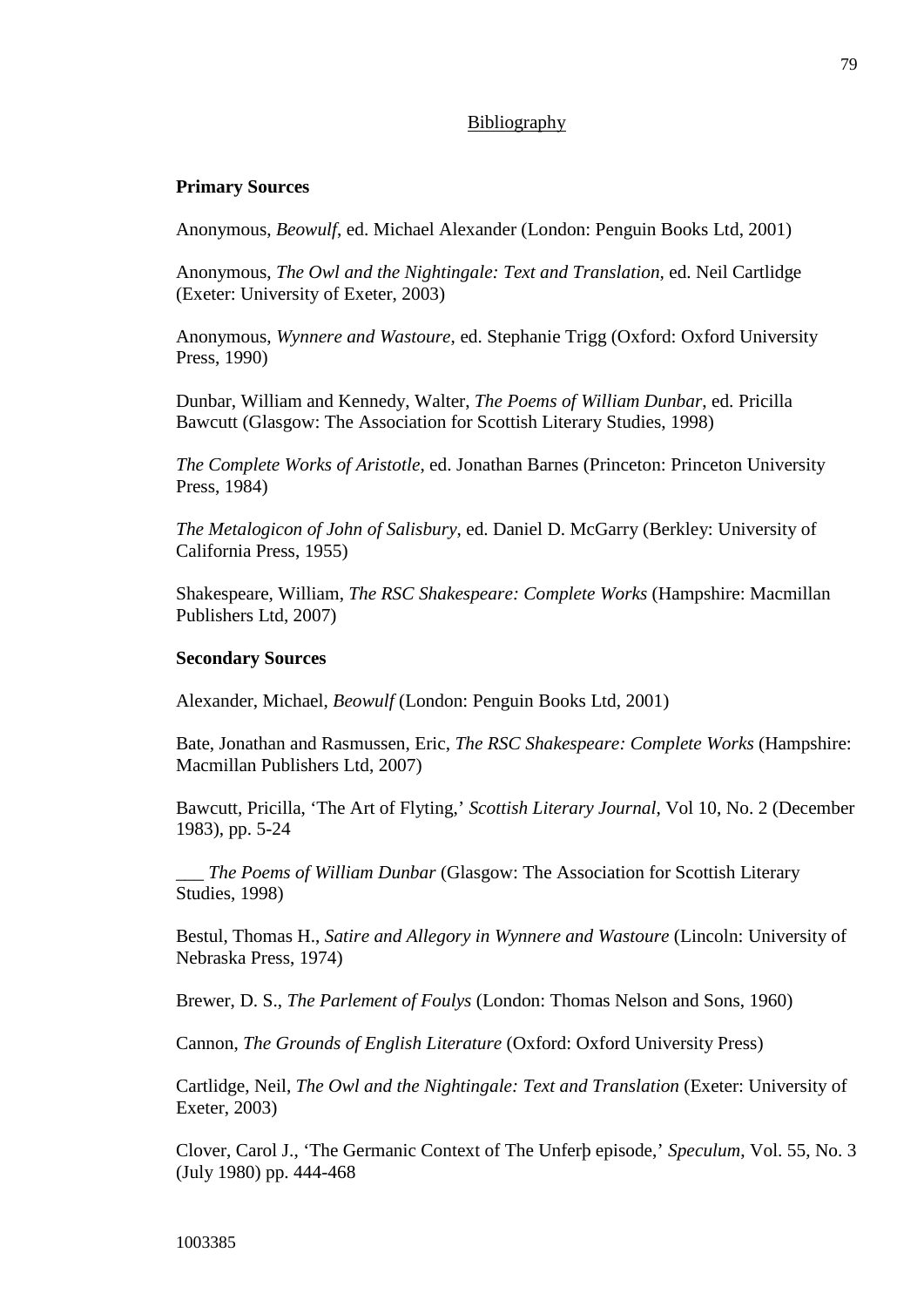Cobban, Alan, B., *The English Universities: Oxford and Cambridge to c. 1500* (Aldershot: Scolar Press, 1988)

Conlee, John W., *Middle English Debate Poetry: A Critical Anthology* (East Lansing, Colleagues Press, 1991)

Copeland, Rita and Sluiter, Ireke, *Medieval Grammar and Rhetoric: Language Art and Literary Theory, AD 300-1475* (Oxford: Oxford University Press, 2012)

Courtenay, William J., *Schools & Scholars in Fourteenth-Century England* (Princeton: Princeton University Press, 1987)

Dod, Bernard G., 'Aristoteles latinus' in *,The Cambridge History of Later Medieval Philosophy* ed. by Norman Kretzmann, Anthony Kenny and Jan Pinborg (Cambridge: Cambridge University Press, 1992), pp. 45-79

Ebbesen, Sten, 'Ancient scholastic logic as the source of medieval scholastic logic' in *The Cambridge History of Later Medieval Philosophy* ed. by Norman Kretzmann, Anthony Kenny and Jan Pinborg (Cambridge: Cambridge University Press, 1992), pp. 101-127

Edington, Carol, *Court and Culture in Renaissance Scotland: Sir David Lindsay of the Mount* (University of Massachusetts Press: Amherst, 1965)

Enders, Jody, 'The Theatre of Scholastic Erudition,' *Comparative Drama*, Vol. 27, No. 3 (Fall 1993), pp. 341-363

Everett, Dorothy, *Essays on Middle English Literature* (Oxford: Clarendon Press, 1955)

Galway, Margaret, 'Flyting in Shakespeare's Comedies,' *The Shakespeare Association Bulletin*, Vol. 10, No. 4 (October, 1935), pp. 183-191

Ghose, Indira, *Shakespeare and Laughter: A Cultural History* (Manchester University Press: Manchester, 2008)

Ginsberg, Warren, *Wynnere and Wastoure and The Parlement of the Thre Ages* (Kalamazoo: Medieval Institute Publications, 1992)

Gollancz*,* Sir Israel, *A Good Short Debate Between Winner and Waster* (Cambridge: D. S. Brewer Ltd, 1974)

Higgins, Iain Macleod, 'Tit for Tat: The Canterbury Tales and 'The Flyting of Dunbar and Kennedy,' *Exemplaria*, Vol. 16, No.1 (2004), pp. 165-202

Honegger, Thomas, *From Phoenix to Chauntecleer: Medieval English Animal Poetry* (Tubingen: Francke Verlag, 1996)

Hume, Kathryn, *The Owl and the Nightingale: The Poem and its Critics* (Toronto: University of Toronto Press, 1975)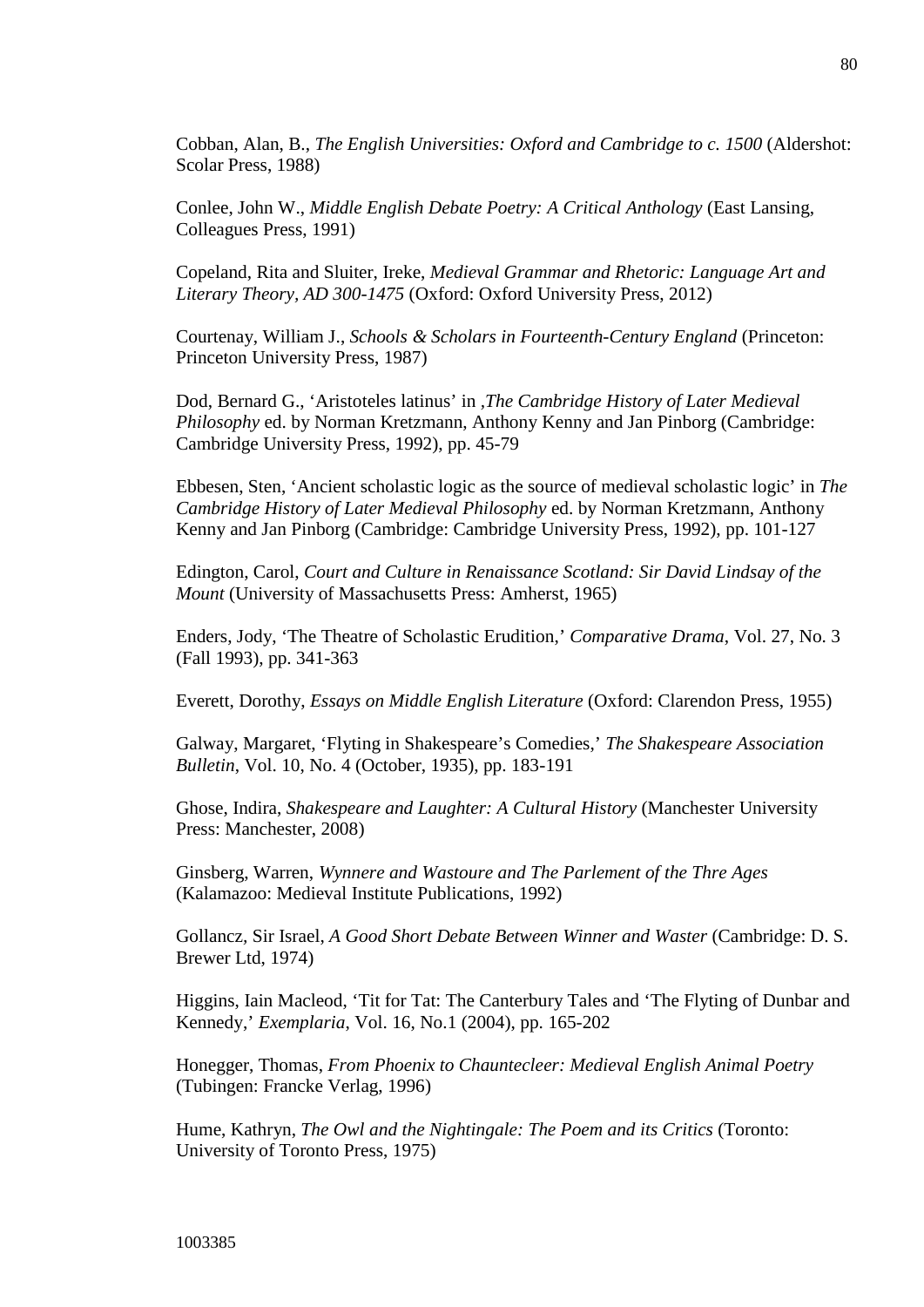Jacobs, Nicholas, 'The Typology of Debate and the Interpretation of *Wynnere and Wastoure*,' *Review of English Studies*, Vol. 26 (1985), pp. 481-500

James, Jerry D., 'The Undercutting of Conventions in *Wynnere and Wastoure*,' *Modern Language Quarterly*, Vol. 25 (1964), pp. 243-258

Karras, Ruth Mazo, *From Boys to Men: Formations of Masculinity in Late Medieval Europe* (Philadelphia: University of Pennsylvania Press, 2003)

Kenny, Anthony, and Pinbord, Jan, 'Medieval philosophical literature,' *The Cambridge History of Later Medieval Philosophy* ed. by Norman Kretzmann, Anthony Kenny and Jan Pinborg (Cambridge: Cambridge University Press, 1992), pp. 11-42

Maireù, Alfonso, *University Training in Medieval Europe*, ed. and trans. by D. N. Pryds (Leiden: Brill, 1994)

Mapstone, Sally, 'Invective as Poetic: the Cultural Contexts of Polwarth and Montgomerie's Flyting,' *Scottish Literary Journal*, Vol. 26, No. 2 (Winter 1999), pp. 18- 40

Matlock, Wendy A., 'Law and Violence in *The Owl and the Nightingale*,' *The Journal of English and Germanic Philology* (2010), Vol. 109, No. 4, pp. 446-467

Murphy, James J., *Rhetoric in the Middle Ages* (London: University of California Press, 1974)

Novikoff, Alex J., *The Medieval Culture of Disputation: Pedagogy, Practice and Performance* (Philadelphia: University of Pennsylvania Press, 2013)

Ong, Walter J., *Fighting for Life: Contest, Sexuality, and Consciousness* (London, Cornell University Press, 1981)

Parkinson, David Johm, *Flyting and Abuse in Scots Verse* (PhD, Toronto, 1983)

Parks, Ward, 'Flyting, Sounding, Debate: Three Verbal Contest Genres,' *Poetics Today* (1986), Vol. 7, No. 3, pp. 439-458

Reed, Jr. Thomas L., *Middle English Debate Poetry and the Aesthetics of Irresolution*  (London: University of Missouri Press, 1990)

Speirs, John, *Medieval English Poetry: The Non-Chaucerian Tradition* (London: Faber & Faber, 1957)

Thorndike, Lynn, *University Records and Life in the Middle Ages* (New York: Columbia University Press, 1944)

Trigg, Stephanie, *Wynnere and Wastoure* (Oxford: Oxford University Press, 1990)

Yrjönsuuri, Mikko, 'Aristotle's Topics and Medieval Obligational Disputation,' *Synthese*, Vol. 96, No. 1, 'Studies in Early Fourteenth-Century Philosophy' (Jul., 1993), pp. 59-82

1003385